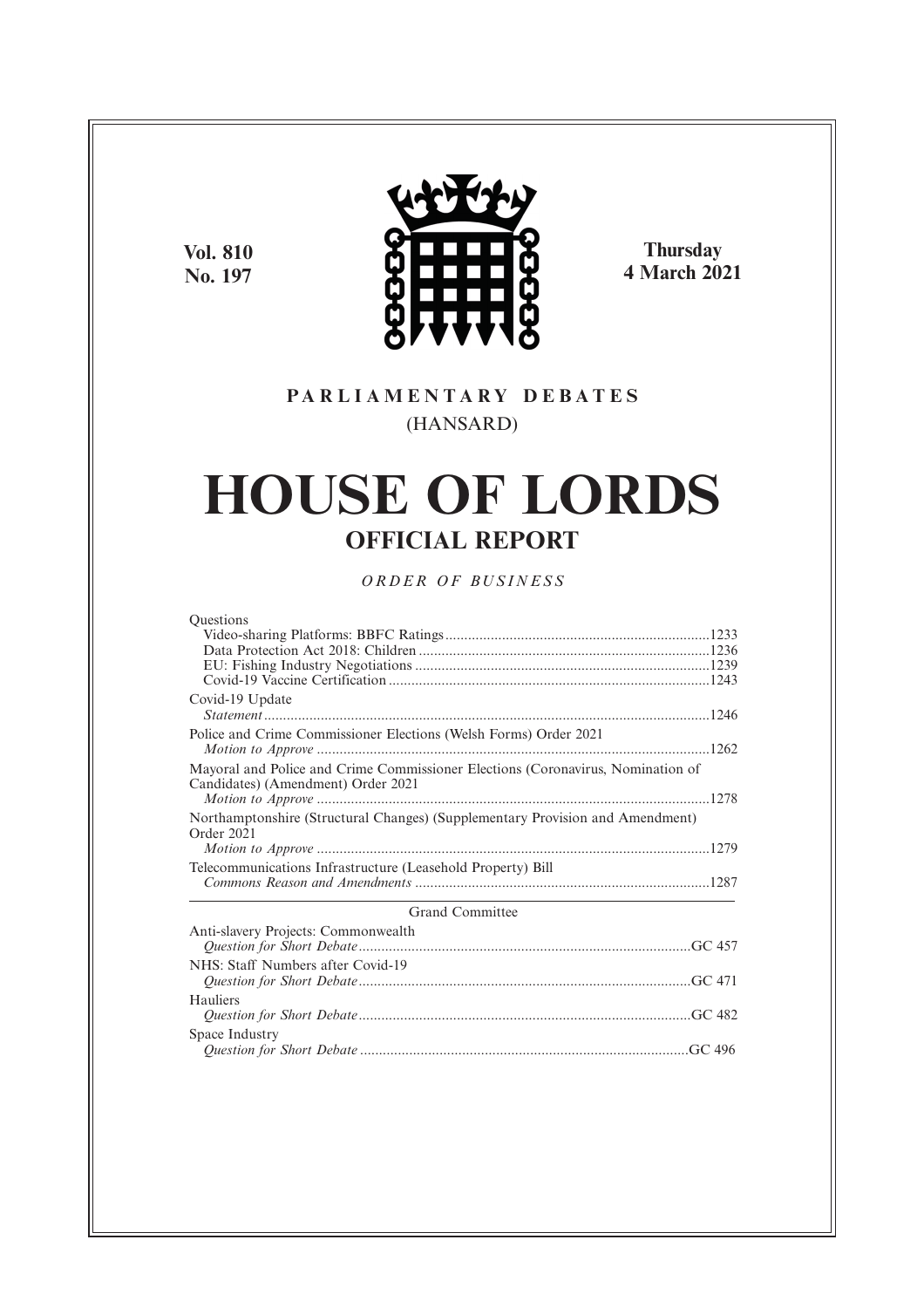Lords wishing to be supplied with these Daily Reports should give notice to this effect to the Printed Paper Office.

No proofs of Daily Reports are provided. Corrections for the bound volume which Lords wish to suggest to the report of their speeches should be clearly indicated in a copy of the Daily Report, which, with the column numbers concerned shown on the front cover, should be sent to the Editor of Debates, House of Lords, within 14 days of the date of the Daily Report.

> *This issue of the Official Report is also available on the Internet at* https://hansard.parliament.uk/lords/2021-03-04

In Hybrid sittings, [V] after a Member's name indicates that they contributed by video call.

The following abbreviations are used to show a Member's party affiliation:

| <b>Abbreviation</b> | <b>Party/Group</b>                 |
|---------------------|------------------------------------|
| <b>CB</b>           | Cross Bench                        |
| Con                 | Conservative                       |
| <b>DUP</b>          | Democratic Unionist Party          |
| GP                  | Green Party                        |
| Ind Lab             | Independent Labour                 |
| Ind LD              | Independent Liberal Democrat       |
| Ind SD              | <b>Independent Social Democrat</b> |
| Ind UU              | Independent Ulster Unionist        |
| Lab                 | Labour                             |
| Lab Co-op           | Labour and Co-operative Party      |
| LD                  | Liberal Democrat                   |
| LD Ind              | Liberal Democrat Independent       |
| Non-afl             | Non-affiliated                     |
| PC                  | Plaid Cymru                        |
| <b>UKIP</b>         | UK Independence Party              |
| UUP                 | <b>Ulster Unionist Party</b>       |

No party affiliation is given for Members serving the House in a formal capacity, the Lords spiritual, Members on leave of absence or Members who are otherwise disqualified from sitting in the House.

© Parliamentary Copyright House of Lords 2021,

*this publication may be reproduced under the terms of the Open Parliament licence, which is published at www.parliament.uk/site-information/copyright/.*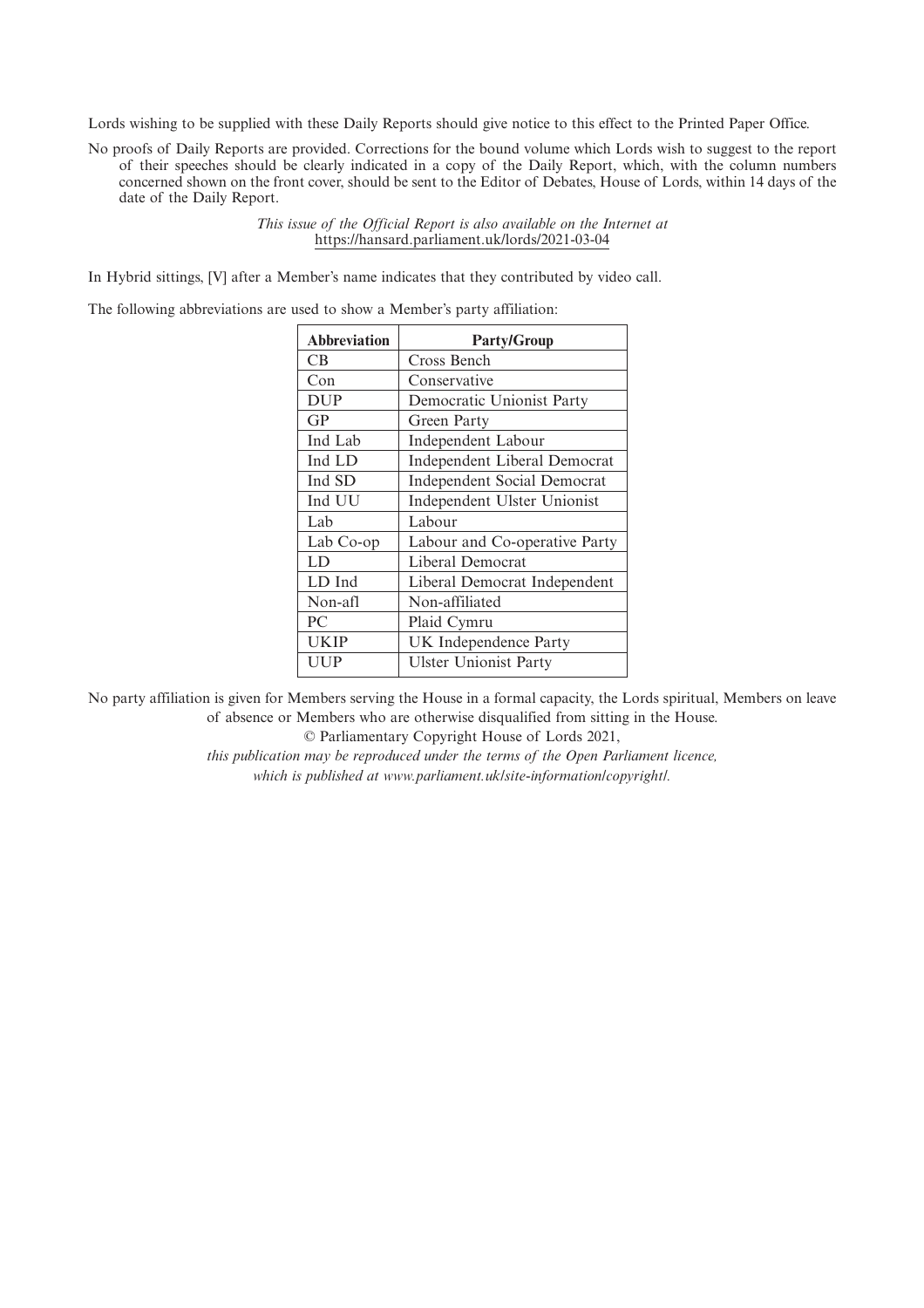## House of Lords

*Thursday 4 March 2021*

*The House met in a hybrid proceeding.*

*Noon*

*Prayers—read by the Lord Bishop of Leeds.*

### **Arrangement of Business**

*Announcement*

#### *12.07 pm*

**The Lord Speaker (Lord Fowler):**My Lords, the Hybrid Sitting of the House will now begin. Some Members are here in the Chamber, others are participating remotely, but all Members will be treated equally. Oral Questions will now commence. Please can those asking supplementary questions keep them brief and confined to two points? I ask that Ministers' answers are also brief.

#### **Video-sharing Platforms: BBFC Ratings** *Question*

*12.07 pm*

#### *Asked by Lord Grade of Yarmouth*

To ask Her Majesty's Government what plans they have to mandate the use of British Board of Film Classifications ratings for user-generated content on video sharing platforms.

**TheParliamentaryUnder-Secretaryof State,Department for Digital, Culture, Media and Sport (Baroness Barran) (Con):** My Lords, the British Board of Film Classification's ageratingsarecurrentlyusedbyanumberof video-on-demand providers. Although adoption is voluntary, we welcome their use. The video-sharing platform regime, for which Ofcom is the regulator, came into force on 1 November 2020. UK-established video-sharing platforms must now take appropriate measures to protect the public, including minors, from illegal and harmful material. Video-sharing platforms may adopt age ratings as an appropriate measure; however, they are not obliged to do so.

**Lord Grade of Yarmouth (Con) [V]:**I thank my noble friend the Minister for that reply, but there is a wider issue with BBFC certification. The recently launched Disney streaming service ran a documentary originally certificated by the BBFC as suitable for those aged 18 and over. Disney chose to self-certificate it as suitable for 12 and over. Believe me, some scenes in that documentary were truly horrific. To protect children, will the Government, as a matter of urgency, bang heads together and get every streaming service to sign up to the BBFC system, which is tried and trusted?

**Baroness Barran (Con):**I agree with my noble friend's last remark about this system being trusted. The Government have great trust in the BBFC's best-practice age ratings. On his suggestion that we bang heads together, we aim to approach things more gently, but we are actively engaging with the industry to encourage other platforms to adopt the BBFC's ratings across all their content, and will keep the evidence for legislation in this area under review.

**Baroness Rawlings (Con) [V]:** My Lords, I declare a past interest as a member of the first British video classification council, chaired by Lord Harewood. It was difficult then, so I ask the Minister how parents can be expected to manage their children's screen time today, when there is such a lack of regulation and a slow government response.

**Baroness Barran (Con):** My noble friend makes a valid point, and I know that parents have had extraordinary challenges in this area, particularly over the last year. She is aware that we are developing a media literacy strategy and that, last year, we published guidance on online safety for children. We should also remember that our broadcasters have educated, entertained and informed our children in the last year.

**Viscount Colville of Culross (CB):** The Government's response to the online harms White Paper says that:

"The regulator will be required to have regard to the fact that children have different needs at different ages when preparing codes of practice relevant to the protection of children." What powers will Ofcom have to provide sufficient oversight

and ensure enforcement of these additional protections? Will they be set out in the online safety Bill?

**Baroness Barran (Con):** I assure the noble Viscount that they will be set out in the legislation. Ofcom will have wide-ranging powers to tackle both illegal and harmful content. I am happy to write to him with more detail.

**Lord Bassam of Brighton (Lab) [V]:** In December, the Minister spoke of the voluntary nature of the BBFC scheme, which she reminded us of earlier for video-on-demand services. One of the strengths of the BBFC's ratings is that they are well understood by parents and children alike. The same cannot be said for the inconsistent approaches adopted by platforms offering user-generated content. How do the Government plan to balance the undeniable need for change, to which noble Lords have referred, with their wish to minimise regulation, which is clearly not working at the moment?

**Baroness Barran (Con):** The noble Lord will be aware that the adoption of BBFC ratings, particularly by Netflix, is a relatively recent development, so we have not yet made an assessment of its impact on both accessibility of content and other streaming services. As I said to my noble friend Lord Grade, we are keeping this under review.

**Lord Clement-Jones (LD) [V]:** My Lords, YouGov research confirms that 82% of parents and 73% of children want BBFC age ratings displayed on usergenerated content on these video-sharing platforms. Given new duties under the revised audio-visual media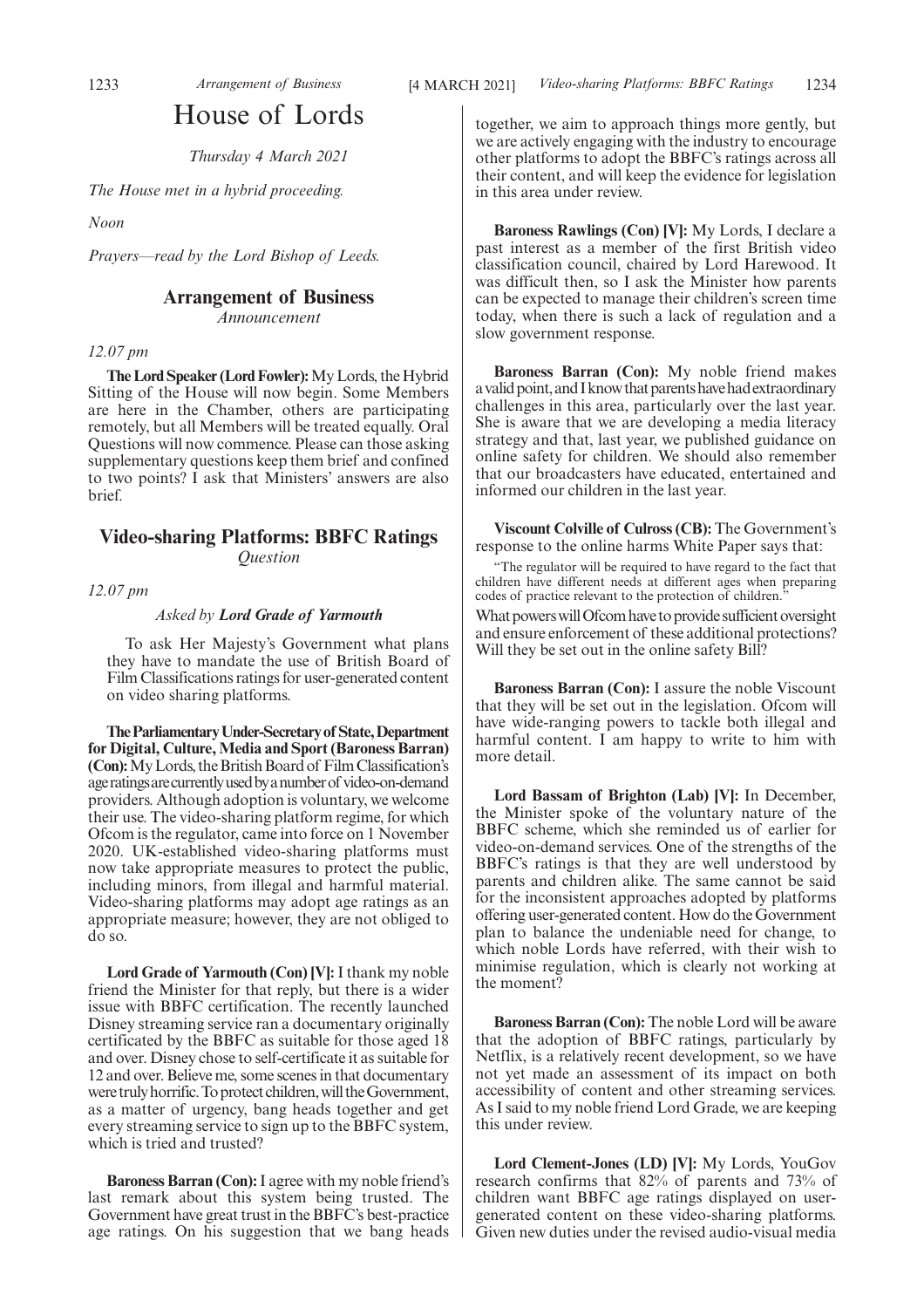#### [LORD CLEMENT-JONES]

services directive to protect children, and with the promised duty of care, is not actual regulation from the Government needed to make sure that these platforms work with the trusted ratings from the BBFC to better protect children? Are not the Government running against the tide?

**Baroness Barran (Con):** We do not believe that we are running against the tide. The online harms legislation, which we have discussed extensively in this House and which I know we will debate in great detail in future, will make us a world leader in this regard.

**Lord Farmer (Con):** My Lords, sensibly regulating the wild west of user-generated content on the internet is essential, but potentially a whack-a-mole exercise, given the risk that it simply displaces activity elsewhere. How will the DCMS work with Ofcom to ensure that its implementation of the video-sharing platform regime develops understanding of how to regulate online services, in advance of the online safety Bill coming into force?

**Baroness Barran (Con):** My noble friend makes an important point. By the implementation of the videosharing platform regime, as he suggests, Ofcom will build its experience in regulating harmful content while balancing freedom of expression. I understand that Ofcom is already preparing for its new responsibilities in relation to online harms by bringing in new technology and people with the right skills.

**Lord Taylor of Warwick (Non-Afl) [V]:** My Lords, I declare an interest in that for 10 years I was a vice-president of the BBFC. While the adoption of the BBFC's age ratings is currently voluntary, does the Minister welcome the fact that Netflix announced on 1 December last year that it had become the first platform to achieve complete coverage of its content under the BBFC's ratings, and that a number of other video-on-demand platforms use BBFC ratings for some of their content, including Amazon Prime Video, Apple TV+, Curzon Home Cinema and BFI Player? Will she continue to engage with the industry to encourage other platforms to adopt the BBFC's ratings across all their content?

**Baroness Barran (Con):** Absolutely. The Government welcome Netflix's decision and, as I mentioned earlier, we continue to work with a number of the providers in this area.

**Baroness Kidron (CB) [V]:** I refer the House to my interests on the register. Age rating is just one of the many tools needed to build the digital world that children deserve, but it is hugely important to children and families that are looking to curate an age-appropriate experience. Is the Minister aware that Apple and Google app stores routinely advertise apps and games as suitable for four-plus and nine-plus for services whose own terms and conditions state that they are only for 16-plus or adult use? This means that a child or parent will download an app on the false understanding that it is age appropriate. Does she agree that there is little point age-rating individual pieces of content if the largest companies in the world continue to mislabel products and services on an industrial scale?

**Baroness Barran (Con):** I would be happy to discuss the matter that the noble Baroness raises with the relevant platforms and the Video Standards Council. We encourage online store fronts to follow the BBFC best practice for labelling online apps, which includes signing up to the international age rating coalition system.

**Lord Moynihan (Con):**My Lords, I declare my interest as vice-chair of the All-Party Parliamentary Group on Esports. Does the Minister agree that in protecting children's rights, the views of gamers, children and teachers should be taken into account when considering a combination of age labelling, filters and parental controls, and that tools such as URI which provide age ratings for UGC available via online video-sharing platform services are exceptionally helpful in this context?

**Baroness Barran (Con):** My noble friend is right that the views of children, gamers and teachers are important. Under the video-sharing platform regime, UK-established platforms will be required to take appropriate measures to protect all their users from illegal content and minors from harmful content. Those measures could include a combination of age labelling, filters, parental controls and technical tools.

**The Lord Speaker (Lord Fowler):** My Lords, the time allowed for this Question has elapsed. We now come to the second Oral Question.

### **Data Protection Act 2018: Children** *Question*

*12.18 pm*

#### *Asked by Baroness Kidron*

To ask Her Majesty's Government, further to their call for views and evidence for the Review of Representative Action Provisions, Section 189 Data Protection Act 2018, published on 27 August 2020, what plans they have to reflect the views of the children consulted as part of the Review in changes to the Data Protection Act 2018.

**TheParliamentaryUnder-Secretaryof State,Department for Digital, Culture, Media and Sport (Baroness Barran):** My Lords, DCMS officials consulted children directly as part of the call for views. Children who responded pointed to a lack of awareness about how to complain to the ICO or take action against a data controller when things go wrong. That is why we have committed to work with the ICO and other interested parties to raise awareness about the redress mechanisms available to all data subjects, including children. Our focus is on improving the operation of current law, rather than making legislative changes.

**Baroness Kidron (CB) [V]:**I thank the noble Baroness for her response. However, the other thing that children said in the Government's own review was that 96% of them thought that charities should be able to represent them—and that they had a "lack of support" and "had not heard of the ICO."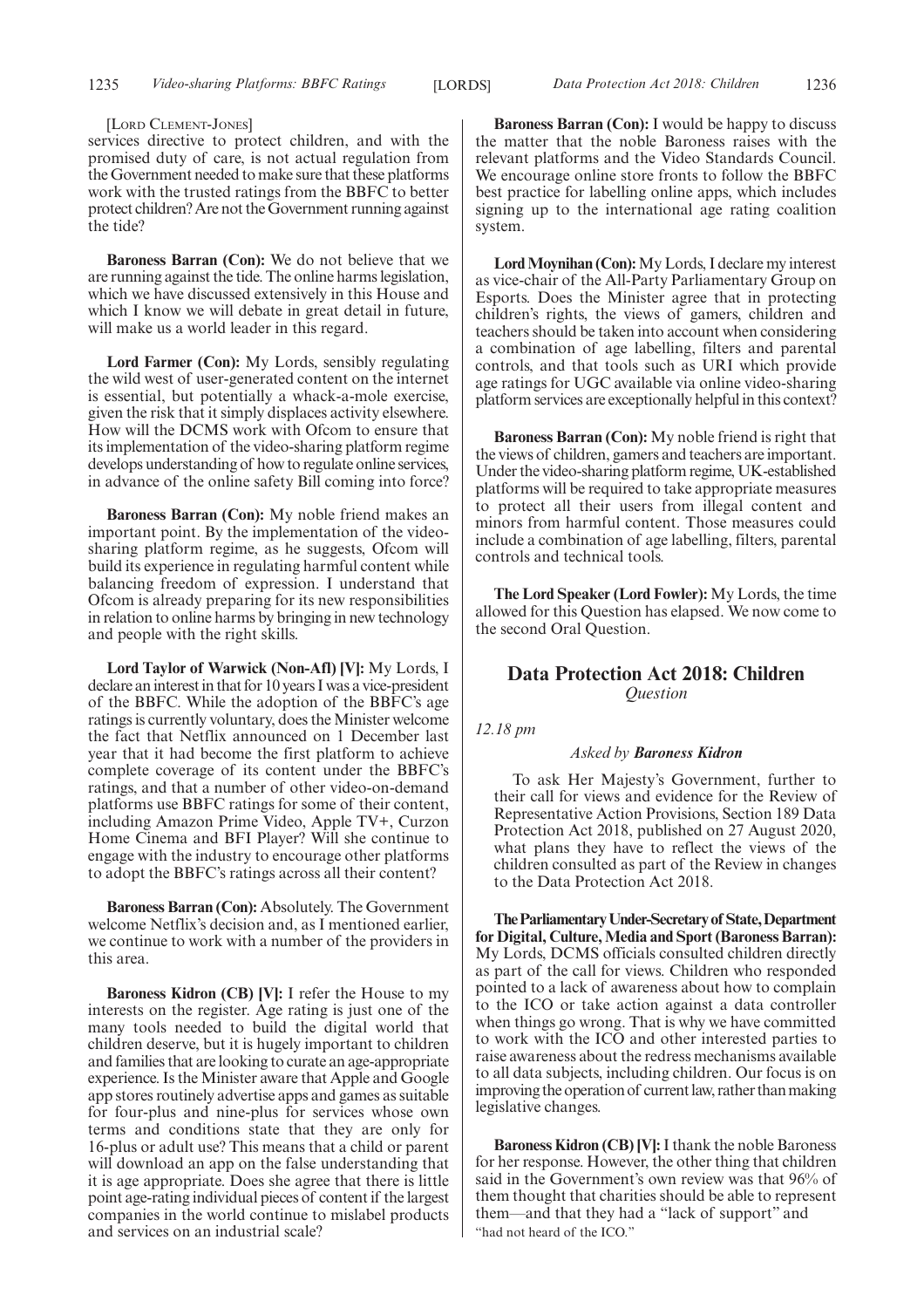As the noble Baroness said, they also lacked awareness of how companies such as advertisers might use their personal data—so they may not even know that they have a problem. As such, I challenge the noble Baroness to say that only a handful people can successfully understand and challenge data protection law.

The other thing is that the Government's reasoning was that children now benefit from the protections of the age-appropriate design code, so I ask the noble Baroness, as Minister for Youth Policy and DCMS: how do the Government reconcile wilfully ignoring the views of children—in favour of the business interests of the tech sector—with their duties under Article 12 of the Convention on the Rights of the Child, which is that views must be heard in "matters affecting the child"? Are we to understand from this that—

**The Earl of Courtown (Con):** My Lords, could the noble Baroness curtail her question? It is time for the Minister to reply.

**Baroness Kidron (CB) [V]:** I beg your pardon. Is it the Government's position to adopt protections for children and then block meaningful routes of redress?

**The Lord Speaker (Lord Fowler):**It is very important that those people asking supplementary questions keep them to a sensible time—otherwise, it simply knocks out other speakers lower down the list.

**Baroness Barran (Con):** I reject the noble Baroness's suggestion that the Government are blocking off meaningful means of redress. Our current data protection laws already offer strong protections to people, including children and other vulnerable groups, and we will continue to assist them in exercising their rights. Through the review, we sought, and have listened to, the views of children and their parents, and we are working with the Information Commissioner's Office to raise awareness of the redress mechanisms available to them. Finally, civil society groups can still make complaints on behalf of children, as the noble Baroness suggests.

**Lord Stevenson of Balmacara (Lab) [V]:** My Lords, it is very hard to square the two strands that the Minister is dwelling on: that children were in favour of more legislation to help them challenge the issues concerned with their data, but also that there was not a strong enough case for introducing legislation. Given that the consequence of that decision, as has been said, is more children suffering from identity theft, online grooming, data profiling and microtargeting, can the Minister help us by explaining what would have been a strong enough case?

**Baroness Barran (Con):** As the noble Lord is aware, we considered the views of children and business, but the real issue here is less what would be a strong enough case and more whether the existing law is adequate—which we believe it is—and whether it needs to be implemented in a way that allows all data subjects to seek redress more easily, which it does; that is what we are working on.

**Lord Holmes of Richmond (Con):** My Lords, does my noble friend the Minister agree that there is a pressing need for much greater levels of awareness and understanding? Furthermore, does would she agree that it is crucial that we enable our young people, and indeed all people, to be financially, digitally and crucially—data literate and aware?

**Baroness Barran (Con):** My noble friend is absolutely right, and that is why we focused, and will publish later this year, our media literacy strategy. This was absolutely underlined by the responses from parents.

**Lord Lucas (Con) [V]:** My Lords, is my noble friend aware of just how time-consuming it is for a young person to go through a complaint under the ICO rules, which is something I personally have done and have helped children with? Does she not consider it worth making it very clear to children that the civil society organisations representing them can do the bulk of the work, without constantly having to refer back to the child?

**Baroness Barran (Con):** My noble friend makes a fair point about the complexity in this area, but the ICO has been very clear that it will investigate companies that do not comply with the GDPR concerns reported to it—and that it will accept referrals and complaints from civil society organisations, which can play an important role.

**Baroness Butler-Sloss (CB):** My Lords, as a family judge, I regularly talked to children, some of them very young, about what they wanted to happen to them at the end of the proceedings. May I urge the Minister really and seriously to listen to children—because they very often have something extremely valuable to say?

**Baroness Barran (Con):**I entirely concur with the noble and learned Baroness.

**Lord Kennedy of Southwark (Lab Co-op):** My Lords, when I read the government response to the call for evidence, it struck me that it is as important, if not more so, to take account of and reflect on adequate protections and to ensure that they are in place for young people, who evidently have a distinct lack of knowledge and awareness about, for example, how an advertiser might use their personal data. If the noble Baroness agrees with me on that point, what thought have she and her department given to delivering that extra protection by non-legislative means? If she has any examples to share, I am sure the House would welcome them.

**Baroness Barran (Con):** The noble Lord makes an important point, particularly in relation to adtech. As he will be aware, the ICO has recently reopened its investigation into it, which it had to pause last year because of Covid-19 constraints. If it is to be effective, our media literacy strategy needs to cover all these points, including giving children and their parents an understanding of how their data is used.

**Baroness Uddin (Non-Afl):**My Lords, among millions of disadvantaged parents and children, awareness of data protection and online harms in general is very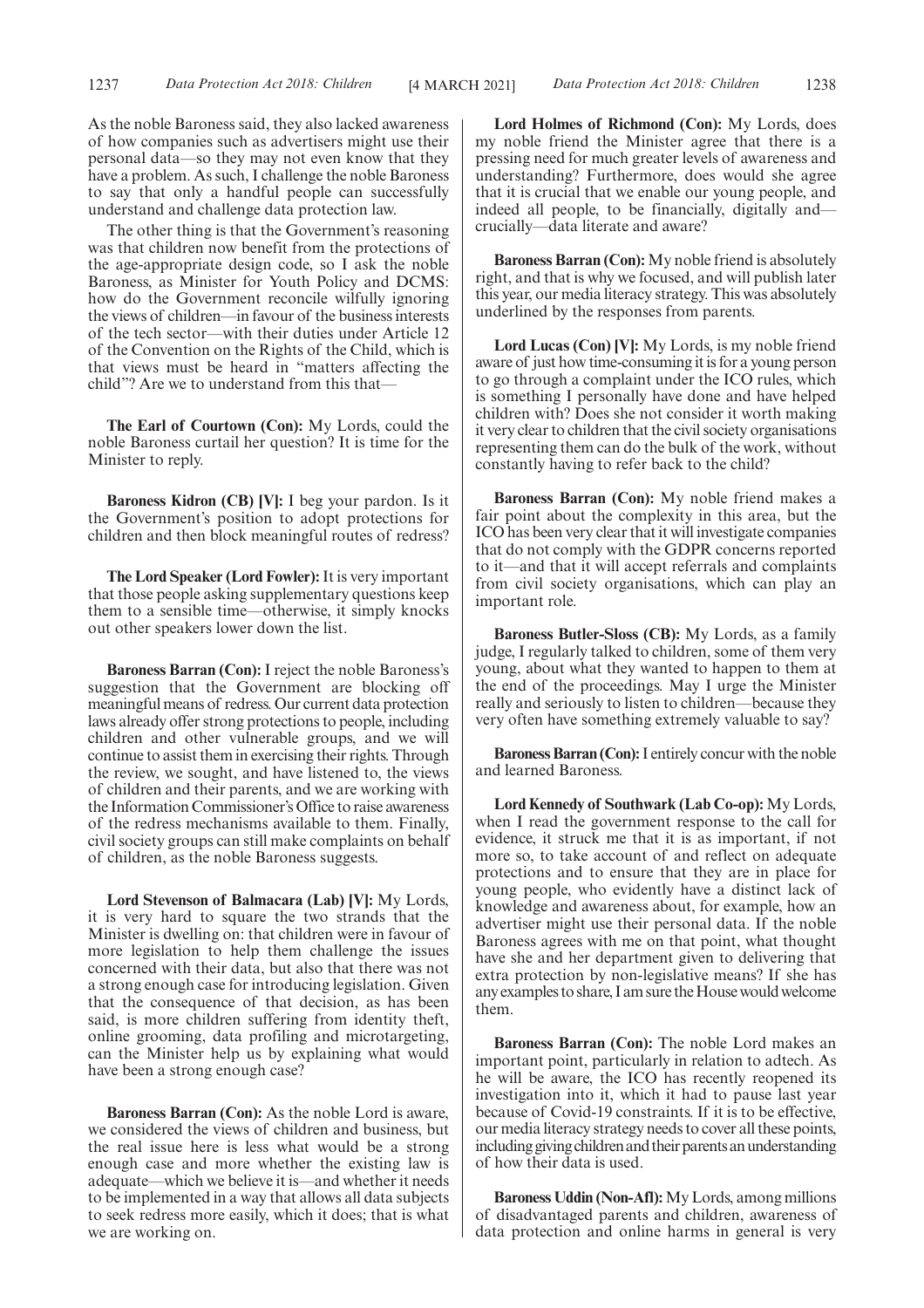#### 1239 *Data Protection Act 2018: Children EU: Fishing Industry Negotiations* [LORDS] 1240

#### [BARONESS UDDIN]

fragmented. Could the Minister assure the House that the children consulted came from all sorts of backgrounds to give a broader picture? Does she agree that we cannot leave it to parents and teachers to manage the complexity of data protection—particularly in the context of online harms and safeguarding children from grooming and sexual exploitation—without government leadership with structural safety legislation?

**Baroness Barran (Con):** The noble Baroness is right that it is important that we always talk to a wide range of children, which we always seek to do. She is also right that the responsibility to sort this out should not fall to the child or parents; really, we need this to be addressed much earlier on, which is one of the reasons that, in addition to the age-appropriate design code, the Government are developing a one-stop shop to give companies practical guidance about keeping children safer online.

**Baroness Gardner of Parkes (Con) [V]:** My Lords, can the Minister comment on what steps the Government will take to stop organisations'growing use of "legitimate interest" to get around cookie refusals? What will HMG now do to help improve knowledge of data protection rights and the Information Commissioner's Office among young people? It is clear from this review that they are, in the main, not aware of what is done with their personal data or that they can complain to the ICO.

**Baroness Barran (Con):** My noble friend is right; as other noble Lords have noted, this is a challenging area for young people in relation to making complaints. She asked specifically about "legitimate interest", and I will write to her on that.

**Baroness Massey of Darwen (Lab) [V]:** [*Inaudible*]— 2021, seek children's views. They were rejected because they were asking whether children's voluntary sector organisations should represent them in presenting those views. I understand that this was rejected because there was a lack of evidence; could the Minister explain this?

**Baroness Barran (Con):** I apologise; I did not hear the first part of the noble Baroness's question because it was cut off, so I will respond in writing.

**The Lord Speaker (Lord Fowler):** My Lords, all supplementary questions have been asked, and we now move on to the third Oral Question.

#### **EU: Fishing Industry Negotiations** *Question*

#### *12.29 pm*

#### *Asked by Baroness Lawrence of Clarendon*

To ask Her Majesty's Government what discussions they had with representatives of the fishing industry in the United Kingdom during negotiations for the United Kingdom-European Union Trade and Cooperation Agreement.

**TheParliamentaryUnder-Secretaryof State,Department for Environment, Food and Rural Affairs (Lord Gardiner of Kimble) (Con) [V]:** My Lords—[*Inaudible.*] During the negotiation of the trade and co-operation agreement, Ministers and officials met frequently with representatives of the fishing industry, including the National Federation of Fishermen's Organisations and the Scottish Fishermen's Federation, to update them on the negotiations and discuss their views on them.

**Baroness Lawrence of Clarendon (Lab):** I thank the Minister for his Answer. The issue of fisheries was raised in your Lordships' House last Thursday. The end of December 2020 saw us leaving the EU, and during that time, we had a rolling commentary on the Brexit negotiation on fisheries and how we would be taking back our waters. The truth is we have not—not to the extent that fishermen thought we would. Did members of the fisheries organisations take part in the Brexit negotiation? Does the Minister think that if they had been part of the negotiation, it would have had a better outcome? The National Federation of Fishermen'sOrganisationshadwrittentothePrimeMinister on this matter back in February—

**Noble Lords:** Too long!

**Lord Gardiner of Kimble (Con) [V]:** [*Inaudible.*] The noble Lord, Lord Frost, and other Ministers and officials were in close touch with the fishing interests. The trade co-operation agreement has made some progress, increasing quota, ensuring regulatory autonomy and no tariffs, and controlling access to fish in our waters.

**Lord Mackay of Clashfern (Con) [V]:** My Lords, have the difficulties been resolved with the health of shellfish being sent to Europe and with sending Scottish seafood to the EU, particularly in respect of consignments made up from more than one source?

**Lord Gardiner of Kimble (Con) [V]:** My Lords, there is an overall improvement in the situation, but we all agree that more work needs to be done. That is why Defra has invited exporters to in-depth workshops, 11 of them in the past few weeks, on issues including export health certificates. We are also working closely with the Scottish Government, Food Standards Scotland and other government departments to learn from the establishment and operation of existing hubs in Scotland. Although the situation is improving, we in Defra and other government bodies are doing considerable work.

**The Lord Bishop of St Albans:** My Lords, there is an immediate, pressing problem for many of our fishermen, who are suffering. What are Her Majesty's Government doing to increase fish consumption in the domestic market? Do we need a fish and chips tsar or someone to encourage people to eat fish? More importantly, in the negotiations with the EU, will the Government work towards a flexible arrangement that allows for better quota swaps?

**Lord Gardiner of Kimble (Con) [V]:** My Lords, we will be pragmatic and we will work robustly with the EU and, indeed, with Norway and the Faroe Islands.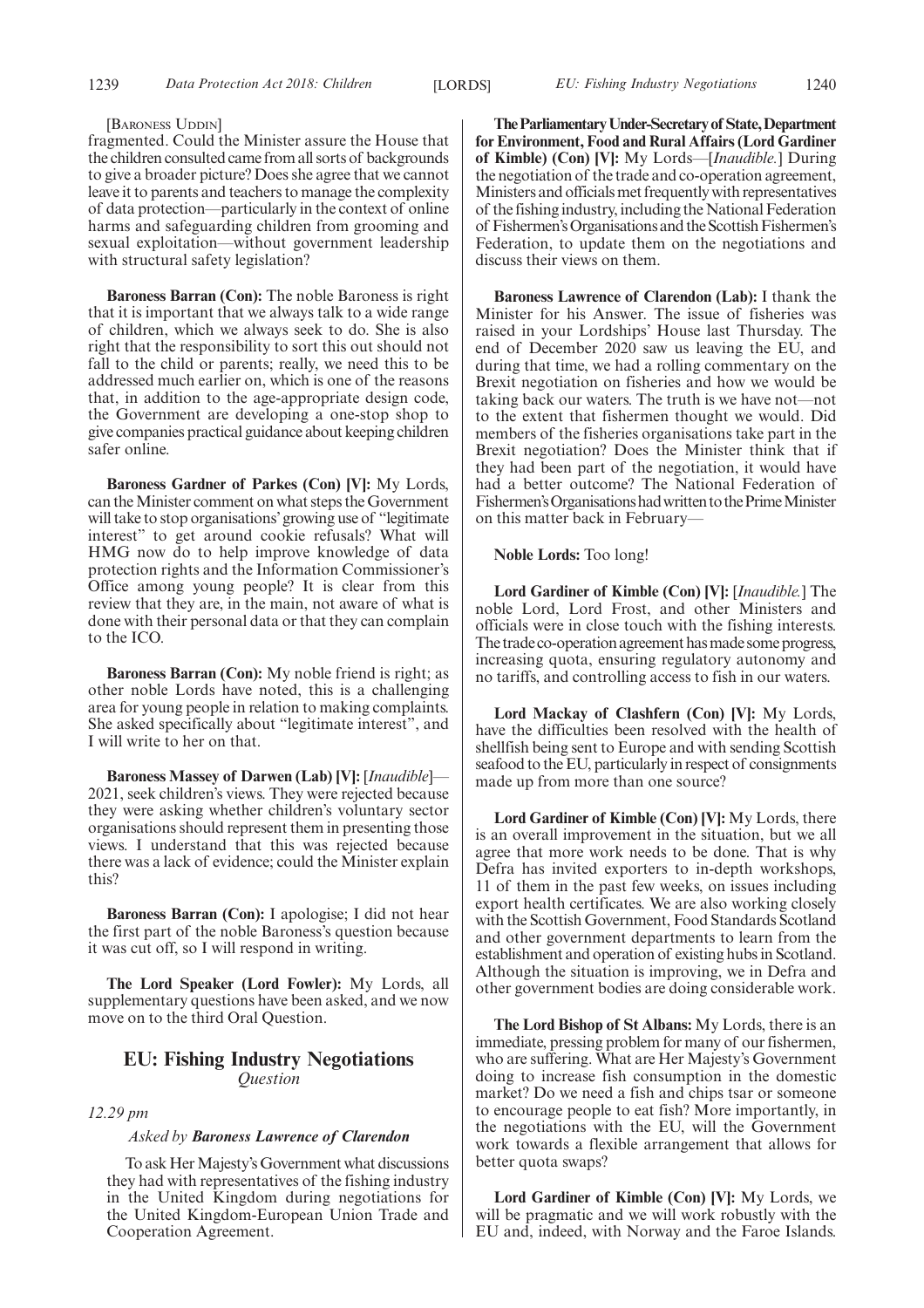Importantly, Defra and Seafish are working together on the Love Seafood campaign precisely to encourage the domestic consumption of excellent fish that hitherto we may not have consumed.

**Baroness Quin (Lab) [V]:** My Lords, the situation seems to make a mockery of the Prime Minister's claim that his Brexit deal would involve

"no non-tariff barriers to trade.

May I take up with the Minister the worrying situation in my local port of North Shields, which is England's biggest prawn port and heavily dependent on exports to France and Spain, where trade continues to be severely disrupted by delays, complicated red tape and, in some cases, prohibitive extra costs?

**Lord Gardiner of Kimble (Con) [V]:** My Lords, I would like the noble Baroness to let me have further details on this issue, which I will speak to the Fisheries Minister about, because we are having daily conversations with, for instance, the French embassy. I would like to hear more about the situation in North Shields; our task is to resolve these matters.

**Lord Teverson (LD) [V]:** My Lords, many parts of the industry are heading for bankruptcy, yet within the agreement we have the mechanism of a Specialised Committee on Fisheries, which has not yet met. The Minister, Victoria Prentis, recently said:

"Details on how the committee will function will be communicated once they are finalised."

This is not good enough. Surely, the Government need to pull their finger out. In this third month of Brexit, when is this specialised committee actually going to meet?

**Lord Gardiner of Kimble (Con) [V]:** My Lords, until the TCA has been ratified in the European Parliament, the Partnership Council and its specialised committees will not start to function. We in the UK are ready for them to be operational and are making our plans.

**Baroness Jones of Whitchurch (Lab) [V]:** My Lords, in February last year the Secretary of State wrote to the EU Commissioner raising concerns about its decision to ban the import of class B live bivalve molluscs. In a subsequent letter to food exporters, dated 10 December 2020, it was confirmed that exports of these molluscs would be prohibited. So, why did the Secretary of State claim in a parliamentary Statement this January that he had only recently been made aware of the situation, when, seemingly, he had known and done nothing about it for a year?

**Lord Gardiner of Kimble (Con) [V]:** My Lords, I will look into this because that is entirely contrary to my understanding, which is that the European Commissioner made it clear that this was an acceptable trade. We were most surprised to hear that the export of live bivalve molluscs from class B waters would not be accepted. We think that that is not well founded in law and we have sought a meeting with Commissioner Kyriakides on this matter.

**The Earl of Shrewsbury (Con):** My Lords, will my noble friend join me in condemning recent illegal operations carried out by Greenpeace: dumping large boulders in shallow fishing waters, potentially causing great risk to fishing vessels and their crews? Can he assure me that adequate resources are being and will be made available to ensure effective protection of the UK's fishing waters and fleet?

**Lord Gardiner of Kimble (Con) [V]:** My Lords, everyone should take note of and abide by the regulations. The actions by Greenpeace within the Brighton Offshore Marine Conservation Zone are subject to a live investigation by the Marine Management Organisation. The Government have significantly increased the number of personnel and surveillance assets dedicated to fisheries protection.

**Lord McConnell of Glenscorrodale (Lab):** My Lords, the Scottish seafood industry is world class but it has been let down by the lack of preparation for implementing this agreement beyond the negotiations, and by the political polarisation of the Scottish and UK Governments whenever these matters are discussed. Has the department, or the UK Government as whole, learned any lessons from this disaster? Will they seek a much more understanding, partnership-based, mutually respectful relationship with the Scottish Government in the future?

**Lord Gardiner of Kimble (Con) [V]:** My Lords, again, I am interested in what the noble Lord has said because my experience, certainly at Fisheries Councils, is of strong collaboration between all the devolved Administrations. The Secretary of State has had regular dialogue with Fergus Ewing and that will continue, because we have a mutual interest in advancing the export and domestic consumption of excellent products from both Scotland and the rest of the United Kingdom.

**Baroness Bakewell of Hardington Mandeville (LD) [V]:** My Lords, there is a balance to be struck between a thriving fishing industry and the conservation of fish stocks. The network of marine protected areas is at risk. Information from Greenpeace shows that destructive fishing boats spend hundreds of hours fishing inside places that are meant to be protected. While I do not condone the actions of Greenpeace, it is true that bottom trawlers and scallop dredgers are ripping up protected seabeds with impunity. What are the Government doing to correct this?

**Lord Gardiner of Kimble (Con) [V]:** We are ensuring through our sustainability objectives that all of the marine environment in the UK system is protected. That is what we intend to do, and that is why there were deliberations on the now enacted Fisheries Bill. We will be working on ensuring an improvement in our marine ecosystem.

**The Lord Speaker (Lord Fowler):** My Lords, the time allowed for this Question has elapsed. We now come to the fourth Oral Question.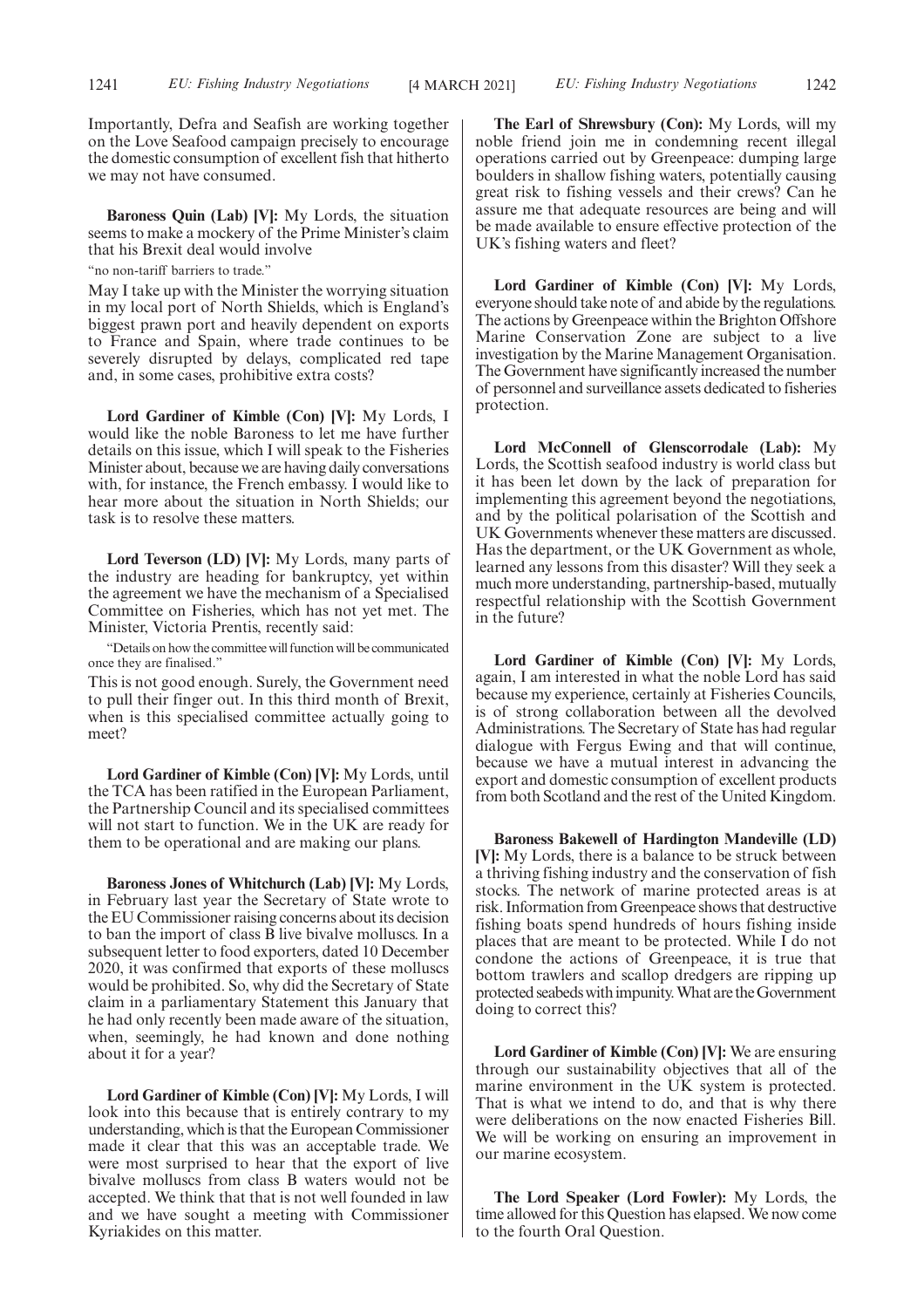### **COVID-19 Vaccine Certification** *Question*

*12.40 pm*

#### *Asked by Lord Harris of Haringey*

To ask Her Majesty's Government, further to the statement by the Prime Minister on 23 February (HC Deb, col 627), when they will provide further details of their review of the potential role of COVID-19 vaccine certification; and what organisations will be involved in that review.

**The Minister of State, Cabinet Office (Lord True) (Con):** My Lords, as set out in the Covid-19 response document published last week, the Government will review whether Covid status certification could play a role in reopening our economy, reducing restrictions on social contact and improving safety. My right honourable friend the Chancellor of the Duchy of Lancaster will lead the review, and he is currently considering the approach to its conduct.

**Lord Harris of Haringey (Lab) [V]:** Covid passports would make things easier for travellers, care homes, venues and businesses, but there are also concerns about confidentiality and straying into making vaccines compulsory. Proper consent for any system of certification is vital, and the Government need to consult on this quickly and widely. How will that be done? There are also other issues, such as the risks of forgery and of people borrowing other people's certification. How will those inspecting a Covid passport know, in the absence of a proper ID card or identity assurance system, whether the person presenting it is who they say they are and whether the certification applies to that person?

**Lord True:** My Lords, the noble Lord rightly sets out a number of issues that will have to be considered as the review goes forward. As the Prime Minister has said, there are deep and complex issues that we need to explore. We shall certainly draw on outside advice and opinion as we go forward.

**The Lord Speaker (Lord Fowler):** I call the noble Lord, Lord Triesman. He is not here, so I call the noble Lord, Lord Scriven.

**Lord Scriven (LD) [V]:** My Lords, how will the Government mitigate the risk that introducing vaccine certificates will move toward a system of individual risk-scoring that could undermine public health by treating a collective problem as an individual one and reduce compliance with vital individual public health measures?

**Lord True:** My Lords, again, the noble Lord raises important considerations. As I have said, my right honourable friend is currently scoping areas for the review, and many issues will come up on both sides of the question, which will have to be carefully weighed. I can assure the noble Lord and others that Covid status certificates would not be a form of national identity card.

**Lord O'Shaughnessy (Con) [V]:** My Lords, last month the Ada Lovelace Institute published a report on the potential of vaccine passports. Among other recommendations, it called for the Government to engage with the public on this topic in order to build trust and legitimacy and also to understand what trade-offs the public are willing to make. What plans do the Government, and the review in particular, have to engage with the public so that we can build trust, not distrust, around status certificates?

**Lord True:** Again, there are obviously two strands here. There is the strand of international discussion about enabling international travel, which is subject to a review being conducted by my right honourable friend Mr Shapps, and there is the current review addressing the issues that noble Lords have been speaking about. As I have said, these are very early days—the review was announced only last week—but, as the Prime Minister said, we will seek the best scientific, moral, philosophical and ethical viewpoints on the way forward. Obviously, public opinion will be part of that.

**Lord Loomba (CB) [V]:** My Lords, a Covid variant first identified in Brazil has been found in the UK. Some variants, like this one, appear to be more contagious, and there are concerns that current vaccines may not work as well against them. The UK Government have already announced a deal with the biopharmaceutical company CureVac to develop vaccines against future variants, with a pre-order of 50 million doses. Can the Minister tell us what steps the Government will take to ensure that no vaccine will be approved unless the expected high standards of safety, quality and effectiveness are met as those new vaccines will be developed in as short a time as possible?

**Lord True:** My Lords, obviously I am not the lead Minister on vaccines, but what I do know, and I think the public know, is that our standards in this country in terms of assessing vaccines are among the highest in the world, if not the highest. The Government would never in any circumstances do anything that would jeopardise the safety of the public.

**Baroness Thornton (Lab):** On Monday the European Union announced plans for a digital green pass that will provide proof that a person has been vaccinated against Covid-19, as well as details of tests, and will "facilitate Europeans' lives". Are Her Majesty's Government in discussion with the Commission about this—about working together—and will it be part of the proposed consultation?

**Lord True:** My Lords, as I say, there is a parallel strand here. The review that was announced is of the potential domestic application of Covid certification; the review of international travel is a separate strand. I can repeat what I have said before at this Dispatch Box: the Government are talking to all partners internationally about the work of trying to facilitate international travel when it is safe to do so. Obviously, we have to respond to the fact that other countries may decide that people need to show vaccinated status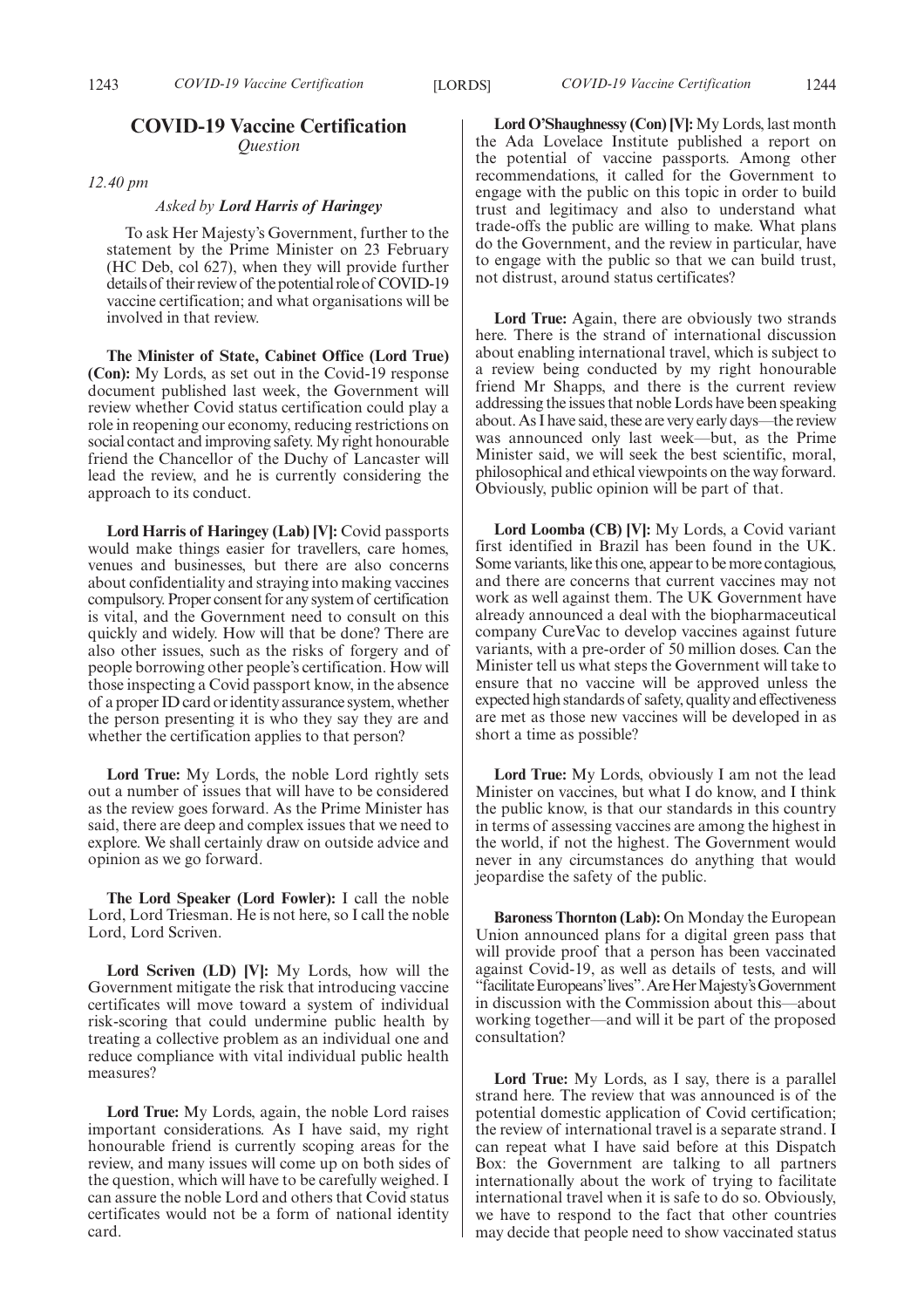as a requirement for entry, but the Government are not currently looking to make it a requirement to have a vaccination certificate to come into this country.

**Baroness Walmsley (LD) [V]:**My Lords, in considering whether to introduce vaccine certification, will the Government consult organisations representing patients who have been advised by their clinician that it would not be in their interest to take the vaccine? How would such patients be able to navigate a world in which vaccine certification was widely used?

**Lord True (Con):** My Lords, the noble Baroness, as ever, raises a very important and sensitive point. The Prime Minister has said that we cannot discriminate against people who, for whatever reason, cannot have the vaccine. I assure her that the review will certainly take that aspect into account.

**Baroness Stuart of Edgbaston (Non-Afl) [V]:** My Lords, I draw attention to my interests in the register. I want to return to the vaccination certificate on a domestic issue, following on from the noble Baroness, Lady Walmsley. Can the Minister ensure that, whatever system we end up with, it is very narrowly and clearly defined and has the consent of those who are excluded from its benefits as well as those who would derive benefits from having such a certificate?

**Lord True (Con):** The noble Baroness makes an important point. As I have tried to indicate in this series of answers—I said at the outset that my right honourable friend is currently scoping the approach—your Lordships' advice through all this will be very much valued and a range of opinions, including those just expressed, will have to be considered. As the Prime Minister has said, deep and complex issues are involved.

**Lord Pickles (Con) [V]:** My Lords, in those various discussions, will my noble friend consider the plight of a family travelling together where the adults are vaccinated and have a certificate but the children, including adolescents, are not? Is there a concern that a modern Morton's fork is created, so that the efficiency and effectiveness of any certificate is undermined identically whether the accompanying children have a Covid-19 test or not? Has my noble friend noted that this dilemma in countries which use a vaccine certificate domestically has resulted in the certificate having only a marginal impact?

Lord True (Con): My Lords, again, my noble friend brings forward an issue—the situation of a family with children, whether in a pub or travelling—which will have to be considered and addressed. I assure him that his point will be taken into account.

**Baroness Bull (CB):** Will the Minister ensure that the review considers the impact of introducing vaccine certificates on the cultural and entertainment sectors, and both the commercial and the ethical implications for them? Any form of passporting will likely impact disproportionately on those communities already excluded, and the integration of health data into cultural participation is a worrying shift from the social to the

medical model of disability. Can the Minister confirm the review will include a full equality impact assessment?

**Lord True (Con):** My Lords, as I have said, my right honourable friend is currently scoping the approach to the review. On the point made by the noble Baroness, I repeat what the Prime Minister said: we will reach out to get the best moral, philosophical and ethical viewpoints on this issue. That will include all the points raised in this House today.

**The Lord Speaker (Lord Fowler):** My Lords, the time allowed for this Question has elapsed. That brings Question Time to an end.

*12.50 pm*

*Sitting suspended.*

#### **Covid-19 Update** *Statement*

#### *The following Statement was made in the House of Commons on Tuesday 2 March.*

"Today marks 12 weeks since Margaret Keenan became the first person in the world to receive a clinically approved vaccine for Covid-19. She has since been joined by over 20 million other citizens of this country in the biggest and fastest vaccination effort the world has ever seen.

This is a phenomenal achievement. Our vaccination programme is a national success story for the whole United Kingdom, and the reason it matters is that it allows us to replace the protection currently given by restrictions on our freedoms with the protection from science.

The data confirms that this strategy is working because the vaccines work. The number of hospital admissions is falling faster than the number of new cases, whereas in the first peak it fell more slowly, and the fall in hospitalisations is faster among the age groups vaccinated first than in younger age groups yet to get a jab.

I can tell the House about some further analysis that backs up this excellent news. The halving time of hospital admissions is now every 18 days. Over the past fortnight, it has fallen for those aged over 85 from 18 days to 15. This morning, the Office for National Statistics published data showing the number of deaths falling by over a quarter a week in mid-February. More than that, the number of deaths each day is not only falling faster than after the first peak, but it is falling faster in the over-80s, who got the jab first, compared with the under-80s. The number of daily deaths is halving every 12 days, but among the over-80s it is now halving every 10, so while the fall in cases is decelerating, the fall in the number of deaths is accelerating. What all this shows is that the vaccine is working, reducing the number of deaths among those who were vaccinated first and preventing hospital admissions. This is real-world evidence that the vaccine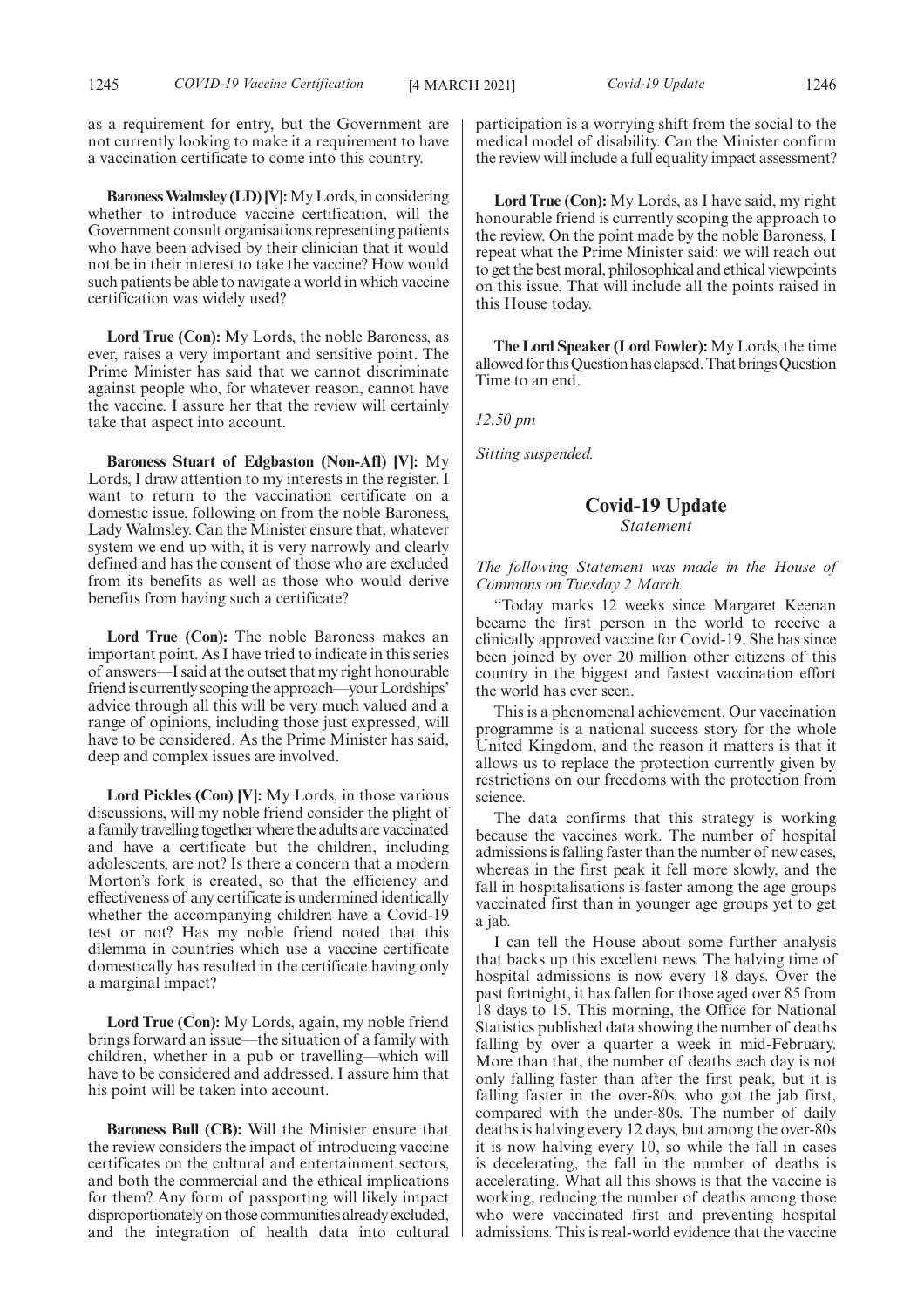[LORD FOWLER]

is protecting the NHS and saving lives, that the 12-week dosing regime is saving lives, and that this country's strategy is working.

As well as this real-world data, I would like to update the House on two new pieces of analytical research published over the last 24 hours. First, this morning the Office for National Statistics published new data on the levels of protection people have. They show that up to 11 February, one in four people is estimated to have antibodies against coronavirus in England, up from one in five. The levels are highest in the over-80s, the first group to be vaccinated, showing again the protection from the vaccine across the country. The second piece of research, published last night, shows that a single dose of either the Oxford or the Pfizer vaccine delivers protection against severe infection in the over-70s, with a more than 80% reduction in hospitalisations. It is great news that both vaccines work so effectively. In fact, the protection from catching Covid 35 days after the first jab is even slightly better for the Oxford jab than for the Pfizer, so people can have confidence that they will get protection, whichever jab they are offered.

I am grateful for the work of colleagues across the House in promoting vaccine take-up, which has helped to deliver some of the highest levels of enthusiasm for vaccination in the whole world, and I am pleased to inform the House that we are now inviting over-60s to be vaccinated too. Although the day-to-day figures for supply are lumpy, we have some bumper weeks ahead later this month. Given that our vaccination programme began 12 weeks ago today, from now we begin in earnest our programme of second vaccinations, which ramps up over the month of March. I can assure the House that we have factored these second jabs into our supply projections, and we are on track to meet our target of offering a vaccine to all priority groups 1 to 9 by 15 April and to all adults by the end of July.

Our vaccination programme means that we can set out our road map to freedom and put this pandemic behind us, but we must stay vigilant because Covid-19, like all viruses, mutates over time. Part of controlling any virus is responding to new variants as they arise, just as we do with flu each year. Knowing this, we invested in genomic sequencing right at the start of the pandemic, giving the UK one of the biggest genomic sequencing capabilities in the world. Thanks to that, we have been able to spot variants here at home and support others to detect variants in other parts of the world.

I would like to update the House on the six cases of the variant of concern that was first identified in Manaus in Brazil and that we have now identified here in the UK. We know that five of those six people quarantined at home, as they were legally required to do. We have been in contact with them, and I would like to put on record my gratitude to them for doing their duty and following the rules. Whenever we identify cases of a new variant, we respond fast and come down hard by bringing in enhanced sequencing and testing, so we are stepping up our testing and sequencing in South Gloucestershire as a precaution. We have no information to suggest that the variant has spread further.

Unfortunately, one of the six cases completed a test but did not successfully complete the contact details. Incidents like this are rare and occur only in around 0.1% of tests. I can update the House with the latest information on identifying this case. We have identified the batch of home test kits in question, and our search has narrowed from the whole country down to 379 households in the south-east of England. We are contacting each one. We are grateful that a number of potential cases have come forward following the call that we put out over the weekend, and I would like to thank colleagues from across the House who have helped us to get the message out there.

Our current vaccines have not yet been studied against this variant. We are working to understand what impact it might have, but we do know that the variant has caused significant challenges in Brazil, so we are doing all we can to stop the spread of this new variant in the UK, to analyse its effects, to develop an updated vaccine that works on all these variants of concern, and to protect the progress that we have made as a nation. This country is on the road to recovery and we have freedom on the horizon. We must proceed with caution because although we are moving quickly, the virus moves quickly too. Let us not waver; let us do whatever it takes to keep this virus under control."

#### *1.01 pm*

**Baroness Thornton (Lab):** My Lords, I thank the Minister for this Statement. I agree with the Statement in congratulating the NHS on its rollout of the vaccine, which continues to be a huge cause for optimism and hope, as does the science and research, in which the UK has played a leading role. However, we are still the country that has the third highest number of deaths in the world, at 124,000. Given the success of the vaccine and the strength of our science base, that is dismal. It must at least in part be attributed to decisions that the Government have taken or not taken, the failure of test and trace to do the job that we need it to do and the porous nature of our borders, on which we have again seen decisions taken too little, too late.

The concern about new variants means that, if the UK does not get on top of them, the valiant efforts of our NHS, our scientists and the vaccine could be terribly undermined. In January and February, cases here were running at tens of thousands a day and we were in lockdown, as we still are, because of our homegrown, new infectious variant. Nevertheless, people were allowed to fly in from abroad, bringing the P1 Brazilian mutation with them. Throughout history, epidemic after epidemic has exploited international travel. Surely it is obvious that tougher border controls should have been in place sooner.

The Brazilian variant cases arrived a month ago. They showed the problems of delays as well as the limitations of the pre-travel tests that did not catch those cases. Even now, 99% of the 15,000 daily arrivals are not covered by hotel quarantine. Most people can still travel home from the airport by Tube, train or even plane, mixing with others, as some of these travellers did, without being tested on arrival in the UK. Why are the Government still refusing to introduce additional tests on arrival and still allowing international passengers to travel onward on UK public transport?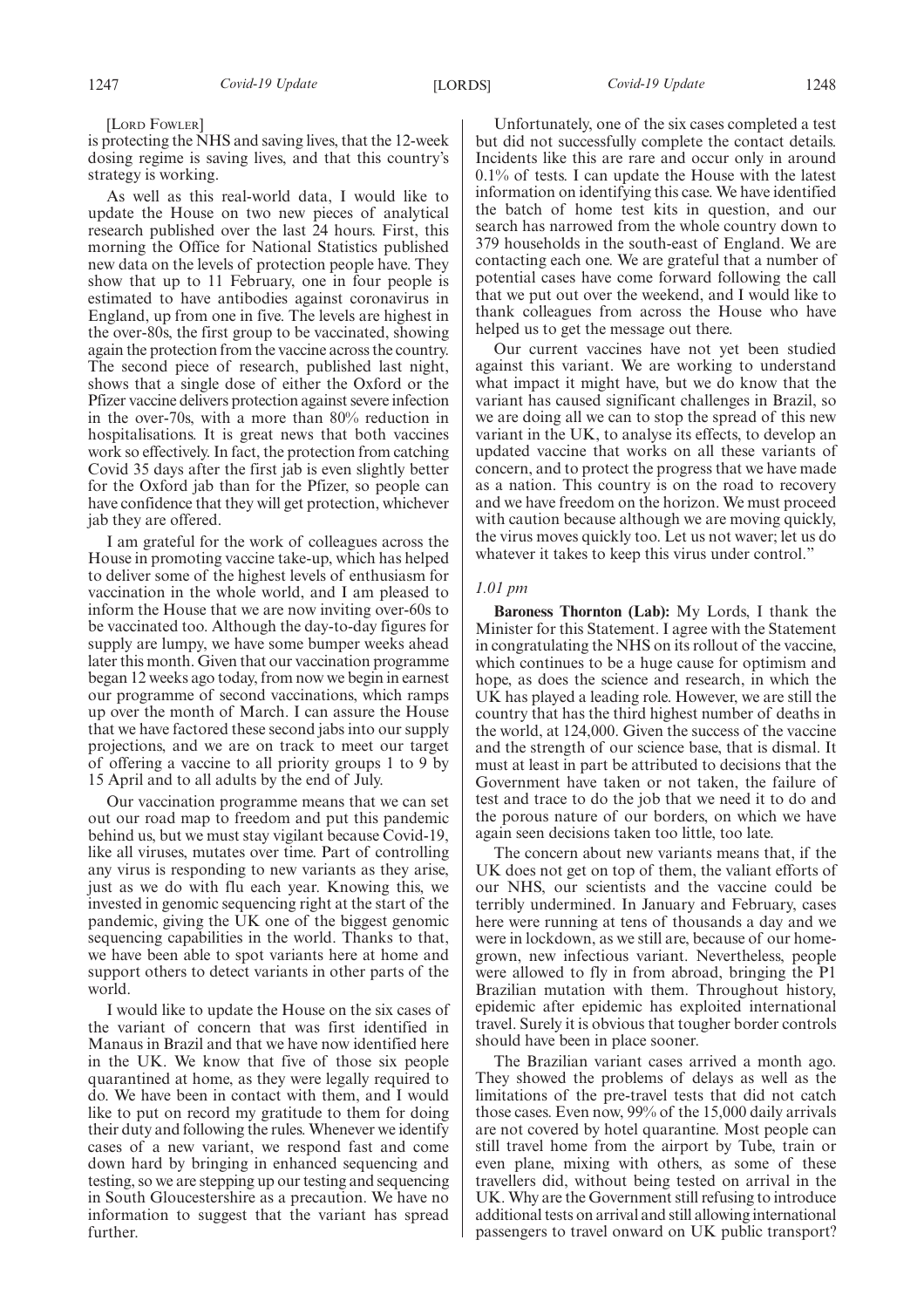Does the Minister recognise that those gaps in the system will let more new variant cases spread? Is it also the case that there is a risk of cross-infection at airports where congestion is occurring? I understand that yesterday there were queues that lasted for several hours at Heathrow. What are the Government going to do about this? It is shocking that people are mixing, having arrived from a list of countries at risk, instead of going straight into hotels for isolation.

Of course, I welcome the progress that the Government have made in identifying the batch of tests from which that of the missing infected person came, but how on earth can a test be processed that does not collect contact details? What mechanisms have been put in place to fix that for the future? Some £22 billion have been allocated to this system, but it feels as though someone has vanished into thin air. How is the hunt for this person proceeding? Can the Minister assure us that this will not happen again?

Is there any information suggesting why this variant is spreading? The Minister might recall that John Edmunds from SAGE told the Home Affairs Select Committee in January that for every identified South African variant case, there were probably another 30 that had not been identified. Can the Minister tell the House, therefore, whether he has received any estimates of the number of unidentified cases in the wider community?

We are in a race against the evolution of this virus, so we have a long way to go. To be frank, nowhere is Covid-safe until everywhere is Covid-safe. None of us wants to yo-yo in and out of lockdown, so will the Minister guarantee that the lockdown easing will, as promised, be absolutely based on data, not dates, and that the assessment time between each step will not be compromised?

I welcome the extra surge in testing, but what is the current timeframe for genetic sequencing? How can it be speeded up? What steps will be taken to ensure that areas such as Ashfield, Leicester, Watford, Worthing and Hyndburn are not left behind when the national lockdown restrictions begin to lift, or will those places be put in localised lockdowns? Will the local authorities there be given extra resources to do more door-to-door testing and retrospective tracing? Will workplaces in those areas be inspected by the Health and Safety Executive to ensure that they are Covid-secure? Will people finally be given decent sick pay and isolation support?

On the Budget, it beggars belief that it did not include any detailed plans for the NHS. Indeed, the OBR highlights this, saying:

"The Government's spending plans make no explicit provision for virus-related costs beyond 2021-22, despite its Roadmap recognising that annual vaccination programmes and continued testing and tracing are likely to be required."

We know that the last reorganisation of the NHS cost £3 billion and that does not seem to have been put into the Budget either. Can the Minister explain how the NHS will catch up with the enormous backlog that has been created, as well as the ongoing pandemic-related costs? This is an urgent question.

It has also emerged that the Government appear to have delayed social care reforms until 2022, with the Chief Secretary to the Treasury, Stephen Barclay, telling campaigners that plans for sustainable improvement will only come next year. In January, the Prime Minister told Parliament that the Government would bring forward plans later this year, so will the Minister confirm whether it is this year or next year or when they actually intend to launch reforms on social care?

**Baroness Brinton (LD) [V]:** My Lords, from these Benches we, too, congratulate everyone involved in the vaccination process, including our brilliant teams of scientists, both in this country and abroad, who have been working—and continue to work—tirelessly on safe and effective vaccines for the world. We also congratulate the teams who are organising and managing the supply chains and all of those on the front line delivering jabs in arms, or supporting them to make it possible to reach the target of 20 million doses achieved this week. We will also not forget everyone working on Covid at the moment, whether front-line staff in health and social care or back-office staff who may not be visible to us but who are making sure that all these processes are working. We thank them all.

It is reassuring to hear that the second jab supply chain has been factored in, but can the Minister please tell the House if the supply chain and vaccination dose capacity is also protected for the next priority groups due to receive their first dose? This is critical to lifting lockdown.

It is good news that the clinical trials under way since before Christmas are demonstrating that the over-80s are developing good antibodies to resist the coronavirus and that this is now evident in the data. It is fascinating to see the vaccine gap in graphs, showing that there is a much steeper decline in cases in the over-75s than there is in the under-60s. It is also encouraging to see reports that there have been very few side effects to both the AZ and the Pfizer vaccines. Can the Minister say if this information will be used to encourage those who have so far refused their first dose?

The Octave trial, funded by the Medical Research Council, is now under way, assessing whether those people with compromised immune systems are able to make antibodies. It was reassuring to read the details of this trial from some participating universities and university hospitals and I am grateful that Professor Chris Whitty was able to outline this project in a briefing to parliamentarians recently. I had understood it to be well under way already, although the press release makes it sound as if it is much more recent and still recruiting. Can the Minister say when the Octave trials are likely to publish their results, given that many people currently shielding are anxiously waiting for them?

The Statement refers to the Brazilian P1 variant and to the case of the individual who had not completed their form correctly. There has been silence over the last couple of days, and I wondered whether the Minister could update the House on the search for this individual. As I raised earlier this week, can the Minister help the House to understand why such an issue was able to happen at all? Is it correct that there are no processes in place to ensure that, as people come into the UK, border agency staff check their passports against the online forms completed in advance, so that personal details, such as addresses, are visible? The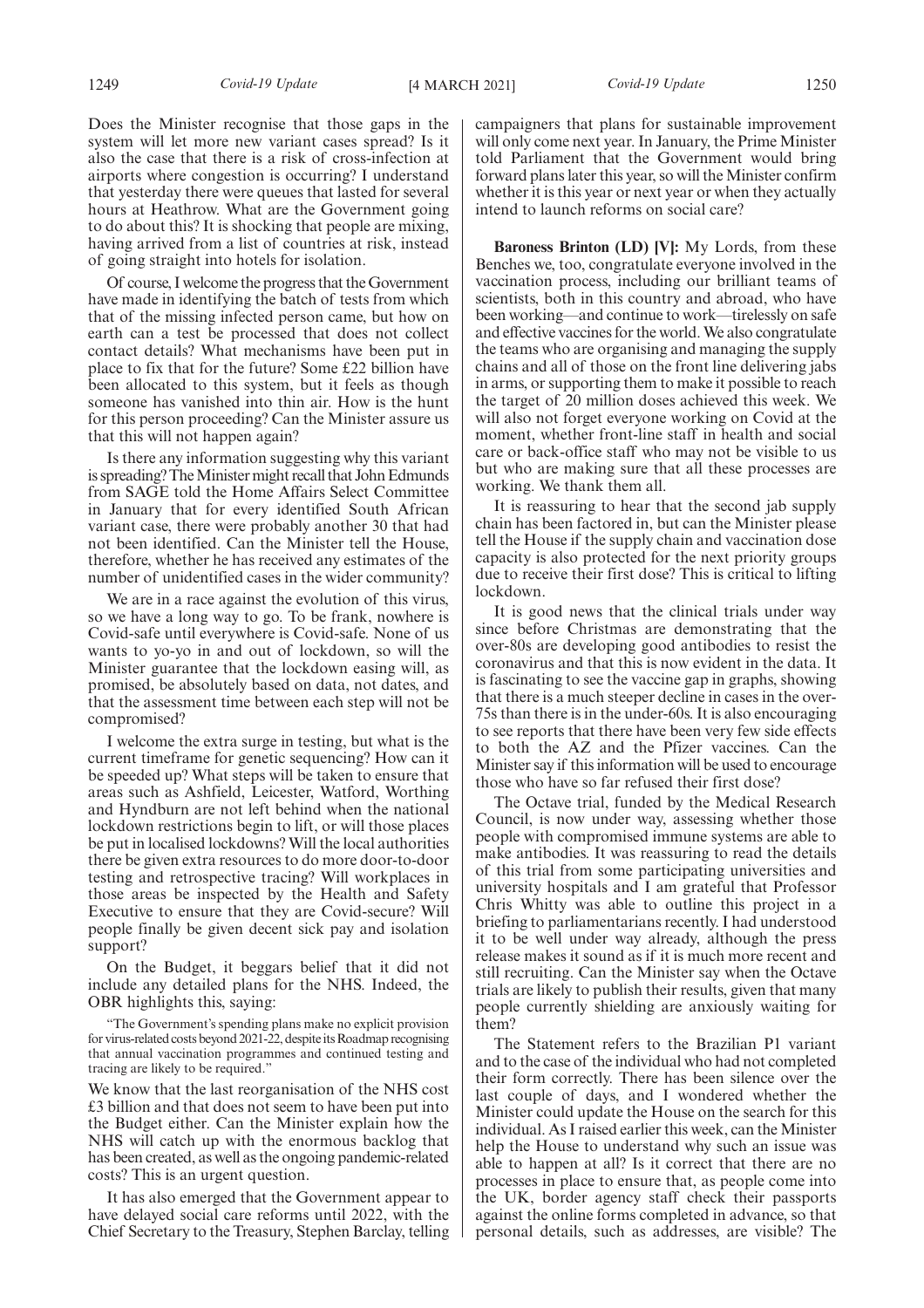[BARONESS BRINTON]

noble Lord, Lord Balfe, made it plain—as have many others travelling into the UK—that these checks are rarely made, if at all.

Is it correct that local health and resilience forums are not given any details of people quarantining in their areas? This is important to ensure that care support teams would be able to check and provide help for those quarantining if they have any concerns. That might have helped with this particular case: a traveller from Brazil feeling unwell would have had a local contact to talk to about what to do.

Finally, as we wait to see if cases, hospitalisations and deaths have reduced enough to start lifting lockdown carefully in April, can the Minister respond to the report published today showing that test and trace has barely used the check-in app data from visitors to pubs, restaurants and hairdressers, resulting in thousands of people who have been checked in not being warned that they might be at risk of infection? The report states that the Department of Health and Social Care has noted that more than 100 million people have checked into venues since it went live in the autumn, but only 284 alerts have been sent to 274 venues—not 274,000 venues, just 274. Worse, the report says that the lack of guidance for local resilience forum trace teams on how to use the data has left businesses being asked to, or volunteering to, contact customers and visitors, which is technically a breach of GDPR and leaves those businesses and venues open to potential legal challenge.

After spending £40 million on the contact tracing app, encouraging the public to act responsibly, and the department saying today:

"The NHS COVID-19 App is an important tool in our pandemic response",

can the Minister tell us which of these statements are true? Can he confirm that the guidance given to local authority health departments on how to use the data to notify people from the app is in full compliance with GDPR legislation? Is the figure of only 274 venues receiving alerts correct—yes or no? What steps are the Government taking to remedy this before pubs, restaurants, hairdressers and non-essential retail begin to open again?

**TheParliamentaryUnder-Secretaryof State,Department of Health and Social Care (Lord Bethell) (Con):** My Lords, I am enormously grateful for the questions from both the noble Baronesses, Lady Thornton and Lady Brinton. I start by echoing both their tributes to those involved in the rollout of the vaccine. It is a remarkable national achievement and we should all be enormously proud. My own wife was vaccinated last week, and she told me that she cried as she left the GP's surgery—so moved was she by the experience. That is something I have heard many times before.

The noble Baroness, Lady Thornton, paid tribute to all those involved in science and research, and I absolutely agree. This has been a remarkable moment for British science. We will start celebrating British Science Week tomorrow, and I cannot think of a more apt moment to do that.

The noble Baroness, Lady Thornton, asked about the highest number of deaths. There are a number of reasons. Before I move on, I mention that today is

World Obesity Day, and one of the most telling pieces of research that has come out in recent weeks is the work of PHE. We must all reflect on the nation's health and whether obesity has played a role in Britain's higher incidence of mortality. I look forward to reflecting on this issue more in the future.

The noble Baroness, Lady Thornton, asked directly about the decisions that the Government have made, test and trace, and the borders. Let me tackle those head on. On the decisions that the Government have made, I share with the Chamber that the road map announced by the Prime Minister has landed extremely well. It is extremely conservative. It puts school openings first, which is undoubtedly the feedback we have had from both parents and the country at large. The easing of measures for the rest of the economy and civic activity is based entirely on the data that emerges from the infection rates and will be done in a way that contains the spread of the virus.

I reassure the noble Baroness that the test and trace operation has developed remarkable capacity, and both the turnaround times for the testing and the effectiveness of the tracing have now emerged as being fantastic. The tracing of the Brazilian variant pays tribute to the effectiveness of the test and trace operation, as does Project Eagle, which has been mainly focused on the South African variant. We believe that the spread of the South African variant has been largely contained by the tracing of the Project Eagle team working closely with local authorities and infection control teams around the world. It shows what we can do with this remarkable resource.

With regard to borders, the "red list" and managed quarantine system has been stood up in an extremely effective way. The families in south Gloucestershire and Aberdeen isolated themselves, as they should have done, and the handling of their variant of concern has been professional. I am led to believe that progress is being made on tracking down our Brazilian friend, the one stray person with the disease.

In answer to the question of how someone could have a test without filling in the form, we believe that there are two ways in which that could happen. Someone could walk up to a testing site, have their test but not fill in the form properly, or they could have had the test sent to them in the post and returned it without filling in the correct form. There are lessons to be learned from both potential models, and we are communicating with those who provide tests to ensure that barcodes are put on all tests.

We have to run a risk-based analysis on cross-infection at airports and infection control within airports. We could close all airports—that could be one way of doing it—but, under the circumstances, I applaud both the airlines and the airports for putting in mitigation and hygiene measures which the CMO's office believes will be effective.

The noble Baroness, Lady Thornton, asked about sequencing. We have stood up an enormous amount of new sequencing—30,000 samples a week is our current capacity—and we have dramatically reduced the time it takes to do sequencing. The biggest problem with that is transporting the samples around the country, and therefore we are looking at distributing sequencing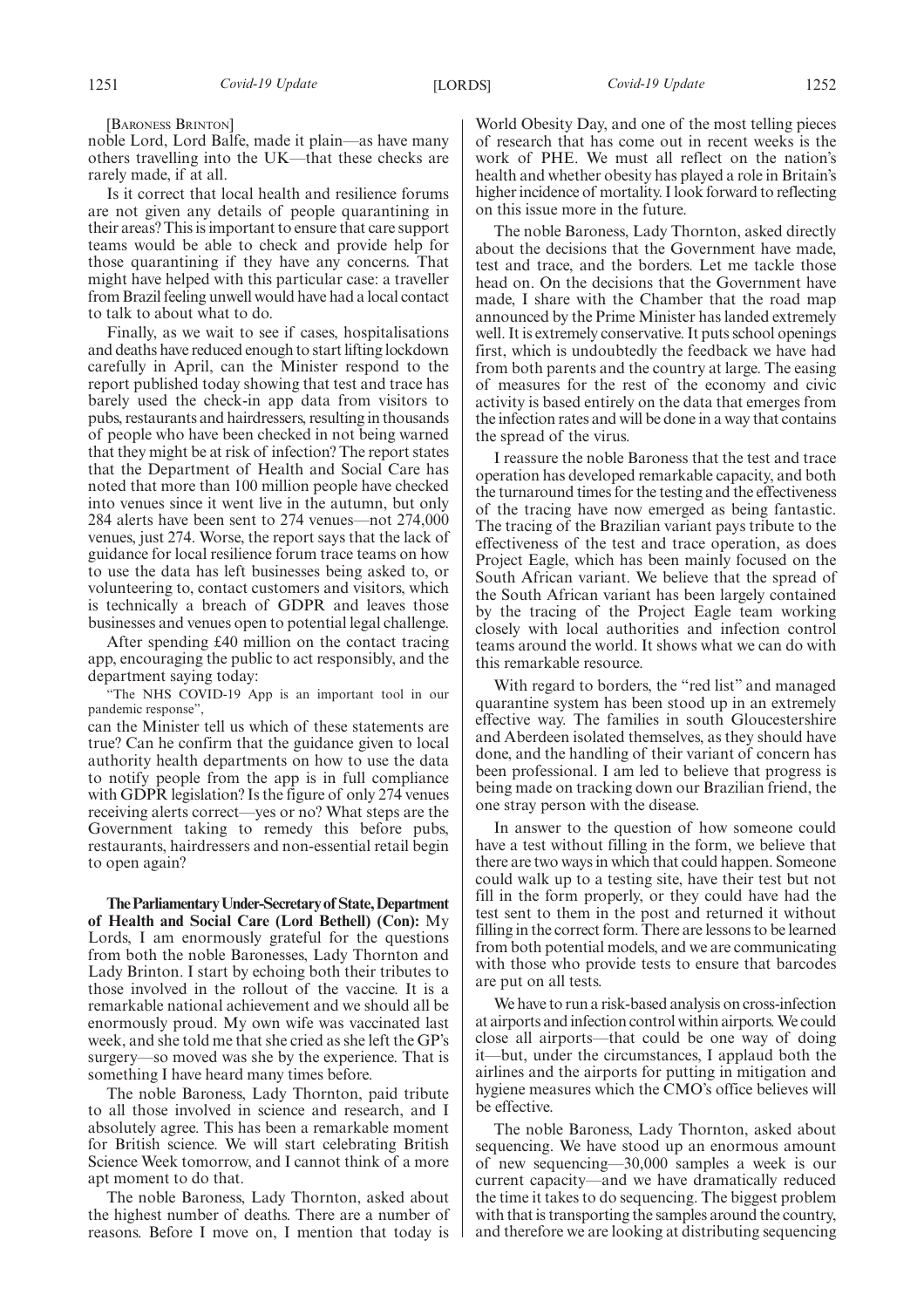capacity to the Lighthouse laboratories so that once a sample tests positive, it can be automatically taken to a plate to be sequenced at the same location. We believe that that could make a big impact.

One lesson from Project Eagle I share with the House is that door-to-door tracing is quite effective, but by far the most effective means of tracing has been intelligence-led tracing. The noble Baroness, Lady Brinton, asked about the check-in data, and this has been its power: it has allowed us to trace those who may have bumped into others in, for instance, areas of hospitality. It is not the objective of that check-in data to send out alerts to large numbers of people who may have been present in a location; it is more about empowering the forensic contact tracing necessary to track down potential connections.

The noble Baroness, Lady Thornton, asked about NHS plans. I will focus on one particular area and one of the lessons we have had from recent weeks. We have done an enormous amount to contain the spread of disease and we have seen—partly because of the lockdown, partly because of the wearing of masks, partly because of hygiene—a dramatic reduction in the amount of flu and gastroenteritis across the country. It is not an unrealistic ambition to hope that NHS resources could and should be focused on reducing contagious diseases across the piece and use the lessons from testing, hygiene and diagnostics generally to massively reduce the impact of contagious diseases. That will have huge benefits to the capacity of the NHS to combat sickness and ill health generally.

I thank the noble Baroness, Lady Brinton, for her kind remarks on the contribution of those in the back office of the NHS. I am sometimes admonished by those who say that there is simply too much white-collar, managerial wastage in the NHS. I do not accept that criticism, and the rollout of the vaccine shows the immense management muscularity at the NHS which is able to organise such a huge national programme with such efficiency and courtesy.

The noble Baroness asked about clinical trials. I celebrate the fact that the large amount of really encouraging evidence that we have had has vindicated the decision by the JCVI, the MHRA and the CMO to prioritise the first dose over the distribution of second doses and to bring in the 12-week gap. That was a wise, pragmatic and impactful decision and we thank those involved.

The noble Baroness is entirely right that the large take-up among older people will have a big impact on younger people. The most influential people in anyone's life are the people whom they love and live with. I cannot think of a better way of marketing it to younger people than the older people whom they love and live with taking the vaccine.

I also pay tribute to Professor Paul Moss and the team at Octave who are working extremely hard on the impact of the vaccine on those with immune deficiency. As the noble Baroness alluded to, the work at the University of Birmingham is at pace. It has been going on for some months, and its impact is already being shared among professionals. I am not sure whether there is an official report planned, but I reassure her that the insight and intelligence from their work is being shared across the system.

Finally, I give enormous praise to all those currently working on our borders. The situation in other countries remains extremely concerning. Variants of concern are rising in many countries, and in Europe infection rates remain extremely high. We have put in place measures on our borders that have the capacity to protect us from these variants of concern and I am enormously grateful to all those concerned who have strengthened those positions.

**The Deputy Speaker (Lord Lexden) (Con):** My Lords, we now come to the 30 minutes allocated for Back-Bench questions. I ask that questions and answers be brief so that I can call the maximum number of speakers.

#### *1.23 pm*

**Lord Lansley (Con):** My Lords, the speed and scale of the vaccine rollout is indeed a remarkable achievement and reflects great credit to all involved. The House will have noted the publication this morning of the REACH study based on data from February. Among its findings was that there was some regional variation in prevalence, particularly in the later part of February. Will the Government on this basis consider regional variation in the pace at which restrictions are lifted, rather than necessarily assuming that it will be a uniform, national approach?

**Lord Bethell (Con):** My noble friend is entirely right to raise the issue of regional variation. It had been our profound hope to be able to adjust and to focus lockdown arrangements on geographical locations so that national measures were not the only tool in our toolkit. The evidence from last year suggests that the amount of travel that individuals do makes regional and local lockdowns only partially effective. This has put a massive question mark over the way in which we can use regional and local lockdowns. There is more work to be done to understand exactly how that works but he is right to raise it as a considerable issue.

**Lord Berkeley of Knighton (CB) [V]:** My Lords, it is a great pleasure to congratulate the Minister on behalf of the Government on what has been achieved in lockdown. It is absolutely fantastic. I want to ask two questions. First, bearing in mind that some 20 million people have now been vaccinated, do the Government have any assessment of the number of people who still contract the disease after having had the vaccination? Secondly, do the Government have any idea about the relative impact of side-effects of the different vaccines?

**Lord Bethell (Con):** My Lords, I have nothing but good news on both those important issues. The number of people who have mild or profound sickness, need hospitalisation or die after having the vaccine is extremely small indeed. There is some differential when we come to the variants of concern. Certainly, mild disease has been observed with the South African variant by sources in South Africa and we are working to understand that. However, severe hospitalisation and death are massively reduced by all the vaccines. The side-effects from all the vaccines on all age groups and on people with almost all comorbidities are extremely small.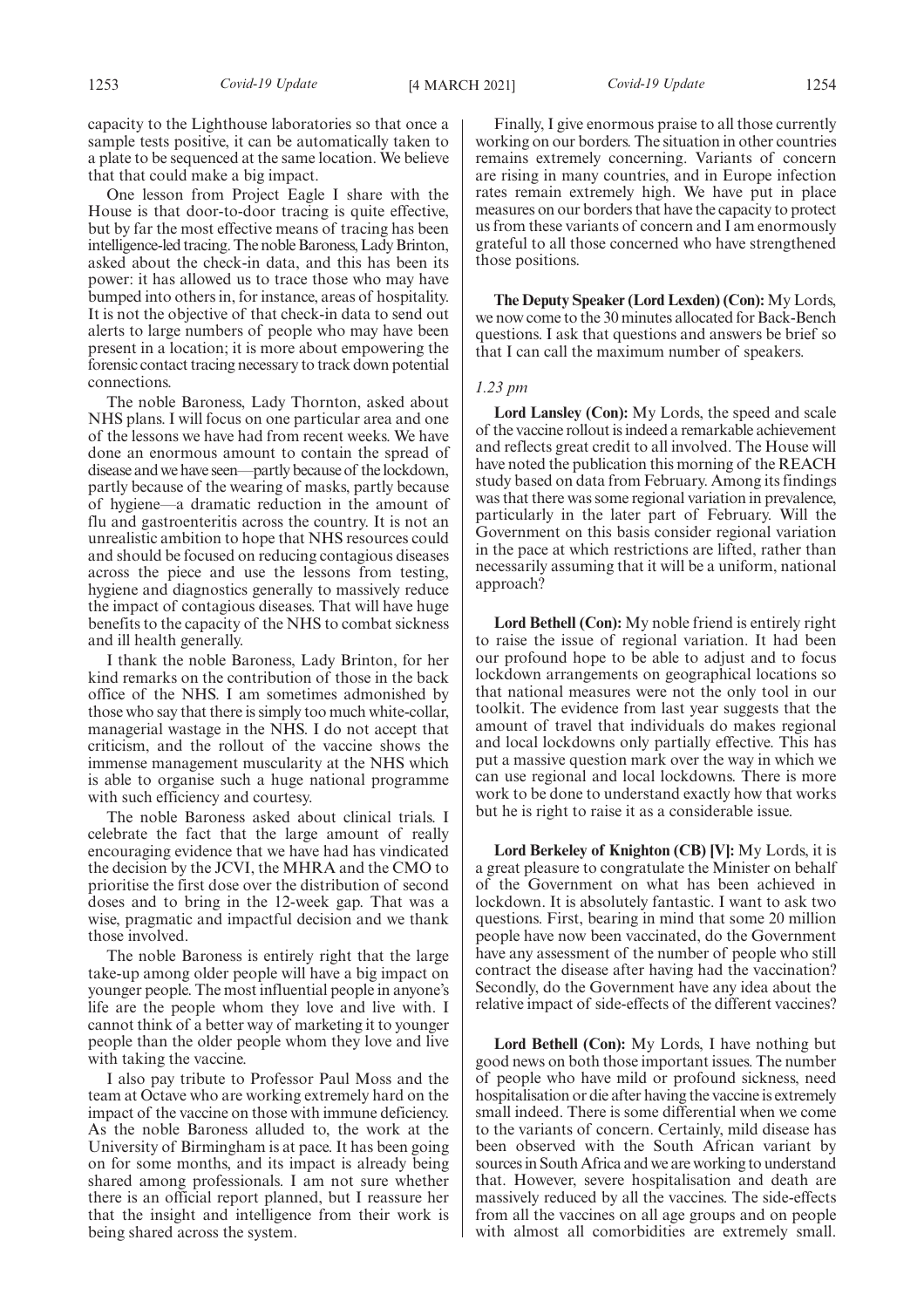[LORD BETHELL]

The yellow list information published by the MHRA is extremely reassuring and so far it has been nothing but good news about the vaccines.

**Lord Winston (Lab) [V]:** My Lords, the House should be very grateful to the noble Lord, Lord Bethell, who is constantly being bombarded with our questions. However, I point out that within six hours of entering a cell this virus will have replicated, leading to millions of copies. Some copies will be imperfect, the so-called variants. Time is of the essence. The risk of dangerous new variants to which we have no defence is eventually likely to be inevitable. Will the Government now answer the question that has been repeatedly asked both in this House and in the other place since Christmas: as the red list of presumed points of embarkation is ludicrous and ineffectual, why do the Government not ensure that all those tens of thousands we have heard about entering the UK daily are effectively separated, screened, tracked, traced and isolated where necessary before they are lost within minutes somewhere in a British city?

**Lord Bethell (Con):** My Lords, I thank the noble Lord for his grim prognosis and I agree with his analysis. If there is one place in the world where a mutant variation is likely to happen, it will be in an area where you have high infection rates and a large amount of suppression of the virus by either a lockdown or a vaccine programme. If you look around the world, that country is most likely to be Britain. We must be on the balls of our feet to be prepared for unhelpful news on that front.

Can I reassure the noble Lord on the borders? The number of people travelling in and out of the UK has reduced dramatically and the traffic through our airports and seaports is down tremendously. The application of the red list programme is extremely effective and the use of quarantine hotels has been extremely rigorously enforced. The isolation, along with amber routes, has also had enormous resources and is much more effective than it once was. We are prepared to go further. We review the red list constantly and, should the threats mount up to being serious enough, we will extend the red list as far as necessary.

**Baroness Sheehan (LD) [V]:** My Lords, vaccines are key to getting us to a position where we can live with the virus, but we really must listen to scientists telling us that we must control the virus everywhere. While our support for the COVAX initiative is to be applauded, it cannot work effectively without reliable supplies of the vaccine. The Covid-19 Technology Access Pool is designed to do just that. Are we fully engaged in C-TAP?

**Lord Bethell (Con):** My Lords, we are taking a leadership role in COVAX, CEPI, ACT, Gavi and all the international, multilateral initiatives to roll out vaccine around the world. We are looking at what to do with our own stock of vaccines, and the Foreign Secretary has made it very clear that distribution of the vaccines we have bought is very much on the agenda. The AstraZeneca vaccine is being used as probably the

default vaccine of choice around the world, as it is lowcost and easily distributed. Through our G7 chairmanship, we entirely support the agenda of preventing further pandemic by ensuring that vaccines are fairly and widely distributed around the world.

**Lord Forsyth of Drumlean (Con) [V]:** I join others in congratulating my noble friend and his colleagues on the brilliant success of the vaccine programme. However, why is everyone in the United Kingdom, on receiving the vaccine, not being issued with a card to show that they have had it?

**Lord Bethell (Con):** My Lords, they are issued with a certificate. It is a digital certificate that is put in their patient record. In the modern day, that is by far the most effective way to ensure that people know that they have had the vaccine. A physical card has the potential for fraud. We have looked that extremely carefully, but we think the digital approach is the right one. Most people will receive a small card with their second dose appointment on it, but if my noble friend did not get one, I am sorry about that.

**The Earl of Clancarty (CB):** My Lords, following on from that question, the need for vaccination passports to travel abroad, discussed earlier, now looks very likely, including, of course, to the EU, which will have its own standard. All the talk is of a phone app, but will the Government ensure that a paper version will be provided which will be acceptable abroad? A significant minority of older people still do not have mobile phones, and why should OAPs have to buy one in order to travel?

**Lord Bethell (Con):** My Lords, in this matter, we will be led by international standards, and collaboration with our neighbours is essential when it comes to matters of international travel. If a paper certificate is required for international travel, we will put in place arrangements for that. A huge amount of the work that goes on for foreign travel nowadays happens before you ever get anywhere near the airport to depart. Passenger locator forms, pre-testing and vaccination certificates are all necessary in order to book a ticket, and that is where, really, the responsibility of the individual lies.

**The Lord Bishop of Leeds:** My Lords, I add my congratulations to the NHS and the Minister for the rollout of the vaccine, but with continued concern about the mortality rates. Churches, clergy and chaplains have been very involved in pastoral care and in support of the dying and the bereaved, even when buildings have been closed. There is now big concern with Holy Week and Easter coming up. Can the Minister offer a roadmap for when singing by choirs and congregations will once again be allowed, with sufficient time to prepare?

**Lord Bethell (Con):** I am entirely sympathetic to the question posed by the right reverend Prelate. I cannot think of anything nicer than spending Easter at Salisbury Cathedral listening to the beautiful singing of the choir there. We will be led, however, by the public health practicalities on that. It has been one of the most heartbreaking aspects of this pandemic that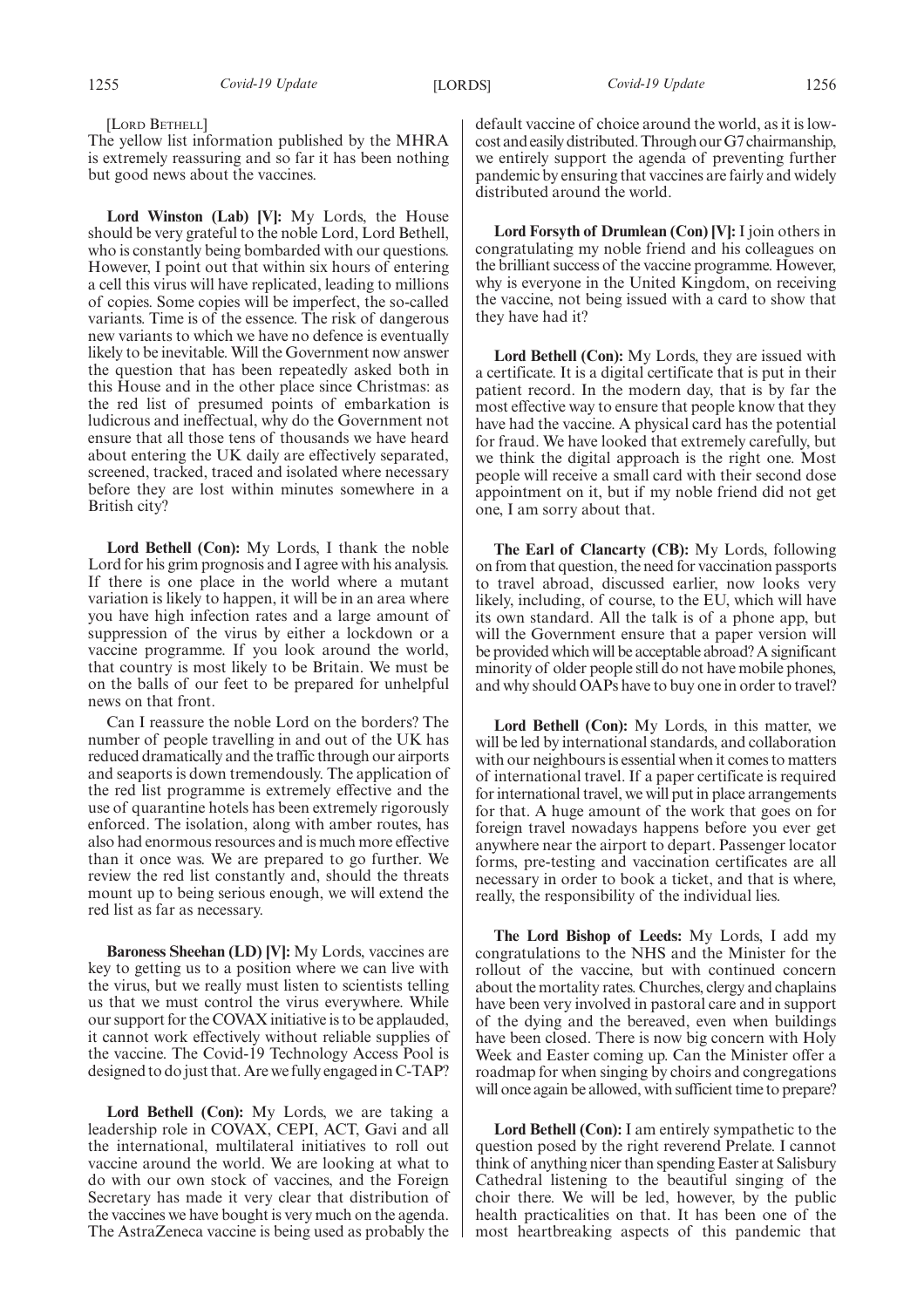those who seek sanctuary through worship have not been able to join the rest of their community, but the practicalities of the spread of the virus are unavoidable, so we will be led by public health advice in this matter. I do not have a date for his roadmap, I fear, but his considerations are very much understood in the department.

**Baroness Donaghy (Lab) [V]:** I thank the Minister for his continuing patience on this subject, and I am sure he did not mean to sidestep the two questions from my noble friend Lady Thornton. One was about the cliff edge for the social care sector, where the special funding is due to come to an end in March, and the apparent delay before we solve our care sector problem until 2022. The second was about there being no mention of NHS funding in the Budget, despite the fact that the roadmap recognises that annual vaccination programmes and continued testing and tracing are likely to be required. Does he have anything to say about those two areas of social care and NHS funding?

**Lord Bethell (Con):**My Lords, we would not ordinarily expect a big announcement on NHS funding at a Budget such as this, and the truth is that we are not through the woods yet. It is impossible to predict what funds the NHS will need this year or next until we are through this pandemic, and while we are spending time today taking pleasure in celebrating the vaccine, the honest truth is that danger is still around the corner and we do not yet know that we are truly through this. When we are able to say that for sure, it will be possible to take a moment to decide on NHS funding. In the meantime, we remain committed to our manifesto pledges on hospital building and on recruitment, and on both those matters, we have made an enormous amount of progress. The Prime Minister has been crystal clear about his commitment to social care funding reform, and he stands by that commitment.

**Lord Taylor of Goss Moor (LD) [V]:** My Lords, given the undoubted success in the UK of the rollout of the vaccination programme, on which all involved are to be congratulated, our attention must turn, as my noble friend Lady Sheehan said, to consider the global operation because this disease is a global issue, not a United Kingdom one. The United Kingdom cannot live normally without the security of knowing that it is being tackled successfully globally. Will the Government use their chairmanship of the G7 to put in place and publish a global response action plan that goes further than what we have seen already and certainly further than simply donating spare vaccines?

**Lord Bethell (Con):** The noble Lord puts it extremely well. We have four key themes in the health track of the G7. The first is pandemic preparedness in the round; the second is clinical trial data—that is an essential building block for pandemic preparedness; the third is medical data transfer—one thing we have tripped over repeatedly in our international collaboration on pandemic reform is the difficulty of sharing data; and the fourth is AMR, which is the threat on the horizon. If we have learned one thing from this pandemic, it is not to underestimate the threat from anti-microbial resistance.

**Baroness Pidding (Con) [V]:** My Lords, with the potential need for a rolling programme of booster injections or vaccination against new variants, can my noble friend tell the House what infrastructure is being planned so that we can protect our entire population for as long as is necessary?

**Lord Bethell (Con):** I am grateful to my noble friend for looking forward. She is entirely right: the experience of this vaccination programme cannot stop when we have finished the initial rollout and we have to look to the future. As I said in my opening remarks, I am extremely hopeful that this can be an inflection point where we double-up on our commitment to rid the country of as much contagious disease as we possibly can. That will include booster shots, to which my noble friend alluded. It will also include a greater commitment to flu shots, and we very much hope that we can increase dramatically the take-up of flu shots at all ages, to stop not only illness itself but transmission.

**Baroness Bull (CB):** Following on from the noble Baroness's question and the importance of overall and ongoing vaccination coverage, can the Minister say how many people living in the UK are not registered with an NHS GP and therefore cannot be contacted for vaccination? We know that socially excluded groups, such as rough sleepers, Gypsy, Roma and Traveller communities and vulnerable migrants, are less likely to be registered, and there will be people registered only with a private GP. What assessment have the Government made of the scale of this challenge—how many people are affected—and what efforts are under way to find them and offer them vaccination?

**Lord Bethell (Con):** My Lords, the noble Baroness makes her point extremely well. It is an area that we have looked at extremely carefully. The proportion of people who are not registered is remarkably small, but the phenomenon does exist. For this particular vaccination round, we have put in procedures so that those who turn up at a GP or vaccination centre who are not registered can be registered on the spot, and I thank colleagues at NHS D, who have put the necessary arrangements into the NIMS programme to make that possible. There are also others who do not know their NHS number—well, an enormous number of them now do know it. That is one of the blessings of this vaccination programme. We are also working extremely hard to reach out to the people the noble Baroness alludes to—the homeless, the Roma community and those who are recent arrivals in the UK—to make sure that the vaccination is offered to absolutely everyone in the UK, whatever their immigration status, whatever their living arrangements and whatever their medical history.

**Lord Sikka (Lab) [V]:** My Lords, last month the High Court concluded that the Secretary of State acted unlawfully by failing to comply with the transparency policy. When did the Prime Minister become aware that the Government were failing to meet their policy, and will the Minister now provide this House with minutes of each Cabinet meeting at which the government failure was discussed?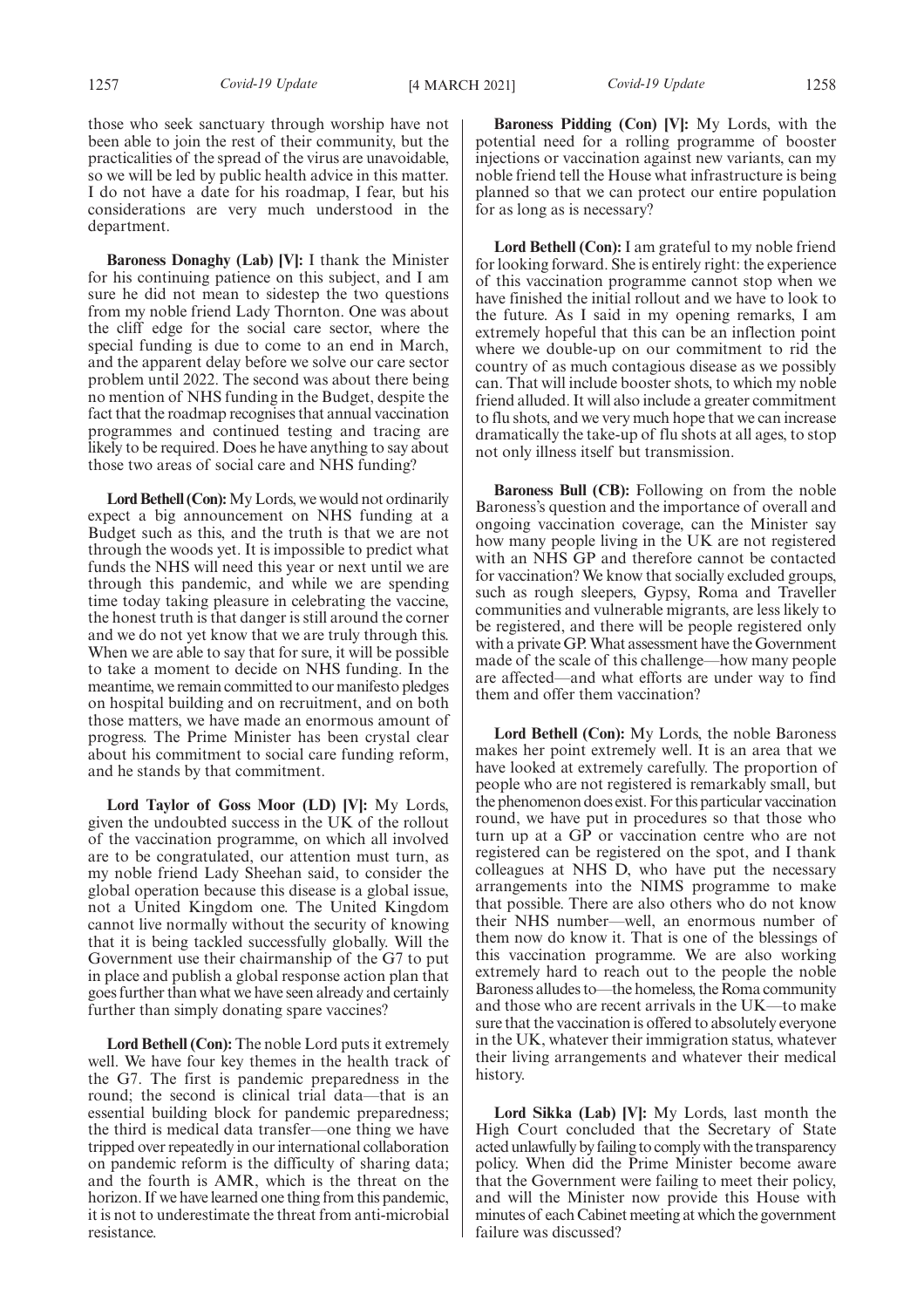**Lord Bethell (Con):**It was a regrettable administrative oversight; it was one that the Secretary of State has made it clear he would do again if it meant saving lives. I am not aware of it having reached the Cabinet.

**Lord Cormack (Con):** My Lords, we should all be enormously grateful to those who have made the vaccination programme such a success. In our thanks, we should not forget Kate Bingham and her team. However, there are still inconsistencies. During the last lockdown, pre-vaccine, we could have services properly distanced in Lincoln Cathedral with a choir and a congregation. Post-vaccine, we cannot. Post-vaccine, we are still—I am back to my old hobbyhorse—allowing care home workers to attend to the most intimate needs of their patients having refused a vaccine. Can we have some consistency, please? I am grateful to my noble friend.

**Lord Bethell (Con):** I am grateful to my noble friend for his question and I echo his comments on Kate Bingham. However, my Lords, we are not post-vaccine; we are, at best, mid-vaccine. Vaccinating 20 million people is an enormous achievement but there is a hell of a long way to go. There is still an enormous amount of infection in this country; nearly half a million people, or thereabouts, have the disease. There are variants of concern being generated in this country, such as the Kent virus, and overseas, such as the Manaus virus. Until we are truly through this, we have to show restraint and make uncomfortable decisions, and we must ensure that the NHS is preserved and we save lives. That, I am afraid, remains our priority.

**Baroness Finlay of Llandaff (CB) [V]:** My Lords, British science is indeed to be celebrated, as is government support of it, in vaccine development, genome sequencing and disease-specific registries such as UK Biobank. Will the Government use that experience to establish a national Covid registry to bring together the four main groups of data referred to by the Minister in his reply to the noble Lord, Lord Taylor, to inform long-term planning to reveal links between new variants found on sequencing, different long-term complications, including long Covid, the risk factors behind it and other matters such as body-mass index, vaccine history and any associated other contagious diseases? Such a registry could act as a long-term public health research tool.

**Lord Bethell (Con):** My Lords, I am grateful to the noble Baroness for her insightful question about the obscure but vital question of data architecture. If there is going to be one powerful legacy of this awful disease, it will be the way in which data helped drive medical research, medical insight and the treatment of individuals. I am not sure if we need a new registry, a national Covid registry; what we need is for our existing data to be able to talk to itself. I can tell the Chamber that we are making enormous progress on that. I pay tribute to the unsung heroes, the CTOs who meet weekly at the NHS data architecture meeting, an obscure but vital forum where an enormous amount of good work is done by NHSX, NHSD, test and trace and others in primary and secondary care who are working incredibly hard, so that if one takes a test

today, it goes into one's patient record tomorrow and can be used the day after by a researcher looking at long Covid, dexamethasone, recovery or whatever. This is how modern healthcare should work. We have not done it well enough to date. We are making great progress on it tomorrow and we must not stop.

**Baroness Andrews (Lab) [V]:** My Lords, like everyone else, I could not agree more that the NHS rollout has been absolutely brilliant. I should also say that the Minister has been resilient, and we all appreciate that. However, I return to what is a more uncomfortable subject, I suspect, and follow up the question on airport testing. The Minister said that far fewer people are travelling and that the pursuit of quarantine conditions is more effective than it was. Given that fewer people are travelling, is it not possible to do what my noble friend Lord Winston suggested and pursue those people through test and trace and airport testing, as many other countries are doing successfully? How can the Minister say that quarantine testing of people in selfisolation is more effective? Can he give us more details on that?

**Lord Bethell (Con):** My Lords, I thank the noble Baroness, Lady Andrews, for her questions. Perhaps I may tackle the specific question of airport testing, which has been raised a couple of times. The honest truth is that the arrival of families in south Gloucestershire and Aberdeen who had done a pre-flight test and subsequently developed symptoms demonstrates, I am afraid, that pre-flight and airport testing is not as effective as one would hope. If it were, we would not have to impose a 10-day testing regime with tests on the second and eighth days. That is the only rigorous way in which one can do it. It is estimated that airport testing catches perhaps between 10% and 20% of infection, and that is why managed quarantine is so important. The infection rate among those who arrive in the UK is high enough for us to be seriously concerned and to impose the kind of isolation that we have done. Until that infection rate is reduced, I am afraid that we have to look forward to managed quarantine and isolation being a part of the travel experience for some time.

**Lord Dobbs (Con) [V]:** My Lords, I add my congratulations to those offered to all those involved in a remarkable national achievement. It has also been a personal triumph for my noble friend and all his colleagues. However, perhaps I may pursue the question that my noble friend Lord Cormack raised a moment ago. An alarming proportion of Covid infections have been caught by patients in hospital and those inside care homes. Can the Minister elaborate on government plans to require those who work in the NHS and care homes to accept vaccination if they are to continue to work among such vulnerable people? Why are so many of them so reluctant? Does he agree that the trade unions have some nerve in describing any suggestion of that sort as bullying?

**Lord Bethell (Con):** My Lords, I completely acknowledge the concerns of my noble friends Lord Dobbs and Lord Cormack about nosocomial infection. Undoubtedly, infections caught onsite in Britain last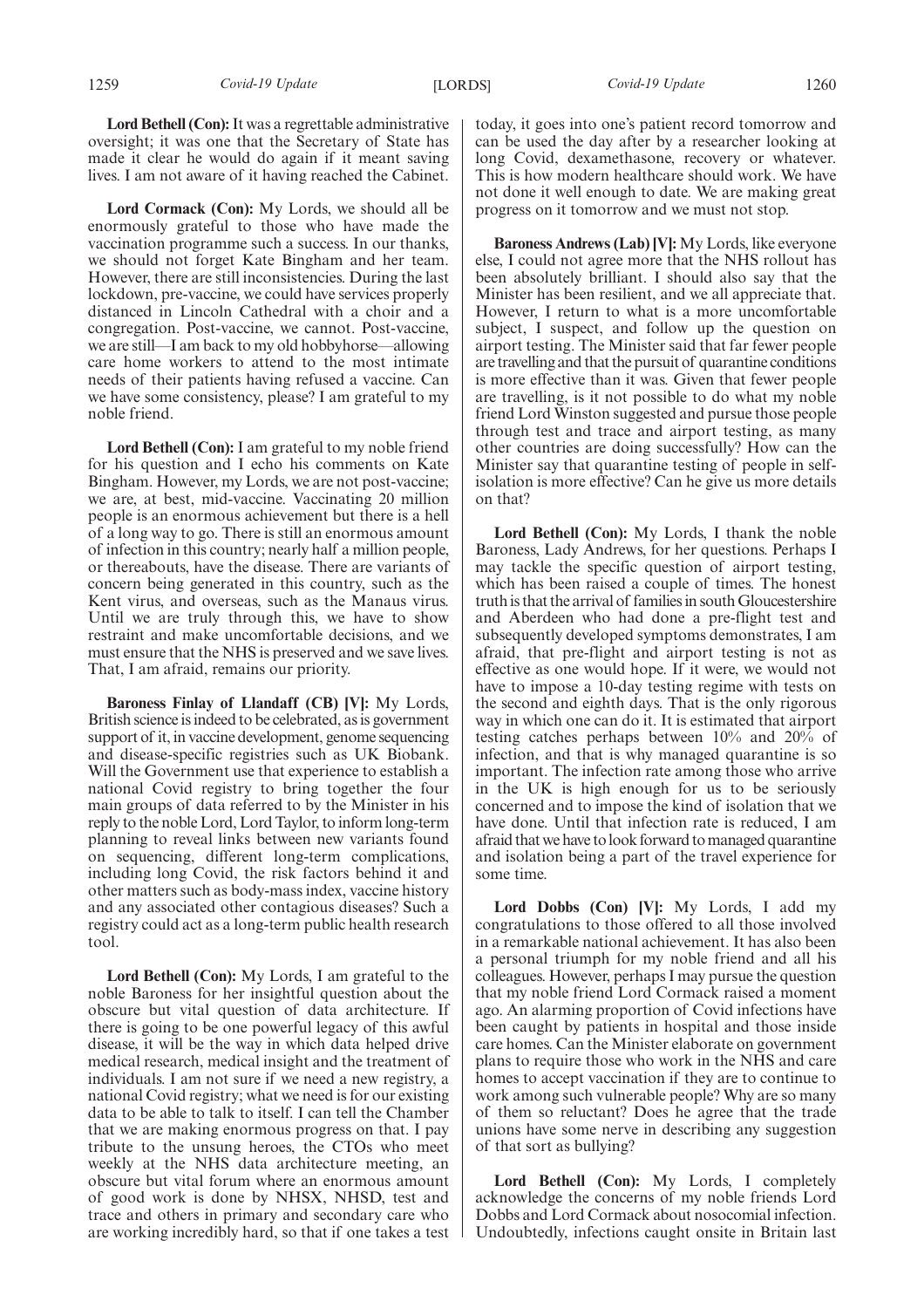year and this year, and in every epidemic, are not only among the saddest forms of contagion but among the most dangerous. I want to reassure both my noble friends that we are absolutely focused on this point. It is, though, too early to make a call on professional mandatory vaccination. We have got through only the first 20 million people in the highest-risk and, therefore, the oldest age groups, and we have not moved through all the other age groups. The Cabinet Office is looking at this matter and has a review process in place. When that process has coughed up its findings, we will be in a position to debate the matter, and I look forward to that in due course.

**Lord Dubs (Lab) [V]:** My Lords, does the Minister agree that the success of the NHS vaccination programme is a tribute to the efficiency and success of the public sector, in contrast to some of the private organisations involved in other aspects of dealing with the pandemic? I want to put a specific question to the Minister. He used the phrase, "Until we are through this pandemic". Would it not be more sensible to say that we may never be fully through this pandemic, so our planning must be based on the fact that we will have to continue with the vaccination programme as new mutations develop for many years to come? Would it not be better to look that far ahead?

**Lord Bethell (Con):** My Lords, I disagree completely with the noble Lord's first point. The vaccine would not have happened without AstraZeneca and the other private companies that have produced, manufactured and delivered it, so I do not know where the public sector would have got its vaccines from. I completely reject that point.

I agree with his second point. I should not have said, "When we are through this pandemic" because we are going to live with its consequences for many years to come, and if it is not this pandemic, there may be others in the future. We have all, I think, taken on board the fact that in the modern world, there is a new, 21st century cost for the kind of global lifestyle that we have got used to, and that is the international spread of viruses. We can, I think, win the battle, but we will have to adapt. Learning how to do that is the challenge of this year.

**Lord Singh of Wimbledon (CB) [V]:** I too would like to offer my congratulations to the Government on the speed and efficiency of the vaccine rollout. Due credit must be given to all our health professionals for their dedication in risking their own health in care homes and when visiting private houses. The sight of an end to the pandemic should not lead to smugness. We were caught ill-prepared when it began and, with environmental and climate change, along with the increasing movement of people, there will always be new threats. Does the Minister agree, as he has already hinted, that we should plan to use this experience to combat these new threats more effectively?

**Lord Bethell (Con):** My Lords, I am grateful to the noble Lord for teeing up what I hope can be an insight about the future. We will have to work much more closely with our international allies and colleagues on this matter. We must invest in vaccines, therapeutics and antivirals on a prophylactic basis to be ready for when the worst viruses, including coronaviruses, emerge. We will have to bring international flying standards up to a much higher level so that the spread of viruses when pandemics occur is kept under control. We will also have to put the necessary surgical capacity into our healthcare systems to ensure that they are much more resilient than they were in the past. These are just three examples of the kind of changes that are on the horizon. I am hungry to get on with them and I am sure we will have a fantastic impact in our battle against disease.

**Lord Rooker (Lab) [V]:** My Lords, did the Minister have time to watch the David Harewood documentary shown at prime time on BBC1 on Tuesday about the massive health inequalities in the UK, which of course the Marmot report and reviews have been documenting for a decade? Why have so many Covid deaths been among the poor and the BAME communities?

**Lord Bethell (Con):** My Lords, I am not an epidemiologist who can totally nail that question, but I recognise and acknowledge completely the assumption. This disease has hit the least advantaged the hardest, but trying to understand the correlation and causation of that is extremely difficult. The evidence so far suggests that some of these causes are to do with the environment: the houses that people live in, the circumstances of their employment and their behaviour within that employment. But some of this is about comorbidities and healthy lifestyles, as well as weight, which I mentioned earlier. These are all matters of grave community concern. We have to take an interest in the public health of the whole nation and we are only as strong as the weakest part. I agree with the noble Lord's implication: this is a wake-up call for the whole country and we have to address the health of absolutely everyone.

**The Deputy Speaker (Lord Lexden) (Con):** My Lords, the time allowed for questions on the Statement has now elapsed.

### **Police and Crime Commissioner Elections (Welsh Forms) Order 2021**

*Motion to Approve*

*1.54 pm*

#### *Moved by Lord True*

That the draft Order laid before the House on 1 February be approved.

**The Minister of State, Cabinet Office (Lord True) (Con):** My Lords, I shall also speak to the Mayoral and Police and Crime Commissioner Elections (Coronavirus, Nomination of Candidates) (Amendment) Order in the same speech.

Perhaps I may say at the outset how much I look forward to the maiden speech of my noble friend Lord Hannan, who will address us shortly. The instruments brought forward today make sensible provision to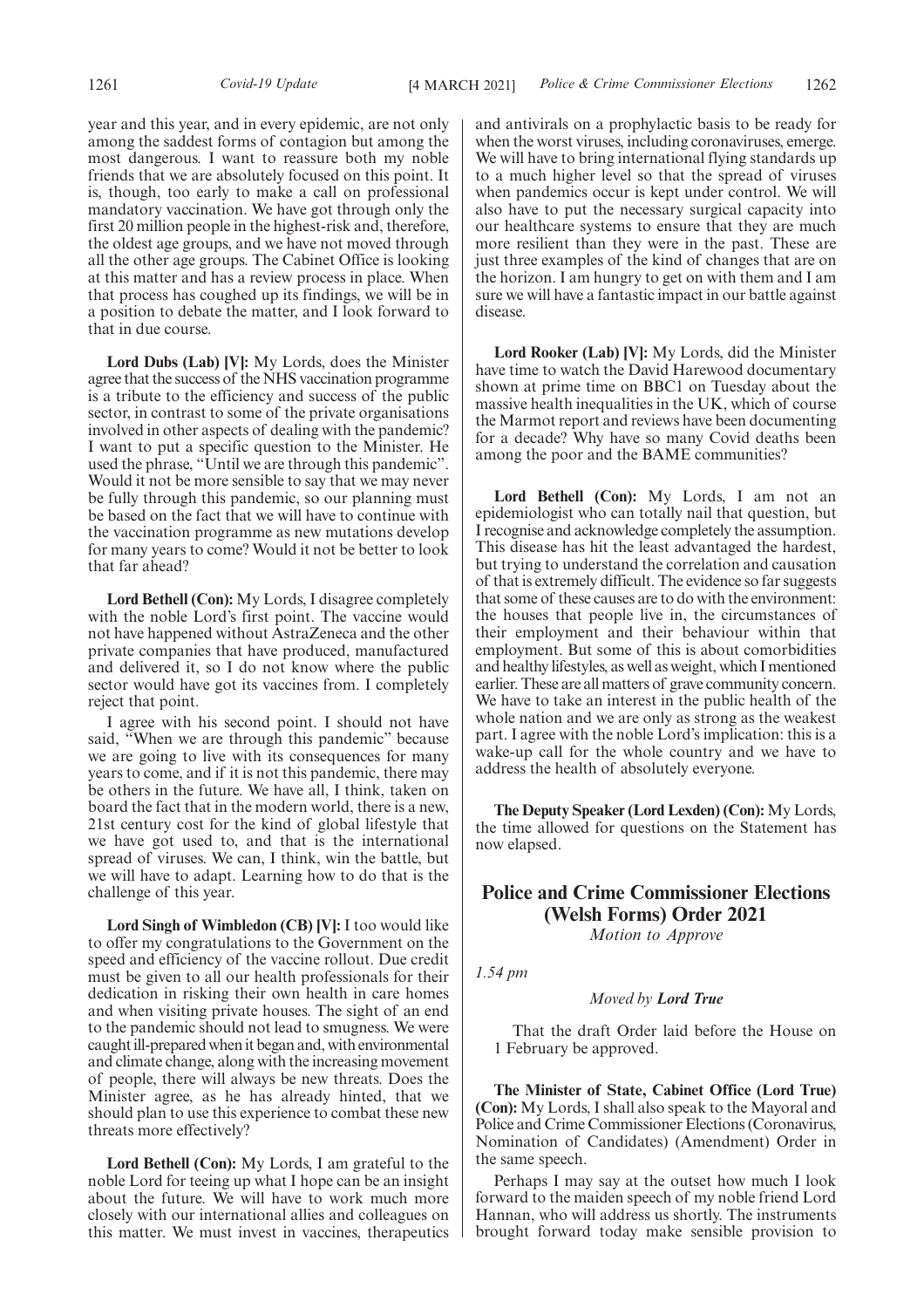#### [LORD TRUE]

support the effective administration of elections. The mayoral and police and crime commissioner elections order amends the Local Authorities (Mayoral Elections) (England and Wales) Regulations 2007, the Police and Crime Commissioner Elections Order 2012 and the Combined Authorities (Mayoral Elections) Order 2017. The purpose of the order, following representations made by my noble friend Lord Hayward and others, is to reduce the number of signatures required on a nomination paper for a candidate in the police and crime commissioner, combined authority and single authority mayoral elections. It is intended to reduce the need for person-to-person contact ahead of the May elections, given the specific context of the current pandemic. Similar provisions relating to local councillor and London mayoral elections have been made in a separate order.

In making these changes, we have taken the approach that the candidates should obtain subscribers on the basis of two per local authority area, whether for a poll within a single local authority or for electoral areas that contain a number of local authorities. Single local authority mayoral candidates must obtain signatures from two electors instead of 30; candidates for police and crime commissioner elections must obtain signatures from a number of electors which is twice the number of local authority areas within that police area. This is instead of the current requirement of 100 electors. For example, under the changes, for the Devon and Cornwall police area, which has 12 local authority areas, a candidate will need to obtain 24 signatures. Combined authority mayoral or so-called metro mayoral candidates must obtain signatures from a total number of electors that is twice the number of local authority areas within the boundary of the area. For example, the Liverpool City Region has six authorities, so the total number of signatures needed is 12. These signatures must be obtained from two electors registered to vote in each local authority area within the mayoral area. Currently, 100 electors in total are required at a combined authority mayoral election.

In making these changes, the Government have responded, after consultation, to the concerns of the electoral sector, candidates and political parties that the need to collect a high number of signatures for nominations for a candidate in some types of poll would encourage an unhelpful and unnecessary amount of interaction, as well as complexity for candidates. While it is essential that candidates in a poll can demonstrate a clear amount of local support, we must balance the importance of democracy with the need to protect people in these unique circumstances.

As I have explained, we are not removing the signature requirements completely. It is important that there should remain a democratic check and balance for candidates to demonstrate a degree of local support from electors in their area. These provisions will remain in force until 28 February 2022 to support candidates in any by-elections that may occur in the coming months as we emerge from the pandemic. The elections in May 2022 will automatically revert to the standard rules.

I am grateful to the Joint Committee on Statutory Instruments for drawing this to the attention of the House. The committee considered that there are some points where the drafting of the instrument and its Explanatory Note could have been clearer in certain respects. We welcome the views of the committee and are particularly interested to note its thoughts on how best to assist readers in understanding which provisions in an instrument will apply to different parts of the UK. We consider that the instrument takes a proportionate approach to a temporary rule change which has been introduced to reduce the number of face-to-face contacts required in the pandemic. I am gratified to see that the committee has agreed with the response of the Cabinet Office to its request for a memorandum has provided additional clarity.

We consider that it is clear from the context of the order itself when and to which elections it applies. However, in order to further aid clarity and certainty, we have published a note on GOV.UK on the order and its effect, particularly on the numbers of signatures required, and to assist candidates, their supporters and those administering elections. This includes tables that set out the number of subscribers needed for candidates standing at combined authority and London mayoral elections in England, and elections of police and crime commissioners in England and Wales. As I have explained, these are polls where the election is for an area covering a number of local authority areas and the tables set out the total number of subscribers that candidates will need in these areas, and whether a specific number is required from each constituent authority or not.

I now turn to the Police and Crime Commissioner Elections (Welsh Forms) Order 2021, which I hope will be welcomed by your Lordships. It introduces a set of prescribed forms and forms of words translated into Welsh in respect of the range of other forms already in use, in English, at PCC elections. These are in addition to the Welsh versions of the ballot paper and nomination form for candidates that are already provided.

The form and forms of words prescribed by this instrument are for use in any police and crime commissioner election that takes place in Wales. The Welsh forms in the instrument cover various stages in the electoral process and include poll cards issued to electors, the postal voting statement completed by postal voters, the declaration to be made by the companion of a voter with disabilities, guidance for voters and forms completed by candidates and their agents.

Some forms are in Welsh only and others are bilingual, in Welsh and English. The forms that are prescribed in Welsh and English—for example, poll cards and postal voting statements—are to be used in the bilingual form in place of the English versions. Forms that are prescribed in Welsh only—for example, the candidate's consent to nomination form and the candidate's declaration as to election expenses—are to be made available in Welsh where the person completing the form, such as the candidate, prefers to communicate in Welsh rather than English. The order also provides a Welsh version of the forms of words setting out guidance for voters that appears in polling station voting compartments. The effect of the order is that the form of words appropriate to the number of candidates will be displayed.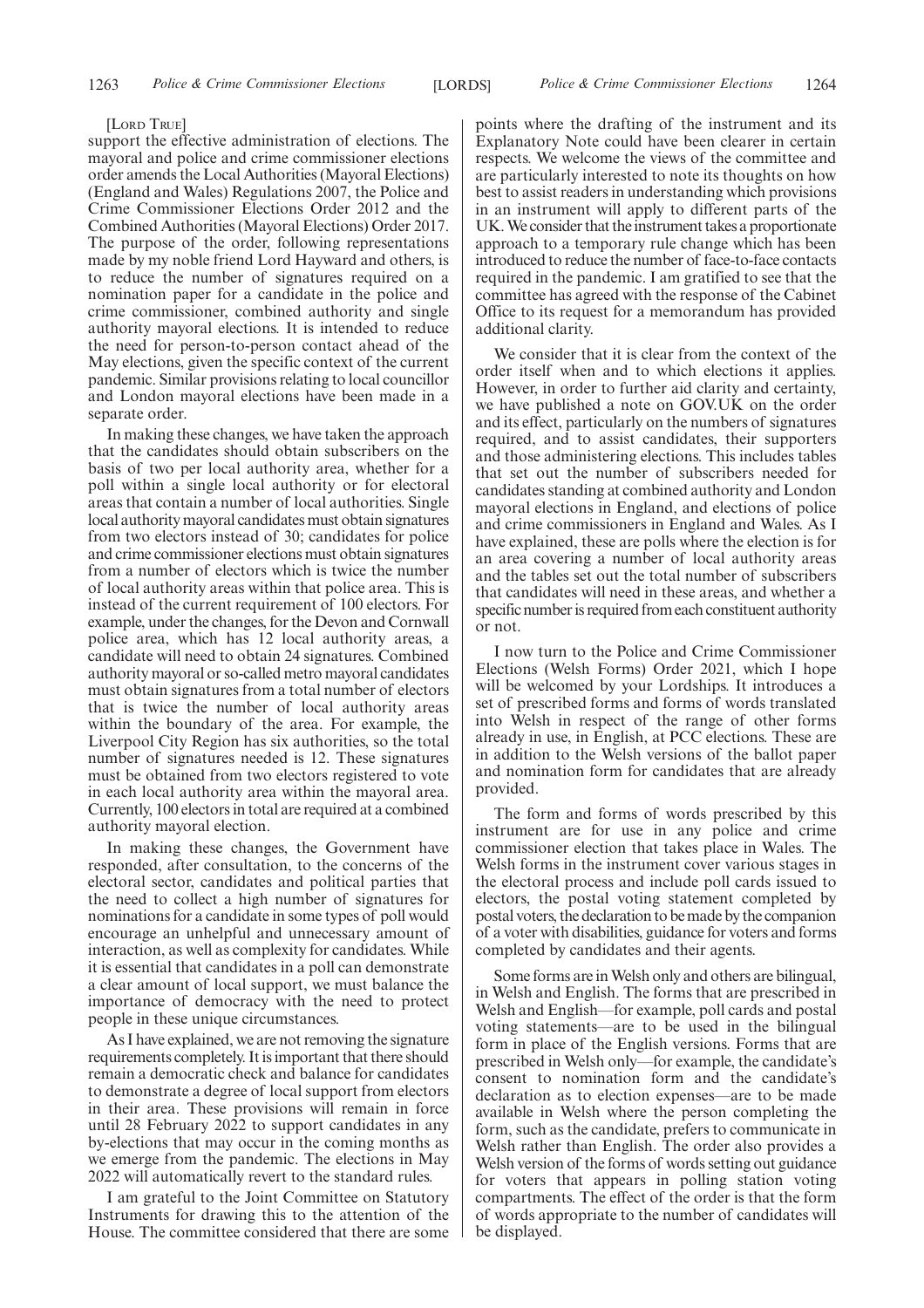We have consulted the Electoral Commission on the orders, and it is supportive of both. We have also had support for the changes to the nominations process from the Association of Electoral Administrators and in discussions with political party representatives via the Parliamentary Parties Panel. We also shared a draft of the Police and Crime Commissioner Elections (Welsh Forms) Order 2021 with the Welsh Language Advisory Group, the Association of Electoral Administrators, the Society of Local Authority Chief Executives and officials in the Welsh Government. There is broad support among these stakeholders for the proposed changes set out in these two instruments.

**The Deputy Speaker (Lord Faulkner of Worcester) (Lab):** The question is that this Motion be agreed to. I should have made it clear at the beginning that the time limit for this debate is one and a half hours. The first debate is on the Police and Crime Commissioner Elections (Welsh Forms) Order 2021, and one other Motion later.

#### *2.04 pm*

**Lord Hain (Lab) [V]:** My Lords, I thank the noble Lord, Lord True, for his clear explanation. I too look forward to the maiden speech from the noble Lord, Lord Hannan—although we have disagreed fundamentally on Europe and will doubtless continue to do so.

The draft Police and Crime Commissioner Elections (Welsh Forms) Order 2021 is not controversial, and I support it. The Government have made it clear that consultees have included the Electoral Commission, the Association of Electoral Administrators, political parties, the Welsh Language Advisory Group, the Society of Local Authority Chief Executives and officials in the Welsh Government. But has the noble Lord or any of his ministerial colleagues talked directly to Welsh Government Ministers? I ask because that has often not happened on other issues. What did the Welsh Language Advisory Group say specifically? Were any modifications or large changes made as a result of its feedback?

I realise that the order sets out Welsh language versions of certain forms, and certain forms of words, to be used at police and crime commissioner elections in Wales, not least because only Welsh versions of the ballot paper and the nomination form for candidates at PCC elections in Wales have so far been covered in legislation, and other forms have not. The changes in this order follow pressure from electoral officials in Wales and Welsh language groups to bring consistency with other elections held in Wales over such matters as poll cards, postal voting and arrangements for voters with disabilities, and to ensure that all forms and guidance notes are bilingual, in Welsh and English, which is very welcome. The practice at previous police and crime commissioner elections was for the forms and arrangements to be left to local Welsh returning officers, using powers in Article 85 of the 2012 order, supported by guidance from the Electoral Commission.

Turnout in these PCC elections has been very poor indeed. In 2012, turnout averaged just 15.1% across all 40 police areas in England and Wales, measured as valid first preference votes as a proportion of the electorate. There was a welcome rise in 2016 to 26.6%, but that is still a miserably low figure. Presumably, the Government have lumped them together with key English and Welsh elections in May, for example to the Senedd—the Welsh Parliament—and for the London Mayor, in order to increase turnout.

Although relations between the Welsh and UK Governments on the running of elections are generally constructive, the fact that the PCC elections are happening on the same day as the Senedd election is problematic. The Welsh Government would have preferred to consider all-postal voting or to have early voting centres for the Senedd elections, but these were effectively ruled out because the Cabinet Office would not agree to them for the PCC elections. Can the Minister please say why? Was it because, like Donald Trump, who also opposed such measures for early postal voting to encourage turnout during the pandemic, they actually do not want to make it easy for people to vote? Is that the reason? I hope not, because it was clearly Trump's reason.

Welsh Ministers are also pretty staggered that the UK Government have decided to permit not just leafleting but canvassing in England at a time when the advice is still to stay at home. Is it not extraordinary that we are saying to people, "You can't see your loved ones but if someone pops up on your doorstep from the Labour, Conservative or Liberal Democrat parties, or Plaid Cymru, please have a chinwag with them"?

To be fair, the Cabinet Office Minister, Chloe Smith, has made it clear that this change to the guidance is for England only and does not apply to PCC elections in Wales in respect of canvassing and so forth, since campaigning rules are part of the devolved responsibility for public health. But, surely, it remains perverse that in England you cannot see your loved ones but you can see a political party representative on your doorstep. Perhaps the Minister, the noble Lord, Lord True, could enlighten us all about that in his reply. In the meantime, I am happy to support this order.

#### *2.08 pm*

**Lord Thomas of Gresford (LD) [V]:** My Lords, the noble Lord, Lord Hain, has put before me a mirage of Trump-like volunteers wheeling wheelbarrows of votes for police and crime commissioner elections; I wait for the day.

I very much welcome this instrument. It has to be emphasised that the use of Welsh in government forms strengthens confidence in the general use of the language. The Welsh Language Advisory Group is doing a very good job and the use of Welsh is widening. I am currently on an excellent course in improving my language skills with students not just from the locality but from Swansea to Devizes, Manchester and Edinburgh; that is one of the joys of Zooming.

These forms are written in formal Welsh, possibly with a touch of tafodiaith y gogledd about them—I sincerely hope that they can be understood all right further down there. Of course, Welsh is not spoken everywhere in Wales and the bilingual forms are valuable. In my part of Wales, the response to the intervention of the police is more likely to be in robust Anglo-Saxon. My father recalled patrolling Town Hill in Wrexham as a young policeman, with a new recruit from a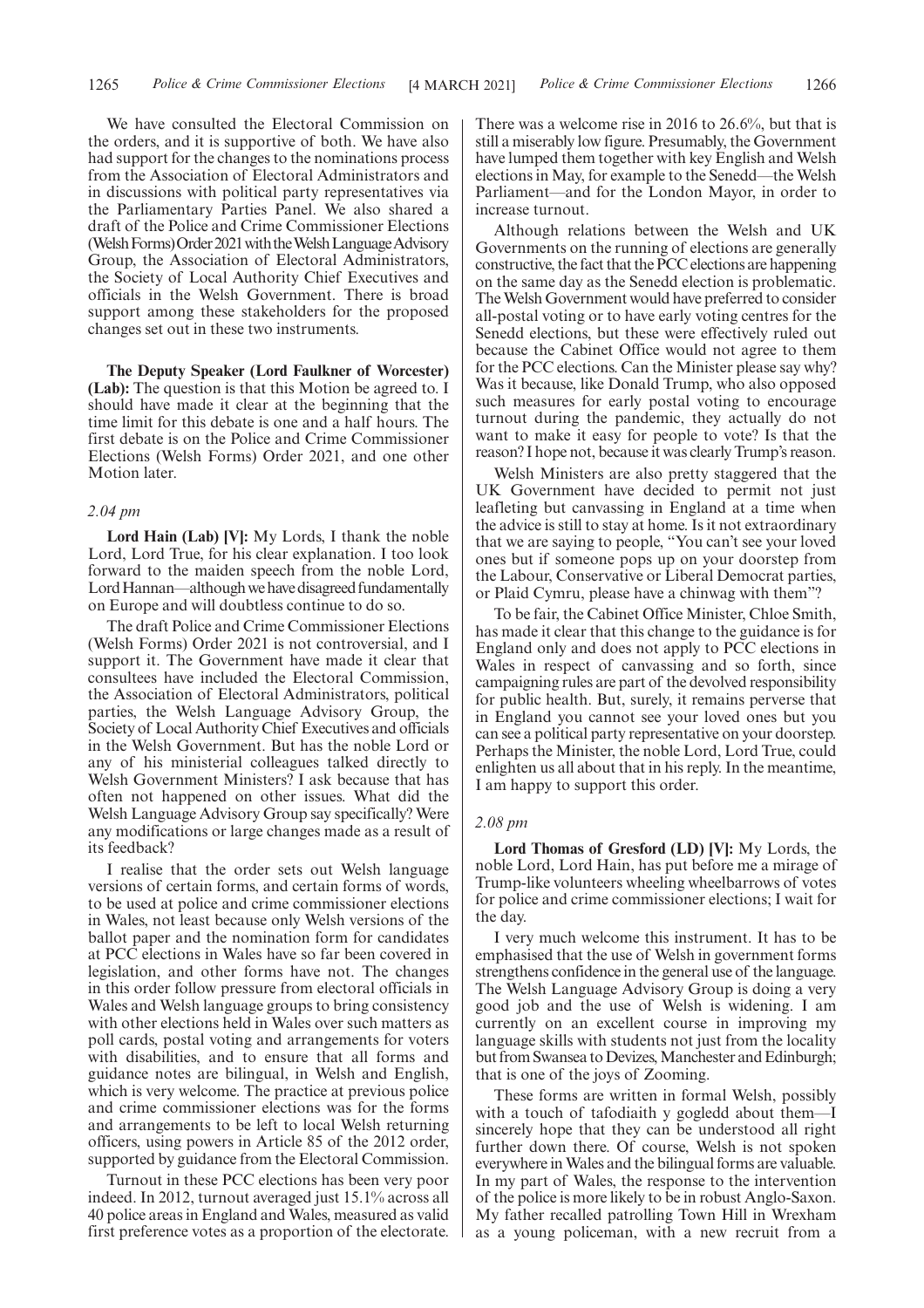#### [LORD THOMAS OF GRESFORD]

chapel-going, Welsh-speaking area further to the west. A local, tumbling out of the Vaults at closing time, started abusing them, Anglo-Saxon-wise. The new policeman took off his uniform jacket and handed it to my father, saying, in Welsh: "Here, Hywel, hang on to this. I've got my rights." A fight broke out, with a crowd gathering around urging the local on while my father stood holding his mate's coat. Those were the days of proper policing, before they invented those new-fangled police commissioners. History does not record what the magistrates said.

I look forward to the maiden speech of the noble Lord, Lord Hannan, on this topic. We shall certainly be looking forward to the results of the next police commissioner elections in north Wales, wheelbarrows of votes of not, with a better-informed electorate.

#### *2.11 pm*

**Lord Hannan of Kingsclere (Con) (Maiden Speech):** My Lords, it is a privilege to rise for the first time in this place among you. It can be somewhat unsettling arriving in the Palace of Westminster at the height of the lockdown and its associated restrictions. There are times, wandering down the empty corridors and seeing the black and yellow tape barring various entrances, when it feels almost post-apocalyptic, almost "28 Days Later". But if the physical environment is necessarily sterile, the same cannot be said of the people. I have been overwhelmed by the kindness and generosity of noble Lords on all Benches, who have always taken time to help a new Member.

The same is true of the permanent staff. It is not uncommon on these occasions to thank Black Rod and her excellent team, and rightly so. They have conducted themselves through these difficult times with exemplary briskness, efficiency and good cheer. Similarly, the doorkeepers are often rightly thanked on these occasions. Already, I have had more than once had occasion to be grateful to them for their good humour and their good sense. Perhaps your Lordships might indulge me if I thank a third group, less-often thanked: the canteen staff. There have been occasions when I have found the sheer weight of the lockdown and the emptiness almost oppressive. A sure cure to that mood is to be steered towards the rock cakes by the smiling canteen staff.

Allow me also to thank two noble friends who introduced me and whom I am truly proud to call friends—my noble friends Lord Leigh of Hurley and Lord Borwick, two immensely charming men whose characters are superficially different but who both have that sincere charm that rests on largeness of character, generosity of spirit and an unfeigned interest in other people.

I come here after 21 years in the European Parliament. I am one of many such on all Benches; I lost count at about a dozen. It is fair to say that I was a little bit less popular in that chamber than some of my noble friends and some of the noble Lords opposite who served in Brussels and Strasbourg. I had a dear friend, a French MEP, a terrific federalist and a great believer in a united states of Europe, who used to tease me by quoting the Book of Genesis. He would say: "You're like Ishmael, you're a wild man, every man's hand against you and your hand against every man's." I am not sure that this was entirely true. Certainly I was in a minority in the European Parliament, but now, as that verse continues, dwelling among my brethren, like Ishmael, I look back and see that I have many friends, including great believers in a united states of Europe, with whom I have spent the past year Zooming disconsolately as we compare conditions in our various countries.

Throughout my time in Brussels, I saw my animating principle as being the diffusion, the decentralisation and the democratisation of power, which brings me to the debate before your Lordships today. I was given some advice before speaking. Somebody said that for your maiden speech you should pick an uncontroversial topic. He looked at me significantly, "You particularly, Hannan, should pick something uncontroversial." I toyed with the idea of the Non-Domestic Rating (Public Lavatories) Bill, which we are due to debate next week. However, I felt that, in the current mood, that was too much of a hot-button issue and I did not want tempers to run high, so I have confined myself to the debate on today's statutory instrument, which, as my noble friend the Minister ably set out, is about varying the number of signatures needed for police and crime commissioner candidates and about the use of the ancient, exquisite and euphonic Welsh language, which, as the noble Lord, Lord Thomas of Gresford, reminds us, is part of the glory of all of us in these islands.

Pericles, treated so often as a guru by the Prime Minister, said that great issues can arise from small questions. The issue of maintaining and strengthening local democratic control of police strikes me as a very great issue indeed. It is perfectly true, as the noble Lord, Lord Hain, pointed out, that turnout for police and crime commissioner elections has been disappointing. I feel the loss perhaps more than some in this Chamber, having been a very early advocate of the idea. In 2005, I wrote a book calling for what I then wanted to call sheriffs. I thought it great to revive the shrievalty as an institution. Eventually, in a very watered-down form, that idea took shape as policy.

I always quarrelled with the name "police and crime commissioner". First, it is very boring. Secondly, it is technically inaccurate, making it sound as if you are the person in charge of the crime as well as in charge of the police. Thirdly, the commissioner is the opposite of an elected person, being someone who is given a commission. I took this question up with the then Police Minister, now my noble friend Lord Herbert. He said: "The trouble is, we focus-group tested it, and nobody liked 'sheriff'. It sounded too American, too John Wayne—posses and stars and so on." If that is true, what a sad comment it is on the ahistoricism of our country. Where on earth do people think that their cousins got the idea, the name and the institution from, if not from here?

I hope that with time we can strengthen the office, giving it not only more control over the police, but, ideally, the right to set local sentencing guidelines, while not interfering in particular cases. The answer to low turnout is to give more power and more meaning to the act of casting a vote in that election. As a general principle, we should strengthen and not weaken local democracy and local accountability. Perhaps this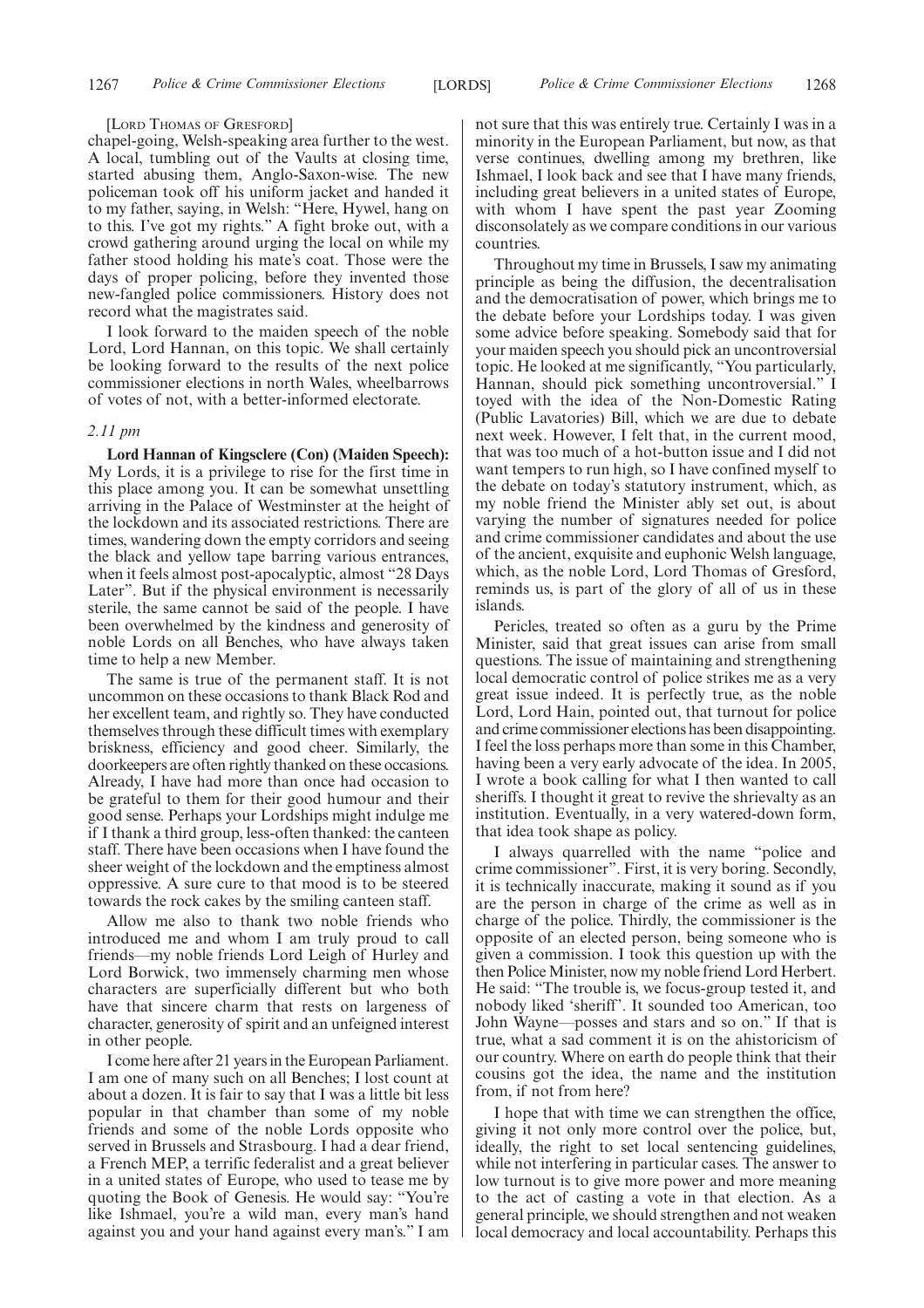country's proudest boast, the greatest gift that we have given to the happiness of mankind, is the idea that laws should not be passed, nor taxes raised, except by people who are answerable and that the people who pass and enforce the laws are in some way accountable to the people who are expected to obey them. That principle applies at local as well as national level. How to strengthen the police and crime commissioners—how to strengthen the shrievalty—is beyond the matter of this debate and well above my pay grade, but I hope that noble Lords will see an advantage nationally to us in trying to move towards greater local democracy and towards more purpose, meaning and honour in the act of casting a vote locally.

In many ways, your Lordships are the nation's institutional memory. This Chamber is a repository for the accumulated constitutional wisdom of centuries. That imposes a commensurate obligation on us to keep intact and to improve where possible the freedoms that we were privileged to inherit and to pass them on securely to our children.

#### *2.19 pm*

**Lord Lilley (Con):** My Lords, we have just had a taste of eloquent things to come. It gives me great pleasure to welcome my noble friend Lord Hannan and to be the first to congratulate him on his maiden speech.

He is well known to your Lordships as one of the intellectual architects of Euroscepticism. He won the respect of his opponents but, to the dismay of many, he does not fit their cherished caricature of Eurosceptics as insular, Europhobic ignoramuses. Far from being insular, he was not even born on this island. Like Paddington Bear, he hails from darkest Peru, though I suspect that the London terminus via which young Daniel was dispatched to his schooling was not Paddington but Waterloo. He is not just the Waterloo bear of British politics, but a member of that littlerecognised species—the Europhile Eurosceptic. He speaks Spanish as well as French, is steeped in European culture, and is a notable Shakespearean scholar.

He has reminded me that I first met him in the early 1990s at the Oxford Union, during the annual no confidence debate. I followed his rapid rise to fame in this country and then in Europe, where, as an MEP, he quixotically devoted 21 years of his life to extricating this country from the EU and doing himself out of a job. His abiding passion is freedom—the freedoms we invented in this country. I advise all noble Members to read *How We Invented Freedom & Why It Matters*. It is about the freedom to govern ourselves and make our own laws—now largely achieved—and the freedom of trade as an engine of prosperity. I am sure he will make notable contributions on these issues in your Lordships' House.

I turn to the statutory instrument. The whole purpose of elected commissioners was to strengthen links between our citizen police force and the public. Requiring candidates for this office to demonstrate a measure of public support by obtaining a spread of nominations is one aspect of that. It is understandable that, during the pandemic, this requirement has been curtailed. Once the pandemic is over, it is important that it be reinstated.

It is fair to say that the institution of elected commissioners has been slow to gather active public participation, though it is growing, but it is salutary to remember how remote and unaccountable police authorities—and watch committees before them—were to the public prior to these commissioners. The police authority typically consisted of nine councillors. They had been elected, but not for the specific task of representing the public in supervising the police force. There were also eight lay independent members, chosen by the authority itself from a list vetted by the Home Office. In my experience, the result was a committee which was almost entirely captured by the police force that it was intended to supervise, so the force set its own priorities rather than having the public's priorities indicated to it. I recall the contemptuous way in which police authorities—in an echo of the police themselves rejected public calls for more bobbies on the beat. They were unaware of the evidence from other Anglo-Saxon countries—or, when they were made aware, they rejected it—that bobbies on the beat, particularly if they patrol as individuals rather than in pairs and therefore have to talk to members of the public rather than to their colleagues, can be extremely effective both in garnering information and in deterring crime. As a result of the contempt with which that idea was held in professional areas and upheld by police authorities, police on the beat became as rare as cats' teeth.

This was always brought home to be when reading PG Wodehouse—which I do several times a year. In almost every novel, the hero will go out into the street and hail the nearest bobby. Now he would have to wait for months or weeks to do so in this country. I hope that the result of police commissioners will be to bring to police forces an awareness that the public value their services so much that they would like to see more of them.

#### *2.24 pm*

**Lord Wigley (PC) [V]:** My Lords, I too congratulate the noble Lord, Lord Hannan, on his maiden speech. I am sorry not to have been in the Chamber to enjoy it. I particularly welcome his warm words towards the Welsh language.

My contribution will be short, not least because some of the points have already been covered by the noble Lords, Lord Hain and Lord Thomas of Gresford. As Plaid Cymru currently has two of Wales's four police commissioners, I have a great interest in these matters.

I have two questions. The first is about the formulation of the Welsh language version. Can the Minister confirm that the wording which appears in the order has been run past precisely the same team as advised the Welsh Parliament on linguistic matters? From his introductory comments, I assume that this is the case, but I should be grateful for confirmation. I ask with a view to ensuring consistency in the usage of language—in particular, the treatment of gender. As colleagues may know—and some noble Lords participating today certainly do know—the Welsh language has gender-related nouns. Mutation is affected by the gender. In these days when we try to avoid unnecessary gender implications in texts which may relate to both males and females, we need to be particularly careful about this in the Welsh language formulation. My nose twitched in a couple of places in the text, but I shall be happy if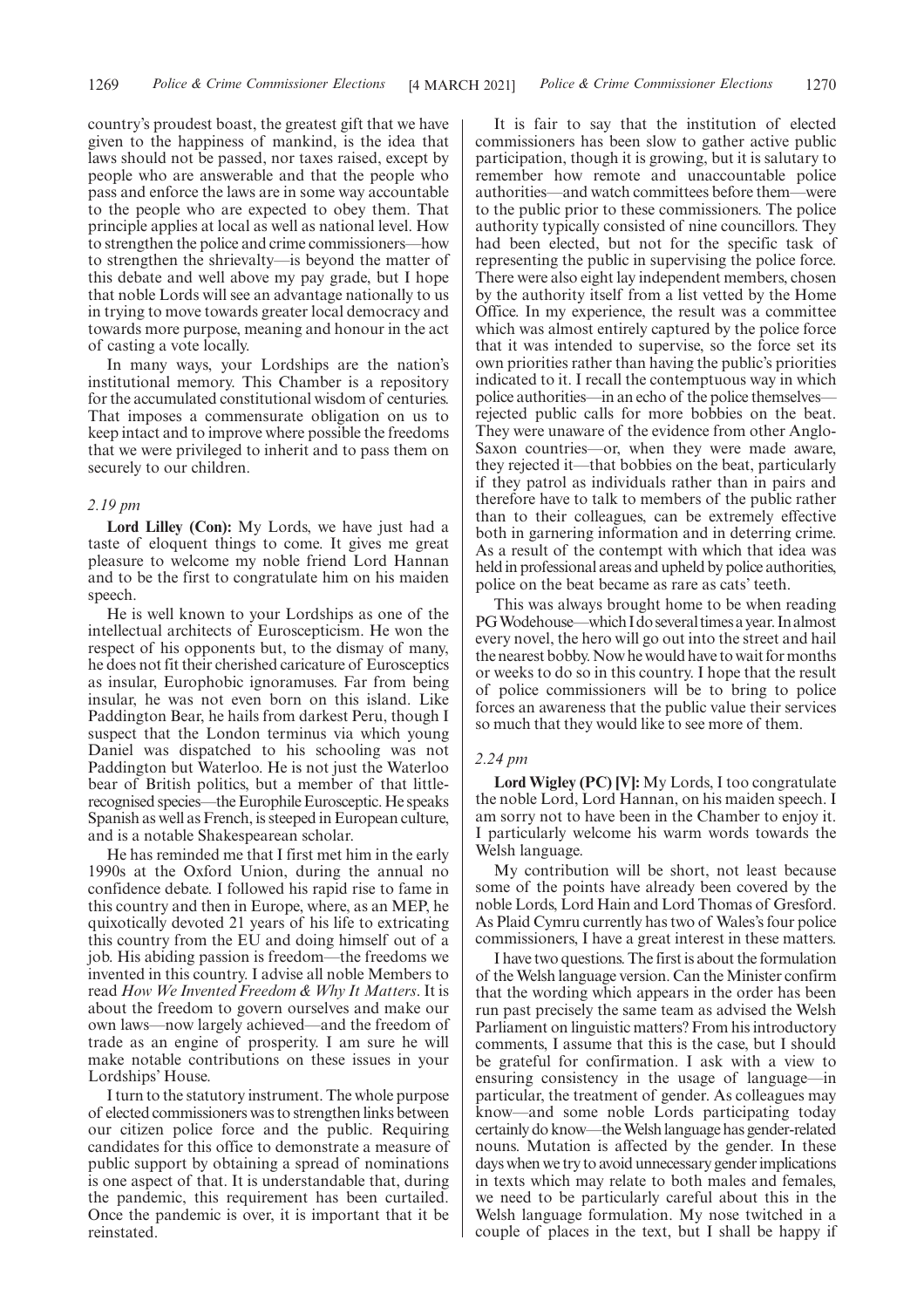#### [LORD WIGLEY]

those more academically knowledgeable than me on linguistic matters have given their blessing to the wording before us today.

Secondly, the Minister will be aware that elections to the Welsh Parliament will probably take place on the same day as the election of the police commissioners. Those parliamentary elections—and their regulations—are devolved to the Welsh Government and Parliament. The provisions made by the order to help certain groups cast their vote for police commissioners by means other than attending the voting booth may be different to the provisions made by the Welsh Parliament for its electoral purposes. With the two elections taking place on the same day, this could—at the very least—be confusing. How much co-ordination has there been between Westminster and Cardiff Bay to ensure that the two approaches are at least consistent, mutually compatible and not contradictory? I should appreciate the Minister's response to both these points.

#### *2.27 pm*

**Lord Morris of Aberavon (Lab) [V]:** My Lords, I thank the Minister for his explanation of the orders. Having said that, we must never forget the years it took us all to get the Government to bring in satisfactory parity for the Welsh language. As a very young MP, I was entrusted by the Welsh parliamentary group to draw up a document—a review—so that we could persuade HMG of the need for parity. This was adopted word for word by Sir David Hughes Parry in his famous report.

I also want to congratulate the noble Lord, Lord Hannan, on his excellent, wide-ranging maiden speech. He was obviously making it for the second time, having already made it in the European Parliament. Like many of us, I had to do this in both Houses. I am sure it will come as a big relief to him that it is over, and I am sure we all look forward to his future contributions.

I shall detain the House for only a few moments. I want to ask one question about the publicity for polling arrangements. Having successfully fought 11 elections in Wales, I hope the House will agree that I have a little knowledge of polling arrangements and polling booths. I will not embarrass myself, or the House, by reciting my majorities, save to say that I am grateful to my constituents for their support over the years.

My practice, invariably, was to go around all the polling booths. My wife and I would start in the morning, visit two stations before breakfast, then proceed up the valley, visiting each one in turn, and then go back down to the seaside for the evening. It was expected of me, and I enjoyed it. You went there to thank the polling officers and your own telling officers. If I had not gone, it would have been a huge mistake, and I am glad that, over 41 years, I took that step. I must say in passing that I hardly ever saw any of my opponents, who must have had better things to do, in their minds. However, that was my duty and that is how I carried it out. In 41 years, I never came across any trouble in a polling station. We should endeavour to ensure that there are no mistakes and no disturbances this time.

The point I want to make is that since there is a change in eligibility for Senedd elections—that is the Senedd's province—allowing those aged 16 and over to vote but, on the other hand, there is no change in eligibility for the police and crime commissioners' elections on the same day—it remains at the normal voting age—I am concerned that there is no disturbance. What steps are the Government taking to publicise the difference in advance of the elections to avoid confusion and embarrassment? I ask this against the background of never having experienced a disturbance in a polling station; I just want to avoid young men and women experiencing embarrassment when they turn up and are told that they are entitled to vote in one election but not the other.

It is confusing. I realise how it has come about: one decision is down to the Welsh Government and the other is down to the Westminster Parliament. I hope that the Government will publicise this issue sufficiently to ensure that there is complete clarification on young people's rights well in advance so that they know they have only one vote. That will avoid any difficulty or embarrassment, particularly for polling officers.

#### *2.31 pm*

**Lord Hayward (Con):** My Lords, I follow other noble Lords in congratulating my noble friend Lord Hannan on an excellent maiden speech. I wish him well for all his future speeches, which will, I am sure, be as eloquent as his first.

In relation to the two orders before us, I am reminded that the first time I ever cast a vote was in Wales and bilingually: it was in favour of ending the ban on Sunday opening. I still recall the wording on the ballot paper in both English and Welsh but, given the facility of the noble Lord, Lord Wigley, and others in the language, I will not attempt to produce what I believe was the Welsh phraseology.

As my noble friend Lord True said, this change arises from my efforts—I thank my noble friend for his comments about them—and those of the noble Lord, Lord Rennard, and the noble Baroness, Lady Hayter. It is significant that a proposal that enhances democracy in these difficult circumstances came from this House, not the other place. In my mind, there is no question that it would not have been sensible to require people to pursue a series of nominations by knocking on doors all over the place to get the relevant signatures. I also pay tribute to the officials and Sheridan Westlake at No. 10 for trying to frame the change to the legislation so that we get the appropriate procedures.

I note, as my noble friend Lord True pointed out, that this order expires in February 2022. There are those who would wish to see it end at that point; I would favour the continuation of the process beyond that date because what was originally intended with the requirement of 10 signatures has now disappeared in the mists of time.

I want to spend a moment congratulating the Government. The guidance issued by them is extremely well phrased and well guided. The clarification on how many signatures are necessary, in which local authorities and under what circumstances is very clear indeed; I hope that other government documents follow the same process. My one slight observation in relation to government documents is that, as the noble Lord, Lord Hain, identified, the Government have issued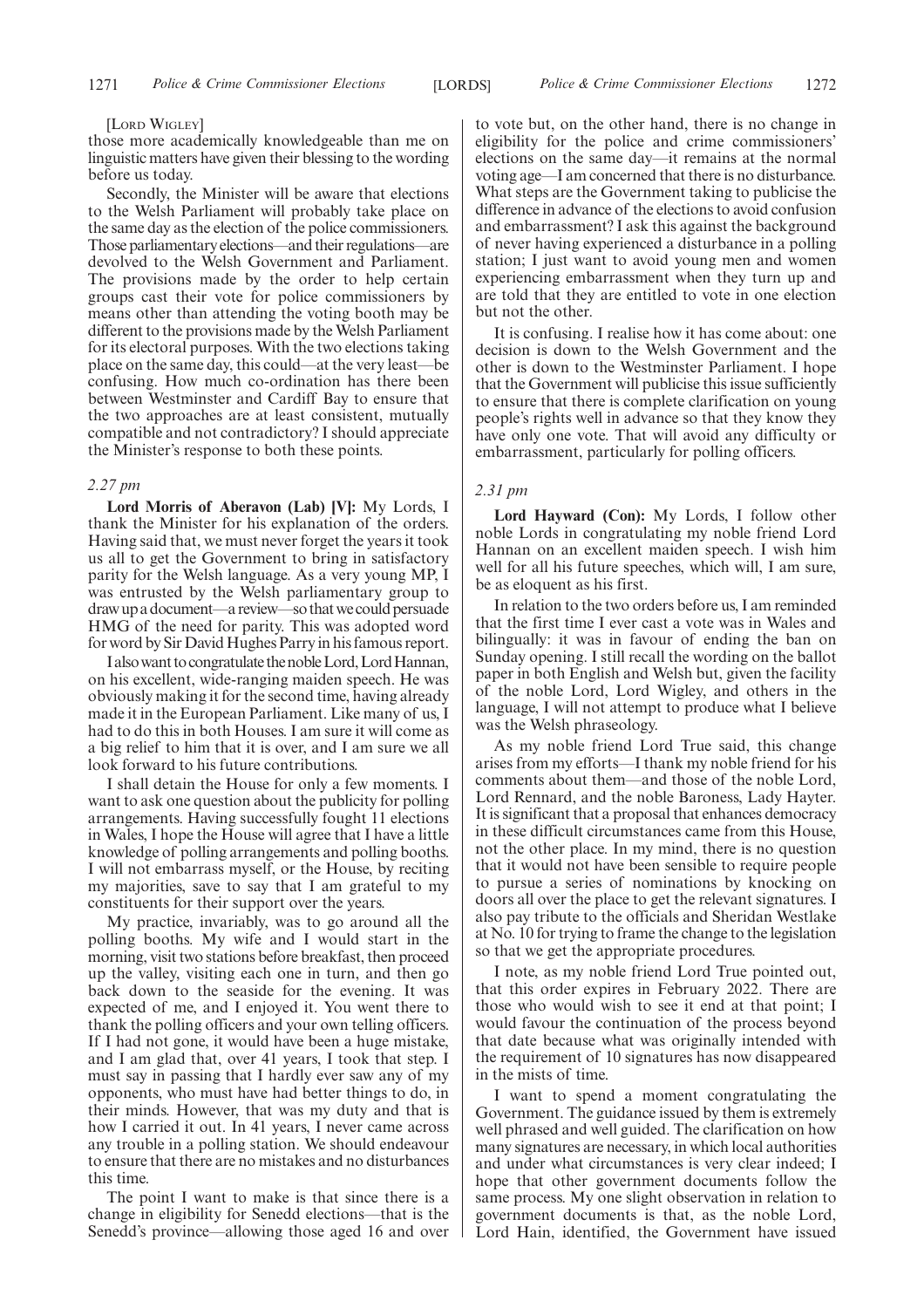*The Government's Approach to Elections and Referendums during COVID-19*. There is no reference in it to the collection of nomination signatories; I wish that there had been.

Overall, I welcome the change and this statutory instrument. It has come about as a result of efforts from this House. I hope that, as a result of this and other changes in practice taking place between now and 6 May, the maximum number of people will feel able to participate in the elections, whether by post or in person.

#### *2.35 pm*

**Lord Bhatia (Non-Afl) [V]:**My Lords, the Explanatory Memorandum for the 2012 order was prepared by the Home Office. It states that that SI

"prescribes bilingual (English and Welsh) versions of ballot papers to be used in Wales at Police and Crime Commissioner elections on 15 November 2012.

#### It also states that the 2011 Act

"provides for the establishment of a directly elected Police and Crime Commissioner for every police area in England and Wales outside London. This Order is being made in exercise of the powers contained in the 2011 Act and the Welsh Language Act 1993 … This instrument applies to England and Wales … The Home Secretary has made the following statement regarding Human Rights: In my view the provisions of the Police and Crime Commissioner Elections (Welsh Forms) Order 2012 are compatible with the Convention rights … In June 2010, the Government announced its intention to replace police authorities with directly elected Police and Crime Commissioners (PCCs) in England and Wales by 2012 … English forms have already been prescribed in the Police and Crime Commissioner Elections Order 2012 … under the same power in the 2011 Act but, as is usual practice, bilingual forms are being established separately by this Order … This Order does not apply to businesses, charities or voluntary bodies … The legislation does not apply to small business."

I fully support the order.

#### *2.37 pm*

**Lord Shipley (LD) [V]:** My Lords, first, I congratulate the noble Lord, Lord Hannan of Kingsclere, on his maiden speech. We very much look forward to his future contributions to the work of this House. I want to pick out one thing from his speech. He said that we need to give more meaning to the importance of casting a vote; I agree entirely with him on that.

I remind the House that I am a vice-president of the Local Government Association. I have nothing to add to the points made by earlier speakers this afternoon on the Police and Crime Commissioner Elections (Welsh Forms) Order. However, I do wish to address the order being debated alongside it—the Mayoral and Police and Crime Commissioner Elections (Coronavirus, Nomination of Candidates) (Amendment) Order—which is clearly sensible given the coronavirus pandemic and given similar decisions already made for other elections in May.

I want to put this order in context. When we discussed the West Yorkshire Combined Authority order in January, I referred to two matters, both of which remain highly relevant. One was the importance of scrutiny and the need to review how the new mayoral combined authorities have worked—that is, an assessment of how each is performing and what we can learn from their achievements or failures. When mayoral combined authorities were first introduced,

their bespoke nature was understandable because it meant that different areas could take on powers and responsibilities that suited their local circumstances. From the perspective of the Government, it meant that further approaches to spreading power in England could be tested. That approach has proved valuable, but we need to review how more power and responsibility might be devolved from Whitehall and Westminster, and not just to those existing combined authorities. That could take place in the context of the promise by the Government of a White Paper on English devolution, which was due last year.

The Minister may also recall that, at the last election, the Conservative Party manifesto contained a commitment to a constitution, democracy and rights commission. I understand the reasons why these have not happened yet, given the pandemic, but perhaps the Minister might tell us what the Government's plans are now.

The elections for police and crime commissioners, to which this order also applies, are the third set of elections since the introduction of the role and, as the Minister knows, there has been a consultation on police and crime commissioner powers recently. No doubt a number of proposals will arise from that in due course, but assessing the role of police and crime commissioners should not be done in isolation.

There are several issues of principle to consider. Should elected mayors have responsibility for policing or is that model too centralised? How should elected mayors and police and crime commissioners be held to account? London has an elected Assembly, but other parts of England do not. Is the police and crime commissioner model sufficiently resilient, and do police and crime panels succeed in holding police and crime commissioners to account? Do funding streams, divided between local government, mayors and police and crime commissioners, work as smoothly as they should? To what extent should governance of fire and rescue lie with police and crime commissioners?

There are many similar questions. In the past decade, we have seen a patchwork of new structures created. We have learned a lot from the many common approaches and the piloting of different approaches, but the time has come to try to review what has been achieved and what more should be done. This takes me back to the government plans for devolution in England and a constitutional commission. There would now be a benefit from the Government moving ahead with their White Paper on English devolution and saying more about their proposed commission.

#### *2.42 pm*

**Lord Kennedy of Southwark (Lab Co-op):** My Lords, I draw the attention of the House to my relevant interest on the register as a vice-president of the Local Government Association. As other noble Lords have, I warmly congratulate the noble Lord, Lord Hannan of Kingsclere, on his excellent maiden speech. I wish him well in his time in this House. We will probably not agree on a number of issues, but I look forward to getting to know him and taking part in debates with him on important issues, as we both want to see our United Kingdom prosper in the years ahead. Even if you do not agree with other noble Lords, you can and should have respect for colleagues and the positions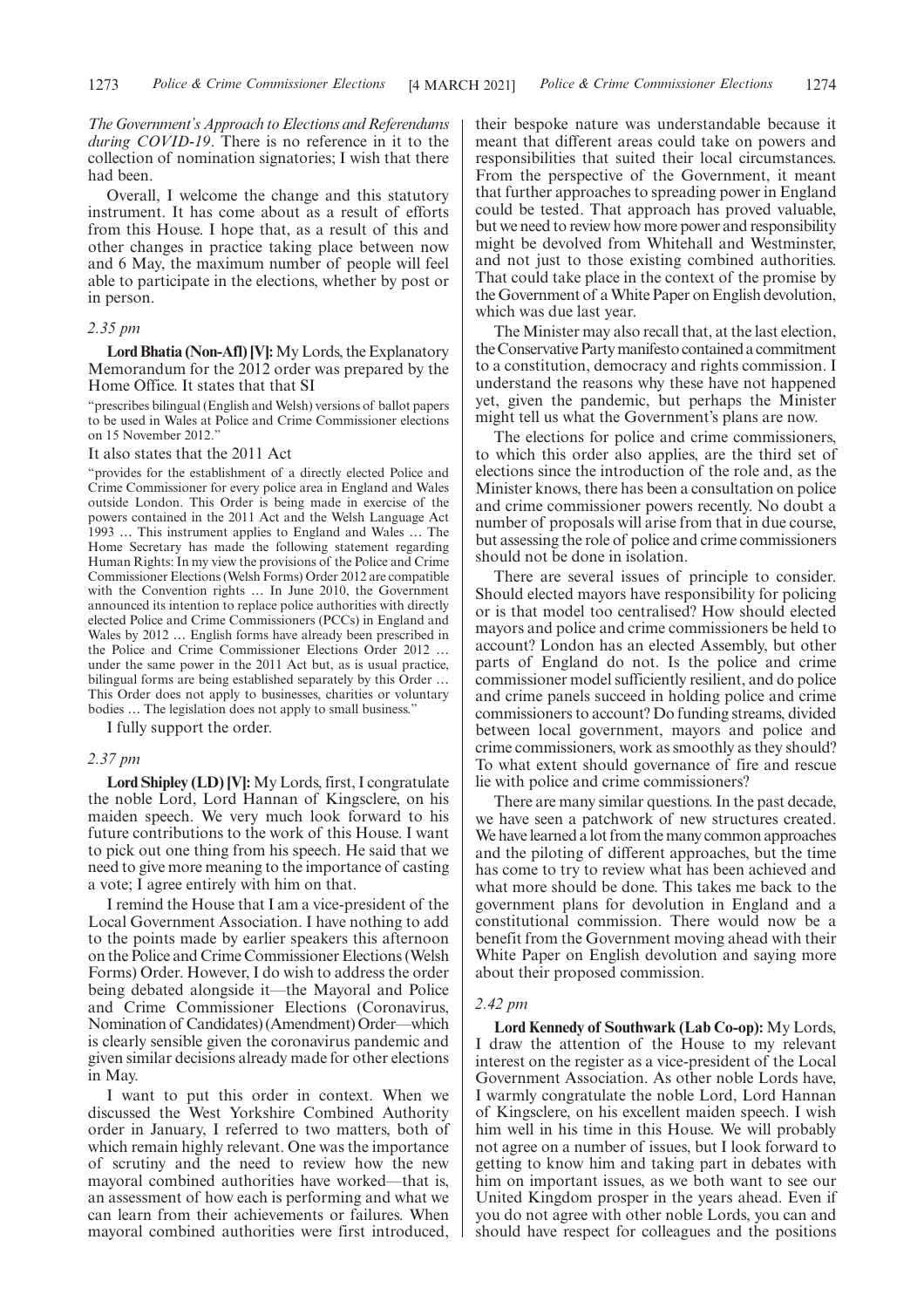#### [LORD KENNEDY OF SOUTHWARK]

they are taking and advancing, and seek to understand those positions. In my nearly 11 years in this House, I have enjoyed the ability to work across the House and parties, and with Cross-Bench and non-aligned Members, to come up with sensible solutions to the problems that the United Kingdom faces, which we need to address.

I was delighted to learn that the noble Lord is a Shakespearean scholar. I have a love of Shakespeare. When I was elected at Southwark Council, my first vote as a councillor was to get Shakespeare's Globe started and built in Bankside in Southwark, the borough in which I grew up and from which I take my title.

I am happy to give my full support to the two orders before us. First on the Welsh forms order, the noble Lord, Lord Thomas of Gresford, made valid points about the use of the Welsh language and ensuring that it develops and deepens in the community. The order adds to that aim, so I support it. We must always support all languages spoken in our islands. It is right, as the Explanatory Memorandum tells us, that the official forms for the police and crime commissioners are also provided in Welsh.

My noble friend Lord Hain made some valid points about the huge number of elections taking place on the same day across the United Kingdom. Like him, I would have preferred to see more consideration given to the use of all postal votes in some elections, as the Welsh Government suggested, but this has not been able to move forward and we are instead having elections as we are now, but it is important that we ensure that as many people as possible participate. The order seeks to ensure consistency with other elections held in Wales, which has its own discrete elections.

The noble Lord, Lord Lilley, highlighted that the turnout at PCC elections is still too low and I very much agree. The noble Lord, Lord Hannan of Kingsclere, made the point that the name may not be right. I too am not convinced that "police and crime commissioner" is correct. We had many debates on that in this House, but I am also not sure that "sheriff" is right either. Sheriffs have judicial office in Scotland and there are still ceremonial sheriffs appointed throughout England and Wales, the most famous being the sheriff of Nottingham, an official appointed by Nottingham City Council. The noble Lord, Lord True, knows all about that; it is an important civic office there.

The second order before us sensibly reduces the number of subscribing electors who are required to sign a candidate's nomination paper. Having acted as an election agent for the last 40 years, I am in favour of having as few names on the forms as practically possible. As the noble Lord, Lord Hayward, was saying, the proposal for signatures from 10 people is ideal. I support the order and hope, as he does, that we get to a more sensible number of electors rather than these large numbers.

It is important to recognise that the nomination process for these elections is safe, because it could put people at risk of exposure to and transmission of Covid-19, which we need to manage. Clearly the nomination process is part of that, so I fully endorse those points.

I also endorse the comments of the noble Lord, Lord Hayward, about how important it is for people to go out and cast their votes. Because we had no elections last year, we will have enormous numbers of elections of very important bodies and parliaments. We want to ensure that people get out there, cast their votes and give us their verdicts on our parties and how things have been run, and put people in charge of the different institutions for the years ahead. I support the call for people to go out and vote in the elections.

I also very much endorse the comments of the noble Lord, Lord Shipley, about combined and mayoral authorities, because there is some confusion there: some mayoral candidates have police powers and others do not. The Government should look at that and be clear. I remember a comment once from the noble Lord, Lord Tebbit, who is not in his place. He made the point that, living in Cambridgeshire, there were elections on everything—the parish council, the city council, the county council, the police and crime commissioner, the combined authority, and there is a new mayoral appointment there now. It was just a plethora of elections. We need to ensure that people understand who is in a position of power and how they relate to them. The Government should look at that carefully, but it is a matter for another day. I am happy to support both these orders and look forward to the Minister's response.

#### *2.48 pm*

**Lord True (Con):** My Lords, I thank all those who have spoken for the general welcome given to both these orders. I very much agree with the opening remarks of the noble Lord, Lord Kennedy of Southwark, about the way in which things are best done in this House and our ability to reach across the aisle. He has always exemplified that and I will always try to live up to that standard.

It would be hard, however, to live up to the standard of speaking of my noble friend Lord Hannan of Kingsclere, who we all welcomed to this House. I congratulate him on his impressive and thoughtful maiden speech. He touched on things that are important to all of us—at least, some are important to all of us, and some to some of us. As was said by another speaker, his affirmation of the importance of casting a vote—of getting people to use democracy, particularly local democracy—speaks volumes to someone who has spent a lot of their time working in local government; I think I speak for the noble Lord, Lord Kennedy, on this as well. Without going into specifics, I agree with the noble Lord, Lord Shipley, who also spoke eloquently about the importance of local democracy and devolution. I listened with interest to his remarks.

The noble Lord, Lord Hannan, spoke of a belief in freedom. As a child of the 1960s, I believe that almost every question comes back to freedom. I used to say that to my children when they were five years old and wanted to go out and play; they did not always see the point. It was good to hear him here today. Sometimes, in the pre-Brexit days, when some of us on these Benches were in a minority, we occasionally listened out for and watched his speeches in another place, which were an encouragement in difficult times. I wish him well in this House. He has instantly gained the respect of noble Lords on all sides.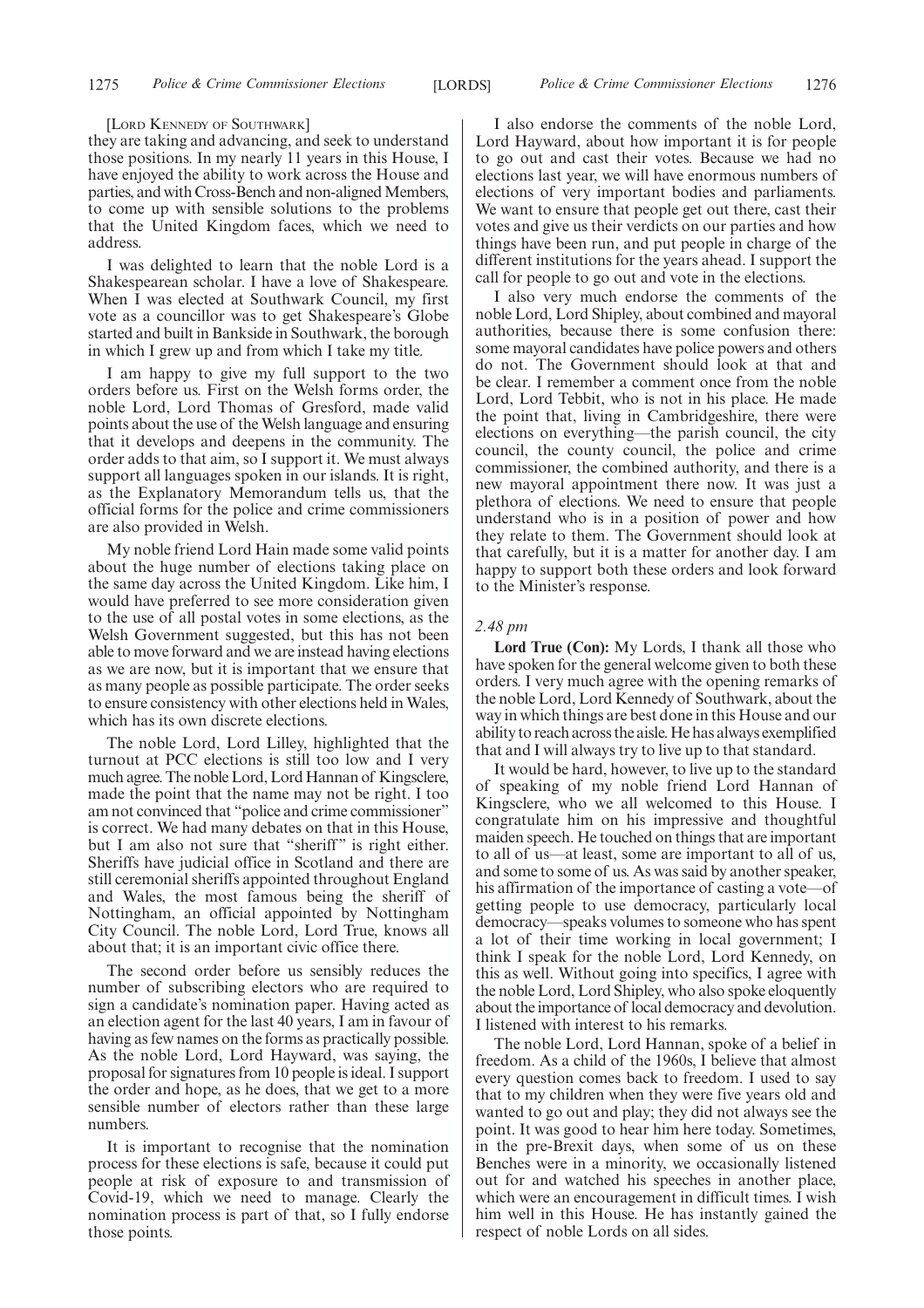I am grateful to all noble Lords who have contributed. I was asked a number of questions. The noble Lord, Lord Hain, ingeniously got Donald Trump into the question of police commissioner elections. I do not think that in any of this the Government were looking any further than the interests of democracy in this country and the Welsh language. The noble Lord asked whether Welsh Ministers were consulted and what the feedback from Welsh language advisers was. The answer is that the Welsh Language Advisory Group is content with the proposed changes. I believe the noble Lord, Lord Wigley, also raised this point. No major changes were made as a result of the consultation with stakeholders, who overall were content with the changes that we made.

I confirm that Cabinet Office officials sought the views of officials in the Welsh Government on the Welsh forms order. It is appropriate that there is consultation and effective activity on technical matters between the different Administrations in this country at official level. For that kind of contact to take place in no way denigrates the importance of intra-Administration contact.

The noble Lord, Lord Hain, also claimed that the Welsh Government were staggered, as he put it, that the UK Government were obstructing voting approaches. The conduct of elections in Wales is devolved. So far as the UK position is concerned, the Government in this time of Covid seek to ensure that people will have the opportunity to vote in the way that they wish to: by postal vote, by appointing a proxy or at a polling station. The UK Government do not think that changes to these mechanisms are needed. It would not have been possible to move to an all-postal vote without changing the voting process to remove the use of personal identifiers for security, which would open up the risk of fraud, or otherwise require them for every elector, which would run the risk that people would not provide them and so not be able to use a postal vote.

There will be three ways to vote in the UK: in person at a polling station, by postal vote or by proxy and these will all be available in 2021. We recognise that the pandemic may change people's needs and preferences as to how they cast their vote. Guidance is available to enable voters to make their choice. The UK Government have always been clear that it would not be appropriate to impose an all-postal vote for the elections, as this increases fraud risk and removes choice from voters who wish to cast their vote in person.

We are seeking to put in place a strong set of new measures to ensure that the polls are Covid-secure. As for why campaigning is allowed when people still cannot see loved ones, this is highly regrettable but these are the circumstances that Covid requires. I look forward with passion to the day when I can see my granddaughter again. But campaigning is an essential part of democracy. Voters deserve to be well informed before going to the polls and there must be a level playing field for candidates. Careful guidance has been issued.

On the collection of nominations, the view is that people should follow social distancing rules, so no specific guidance has been given on that. All persons involved in the electoral process must ensure that public health is protected. The Government have issued appropriate guidance to that purpose and will continue to do so.

In response to the noble Lord, Lord Wigley, as I said, the Welsh Language Advisory Group was content with the proposed changes and translations and no major changes were made as a result. We have worked closely with our partners, including the Welsh Government, to support the delivery of Covid-secure polls in May 2021. I repeat, it is for the Welsh Government to take decisions around polls within their competence. We will continue to work with them to ensure an aligned approach to the polls.

The noble and learned Lord, Lord Morris of Aberavon, raised a particular and important issue and I undertake to write to him with guidance on how the circumstances that he described would be addressed.

There has not been major dissent and I am grateful for your Lordships' support for the instruments today. I think most agree that they make sensible changes to support the effective administration of elections, reducing the number of signatures that candidates will need to be nominated, which balances the need to demonstrate local support for those wishing to stand as a candidate. I hear what some noble Lords said about the number of signatures. As I set out in my opening remarks, the previous position will come back in May 2022. I always found it rather congenial going around to get nomination signatures, because they occasionally came with a cup of coffee or even a glass of wine. I am sure we will listen to your Lordships' advice on this matter.

To conclude, I very much welcome what has been said about the Welsh language. This order carries on a long process of work that goes way back. I remember working as a young adviser with Viscount Whitelaw in the days when the battle over Welsh language broadcasting was live. The work is never completed, but we are ensuring here that there is effective Welsh language provision at elections in Wales and consistency with other elections held in Wales. In a world that treks towards a drab uniformity of approved culture and thought, we should always cherish the richness of ancient cultures and language, among which the great Welsh language is pre-eminent. In that spirit, I commend the instruments to the House.

*Motion agreed.*

### **Mayoral and Police and Crime Commissioner Elections (Coronavirus, Nomination of Candidates) (Amendment) Order 2021**

*Motion to Approve*

*2.58 pm*

*Moved by Lord True*

That the draft Order laid before the House on 8 February be approved.

*Relevant documents: 46th Report from the Secondary Legislation Scrutiny Committee and 41st Report from the Joint Committee on Statutory Instruments (special attention drawn to the intstrument).*

*Motion agreed.*

*2.59 pm*

*Sitting suspended.*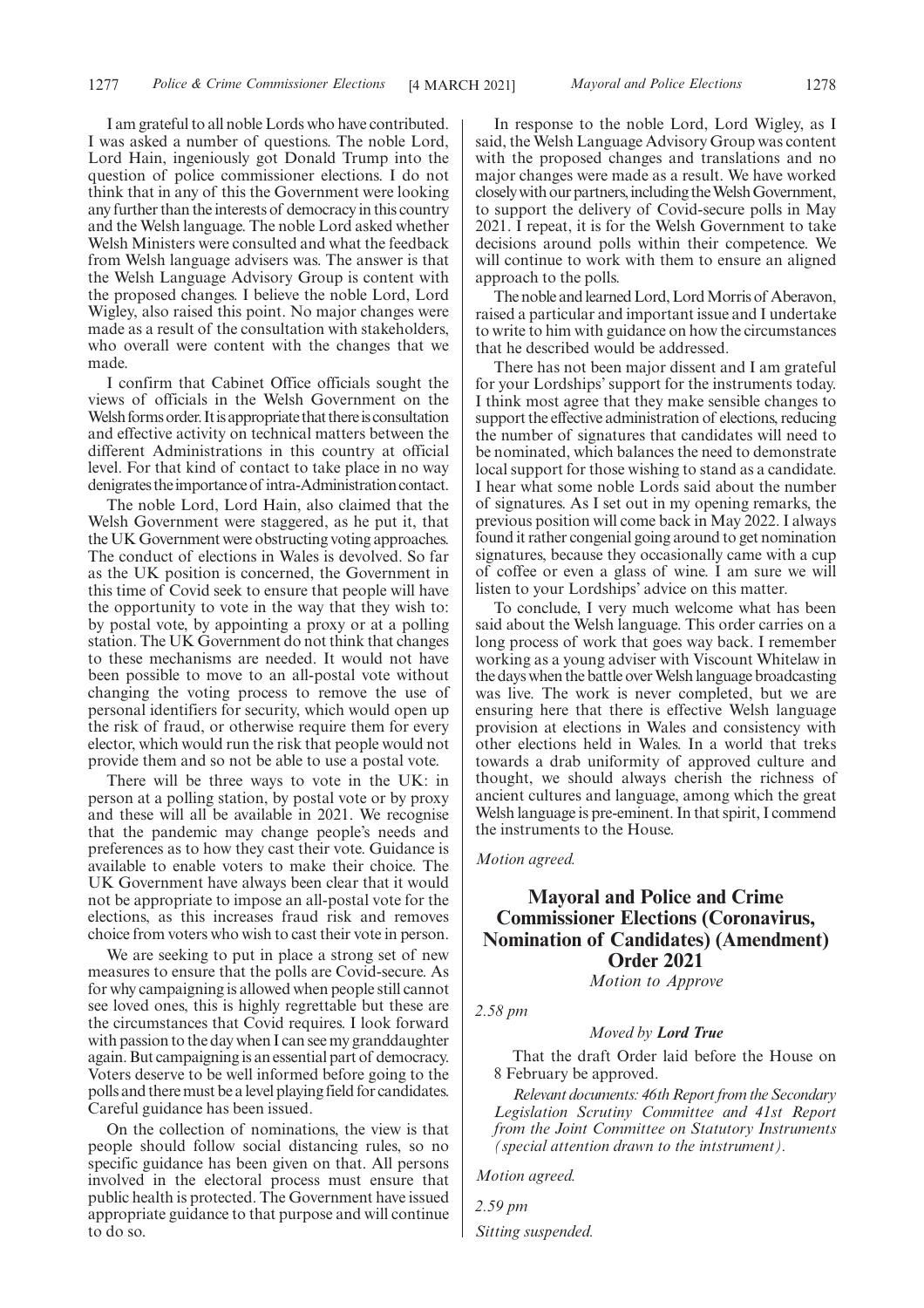#### **Arrangement of Business**

*Announcement*

#### *3.15 pm*

**The Deputy Speaker (Lord McNicol of West Kilbride) (Lab):** My Lords, the time limit for the following debate is one hour.

### **Northamptonshire (Structural Changes) (Supplementary Provision and Amendment) Order 2021**

*Motion to Approve*

*3.15 pm*

#### *Moved by Lord Greenhalgh*

That the draft Order laid before the House on 25 January be approved.

**The Minister of State, Home Office and Ministry of Housing, Communities and Local Government (Lord Greenhalgh) (Con):** My Lords, if approved and made, this order will make provision in relation to the two new unitary councils in Northamptonshire, which will be fully up and running from 1 April 20201, taking on all local government functions from that date. The order will ensure that there is a smooth transition from the predecessor to successor councils.

Following approval from Parliament, we legislated in February 2020 to abolish the existing Northamptonshire County Council and the seven district councils in the area and establish the new unitary councils of North Northamptonshire and West Northamptonshire. These local government changes were locally led, having been proposed by councils in Northamptonshire. We were satisfied that, if implemented, their proposal would be likely to improve local government and service delivery in the area; that they would have a good deal of local support; and that the new councils would have a credible geography.

I must pay tribute to all the local leaders and their officers who have worked so hard to implement both this restructuring in Northamptonshire and the successful launch of the new councils, all while responding to the Covid pandemic. I also offer my thanks to our commissioners there, who have done so much to stabilise the position of the existing county council and provide a stable base for the transition to the new authorities.

The order we are considering makes the following changes in relation to the new councils. First, it makes amendments to the Lieutenancies Act 1997 and the Sheriffs Act 1887 to insert in the relevant schedules references to the new local government areas of North Northamptonshire and West Northamptonshire in relation to the positions of Lord Lieutenant and High Sheriff respectively. This will ensure the continuation of these important roles, which represent the Crown in Northamptonshire. There is no change to the boundary of the ceremonial county of Northamptonshire, and there is no change to the functions or jurisdiction of the Lord Lieutenant or High Sheriff of Northamptonshire.

Secondly, the order makes provision to ensure that the property, rights, assets and liabilities of the Northamptonshire pension fund transfer from Northamptonshire County Council to West Northamptonshire Council, which will be the new administering authority of the pension fund. This will ensure the continuation of the administration of the pension fund and avoid the crystallisation of any pension liability.

It further provides that the responsibility for assets and liabilities in the pension fund relating to the pensions of employees or former employees of the councils that are to be abolished transfers to successor councils in proportions determined by West Northamptonshire Council. This will ensure that there is clarity on who is taking over the responsibility for funding existing pensions accrued and preventing exit payments arising. In coming to a fair determination on these matters, the order provides that West Northamptonshire Council must take advice from an actuary and consult North Northamptonshire Council.

The order before noble Lords addresses two supplementary and incidental issues that could not be addressed in the existing regulations on generic application, which enable effective implementation of all unitary authorities. These specific provisions need to be applied directly with respect to these particular authorities. I assure noble Lords that we have worked closely on this order with the existing councils and shadow authorities for North Northamptonshire and West Northamptonshire, looking carefully at a number of issues raised and agreeing that the provisions of the order meet local requirements.

In conclusion, these provisions are necessary consequential changes in the light of the establishment of the new councils that Parliament has approved. They ensure a smooth transition to the new arrangements and continued effective local government in the areas. I commend this order to the House.

#### *3.20 pm*

**Lord Naseby (Con) [V]:** My Lords, I support the Minister and thank him so much for bringing this order forward. My first involvement in local government goes way back to 1968, when I had the privilege of leading the team that won Islington Borough Council, in effect winning every seat. Admittedly, Harold Wilson was rather unpopular at the time—another turnaround situation.

My first involvement with Northampton itself started 1972, when new boundaries had been agreed and Northampton South and Northampton North were looking for candidates. I put my name in and was told that Northampton South was a long shot, but I was not put off and, while I was on holiday in the south of France in the July, I got a telephone call asking if I would come back for an interview. Obviously, I did, and I was selected and flew back to what turned out to be a brilliant holiday.

The election was in February 1974. Mine was a marginal seat: my majority was 179. On the first count, it was minus 200-odd. On the second count, it was near enough level, and on the third count, I got 179—a good win. In October 1974, there was another election with a swing against my party, and I succeeded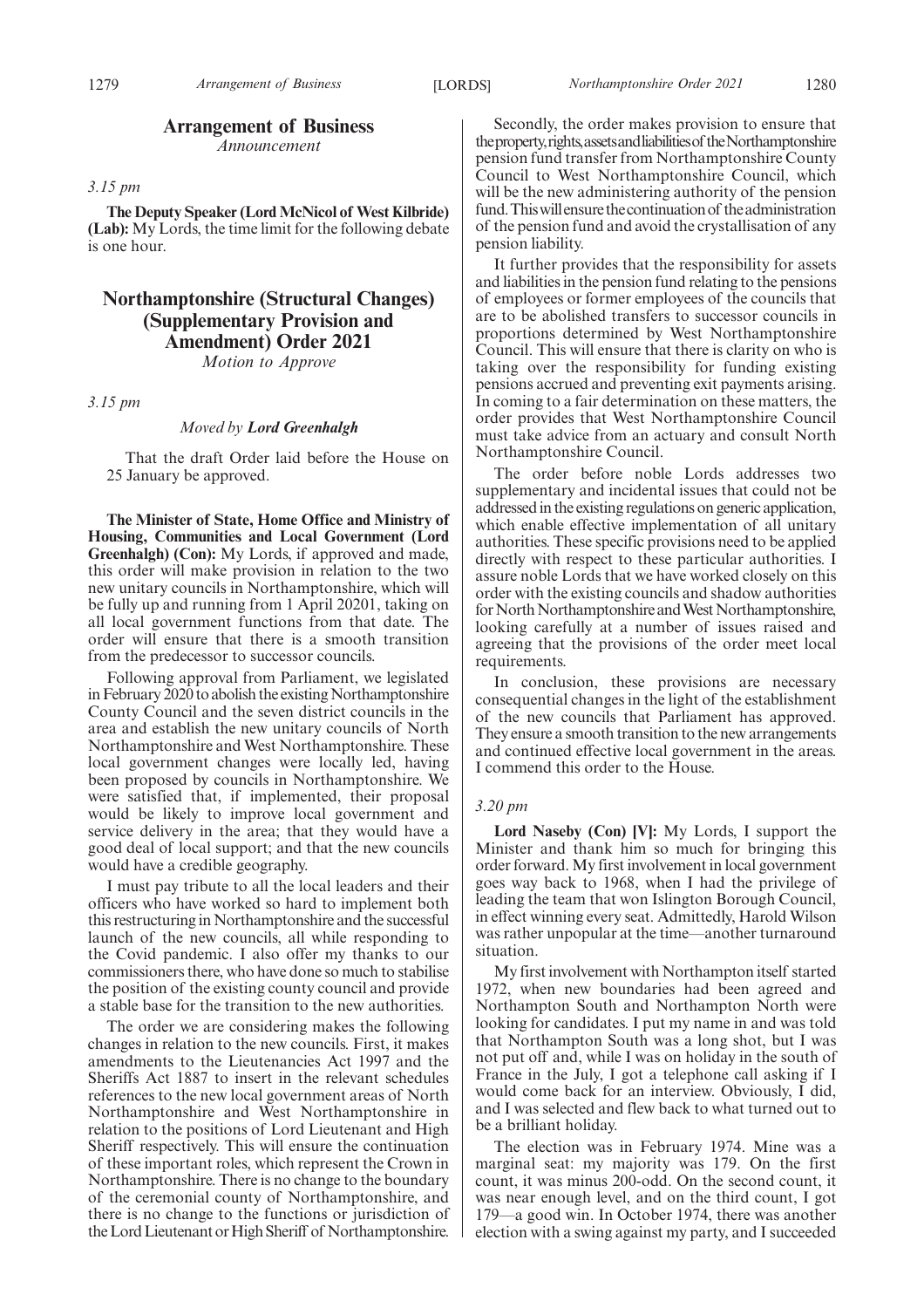by 141; there was no personal swing against me, and the success was primarily due to tracking those who had moved from my best ward. As such, I say a huge public thank you again to the electors of Northampton South, who stuck with me through thick and thin until the disaster of 1997.

I turn to Northampton itself and the county. Northampton is a fourth-generation new town—it made a huge success of that, and I say to my noble friend on the Front Bench that we should do something similar today, though maybe on a smaller scale. I am still involved today: as president of Northamptonshire County Cricket Club, the Steelbacks, and at the University of Northampton—which is doing so well—the Saints, the rugby team, and Silverstone racing track. That involvement is still there. I pay tribute to the leadership of those days: George Pollard, John Lowther, Bill Morton, Jack Corrin, Ann Addison, Anne Goodman and the aldermanic bench. There was good liaison in those days with the MPs; indeed, I remember marching along the Embankment in the early days, seeking proper funding for Northamptonshire in toto.

Turning to the specifics, there is little purpose going over what went wrong. Frankly, it is exceedingly embarrassing to see my county in such a difficult situation. To the outsider, it seems to have been a combination of poor leadership, not putting the council tax up to a realistic level, installing a corporate structure that was not suited and, I am afraid, the top councillors clearly not keeping their eye on the ball.

I must now, quite rightly, focus on the future. It is a wonderful, dynamic part of England—right in the middle, with wonderful connections. I wondered about the break-up of the unitaries, because I live in Bedfordshire, which has three—two big towns and the middle bit where I live—but having looked at the details of Northamptonshire, which has five significant towns and a middle bit straddling quite a long way, I think the proposal for west Northamptonshire and north Northamptonshire strikes the correct balance.

The split is there. It seems appropriate, although it is sad that the eight district councils have had to be wound up. That is pretty dramatic; I thank all the councillors on them who have given up so much time. After all the trials and tribulations, it was disappointing that we did not have some elections in 2020 to get going again, but now they are to go ahead in a few months' time.

I have studied the order in some depth, as my noble friend on the Front Bench will understand. I see at paragraph 7.3 of the Explanatory Memorandum, as he has referred to, that there are amendments to the Lieutenancies Act 1997 and the Sheriffs Act 1887. I thank my noble friend for ensuring that, in other words, there is to be no change to the boundary of the ceremonial county of Northamptonshire or to the functions of the Lord-Lieutenant or the High Sheriff of Northamptonshire. I admire both present incumbents and many other previous ones.

I looked at the pension fund in some depth—I declare an interest as a trustee of the Parliamentary Contributory Pension Fund—and seek reassurance that this will be closely and properly audited before it is formally handed over. I am sure there is nothing wrong there; nevertheless, given that the county council's financial situation got into such a mess, I and, I am sure, the people of Northamptonshire wish to be reassured that what is being handed over is in proper order and that the pension fund is solvent to deal with and look after our pensions.

I formally pay my thanks to the senior inspector, Max Caller CBE, for the careful work he did on analysing the situation, recognising that there was no way of carrying on as a county council and that we had to move forward.

I will now look at the future in a little more depth. It is a proud county, and there will still be many organisations county-wide. I have mentioned Northamptonshire County Cricket Club, in which I declare an interest as president, a really well-run club that is succeeding well. Equally well run are the Saints; both have good structures, with strong chairmen and active boards. We have a university that came out of a further education college and a teacher training college, today ranking close to the top of the second division of universities. I pay great tribute to the vice-chancellor and his team for what they have done there. There will also be other county things such as the arts world and music, so we can all hold our heads up proudly that the geographical dimension of Northamptonshire is still very much there.

I cannot resist a brief word about the Battle of Naseby, on 14 June 1645, where Fairfax and Cromwell defeated the King and, in effect, led our country to meaningful parliamentary government—hence why I took the name, with the blessing, I emphasise, of Naseby Parish Council. I am still deeply involved in many parts of the county. Mentioning the battle again, there is a wonderful trail with viewing platforms for those who are interested.

Every unitary council today, after Covid, faces a huge challenge, none more so than the two newer ones. Northamptonshire people and businesses have dynamism and respected companies, with names that are well-known worldwide: Church's shoes, British Timken, Barclaycard, Silverstone itself—with wonderful companies such as Cosworth and all the others—to mention a few.

But there is an immediate challenge for the two new councils: the new wave of cash grants for hospitality and high street firms. Those councils will be in charge of the distribution and I know that others elsewhere have not been too good at that. I look to the two new unitary authorities to be in the vanguard, so that when the distribution has been done, my noble friend the Minister will be able to stand up and say, "They've done a good job."I look to the two new Northamptonshire unitaries to be in that vanguard and I say to them publicly that I am available to help in any way possible, as I imagine all the Members of Parliament for the county are too.

#### *3.30 pm*

**Lord Liddle (Lab) [V]:** My Lords, it is a great pleasure to follow the noble Lord, Lord Naseby, with his charming recollections of Northamptonshire and his evident commitment to the area that he represented for 24 years in Parliament and has continued to care about since he joined this House. That was a most impressive speech.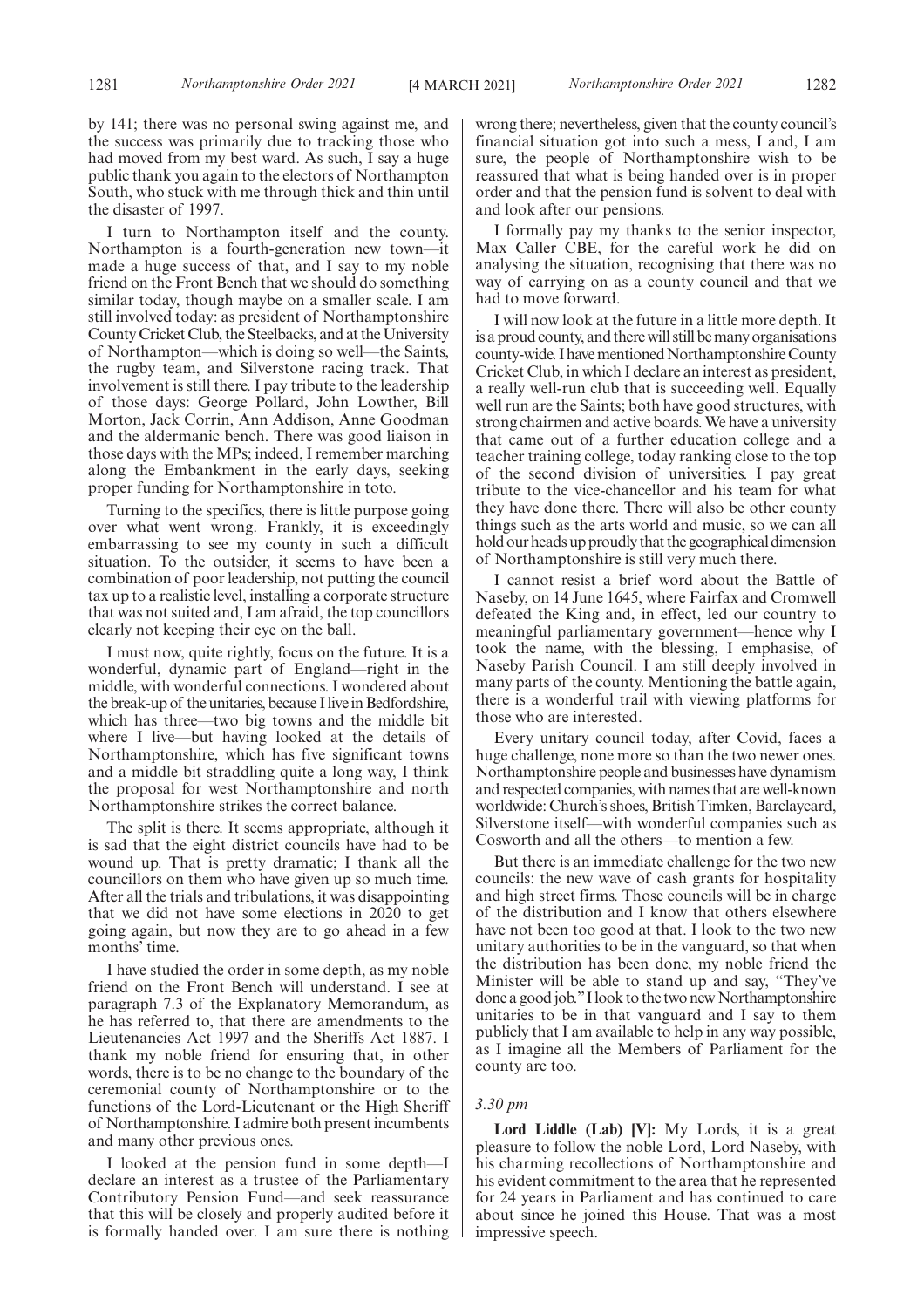[LORD LIDDLE]

My interest in this subject, which I declare, is as a member of Cumbria County Council. I shall not comment on specific Northamptonshire issues, but I would like to engage the Government, if they are willing, in a debate about the general principles of their approach to local government reorganisation.

This May it will be half a century since I was first elected as a local councillor, in the then Oxford County Borough, which became Oxford District Council. For four years I was a member of Lambeth Council in the 1980s, where I led the SDP opposition to Ted Knight someone who was as far away from the founding principles of the Labour Party as could possibly be imagined. For the last eight years I have been a Labour councillor in Cumbria.

My earliest political experience was living through local government reorganisation, when the county borough in Oxford became a district. Now I am living through it again, because on 22 February the Government formally announced that they were consulting on proposals to reorganise local government in Cumbria. I know that the Minister will not be able to comment on that in detail, but I would like to make some general points, which I hope he may be able to respond to in a letter.

I am a strong supporter of the unitary model. As I said, I was first elected to a county borough, but the problem with a county borough is that it did not reach beyond its hinterland. I believe that unitaries are the best model. The public do not understand two-tier local government: they talk about "the council" and do not know which council they are talking to. Two tiers also create artificial barriers to efficiency. It is nonsense to have local planning and housing issues decided at one level and highways and traffic at another. It is nonsense to separate housing from social services, where a lot of the preventive efforts relate to the housing service.

In the Covid emergency we have seen a split between public health, which is a county responsibility, and environmental health, which is a district responsibility. None of that makes sense and it involves a lot of duplication. In Cumbria we have far too many councillors —possibly including me. We have 350 of them. When we know—as we do from the Budget yesterday—that there will be no cornucopia of provision for local government in the next few years, it is important to make efficiency savings where we can.

People on the other side of the argument say that big unitary authorities mean a lack of democratic accountability. The answer to that, in my view, is to strengthen town and parish councils at the very local level. In the town I represent, Wigton, there is a very active town council and I would like to see its role extended. That would give very local accountability for very local decisions.

Moving to unitary authorities has my general support. The Government have so far adopted a mixed approach. In some places, such as Cornwall and Buckinghamshire, they have created a single unitary for the county. Why did they not adopt that approach in Northamptonshire? This clearly cannot be simply a question of geography and population size, because Cornwall and Buckinghamshire are very big areas.

There is also an issue about whether government policy and plans for local government reorganisation allow county boundaries to be crossed. Has that happened so far? In Cumbria there is now a proposal to create a Morecambe Bay authority—but the only snag with that is that it would deprive Lancashire County Council of its county town. What is the Government's view in principle of proposals that cross county boundaries? For instance, in the case of Northampton, was the idea of creating an urban-based authority consisting of Northampton, Bedford and Milton Keynes ever considered? That would be logical if we were prepared to cross old county boundaries. What is the Government's attitude to that?

In Northamptonshire the reorganisation has clearly involved breaking up services that were provided on a county basis. We know that that has been avoided for the lord lieutenancy and the pension scheme, but what has been the experience with children's services? Has the trust model worked? Do the Government think that a children's services trust can be held accountable when things go wrong? What are the lessons that they have drawn?

What reorganisation should definitely not be based on is political pressure from Members of Parliament who basically just want to hang on to existing structures. A lot of that is because they see district councillors as their grass-roots organisation. I do not think that should be regarded as a principle to prevent sensible reorganisation.

What criteria will the Government use in looking at all these different proposals for reorganisation? In Cumbria we have four proposals—one for a single unitary, which I support, and three different versions with two unitaries. That is a confusing situation and some order must be given to its consideration.

These are difficult questions and I am not expecting a clear answer from the Minister. I apologise for taking up the time of the House on these issues, but the Government have been rather slow and rather reluctant to show a bit of leg—if I might put it that way—in the reasoning behind local government reorganisation, which in principle I support. I believe in local government, as I know the Minister does. I have a passion for it, and I want to see a reorganisation carried out on a sensible basis, which can last for generations.

#### *3.38 pm*

**Lord Kennedy of Southwark (Lab Co-op):** My Lords, I draw the attention of the House to my relevant registered interest as a vice-president of the Local Government Association. I am happy to support the order before the House. As we have heard, it makes a number of changes and provides for the smooth transition to the new unitary councils that are to replace the old two-tier system in Northamptonshire. It also confirms that, for ceremonial purposes, the county of Northamptonshire remains in place; it is just the governance arrangements that will be different.

I thank all the councillors from all parties and no party, and all the staff, from all the local authorities, who have worked hard for the benefit of residents in Northamptonshire. I join the Minister, the noble Lord, Lord Greenhalgh, in his tribute. In particular, I pay tribute to, and thank, Councillor Tom Beattie for his leadership of Corby Borough Council over many years.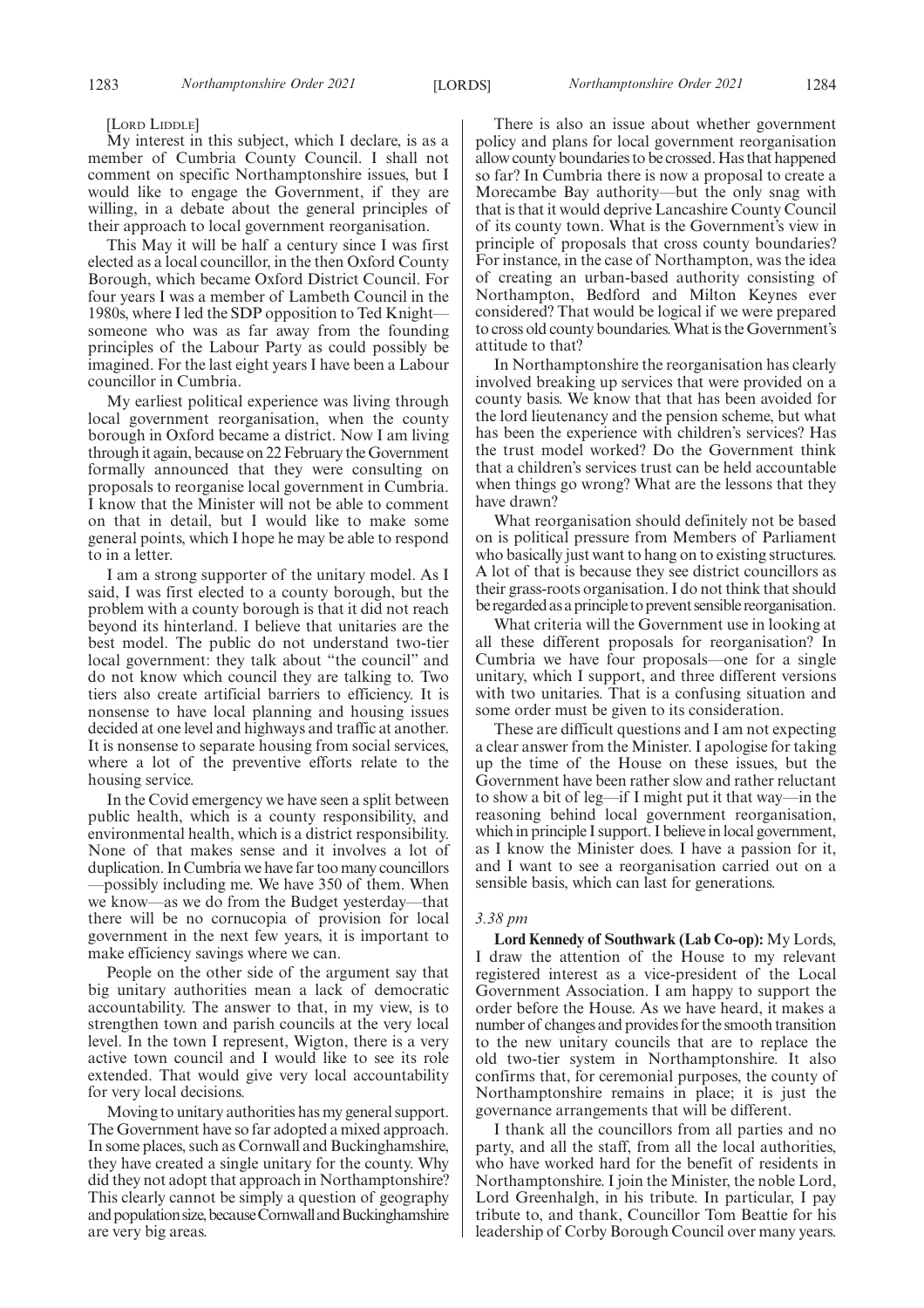I lived and worked in the East Midlands for a long time. It is a wonderful place. Northamptonshire is a wonderful county, which the noble Lord, Lord Naseby, served with distinction for many years as one of its MPs. I agree with the noble Lord about what a wonderful, dynamic place Northamptonshire is. There is beautiful countryside, great businesses, such as Dr Martens in Wellingborough, Weetabix in Burton Latimer and Carlsberg in Northampton, world-class rugby with Northampton Saints, motor racing at Silverstone and Corby's steel heritage and connections with Scotland. One of my dear friends was Mr Bob Wood, a leading figure in the Corby and East Northamptonshire Labour Party. Bob often told me of travelling down from Aberdeen with his family to get a job in the steel works. He remained at the steel works until they closed in 1979. That historic connection between Scotland and Corby is still there today. I remember taking Donald Dewar to Corby many times. He would have a lovely time there because he met people and families he knew from Glasgow because they had moved down to Corby.

At the risk of being accused of being party-political again, I think it is worth putting on record that this reorganisation has come about not through the coming together of local authorities, nor through the realisation by local authorities that unitarisation is the best way forward—though I agree with the noble Lord, Lord Liddle, that it is—but through the financial mismanagement and near collapse of Northamptonshire County Council. We discussed those matters before the noble Lord, Lord Greenhalgh, was a Minister and before he was in the House. I have great respect for the noble Lord, but I think I need to run through some of those episodes.

Here is one illustration of the shambles we have had in Northamptonshire. On 12 October 2017, the £53 million, bright, shiny, brand new county HQ, One Angel Square, was opened by the right honourable Member for Bromsgrove, Mr Sajid Javid, who was the Secretary of State for Communities and Local Government. The Secretary of State told the assembled guests that it was a wonderful building, the headquarters of a bright, modern, forward-facing county council. The video of that opening is still online; I watched it again last night, and the Secretary of State praises the council and the work it does. I must say that I always liked the old county council building; I do not think there was anything wrong with that at all.

Jump forward six months to 27 March 2018, and Mr Sajid Javid stands up in the House of Commons and announces that he is minded to send in commissioners to run the county council, following the publication of *Northampton County Council Best Value Inspection* which said that the council had

"failed to comply with its duty … to provide best value in the delivery of its services'

and should be scrapped, and that commissioners should take control of the authority's finances and governance from day one. On 10 May 2018, the new the Secretary of State, Mr James Brokenshire, announces they have decided to send in commissioners to run the county council.

It is not good. It is financial mismanagement at its worst. It is letting down those you are elected to serve. It is letting down those least able to defend themselves.

It is not good enough. Taken with the serious failures of governance at Northampton Borough Council, resulting in the loss of £10 million of taxpayers' money in the Northampton Town loan scandal, it is a complete and utter disgrace. Now, to be clear, where Labour councils or councillors have failed to uphold high standards, I expect action to be taken by my party. I believe nobody should stand for election to North Northamptonshire Council or West Northamptonshire Council if they have played a leading role in any of these scandals. The Government should think about that carefully because we have let residents and the council taxpayers down.

It was important to put that on the record. Having said that, I support the order. I wish the new councils and councillors well, but there have been serious problems they have to deal with. Something has gone seriously wrong in this county over many years.

#### *3.44 pm*

**Lord Greenhalgh (Con):** My Lords, we have had an interesting and brief debate this afternoon. I am grateful for the insightful and helpful contributions noble Lords have made. I would like to provide some further detail on some of the points that have been raised.

My noble friend Lord Naseby was clear about his considerable local government pedigree and distinguished parliamentary career representing Northampton South. He clearly has that close bond with the historic county of Northamptonshire, and I recognise his support for the proposed split into two unitaries. I give my noble friend assurance that there is an annual audit of the pension fund and that there has been a clear apportionment of the pension assets and liabilities to ensure it happens fairly and that the pension fund can continue to operate unaffected.

The noble Lord, Lord Liddle, was very passionate about the advantages of unitarisation, and I would point out that the devolution proposals are locally-led. The split followed the recommendation of an independent review of Northamptonshire County Council by Max Caller. It was supported by local leaders, and a significant consultation exercise was carried out. I can also assure the noble Lord that the Secretary of State will clearly evaluate the criteria for unitarisation and the results of the consultation against those criteria before making any decision. He will have regard for all the information that has been provided to him.

I point out to the noble Lord, Lord Kennedy, that it is important that we root out those few councils that let people down. It is the residents of the area that suffer. I am sure he would agree there are examples of Labour councils that have run up huge levels of debt. The most obvious is Croydon Council, which ran up a debt of £1.5 billion and did not have the reserves to be able to continue financing even basic services. So we need to make sure there is a framework in place and that local leaders who have taken those poor decisions do not have a future in the leadership of local government. I agree with him on that.

In conclusion, this order makes a significant contribution to support and empower local government to deliver public services to the people of Northamptonshire in an efficient and effective way. This order completes the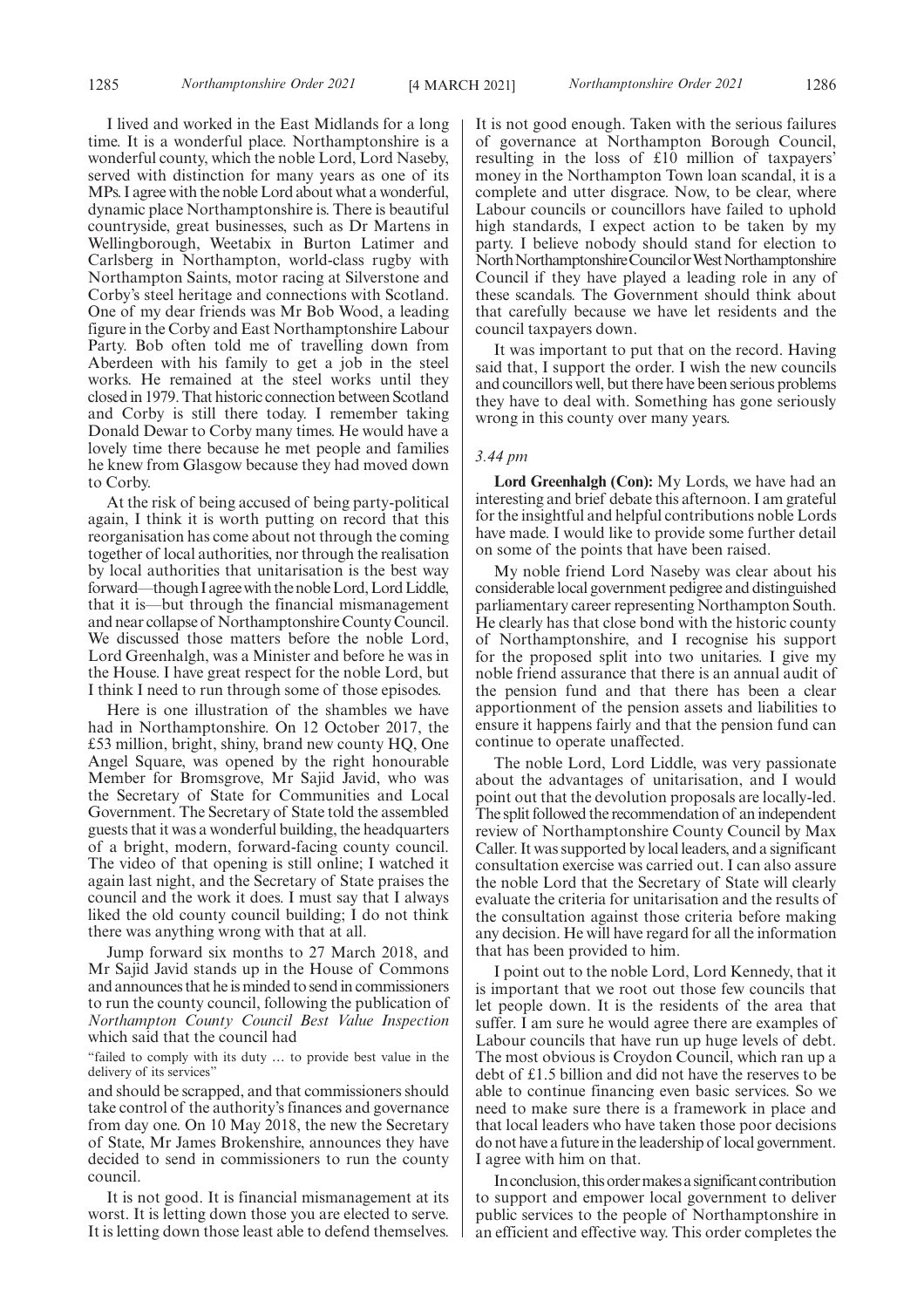#### [LORD GREENHALGH]

legislative requirements necessary to implement a locally-led proposal for unitarisation in Northamptonshire. It ensures that necessary technical arrangements around ceremonial matters and local government pension scheme arrangements are in place so that there continues to be effective local government in Northamptonshire.

The new local authorities undergoing reorganisation are making excellent progress towards their go-live date, and I am confident the new councils, West Northamptonshire Council and North Northamptonshire Council, will be successfully launched on 1 April 2021, bringing about the improved local government and service delivery that the people of Northamptonshire need and deserve. I commend this order to the House.

#### *Motion agreed.*

**The Deputy Speaker (Lord McNicol of West Kilbride) (Lab):** We are just going to swap the speakers, and we are waiting for the Minister, so, rather than adjourn the House, we are going to take one minute, then move straight on.

**Lord Parkinson of Whitley Bay (Con):** My Lords, I think it would be sensible if we adjourned for two minutes.

#### *3.49 pm*

*Sitting suspended.*

### **Telecommunications Infrastructure (Leasehold Property) Bill**

*Commons Reason and Amendments*

#### *3.51 pm*

**The Deputy Speaker (Lord Faulkner of Worcester) (Lab):** My Lords, I will call Members to speak in the order listed. As there are no counterpropositions, Members not listed may not speak and the Minister's Motions may not be opposed. Short questions of elucidation after the Minister's response are discouraged. A Member listed to speak and wishing to ask such a question must email the clerk.

#### *Motion A*

#### *Moved by Baroness Barran*

That this House do not insist on its Amendment 1 and do agree with the Commons in their Amendments 1A and 1B in lieu.

**1A:** The Schedule, page 8, line 4, at end insert—

"1A In section 134 (restrictions in leases and licences), in subsection (8), for the definition of "lease" substitute-

""lease"

(a) in relation to England and Wales and Northern Ireland, includes—

(i) any head lease, sub-lease or underlease,

(ii) any tenancy (including a sub-tenancy), and

(iii) any agreement to grant any such lease or tenancy;

(b) in relation to Scotland, includes any sub-lease and any agreement to grant a sub-lease,

And "lessor" and "lessee" are to be construed accordingly;"."

**1B:** Page 9, line 21, leave out ", after the definition of "lease" insert—" and insert "

(a) for the definition of "lease" substitute—

""lease"—

(a) in relation to England and Wales and Northern Ireland, includes—

(i) any head lease, sub-lease or underlease,

(ii) any tenancy (including a sub- tenancy), and

(iii) any agreement to grant any such lease or tenancy,

but does not include a mortgage by demise or sub-demise;

(b) in relation to Scotland, includes any sub- lease and any agreement to grant a sub- lease,

and "leased premises" and "lessee" are to be read accordingly;"; (b) before the definition of "relevant person" insert—"

#### *Motion B*

#### *Moved by Baroness Barran*

That this House do not insist on its Amendment 3 to which the Commons have disagreed for their Reason 3A.

**3A:** Because the Commons do not consider it necessary for the Secretary of State to be required to carry out a review as set out in Lords Amendment No. 3.

**TheParliamentaryUnder-Secretaryof State,Department for Digital, Culture, Media and Sport (Baroness Barran) (Con):** My Lords, I am moving Motions A and B en bloc. When the Bill was introduced in early 2020, we could not have predicted the situation that we find ourselves in now. Over the past year, our telecoms network has allowed businesses to continue to operate, children to continue to learn and those in isolation to continue to see and speak to families and friends. As the Minister for Digital Infrastructure has done in the other place, I give wholehearted thanks to the UK's digital infrastructure providers, internet service providers and mobile network operators. They have stepped up and worked with us to bridge the gaps in provision, be that through whitelisting educational websites, providing free data and devices to struggling families or coming together to deliver connectivity to the Nightingale hospitals and vaccination sites. As with any industry, there is a tendency to pay attention only when something goes wrong and to ignore the huge amount of effort and hard work it takes to keep things working normally. The industry's efforts during this extraordinary time cannot and must not be forgotten.

However, the coronavirus pandemic has put into sharp relief the divide between the digital haves and the digital have-nots. This Government's ambition is to support the delivery of fast, reliable, resilient broadband to every home and business in this country. Noble Lords will be aware—not least from our discussions during the passage of the Bill—of the myriad, complex barriers that face infrastructure deployment. There is no panacea, but the Bill provides a modest yet vital development. Despite having once been described by the *Guardian* as "an obscure technical bill", it has within its initial scope some 10 million people in the UK who live in flats and apartments. It also contains the flexibility to bring still more people into its scope in the future, such as those in office blocks and business parks, where the evidence points to it.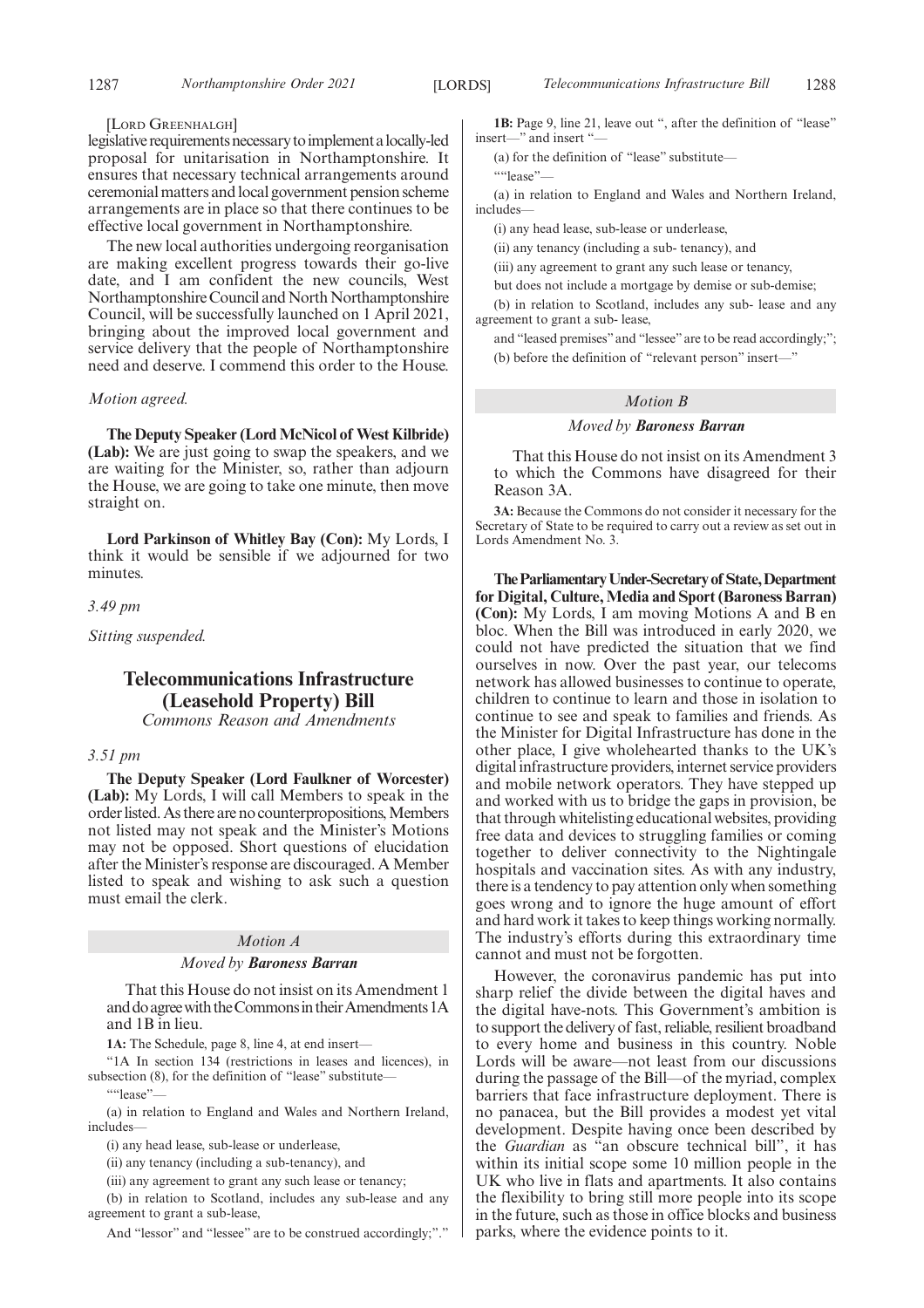We expect these provisions, once commenced, to make a real difference to rollout, along with other measures we are taking forward such as mandating gigabit connectivity to new-build developments and reforms to the street-works regime so that it better supports deployment.

I trust that your Lordships will have seen that a consultation on further potential changes to the Electronic Communications Code has now been published. We will carefully consider whether further legislative changes beyond those made in the Digital Economy Act 2017 are necessary as a result of what we learn from that consultation. These are all steps that, combined, will help operators achieve their, and this Government's, ambitious connectivity targets. Crucially, these measures will take into account the interests of those needing greater connectivity, balancing those interests alongside those of landowners. Just as with the Bill, that balance is crucial to ensure that we continue to bridge that digital divide.

The Motion asks that this House does not insist on its Amendment 1 and does agree with the Commons in its Amendments 1A and 1B in lieu. As noble Lords will recall, Amendment 1 was tabled by the noble Lord, Lord Clement-Jones, following similar amendments by the Opposition Front Bench, here and in the other place. Its purpose is to clarify that people who rent their flat can make use of the policy in the Bill. While we maintain that the Bill has always provided for that, the strength of feeling on the matter is undeniable. To make it clear that the Bill serves the interests of tenants as well as leaseholders, the Government have tabled two amendments in the spirit of that tabled by the noble Lord, Lord Clement-Jones. The amendments clarify the definition of "lease" in the Electronic Communications Code, to ensure that it includes, for example, any tenancy. I hope that your Lordships will support these amendments.

I hope that the House will not insist on Lords Amendment 3, to which the Commons has disagreed for Reason 3A. That amendment, tabled by the noble Lord, Lord Stevenson of Balmacara, adds a new clause requiring the Secretary of State to commission a review of the impact of the Bill on the Electronic Communications Code. The proposed new clause requires the commissioned review to include an assessment of whether the code is sufficient to support the delivery of one gigabit per second broadband to every premise in the country by 2025. The amendment also requires that further, separate assessments be made of whether the code should be amended to

"introduce rights of access to telecommunications operators akin to those available to suppliers of electricity, gas, and water".

The amendment also provides for an assessment as to whether the code should be amended to provide additional development rights and encourage collaboration alongside other works being carried out in the locality.

I recognise and appreciate the intention with which this amendment was tabled. It is important that the Government are held to account over their rollout targets, and it is frustrating that many parts of the country still do not have access to the digital services they need. However, we continue to believe that the amendment is unnecessary and seeks to introduce provisions which fall outside the purpose of the Bill and, indeed, the code itself. As I have said, there are already mechanisms in place by which the department's rollout targets are measured and scrutinised.

Ofcom, the independent regulator, publishes its annual *Connected Nations* report, which it updates a further two times a year. This provides a clear assessment of the progress that this country is making in providing connectivity, both fixed and mobile. These reports provide detailed analysis of the connectivity available in the UK as a whole, in each of the nations and in urban and rural areas. They show the progress that is being made in the deployment of gigabit-capable networks and 4G and 5G coverage. They show progress in relation to connections to superfast services, as well as the areas in this country which are not yet served—for example, those premises unable to access a broadband speed that meets the minimum under the universal service obligation. Should the Ofcom reports raise questions, the Government continue to provide answers and clarity on any aspects of their work in this area, both in this House and in the other place.

#### *4 pm*

Furthermore, there are established means of scrutiny through Select Committees. To take some recent examples, in December 2020 the DCMS Select Committee published its report, *Broadband and the road to 5G*; in January this year, the Public Accounts Committee published its report, *Improving Broadband*; and in February, the Science and Technology Committee published *UK telecommunications infrastructure and the UK's domestic capability*. Ministers and senior officials have given evidence to Parliament on a number of occasions and have been asked to account for their progress towards achieving greater connectivity as part of these sessions.

Moving on to the more technical reasons why we cannot accept this amendment, I remind your Lordships that the Electronic Communications Code is technology neutral. It is not about what is being installed; rather, it is about where, when and how equipment is installed. It is about the rights of operators to perform these activities and the rights of those whose land is used for this purpose. It is simply not possible to judge whether the Electronic Communications Code supports access to 1 gigabit per second broadband, because it is not designed to facilitate just gigabit-capable connections.

By contrast, the code is about access to land to facilitate the installation, maintenance and upgrade of electronic communications networks, including gigabitcapable broadband but also mobile telephony. The only way to judge the code is to examine the availability of all types of connections. As I have mentioned just now, the independent regulator does exactly that and regularly publishes those reports.

With regard to comparing the powers of telecom operators with gas, water and electricity suppliers, the Government recognise that further changes to the code may be required if it is to effectively support the achievement of our coverage and connectivity targets. Shortly before Third Reading, we published a consultation on further potential changes to the code. That consultation seeks responses from interested parties on a number of different issues relating to access to land. These issues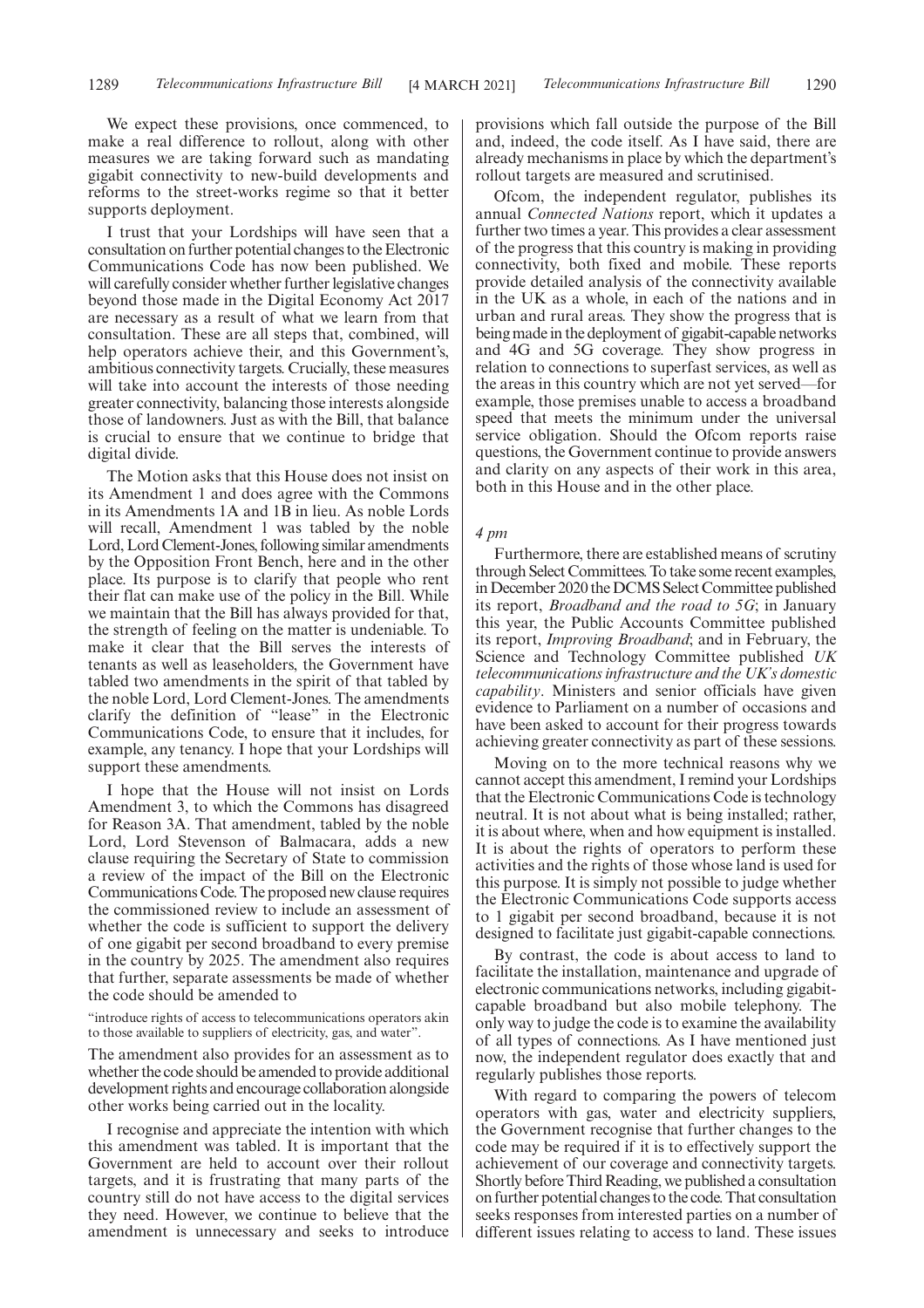#### [BARONESS BARRAN]

have been raised by us with stakeholders and go beyond the specific matter of unresponsive landlords that the Bill addresses. The consultation is open until 24 March 2021. The Government will look closely at all responses in evaluating whether further changes are needed and, if so, what those changes should be.

The amendment in the name of the noble Lord, Lord Stevenson, goes further still and references permitted development rights and street works. DCMS does not have responsibility for these two policy areas, but I reassure your Lordships that DCMS officials work in close contact with the relevant parts of government to take a joined-up approach and to pursue the reforms that the industry is asking for.

Additional development rights are a planning matter which sits outside the Electronic Communications Code. However, many noble Lords will be aware that telecom operators are afforded significantly more flexibility in how they install their infrastructure. This includes, for example—under permitted development rights exemptions from a number of requirements to request planning permission. My department continues to work closely with colleagues in the Ministry of Housing, Communities and Local Government in that regard, and in August 2019 we launched a joint consultation with MHCLG regarding potential reform of permitted development rights, particularly to support mobile network deployment. The Government published their response to that consultation in July 2020. The response announced that, subject to a technical consultation, we will take forward the proposed reforms. We expect to publish the technical consultation in the spring.

Finally, I reassure your Lordships of the work that the Government are already doing with regard to the co-ordination of street works and promoting greater collaboration between telecom providers with local authorities and the suppliers of gas, water and electricity. My department is working closely with the Department for Transport and last year released the new Street Manager digital service. This was the largest update to street works in a generation and has simplified and improved the planning and co-ordination of works throughout England. This service is used by utilities and highway authorities alike and is offering unprecedented opportunity for collaboration and joint works. The Government are continuing to assess what further reforms can be made to improve co-ordination and collaboration, including changes to both permitting and traffic management schemes. I also note that roads are an area of devolved competence, so they would not be an appropriate addition to this Bill, which applies throughout the UK.

I hope that the Government's reasons for disagreeing with Amendment 3 are clear. We fully appreciate the intentions of this amendment, and the Government share your Lordships' concerns that telecom operators must be given the best tools possible if they are to deliver world-class connectivity.

We are listening to the telecom industry very carefully, and I assure noble Lords that we are getting there and identifying and delivering the necessary reforms. However, this amendment is impractical. It aims to bring into the Bill issues that it has never been the role of the Electronic Communications Code to provide, such as gigabit-capable connections and improved planning and street works.

I hope that your Lordships will be reassured by the recent publication of the consultation considering potential reforms to the Electronic Communications Code. We remain very much open to ideas from the industry and landowners on how the Government can better support rollout, and we will take legislative action if the evidence demonstrates a need to do so. I therefore beg to move that this House disagrees with Amendment 3.

**Lord Fox (LD):** My Lords, I thank the Minister for her thorough review of both the amendments, and of the scene.

The Bill seems to have been around almost as long as the Covid pandemic. I am almost minded to call it the "lockdown Bill", because it surfaced from time to time and then disappeared from time to time. Looking forward, I hope that future Bills which may or may not emerge from consultations will perhaps have a rather more impelling momentum than this one, which seems to have been rather caught in the backwash of legislation.

It has been a Bill of essentially two debates. One was the huge concern that your Lordships demonstrated about the nature of the digital communications supply chain; the Minister may be pleased to know that I will not go back into that. The other debate—the Minister may not agree—has exposed the paucity of ambition in the Bill and, therefore, by extension, in Her Majesty's Government. On the Minister's own admission, it is a narrow Bill; I would say it is just about as narrow as the Government's USO, which I remind your Lordships is just 10 megabits a second. Both the Government and the industry should be seeking to increase that.

When it comes to the digital communications supply chain, there is one thing that I should like to talk about. Much work is to be done in the sector as it comes to terms with the future absence of Huawei. Since we last considered the Bill, some of us have received letters from the Minister setting out plans for supply chain diversity. I hope that that letter is in the Library; if not, it would be appreciated if the Minister made sure that it was. Government support for the NEC open RAN trial is good and we welcome that. I remind the Minister that the Government's stated aim is to have 5G open RAN up and running this year. It would therefore be helpful if the Minister were able in her closing words to let us know whether that is on track. I should point out in referring to the technical consultation being due in the spring that the first day of spring was Monday, so we are, as it were, already sprung.

I turn to the items on the Marshalled List. When addressing the amendment on leasehold status in the Commons, the Minister of State Matt Warman MP recognised the plight of people living in flats and apartments, which was welcome. He and the Minister enumerated about 10 million people as potentially benefiting from being able to seek better broadband in their homes. That point was thoroughly made by my noble friend Lord Clement-Jones. The purpose of his amendment on Report was to clarify, as the Minister said, that people who rent their flat can make use of the changes in the Bill. It is gratifying that the Government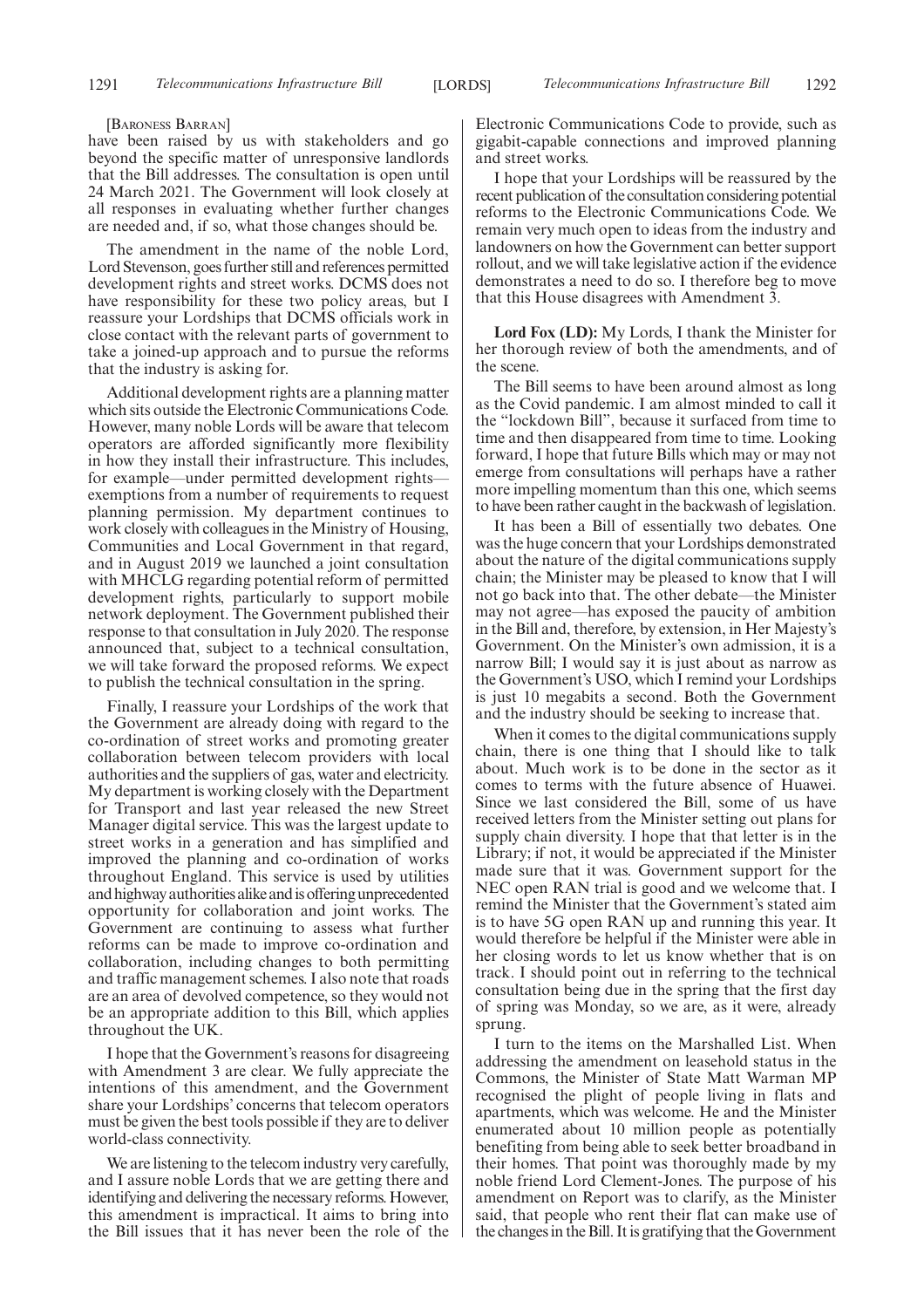have retained the spirit of that Amendment 1 in offering Amendments 1A and 1B instead. I am sure that my noble friend will have more to say on that.

Turning to Lords Amendment 3, the Government's response is not supportive and that is disappointing. That amendment would have added a new clause requiring the Secretary of State to commission a review of the impact of the Bill on the Electronic Communications Code. It seems to me that in her rebuttal of that amendment the Minister enumerated the considerable weaknesses of the code and set out some areas of concern. Amendment 3 would have included an assessment of whether the code was sufficient to support 1 gigabit broadband rollout in every premises by 2025. In her rebuttal, she said that the code was not competent to do that. Given that so much weight has been put, not least by the Government, on that target, that would seem to be a serious issue. As the Minister set out, it would have required separate assessments to be made, as well as addressing the issue around utilities—that was well rehearsed on Report and I do not propose to do so again.

However, I am tempted to ask what the Government are scared of in terms of allowing that review to happen. They seem to be nervous about their ability to deliver on that 1 gigabit target. It was therefore not surprising that Matt Warman MP would politely denounce that amendment, as the Minister has done today. Both focused on the assertion that elements of the amendment fall outside the scope of the Bill. It is not beyond understanding that if that were the case the Government could have come back with an amendment that retained or created a review but also satisfied the need for the amendment to sit inside the Bill. Once again, we have fallen foul of the narrowness of the Bill.

It is partly surprising and perhaps gratifying that the Government have realised how narrow the Bill is, and it was almost remarkable that before the ink was dry on it, the next consultation came fluttering through the letterbox. Perhaps the Minister has, in a sense, already confirmed the recognition that the Bill was insufficient in the first place. It has taken us a long time for us to get not very far and now we have to start again.

On many occasions, the Minister has reminded us that the code is technology-neutral. I think we know and understand that. Therefore, the review has to grasp that within the context of how the code in future deals with the key issue: are people getting the connectivity they need, can we measure it, and can we make it quicker and better as well as cheaper? I hope that that goes beyond simply talking about access to land and that kind of issue. Let us get through this consultation as quickly and thoroughly as we can. Let us get another Bill so that we can create a code that does what it needs to do and is fit for purpose because, let us face it, the Government have an interest in delivering the gigabit target from their manifesto but the country has much higher stakes in this. We need it as soon as possible.

#### *4.15 pm*

**Baroness Falkner of Margravine (CB):** My Lords, I join the Minister in congratulating our telecoms providers onrisingtothechallengeof providingrelativelycomprehensive connectivity to the nation in response to Covid.

However, I am reluctant to speak to Amendment 3 in the name of the noble Lord, Lord Stevenson of Balmacara, other than to say that I do not support it, for the reason that it appears to place additional burdens and apportion impractical and potentially onerous rights. It would be injected into the Bill in its closing stages when we do not have the capacity as a House either to examine the issues or to reflect on the Electronic Telecommunications Code and the impact of the new rights being given to operators. My approach is that it is best not to introduce additional complexities to Bills during ping-pong.

However, I intervened on the Bill as far back as 19 May 2020 with my amendment to prevent vendors defined by the National Cyber Security Centre as high-risk. From the outset, I welcomed the aims of the Bill. My intentions were narrow and were to protect our critical infrastructure and, by definition, since that is built for the longer term—20, 30 or perhaps 40 years —to protect it from being compromised by firms that today might seem benign but in the long term may be able to jeopardise our security as technology becomes more complex.

My amendment was described as being anti-Huawei, although its wording was much broader. I owe a huge debt of gratitude to other noble Lords who joined me in that endeavour because I was constantly being told by the Government Benches that the amendment was inappropriate. However, the noble Lords, Lord Alton of Liverpool, Lord Forsyth of Drumlean, and Lord Adonis, stuck with me as we continued to argue that Huawei or, indeed, any other future telecoms provider that might jeopardise our national security should be removed from being able to operate with impunity in this country.

I truly regret that the Bill was delayed in our seeking those safeguards, but that is what we exist for here as a scrutinising Chamber. We give the Government an opportunity to think again and that is what has happened through those amendments. We currently have before us in the Telecommunications (Security) Bill the right place to discuss those matters as we go forward, and the Government have also seen the light of day on the use of Huawei.

I therefore thank the Minister for her openness throughout the year in having given us valuable time and discussing where we might go with our amendment. I thank all noble Lords who participated in the Bill for having put up with us and a slightly otiose amendment. Nevertheless, we got there in the end.

**Lord Clement-Jones (LD):** My Lords, I thank the Minister for her comprehensive introduction. I agree with her emphasis on the importance of internet services and the need to eliminate digital exclusion. It is hard to think what the consequences would have been if we had suffered this pandemic just 10 years ago, when our broadband services were less extensive and much slower than now.

In the name of inclusivity, I welcome the first part of today's business, Motion A. Throughout the course of the Bill, my noble friend Lord Fox, the noble Lords, Lord Stevenson of Balmacara and Lord Liddle, the noble Baroness, Lady McIntosh of Pickering, and others have been arguing for as inclusive a definition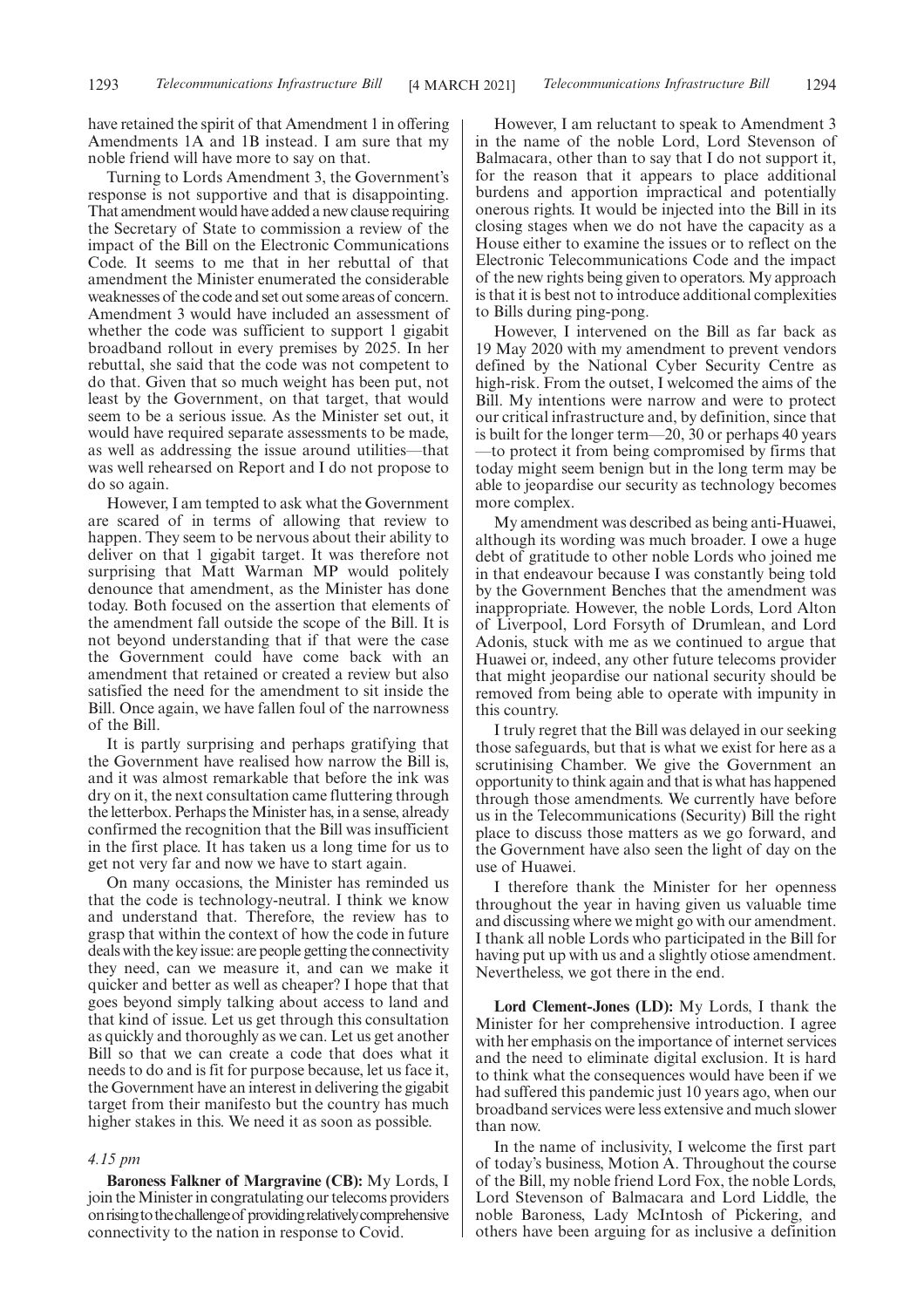#### [LORD CLEMENT-JONES]

as possible of those who could be regarded as tenants, without straying into the territory of licensees or licences. It includes those with assured shorthold tenancies or assured tenancy agreements, as well as students living in short-term lets, where a tenant has, or tenants have, exclusive possession of the let property.

We have been concerned throughout to ensure that all tenancies such as renewable tenancies are included, even if they are not, strictly speaking, leases and that there should not be any grey areas that need to be interpreted by the courts. I am pleased that the Government have now produced an even more inclusive definition than the one that I argued for on Report. My sincere thanks go to the Minister and the Bill team for their care and consideration on what we have always regarded as an important issue.

However, I do not welcome Motion B. The original purpose of the amendment in the name of the noble Lord, Lord Stevenson, which was strongly supported on these Benches—I remind the noble Baroness, Lady Falkner, that it was introduced not at ping-pong but on Report—was to ensure that the code is fit for the purpose of delivering the Government's manifesto commitment of broadband capable of 1 gigabit per second to every home by 2025. The need for this has become even more important, particularly since the Covid-19 lockdown has demonstrated our increasing dependence on good broadband connectivity for remote working, education and many other aspects of life, as the Minister mentioned.

Sadly, it is clear that the Government are backtracking in their ambitions—the 2025 1 gigabit per second target has been watered down and the budget for rollout expenditure slashed by two-thirds. Even so, it is clear that the Electronic Communications Code needs regular review to ensure that the Government's objective, however watered down, is met and that operators have all the rights under the code that they need.

My noble friend Lord Fox rightly commented on a universal service obligation of a miserable 10 megabits per second and I completely agree with him. However, looking to the future, I am glad that during the course of the Bill we have started a genuine debate around whether we can describe broadband as a utility and what the appropriate rights of entry are.

I am also grateful to the noble Baroness for answering what the noble Lord, Lord Stevenson, described as a blizzard of questions on telecoms supply chain diversification in her extremely informative letter last month. Some of the work being carried out on open RAN, mentioned by my noble friend Lord Fox, is groundbreaking for the interoperability and competitiveness of our 5G networks. It is good to see that international collaboration is regarded as essential and is ongoing.

However, at the end of the day I am left with a sense of bafflement. This has been a ridiculously modest Bill, given the challenges of the broadband and 5G rollout ahead. Of course, as the Minister has mentioned, we now have *Access to Land: Consultation on Changes to the Electronic Communications Code*, which was issued in January. Notwithstanding this Bill, it seems clear the Government think that further changes are needed to clarify the position on rights to upgrade and share. Why not an earlier consultation? Why were these issues not considered before this piece of legislation? Are these long-standing questions or are they thoughts that have arisen during the course of the Bill? Is there another Bill on the way? We know from the representations made that the operators are calling for other changes that are not included in the Bill or the consultation.

I have another quote from Matt Warman. In his introduction to the consultation he says:

"The government is committed to ensuring that the Code is fit for purpose in order to deliver our digital connectivity targets." That is excellent. A review of the kind envisaged in our amendment would have been perfect for that purpose. The Bill has taken an inordinate time to get through, but it is clear that more reforms are in the pipeline. The question remains: could we have been spending our time better and enacting a more comprehensive Bill with a wider range of revisions, instead of this piecemeal approach?

**Lord Stevenson of Balmacara (Lab) [V]:** My Lords, like others, I start by joining the Minister in thanking all our digital providers for the work that they have been doing during the pandemic, which, of course, will continue for some time to come. I hope that it will provide the basis for a learning experience about what it means to live in the digital economy that we all share hopes for.

As the Minister said when she introduced the Motions, this Bill is a modest one. However, when she says that it affects some 10 million people, that means that it has important implications. We never objected to the ideas behind the Bill and, indeed, wanted to help as much as we could to make sure that it became law as quickly as possible and allowed access to the digital economy that is so necessary in the modern world to people who otherwise would not have had it because of problems with their freeholder. We must accept that broadband is a utility.

I welcome the Government's amendment. I think that the right word has been used, in that it "improves" the amendment originally moved by the noble Lord, Lord Clement-Jones, on Report, which we also supported, to try to make sense of the definitions in terms of who was to be affected, whether it was leaseholders, renters or whatever. The language is much better as a result and that is good.

Unfortunately, the removal of the amendment just discussed by the noble Lord, Lord Clement-Jones, seems to have a bit of a downside. I talked with the Minister before we got to this stage in proceedings and made it clear that we would not insist on our amendment being retained within the Bill. I think that we did that more in sadness than in a spirit of support, because it relates to important issues that have been raised in today's debate.

The Minister was kind enough to praise our aspirations for the Bill, but she was also rather devastating in demolishing all the points that I thought that we had broadly agreed were important. She pointed out how inept our drafting was and how problematic it would have been had the amendment stayed within the Bill. Such are the joys of opposition. We are never going to achieve the skills of the draftsmen available to the Government. I wish that sometimes more credit would be given to the ideas that we have put forward, rather than worrying about their expression.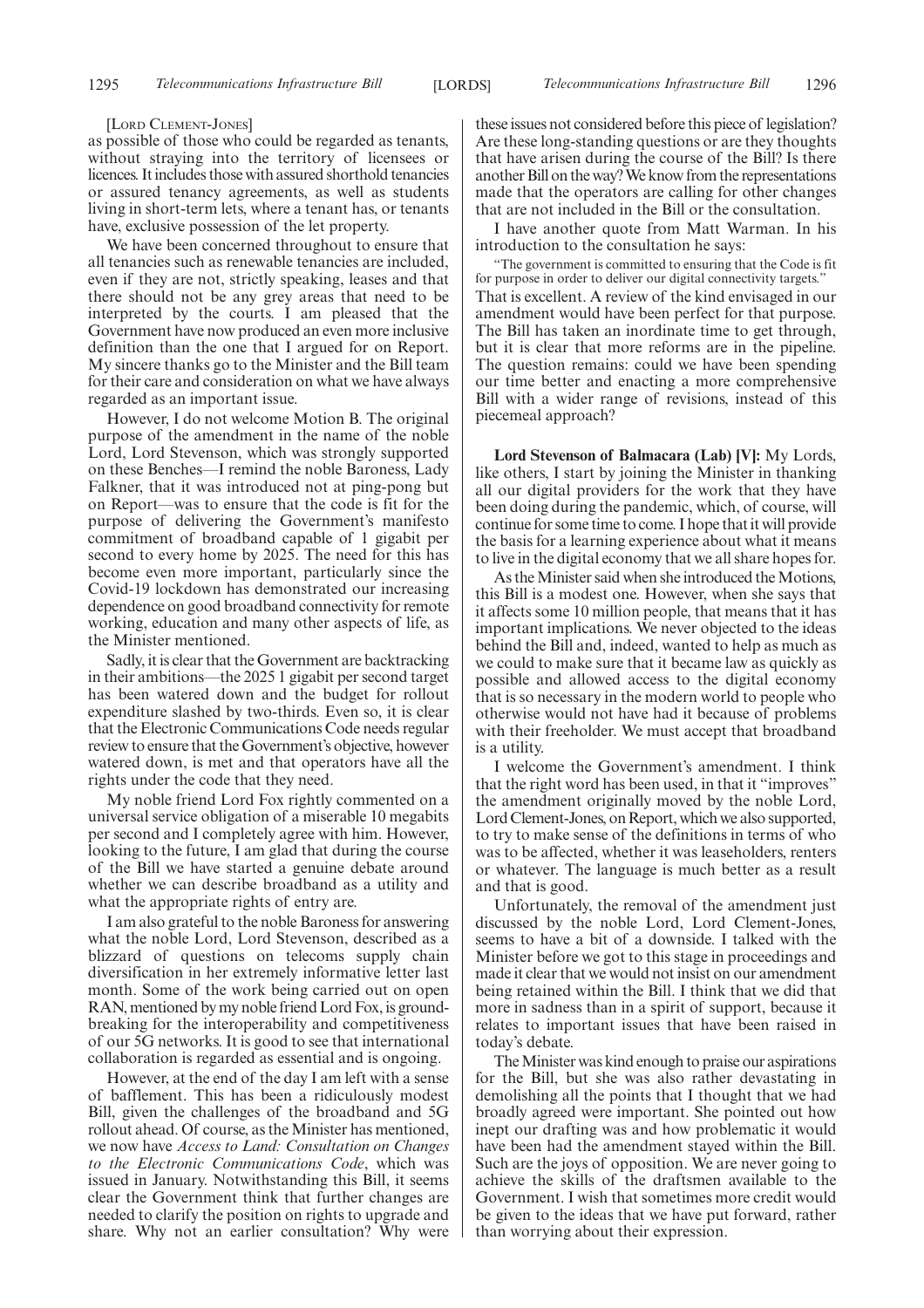At the end of the day, I suppose that the consultation on the Electronic Communications Code announced by the Government in January does the trick on some of the issues underlying our amendment. However, as the noble Lords, Lord Clement-Jones and Lord Fox, said, it also exposes that fact that a large number of wider issues, often led by other departments in government, still have not been resolved. I urge the Government to push forward on the permitted development issues and on the street works, including the need for the antennae and cabinets that will be required if the 5G support for the 1 gigabit-enabled economy is ever to see the light of day.

I could delay the House with a further discussion of the need for much more ambitious targets, a better USO and more investment, but these have been covered and this Bill is not really the right place for them. I leave my comments with a question for the Minister: does she have in her mind a route map for how we are to achieve the 1 gigabit per second-enabled infrastructure? I am confident that, since this issue will not go away, we will be resuming discussion of it in the not-too-distant future.

Finally, I share the Minister's concern that the telecoms operators, which we have praised already for the work that they have done during this pandemic, should continue to get the best tools and the best access so that they can continue to innovate and provide superfast quality broadband to as many people as possible. Unfortunately, I harbour a niggling concern, rather like the noble Lords, Lord Fox and Lord Clement-Jones, that one problem that will get in the way of this delivery is the scope and scale of the current Electronic Communications Code. As the noble Lord, Lord Clement-Jones, said, is not the real question how we are to get beyond that to think again about how a utility as important as the internet can be allowed to be installed without the current plethora of planning and other restrictions, and control of the streetscape and the environment in which it has to be inserted, being in the hands of other departments? It seems to suggest that more work is required, but that is for another day.

#### *4.30 pm*

**Baroness Barran (Con):** My Lords, I thank all noble Lords for their helpful contributions to the debate and I will respond to some of the questions that have been raised. I start by sharing the aspiration of the noble Lord, Lord Fox, that future Bills should move more smoothly. I shall try not to take too much personal responsibility for the pace of this Bill, but I know he will accept that the breadth of Bills can slow them down. There is a tension between wishing that there could have been more in this legislation and the speed of its progress.

Along with the noble Lord, Lord Clement-Jones, the noble Lord, Lord Fox, raised questions about our diversification strategy and its progress, particularly in relation to open RAN. I want to reassure all noble Lords that we have made early progress in our work to accelerate the development of open interface solutions by committing to work with NEC to launch the NeutrORAN test bed as part of the wider 5G test beds and trials programme that will showcase 5G open RAN technology. As noble Lords are aware, our strategy in this area is backed by an initial investment of £250 million to kick off this work. We are trying to take a balanced approach to this diversification, which will see measures introduced across three separate strands of activity; that is, by supporting incumbent suppliers such as Ericsson and Nokia, as well as attracting new suppliers into the UK market and, as I said, accelerating open interface solutions and deployment.

The noble Lord, Lord Fox, asked why we are nervous about a review. I do not think we are nervous and I hope I have made it clear that we do not think that that kind of review is necessary given the level of scrutiny already given by Ofcom and Select Committees across both Houses.

The noble Baroness, Lady Falkner of Margravine, asked about the vital issue of network security. As she will know, the Telecommunications (Security) Bill being debated in the other place introduces a stronger security framework for all UK public telecom providers. It will ensure that providers design and manage their networks in a secure way. In response to her point about futureproofing the legislation, the Bill will introduce a new national security power to manage the risks posed by high-risk vendors in our telecom networks both now and into the future.

The noble Lord, Lord Clement-Jones, asked about the universal service obligation. We will keep the speed and quality parameters of the USO under review to make sure that it keeps pace with consumers' evolving needs.

I must offer an apology to the noble Lord, Lord Stevenson of Balmacara, if I was critical of any of his drafting skills, which will certainly be vastly superior to anything I could manage. I am genuine in saying that the Government are very grateful to him for raising important issues, including how we should tackle the matters that cut across different government departments and their different legislative responsibilities, which are so crucial.

The noble Lord also challenged the Government's ambition in this area. As he will know, by 2025, the Government are targeting a minimum of 85% of gigabitcapable coverage, but we will seek to accelerate rollout further to get as close to 100% as possible. That target is based on extensive engagement with the industry over the past year as well as the current industry rates of deployment and how those may be increased. We have also made a major investment of £5 billion in the UK gigabit programme, which has galvanised commercial build in the market.

In closing, I was reminded while listening to noble Lords of my low point on this Bill. It was when my own internet connection failed while we were all working remotely. I think it happened during the Committee stage and I was unable to use my video camera, so I have had a personal interest in this. I close by thanking again the Bill team, who have been enormously knowledgeable, professional and helpful in supporting me and, I know, a number of noble Lords through the passage of the Bill. I thank all noble Lords for their scrutiny, their challenge and the quality of the debate and I commend the Motions to the House.

*Motions A and B agreed.*

*House adjourned at 4.36 pm.*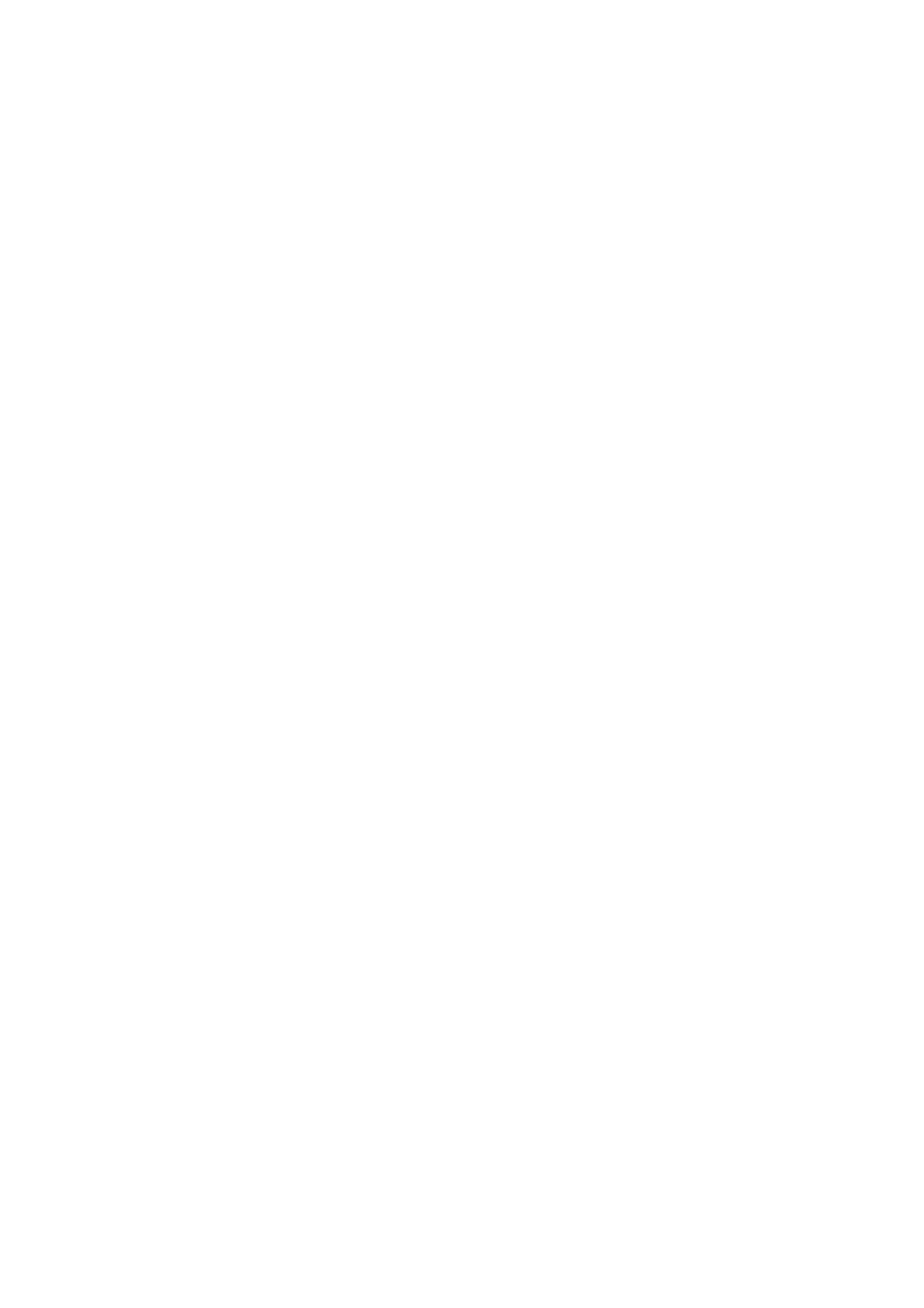### Grand Committee

*Thursday 4 March 2021*

*The Grand Committee met in a hybrid proceeding.*

#### **Arrangement of Business**

*Announcement*

#### *2.30 pm*

**TheDeputyChairmanof Committees(BaronessWatkins of Tavistock) (CB):** My Lords, the hybrid Grand Committee will now begin. Some Members are here in person, respecting social distancing, others are participating remotely, but all Members will be treated equally. I must ask Members in the Room to wear a face covering, except when seated at their desk, to speak sitting down, and to wipe down their desk, chair and any other touch points before and after use. If the capacity of the Committee Room is exceeded or other safety requirements are breached, I will immediately adjourn the Committee. If there is a Division in the House, the Committee will adjourn for five minutes.

The first business is a Question for Short Debate on the steps Her Majesty's Government are taking to promote anti-slavery projects throughout the Commonwealth. The time limit for this debate is one hour. I believe that the noble Lord, Lord Chidgey, is on the call.

**Lord Parkinson of Whitley Bay (Con):** My Lords, I suggest that we adjourn for two minutes while we make sure that the noble Lord, Lord Chidgey, can hear us and we can hear him.

*2.31 pm*

*Sitting suspended.*

#### **Anti-slavery Projects: Commonwealth** *Question for Short Debate*

*2.33 pm*

#### *Asked by Lord Chidgey*

To ask Her Majesty's Government what steps they are taking to promote anti-slavery projects throughout the Commonwealth

**Lord Chidgey (LD) [V]:** My Lords, slavery is not a relic of history. It remains embedded in communities and economies throughout the world. Not so long ago, in Liberia, I was in discussions with a development project officer in the north of the country, close to the Sierra Leone border. Liberia's origins as an independent state are from resettled freed slaves from the United States in the 1800s, courtesy of the American Colonization Society. I was shocked, therefore, when the official calmly recounted that, as a young girl, his aunt had been captured by marauding tribesmen and taken into slavery in a neighbouring country, only to return home some years later, having travelled hundreds of miles to get there—apparently a matter-of-fact, everyday misadventure.

This debate confines itself to anti-slavery projects in the Commonwealth, focusing in the main on Asia and Africa. The continent of Africa is one of the regions where contemporary slavery is most rife. Slavery in the Sahel region and the Horn of Africa exists among racial and cultural boundaries in Mauritania, Mali, Niger, Chad and Sudan. Slavery exists in other forms in parts of Ghana, Benin, Togo and Nigeria. Human trafficking and the enslavement of children as child soldiers and child labourers takes place from Togo, Benin and Nigeria to Gabon and Cameroon. According to Anti-Slavery International, modern-day slavery in Africa includes the exploitation of subjugate populations, even when their condition is not technically called slavery. To quote the society:

"People are sold like objects, forced to work for little or no pay and are at the mercy of their 'employers'."

Debt slavery or bonded labour is the most common method of enslavement, with more than 8 million people bonded to labour illegally. Some 90% of the practice in the world is prevalent mainly in south Asia, even though most countries in the region are party to the UN convention on the abolition of slavery. Bonded labour has produced goods ranging from frozen shrimp to bricks, diamonds and clothing. Estimates vary widely, with figures of between 20 million and 40 million workers, mainly children, working through debt bondage in India. Some 60,000 brick kiln workers are employed in south Asia, with 70% in India and the 6,000 or so kilns in Pakistan alone. Total revenue from brick kilns in south Asia is thought to be some \$15 billion. The International Labour Organization estimates that more than \$51 billion is made annually in the exploitation of workers through debt bondage. The fair trade industry, which claims to eradicate modern-day slavery, is estimated by some to exceed \$2 billion annually, but that is only a fraction of the total revenue.

The excellent briefing note produced by the House of Lords estimates that there are some 16 million victims of modern slavery living in the Commonwealth, whichequatestooneinevery150citizens.TheCommonwealth Human Rights Initiative, the CHRI, in Delhi, stresses in its report *Eradicating Modern Slavery* that only 10 years remain to fulfil the London CHOGM commitment to meet SDG target 8.7 of ending modern slavery by 2030. The CHRI stresses that the Covid-19 pandemic has exposed the weaknesses in the system for protection and the vulnerability of those most at risk. The CHRI is calling on the Commonwealth Secretariat to take a lead in the interests of the 16 million Commonwealth citizens trapped in modern slavery.

At this point, it is worth stressing the scale of the task. According to the CHRI, of the 54 Commonwealth member states, only 29 have national guidelines on how to identify victims, 35 have criminalised forced labour and just 18 have criminalised forced marriage. All 54 have gaps in implementation. The Lords Library briefing notes that the CHRI claims there has been inadequate action by Commonwealth Governments, and that overall progress is far too slow. I would be grateful if the Minister could comment on the CHRI claims.

The Commonwealth Human Rights Unit has responded to the 2018 London CHOGM call for effective measures to end modern slavery. It is working with member states' missions in Geneva, the CHRI in Delhi and the UN special rapporteur on eradicating contemporary forms of slavery. The Commonwealth Secretariat's strategic plan embeds the CHOGM mandate,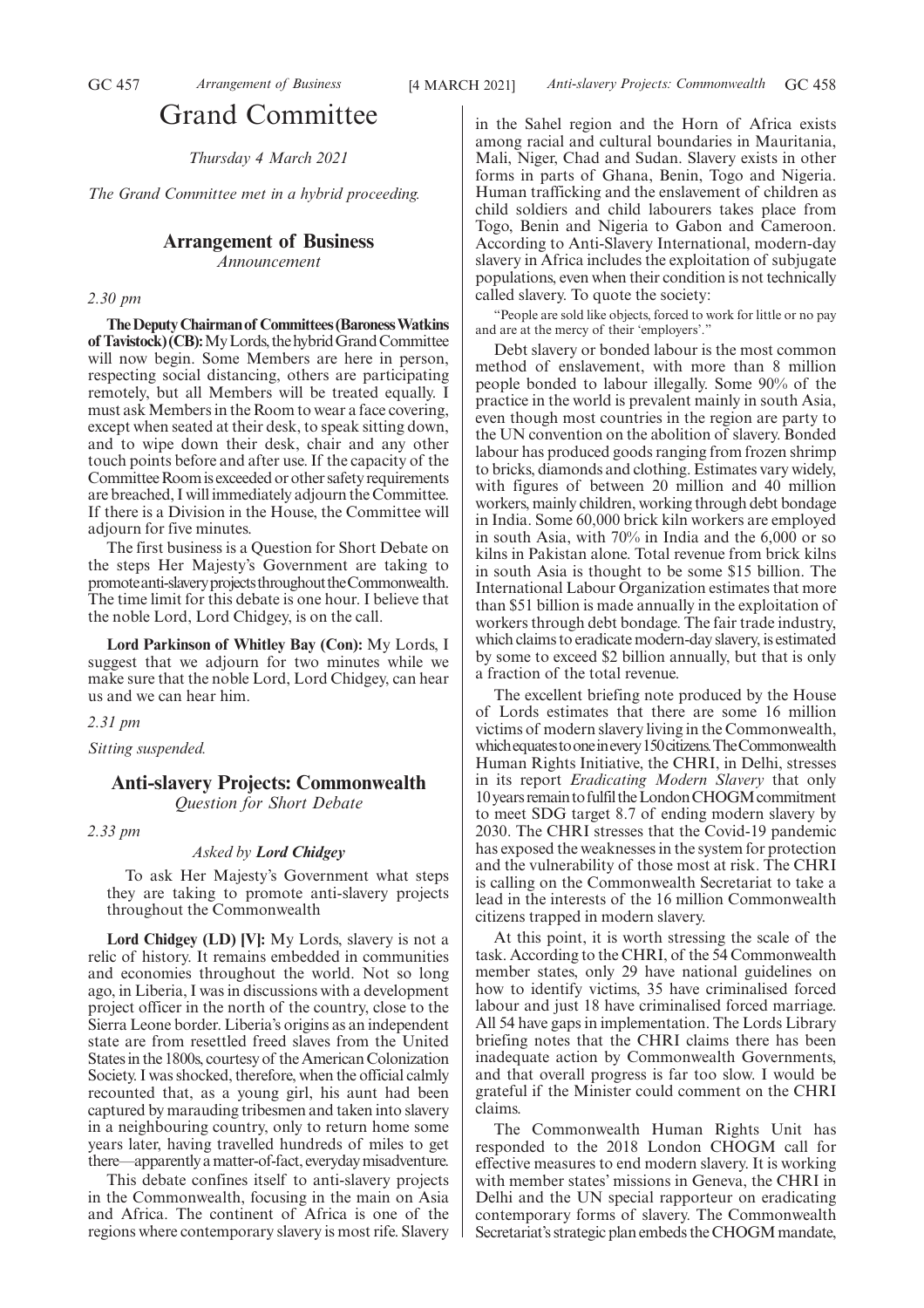#### [LORD CHIDGEY]

committing it to protecting women, girls and other vulnerable groups in member states from violence and other harmful practices.

The Global Fund to End Modern Slavery recognises the UK as a global leader in the fight to end modern slavery, as a founding partner in creating the fund. It is undertaking innovative work throughout the Commonwealth, including in India, Bangladesh, Kenya and Uganda. It has called for a reassessment of how the UK can lead an increase in global collaboration and resourcing to prevent a huge surge in modern slavery as the pandemic ends.

The CPA UK's four-year multilateral modern slavery project, funded by the UK, provides a welcome signpost. The project aims to strengthen democracy, parliamentary oversight and sustainability in the Commonwealth. It aims to equip, enable and encourage partners and their members to make positive impacts in three crucial areas: public accounts committees, women in parliament and climate security. The CPA UK's work plans to support good governance and stimulate parliamentary activity in areas of inclusive and representative democracy, effective scrutiny and accountability.

The assessment of the UK's approach to tackling modern slavery through the aid programme by the Independent Commission on Aid Impact takes us a stage further. Under the guidance of the commissioner, Sir Hugh Bayley, the ICAI report of October 2020 assessed that the Government played a prominent role in raising the profile of modern slavery globally, but that our work in developing countries had limited long-term impact, did not build on existing international efforts and experience, and failed to adequately involve survivors. Overall, the ICAI assessment was amber-red.

The ICAI set out its findings in detail, together with a list of five recommendations, three of which the Government accept and a further two they partially accept. This is a heartening response from the Government, stressing their commitment to defeating slavery. Investment in the Modern Slavery Innovation Fund has been reviewed, and confirmation sought that it is working in sectors and with partners in ways that are known to make a difference. The Government confirm that UK aid is governed by the International Development Act, which places a duty to promote gender equality through development and humanitarian funding in countries receiving aid.

The Government accept that they need to do more to engage survivors in the design, implementation and review of the programmes in their modern slavery portfolio. The Government agree that a public statement will help to explain better their international modern slavery objectives, which they plan to take forward and set out this year. With just 10 years left to meet the SDG goal, will the Government strengthen their leadership in the global effort to support the work of the CPA UK, ring-fencing this and other anti-slavery funding from cuts to the aid budget?

#### *2.42 pm*

**Baroness Goudie (Lab) (V):** My Lords, I thank my friend, the noble Lord, Lord Chidgey, for arranging this debate. It is absolutely necessary in this situation, as we come out of the pandemic.

Many in the developing countries of the Commonwealth have suffered hugely during the pandemic and have been persuaded by traffickers to let their children go and be sold, with false promises of work; body parts are stolen, such as kidneys, eyes and others. People who are involved in slavery never recover and never have a long life.

The Commonwealth must commit to following the money. We know through the McCain Institute, the Global Fund and others that this is a cash industry, and the cash trail can be followed if the will is there. In many cases, as I have mentioned before, the money is offshore, and it is for us as a leading country—we are seen as seventh or eighth in the global economy, and we are at every table—to exert pressure so that cash from trafficking is followed and the traffickers are taken and sentenced. They should be sentenced to prison for what they are doing to those whom they take away. I call on the Government to persuade Commonwealth countries and the Commonwealth to follow the money.

#### *2.44 pm*

Lord Haselhurst (Con) [V]: My Lords, the Commonwealth charter tells us that

"Parliaments … are essential elements in the exercise of democratic governance."

The Commonwealth Heads of Government say they are committed to ending modern slavery by 2030, but, alas, progress is very slow. It is therefore essential that Governments are held accountable by their Parliaments, constantly and unremittingly. As a former chair of the Commonwealth Parliamentary Association, I believe that the CPA is the network by which MPs throughout the Commonwealth can draw strength and encouragement to discuss these issues frankly, which is often the better way, and informally, and to identify means to confront them.

The noble Lord, Lord Chidgey, was right to refer to the CPA UK Modern Slavery Project as a practical example of how this evil can be exposed and curbed. However, if we are to eradicate modern slavery in all its forms, it is a campaign that needs many more hours than one of debate devoted to it.

#### *2.45 pm*

**Baroness D'Souza (CB) [V]:**My Lords, it is somehow fitting that Commonwealth Day and International Women's Day fall on the same date; there is much to celebrate jointly. I am in no doubt that, in the post-Brexit world, where there continues to be much confusion, an alliance as old and trusted as the Commonwealth has much to offer. All countries need friends and allies, and the UK has a ready-made community of 53 nations around the world, which is a precious asset and one to be nurtured.

As noble Lords have already heard, the Commonwealth Parliamentary Association, of which I am a long-term and proud member, is addressing issues of current concern such as modern slavery, women in Parliament, climate change and the seemingly less important topic of public accounts committees. Never have I been more impressed than when talking with a group of women parliamentarians, convened by the CPA and all members of their respective public accounts committees, who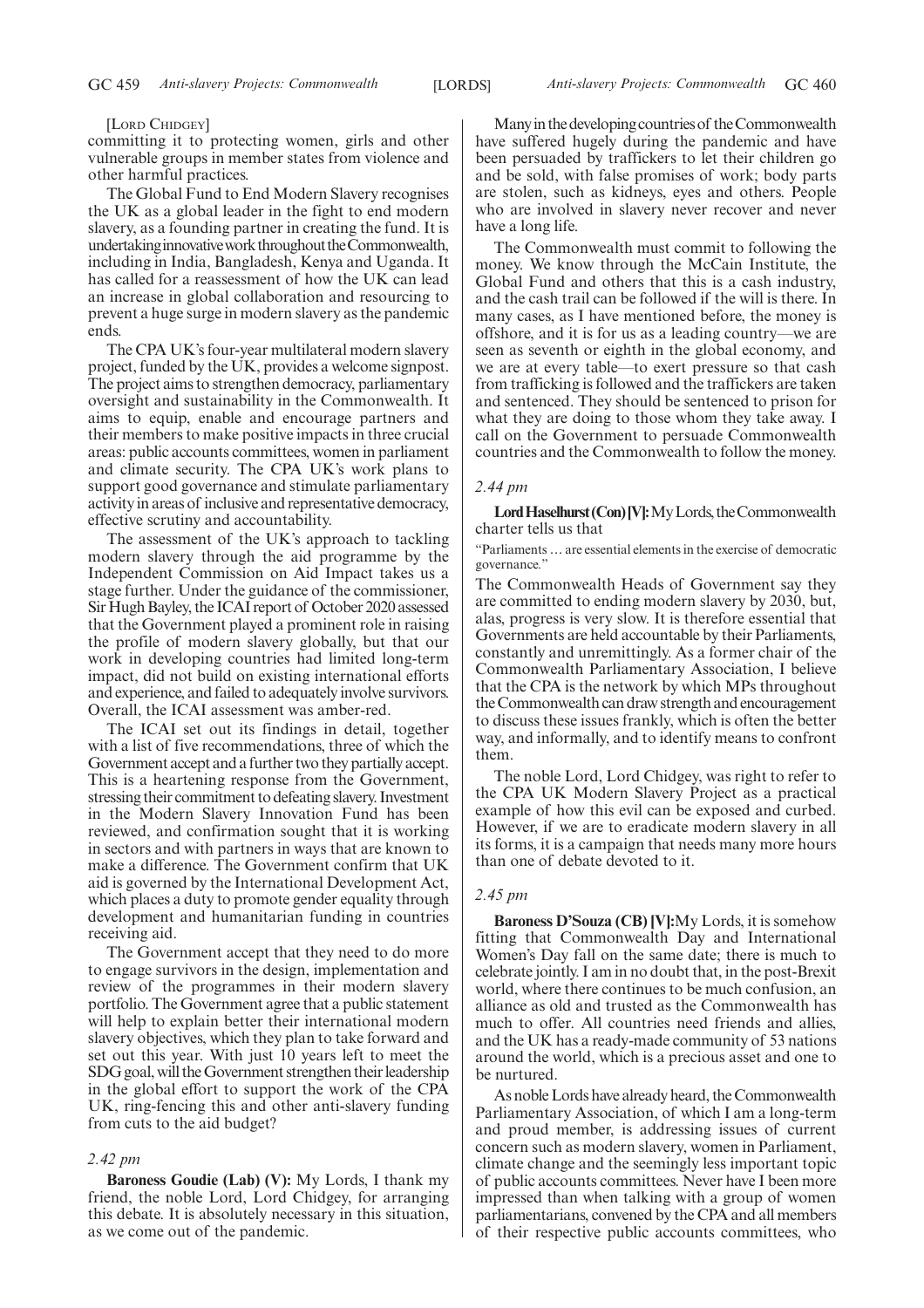were making real differences in countering corruption, raising the standards of accountability and providing a clear model for what other women can achieve. In these practical workshops the CPA continues to provide an invaluable role and contributes to a change of culture around the world.

#### *2.46 pm*

**The Lord Bishop of Leeds:** My Lords, anti-slavery has been a major focus of the Church of England through the Clewer Initiative in this country and through many of our links across the Anglican Communion in Commonwealth countries, where partnership is the key to effective work.

The Anglican Alliance has raised a number of questions and initiatives at United Nations level, but the most powerful agents of change are rooted in local communities in some of the most vulnerable places. It seems to be very important that we hold together the high-level conversations along with local initiatives, where the local networks are often key to the effective rooting-out or identification of perpetrators of modern slavery. I ask the Minister if the Government can use their powers to work in partnership at every level to eradicate this scourge?

#### *2.48 pm*

**Lord McConnell of Glenscorrodale (Lab) [V]:** My Lords, development projects are essential to tackling slavery. It is therefore shameful and inhumane that, at this time when more and more boys and girls—particularly girls—around the world could be drawn into slavery because of economic conditions created by the pandemic, the UK is going to brutally reduce the amount of money available for humanitarian projects that empower and educate young women and boys and support refugees.

However, the UK can also support projects that ensure enforcement, as my noble friend Lady Goudie has said. I ask the Minister what action we will take to ensure that there is stronger enforcement at the national, regional and international level to have more prosecutions of those organising slavery and those who assist them?

**TheDeputyChairmanof Committees(BaronessWatkins of Tavistock) (CB):** The noble Lord, Lord Dholakia, has withdrawn from the debate, so I call the noble Lord, Lord Bourne of Aberystwyth.

#### *2.49 pm*

**Lord Bourne of Aberystwyth (Con) [V]:** My Lords, I congratulate the noble Lord, Lord Chidgey, on securing this debate ahead of Commonwealth Day on 8 March. The theme for this year's Commonwealth Day is "Delivering a common future: connecting, innovating and transforming". Clearly, promoting anti-slavery projects is central to this and a real challenge of our age.

It is dreadful to realise that there are over 40 million victims of modern slavery, forced labour and human trafficking worldwide, and that this number is growing. Our own Commonwealth Parliamentary Association has been active, and, between 2016 and 2020, delivered a four-year project funded by the United Kingdom Government, providing advice and support to Commonwealth legislatures in the pursuit of combating modern slavery, human trafficking and forced labour. This is a good thing.

If I could single out one particular project that the UK is backing, it is the attempt to end forced labour in clothing factories in Bangladesh. This is most worthwhile.

#### *2.50 pm*

**The Earl of Sandwich (CB) [V]:** My Lords, the noble Lord, Lord Chidgey, has a way of highlighting issues which concern the very poorest, and we must be grateful to him because the Commonwealth as an institution needs much more focus and visibility.

While I was on the anti-slavery council I became aware of appalling examples of slavery and trafficking, including among the victims of the caste system which persists in India today. Since then, an enormous amount has been done to ensure that we in the UK are not benefiting from supply chains that exploit those victims, especially child slaves.

The Independent Anti-slavery Commissioner, in her lecture last year, said that half the world's victims of slavery live in the Commonwealth and called for more UK action on child trafficking. ICAI is not pleased, as we have heard, and the CHRI has a programmed tied to SDG 8.7, which means ending child labour by 2025—there is a challenge. I put my faith in NGOs and faith groups, but civil society has a huge potential to bring about change.

#### *2.51 pm*

**Baroness Massey of Darwen (Lab) [V]:** My Lords, heinous acts of slavery go back a long way, perpetrated by power and carried out by persecution. We have redefined slavery in modern terms but it still involves power and persecution in many different forms, and it exists in developed countries such as the UK.

I am pleased that many UK-funded organisations, such as DfID and the CPA, are funding and developing projects to combat modern slavery, including support at government level and, essentially, as the right reverend Prelate said, at grass-roots level, involving NGOs and community projects. I congratulate the many NGOs that are working on the ground, often in difficult and sometimes dangerous circumstances, to combat many kinds of slavery involving local populations.

Can the Minister say briefly how programmes supported by the UK are monitored and evaluated for their impact on the lives of victims of modern slavery? I look forward to his response.

#### *2.52 pm*

**Lord Addington (LD):** My Lords, if we are to try to stop people entering into modern slavery, what encouragement is coming from the Government to make sure people know what is liable to happen to them if they place themselves in debt bondage or the hands of human traffickers? This can be done only by targeted information in the country of origin of such people. Is it being done in a way that they will receive it? What is the strategy for using social media and local broadcasters?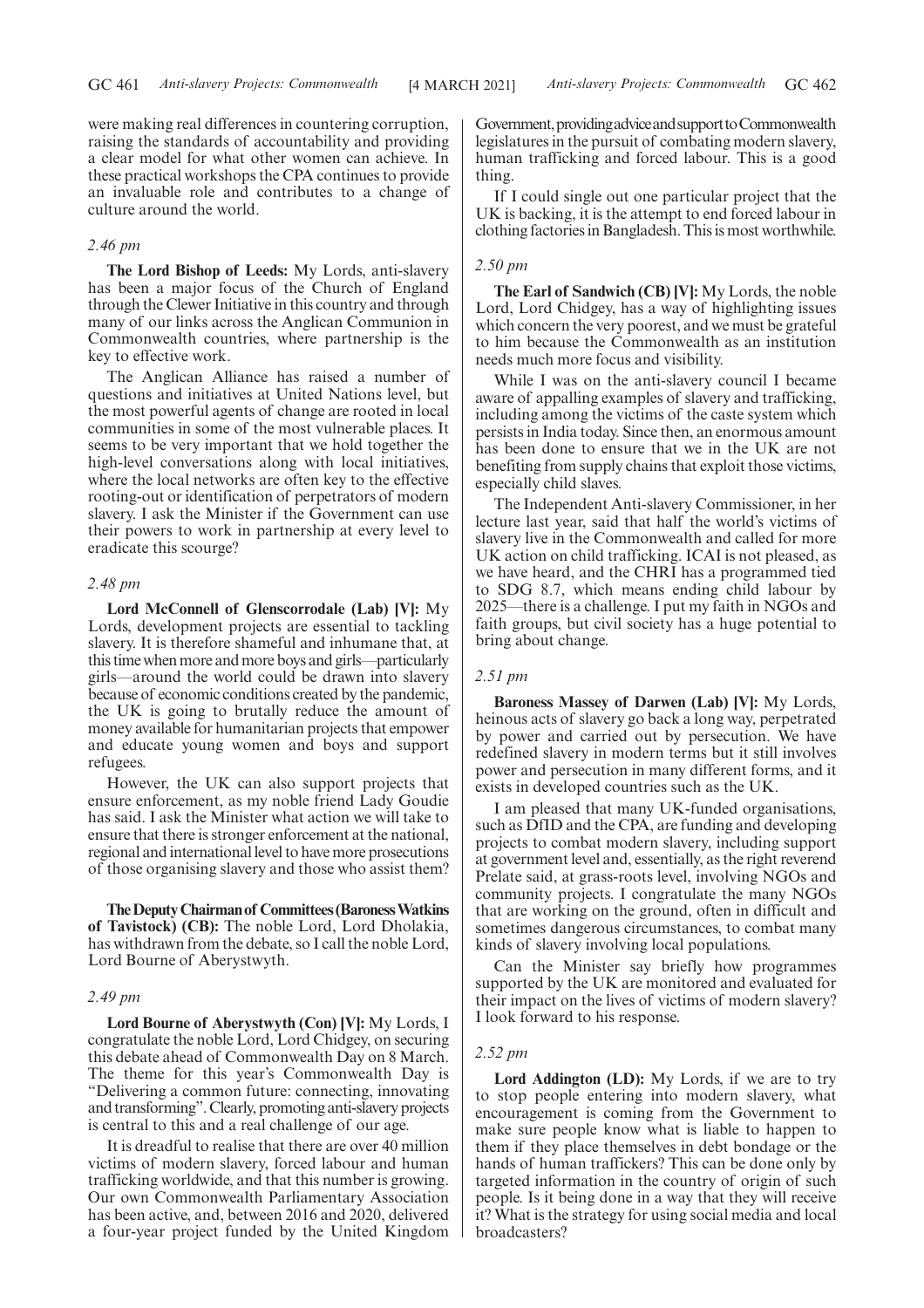#### [LORD ADDINGTON]

Without targeting the direct options, and saying where people are lied to and where the problems lie, we will not see people remove themselves from such situations. We may not be able to do anything about people being coerced into these situations but we might be able to slow down the numbers of those who think that they are doing it for good economic reasons.

#### *2.53 pm*

**Lord Davies of Gower (Con) [V]:** My Lords, I speak as a very proud executive member of our own UK branch of the Commonwealth Parliamentary Association here at Westminster. As we celebrate Commonwealth Day next Monday, we must take special note of its work fostering relationships and sharing experiences and challenges, which of course includes the fight against slavery. The Commonwealth Parliamentary Association has, since 1911, brought together the Parliaments of the Commonwealth to better understand and learn from each other.

The UK has been a global leader in the fight to end modern slavery, forced labour and human trafficking. In 2017, the UK Government became a founding partner in creating the Global Fund to End Modern Slavery. Since then, they have been able to leverage the initial UK investment more than fourfold by securing complementary investments from other Governments. Last year, the UK Government published their first modern slavery statement, outlining the steps that the Government have taken to tackle modern slavery in UK operations and supply chains.

I urge the Government to continue to support the eradication of slavery, and I very much look forward to hearing my noble friend the Minister's response on further promoting anti-slavery throughout the Commonwealth.

#### *2.55 pm*

**Baroness Grey-Thompson (CB) [V]:**My Lords, I declare an interest in that I have competed at the Commonwealth Games and I am a trustee of the Commonwealth Sport Foundation. CSF is a new charity that has a number of work pillars, including historical injustice, equal rights and youth empowerment.

The Commonwealth is a third of the world's population and has a significant number of modern slavery issues. It is exciting that, next year, the Commonwealth Games will be held in Birmingham. The organising committee is committed to this issue, and it is something that I hope further major games will also take on board through their processes.

We should continue to explore the role that the Commonwealth Games Federation, the Commonwealth Sports Foundation and each host city has to educate the athletes, coaches and spectators on this important issue in order not just to broaden the understanding of modern slavery but to identify it and to find solutions.

**TheDeputyChairmanof Committees(BaronessWatkins of Tavistock) (CB):** The noble Lord, Lord Jones of Cheltenham, has withdrawn, so I call the noble Lord, Lord Randall of Uxbridge.

#### *2.56 pm*

**Lord Randall of Uxbridge (Con) [V]:** My Lords, I declare an interest as the deputy chairman of the Human Trafficking Foundation. In this extremely short contribution, I will simply make a practical suggestion regarding modern slavery in supply chains—something we should be clamping down on. My noble friend should look into what the US has done to try to remedy this in respect of what it calls "hot goods", that is to say goods that are produced by forced labour. They have the following clause in their legislation:

"All goods, wares, articles, and merchandise mined, produced, or manufactured wholly or in part in any foreign country by convict labor or/and forced labor or/and indentured labor under penal sanctions shall not be entitled to entry at any of the ports of the United States, and the importation thereof is hereby prohibited". This seems a very useful idea, and perhaps something that we could still insert in the Trade Bill.

#### *2.57 pm*

**Lord Hogan-Howe (CB) [V]:** My Lords, I support that suggestion from the noble Lord, Lord Randall; it is a good idea. I declare my interest as a trustee of the charity Arise, which I thank for its briefing.

Can the Government commit to a modern slavery strategy in Commonwealth countries that ensures that support focuses on empowering and building the capacity of local civil society groups, such as local police, religious sisters and local government? Just one example would be the Indian-Nepalese border, which is one of the most prolific corridors for human trafficking in the world. In 2018, it was estimated that 50 women alone were trafficked into India a day, and 2,500 children trafficked annually into Bihar, one of five Indian states bordering Nepal. Horrifically, most of these children are headed for the brothels in India.

We should prioritise partnerships that empower and strengthen local communities, which are best placed to ensure sustainable change and to identify victims. It is hard for Governments to prioritise these groups, but we should prioritise building their capacity and commit to supporting small-scale sustainable efforts to end this horrific crime, since they are usually the best catalyst for real and lasting change.

#### *2.58 pm*

**Lord Desai (Non-Afl):** My Lords, I will talk about the UK—it is part of the Commonwealth, so I think I am allowed. I was approached by somebody, though only once before coronavirus stopped any further conversation, about the fact that there are people who came here to the UK illegally and are subject to rather severe exploitation. I am sorry that that person did not come back to me, but they made a request as to whether some sort of amnesty could be declared for people who may have entered the UK in that way. They would gain by handing themselves up to the authorities, rather than suffering as they do right now. I do not know whether this is part of the debate at present but I signed up to speak to make sure that it was declared here. I am very happy to talk to the Minister outside the Grand Committee.

**TheDeputyChairmanof Committees(BaronessWatkins of Tavistock) (CB):**I call the noble Lord, Lord Roberts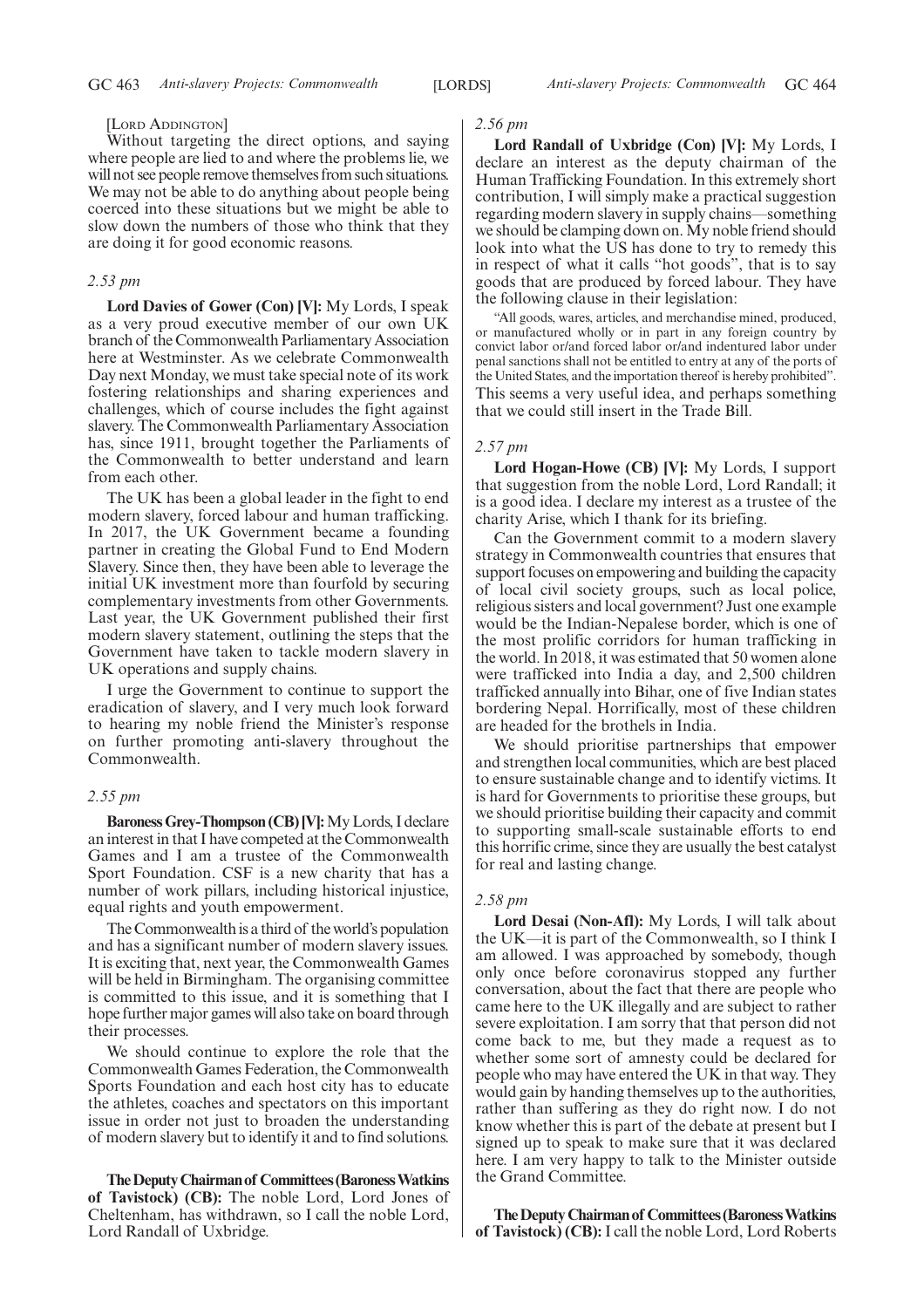of Llandudno. Lord Roberts, you are on mute; can you unmute? We will come back to the noble Lord at the end if we can.

#### *3 pm*

**Lord Alton of Liverpool (CB) [V]:** My Lords, could the Minister say whether there is support in the Government for the calls from the Arise Foundation, a charity of which I am a trustee, for mandatory human rights due diligence and mandatory transparency guidelines through company supply chains?

Building on the UK's landmark 2015 legislation, and in the spirit of William Wilberforce, we should be spearheading a global Commonwealth campaign to combat modern-day slavery. This should include educational projects to liberate the children of India's enslaved Dalits and Adivasis, condemned to work in kilns and sweat shops. It could include kite marking of supply chains so that consumers can say no to big brands using African child slaves to mine lithium in the DRC. It could include a Commonwealth-wide boycott of cotton products made by enslaved Uighur labour in Xinjiang. It could also hunt down and fearlessly prosecute the criminals who ruthlessly traffic women and girls.

Almost a third of the world's population—2.2 billion people—live in Commonwealth countries. By mobilising its people against modern slavery, the Commonwealth could both demonstrate its values and give hope to millions of benighted and downtrodden people.

#### *3.01 pm*

**Baroness Bennett of Manor Castle (GP) [V]:** My Lords, I go to the typically excellent House of Lords Library briefing for the estimate that 40% of the total number of victims of modern slavery live in the Commonwealth. Not being "political", it did not make the obvious comparison: only 33% of the world's population live in the Commonwealth. We have an outsized, disgraceful modern slavery problem in an institution for which we as a nation have a particular responsibility.

Where did the Commonwealth come from? It grew essentially out of the Empire, whose disastrous, genocidal, ecocidal impacts have been buried, hidden and all too often forgotten about. The thesis I put to the Minister is that colonialism and modern slavery are inextricably linked, and tackling the current scourge requires exposing the dark history to the light. Last year, I asked the Minister whether the Government would consider an inquiry into particularly the legacies of African enslavement. I got a one-sentence "no" answer. Will the Minister now reconsider?

#### *3.02 pm*

**Baroness Warsi (Con) [V]:** My Lords, the task of adding to this debate in just a minute seems almost impossible so I will keep my remarks just to two questions. First, the anti-slavery work is funded by a number of UK government departments and funds. Can my noble friend say how co-ordinated are the work and the funds across, for a start, the Home Office and the FCDO, but also any other departments that may be involved? Secondly, how do the Government reconcile their strongly held commitment to anti-slavery with their less than enthusiastic support for the genocide amendment that has now been proposed in both Houses in a number of Bills to tackle the appalling treatment of the Uighurs in China?

#### *3.03 pm*

**Lord Roberts of Llandudno (LD) [V]:** Nothing causes more slavery in its consequences than war. One thing we can do is to try to reduce the armaments sold to nations that will then go on to slaughter one another. We know, for instance, that in Yemen we now have 8.4 million people on the brink of slavery and starvation. We see that the UK has now decided to cut its aid budget to Yemen from £164 million to £87 million, while at the same time selling about £638 million-worth of arms to Saudi Arabia, the other country in this dispute. Is there not something we can do to stop ourselves from this trade? Is there not a William Wilberforce now in the Cabinet?

#### *3.04 pm*

**Lord Purvis of Tweed (LD):** My Lords, I commend my noble friend Lord Chidgey for bringing this debate to the Grand Committee and commend the work of the Commonwealth Parliamentary Association UK. I declare an interest in that I supported the CPA's anti-forced labour project here in the Westminster Parliament and in Ghana. I also declare that I support a project in Sudan and the Horn of Africa, linking in with the Gulf, on human trafficking and forced labour.

Because time is so constrained, I make two points and ask two questions of the Minister. First, the inevitable consequences of Covid mean that the scope for forced labour and trafficking is greatly increased, with the increase in the number of vulnerable women and children, especially those working in markets or domestic labour. Therefore, the unlawful cuts to the UK's ODA are very regrettable. Secondly, there have been attempts in the Trade Bill to persuade the Government to move on supply chains—in fact, I raised this in our most recent deliberations on that Bill—and I hope that the Government think again.

I have two quick questions, building on one of the points that my noble friend Lord Chidgey asked. Will the Government use their convening power for all Commonwealth countries to work so there is a consistency of definition and application of forced labour legislation? Secondly, will the UK use its chair-in-office transition to Rwanda to make sure that this continues to be a priority area, including for Governments and traditional forms of government and traditional leaders? The convening power of the Commonwealth is to its credit and something that we can ensure goes forward with the new presidency, so there is no gap in any programme that we have discussed today.

#### *3.06 pm*

**Lord Collins of Highbury (Lab):** My Lords, just to pick up the last point by the noble Lord, Lord Purvis, in relation to the UK's investment in the Global Fund to End Modern Slavery, it has galvanised political support for legislation in the Commonwealth. I hope that the Minister this afternoon will be able to commit to ongoing work in that regard.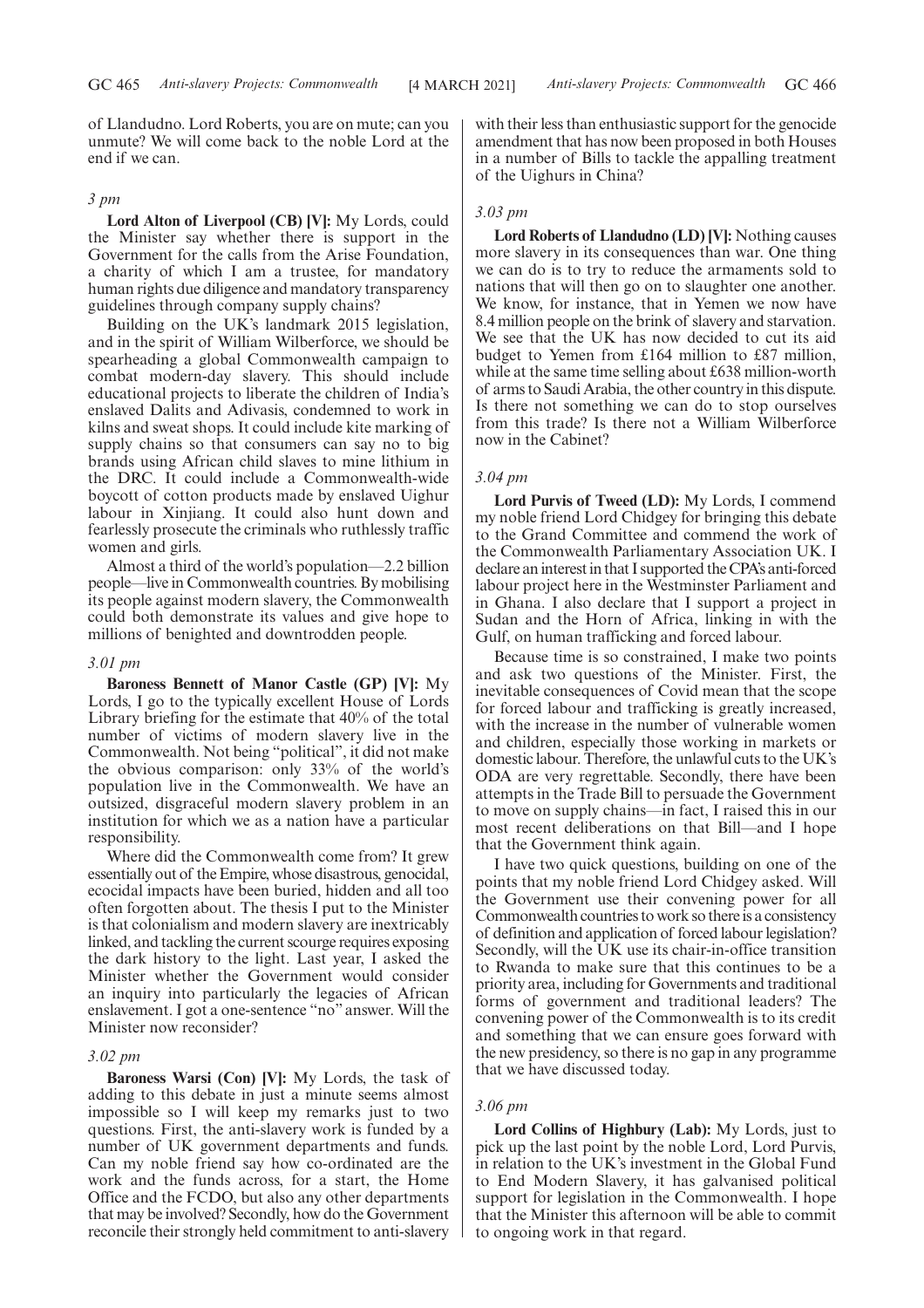#### [LORD COLLINS OF HIGHBURY]

I pick up on a couple of points on domestic legislation, particularly in relation to the supply chain. Dominic Raab, in his Statement on China in January, set out steps on forced labour under the Modern Slavery Act. I therefore ask about progress on those steps and, in particular, in relation to fines for failing transparency obligations. When will we see the necessary legislation? On the extension of transparency requirements to the public sector, when will we see the guidance from the FCDO and Cabinet Office in that regard?

Finally, what is the Minister's assessment of the impact of the ODA reduction to 0.5% on programmes that encourage anti-slavery legislation across the Commonwealth? How will the Government lead on that priority subject at the CHOGM in Rwanda?

#### *3.07 pm*

**The Minister of State, Foreign, Commonwealth and Development Office (Lord Ahmad of Wimbledon) (Con):** My Lords, first, I thank the noble Lord, Lord Chidgey, for tabling this debate and all noble Lords who have spoken, particularly the noble Lord. We have worked together on various issues relating to the Commonwealth, and it is important that we throw a spotlight on this important issue. I agree with my noble friend Lord Haselhurst that one hour was not enough, but I have very much valued the constructive discussions, suggestions and proposals, as well as the questions put today.

The noble Lord, Lord Roberts, talked of reviving the spirit of William Wilberforce. It is not lost on me that, on every walk past my home to the local village, I pass a sign that says, "William Wilberforce lived here". It is perhaps apt that a politician who led our country, Theresa May, herself a Wimbledonian, led the campaign domestically to raise the issue of modern slavery, and continues to champion this cause—and I shall continue to work with the right honourable lady in this respect.

Modern slavery is one of those great human rights tragedies of our time; it is an incredibly complex issue that targets the most vulnerable, as we have heard, and Covid-19 has only made things worse. I listened very carefully to the words of the noble Lord, Lord Addington, about focusing on support for victims both domestically and abroad, and I shall come on to that in a moment. It is right that we build on what we have learned, be it domestically or through international partners and ensure that this is shared throughout the Commonwealth, also ensuring that those who employ child labour and engage in modern slavery as we term it are held to account and educated in their role in tackling this scourge. A scourge it is, which is why it remains a major priority for the UK Government.

The noble Lord, Lord Alton, suggested a series of steps and in doing so highlighted the opportunities that exist to do so much more. In the time I have I cannot address every specific question or suggestion that he and other noble Lords raised, but I will focus on some of them. I will come back to noble Lords, and I look forward to further discussions, as the noble Lord, Lord Desai, suggested, to take various points forward outside this Committee.

It was not customary to hear a contribution from my noble friend Lady Warsi in a minute, but she was nevertheless succinct in asking quite specific questions on governance. I assure her that the Home Office and the FCDO work together regularly at ministerial level and between officials. We are looking at all our programmes across government for further support in this respect. We have appointed both domestic and international envoys to take this forward; there are well-established channels in this respect. My noble friend also mentioned the genocide amendment and supply chains, which I will come on to in a moment.

I pay tribute to and agree in totality with the noble Baroness, Lady Grey-Thompson. The Commonwealth Games provide an incredible opportunity for us to take forward the issues of child labour and modern slavery, but also the benefits that the Commonwealth can bring in working together.

Looking at the Commonwealth and the world as a whole, in 2016 global estimates on modern slavery found that just over 40 million people were victims of modern slavery on any given day somewhere in the world. Of these, 24.9 million people were forced into labour and 15.4 million were living in a forced marriage. As the noble Lord, Lord Chidgey, reminded us, one in four were children, and 71% were women. I know that that is a particular focus for the noble Baroness, Lady Goudie. Commonwealth citizens accounted for almost 25 million of that global figure.

I agree with the noble Lord, Lord Purvis, that there is so much still to be done to strengthen the work of the Commonwealth, particularly with CHOGM on the horizon and our role in handing over the chairmanship to Rwanda. I assure the noble Lord that I am working very closely with the Rwandan Government. Indeed, only today I spoke to Foreign Minister Biruta about various issues, including the planning for CHOGM later this year.

The International Labour Organization estimates that trade in human beings is worth \$150 billion per year, yet just 0.08% of that amount is spent by OECD countries annually on development assistance targeting slavery. The noble Lord, Lord Collins, highlighted the importance of continuing programmes and funding to tackle this, from the perspective not just of the UK but of how we leverage international funding. The sheer staggering scale of human suffering this represents is frankly, bluntly, and, to put it in a very personal way, shameful. There is no other word for it.

Tackling modern slavery was an important part of the Government's manifesto in 2019 and I assure noble Lords that it will continue to form part of our integrated strategy. The noble Baroness, Lady Bennett, talked about the legacy of our colonial past, the Commonwealth's future and specific inquiries. I respect her contribution, but we should also celebrate and recognise the strength of what the Commonwealth is today in 2021. We are learning from our past and our experiences. On a personal note, as someone who has heritage from India and Pakistan, whose wife grew up in Australia, and who now looks after our relationships with south Asia, it is a reflection of the strides we are making not just in government but across society that people enriched by their Commonwealth heritage contribute to the United Kingdom's progress today.

The new FCDO brings together diplomatic and development expertise. The right reverend Prelate the Bishop of Leeds talked about the importance of civil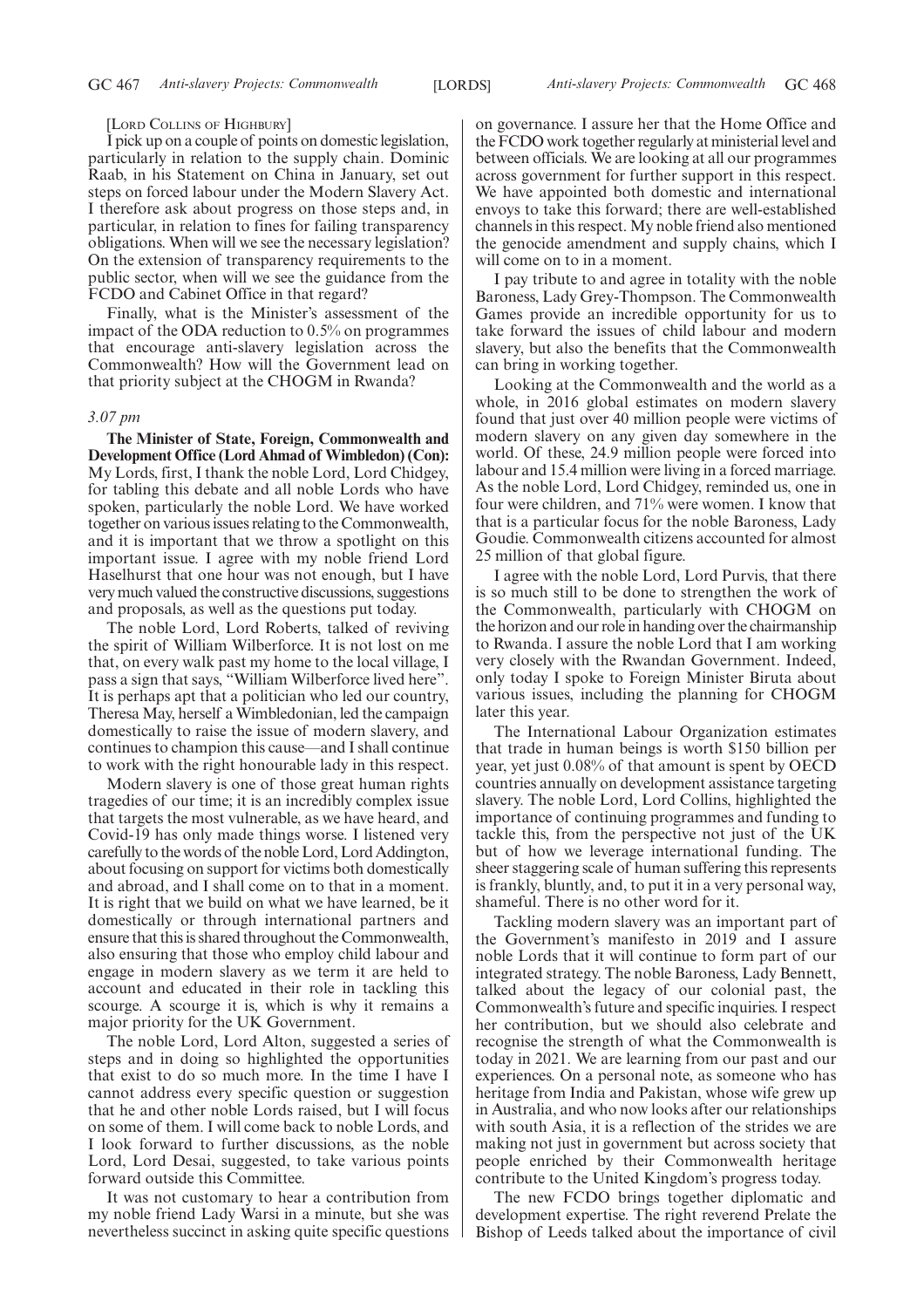society and faith groups. I assure him that, since the creation of the FCDO, I have initiated regular round-table discussions with our faith partners, who are involved directly in humanitarian aid delivery and development programmes, including tackling child labour across different parts of the world.

It is not acceptable that crimes such as modern slavery still exist in the 21st century—I totally agree with noble Lords on that—but the short fact is that they do. As a long-standing champion of the need to tackle the global scourge of modern slavery, including within the Commonwealth, we will continue to play our part. That is why I am proud of the fact that we led on addressing this with our Modern Slavery Act back in 2015.

The noble Lord, Lord Chidgey, talked of the importance of different roles and the creation of the role of the Independent Anti-slavery Commissioner. Internationally, we successfully led the way in 2015 by developing and championing the inclusion in the sustainable development goals of a specific target to end modern slavery, which is SDG Target 8.7. However, there is so much still to be done.

At the UN General Assembly, alongside the UN Secretary-General, we launched *A Call to Action to EndForcedLabour,ModernSlaveryandHumanTrafficking*. This is a strong statement of intent that we will not tolerate modern slavery in our societies. I led the UK campaign in 2018, ahead of the CHOGM in London, to obtain commitments to, and gather endorsements for, the call to action by Commonwealth countries. My noble friend Lord Davies talked of what has been achieved. I can inform him that the call to action, led by the United Kingdom, has to date received 92 endorsements, which is nearly half of all UN members; included within them are 27 Commonwealth countries. In 2018, we committed to more than doubling, to £200 million, our ODA support that is targeted at tackling the root causes of slavery and exploitation.

Many projects exist across the Commonwealth and I will share just a few with noble Lords. The noble Baroness, Lady Massey, talked about effectiveness. The Work in Freedom programme helps to prevent trafficking and exploitation of women working in domestic households and garment factories across south Asia and the Middle East. Bangladesh was mentioned by noble Lords, and that specific programme has so far reached over 470,000 women and girls, including in India and Bangladesh. I know that my noble friend Lord Bourne was very focused on what has been achieved there.

The Inclusion, Accountability and Reducing Modern Slavery Programme in Pakistan raises community awareness on issues of early and forced marriage, and child labour. It supports 450 Aagahi Centres that work on cases of modern slavery, and strengthens government systems within Pakistan for protecting individuals. Meanwhile the Stamping Out Slavery in Nigeria programme is supporting a coalition of actors, including the Government and local civil society, in tackling modern slavery there.

The CPA was rightly mentioned by others, including the noble Baroness, Lady D'Souza. I have met and engaged directly with the leadership of the CPA over recent months, including looking at the specific issue of public accounts and the crucial role that the CPA continues to play through its network of 32 parliamentary champions in improving anti-slavery legislation.

We also recognise the crucial role of business. The noble Lord, Lord Collins, alluded to this, as did the noble Lord, Lord Purvis, and others. Championing the UN *Guiding Principles on Business and Human Rights*is all about responsible business and transparency in global supply chains. Despite the significant economic and health challenges faced by the UK due to the global pandemic and, yes, the challenges we faced on the reduction of ODA, I assure noble Lords that we remain one of the leading aid donors. We also remain committed to using UK support and aid to help tackle modern slavery and human trafficking.

Many other countries within the Commonwealth are taking big steps: India, Australia, Canada, Nigeria, Malawi and Zambia, to name a few. I know that the noble Lord, Lord McConnell, will be interested specifically in the work that we are doing in these countries. Yet the global community, as many noble Lords recognised, is still not on track to meet the challenges in addressing this issue by 2030—and Covid-19 has not helped. We certainly adapted our £20 million global fund to end modern slavery to contribute to the humanitarian cause for garment factory workers and migrants in south-east Asia as Covid-19 hit. Let me also inform noble Lords that we provided a £250,000 grant to the Freedom Fund for its emergency relief. However, we must do well and I assure all noble Lords, including the noble Earl, Lord Sandwich, and the right reverend Prelate that we continue to strengthen our work—not just as government to government or with businesses, but with charities, faith groups and civil society.

The noble Lord, Lord Chidgey, among others, pointed to the ICAI report. We have accepted three recommendations fully and two others in part. We continue to work closely with ICAI in this respect. I take on board what the noble Lord, Lord Hogan-Howe, said about how we can look in-country. As the Covid-19 challenge lifts, I hope that through visits we will be able to look to in-country programmes, including those that he suggested with organisations such as the police, to see how we can strengthen internal mechanisms across the Commonwealth.

In the short time that he had, the noble Lord, Lord Collins, among others, including the noble Lord, Lord McConnell, the noble Baroness, Lady Goudie, and my noble friend Lord Randall made practical suggestions on the strengthening of supply chains. Yes, we have made announcements. The noble Lord, Lord Collins, asked a series of questions in this respect. If I may, I will revert to him in writing on the specifics, but work is under way through the FCDO and the Home Office on many of the questions that he raised.

We hope that the next Global Conference on Child Labour, to be held in South Africa in 2022, will be a further opportunity to unite Commonwealth countries, as CHOGM will be. This year, as many noble Lords will know, marks the UN International Year for the Elimination of Child Labour, which provides yet another important opportunity.

I fear that I am one who has perhaps betrayed the clock by running some 30 seconds over my allocated time. However, given the strength and quality of the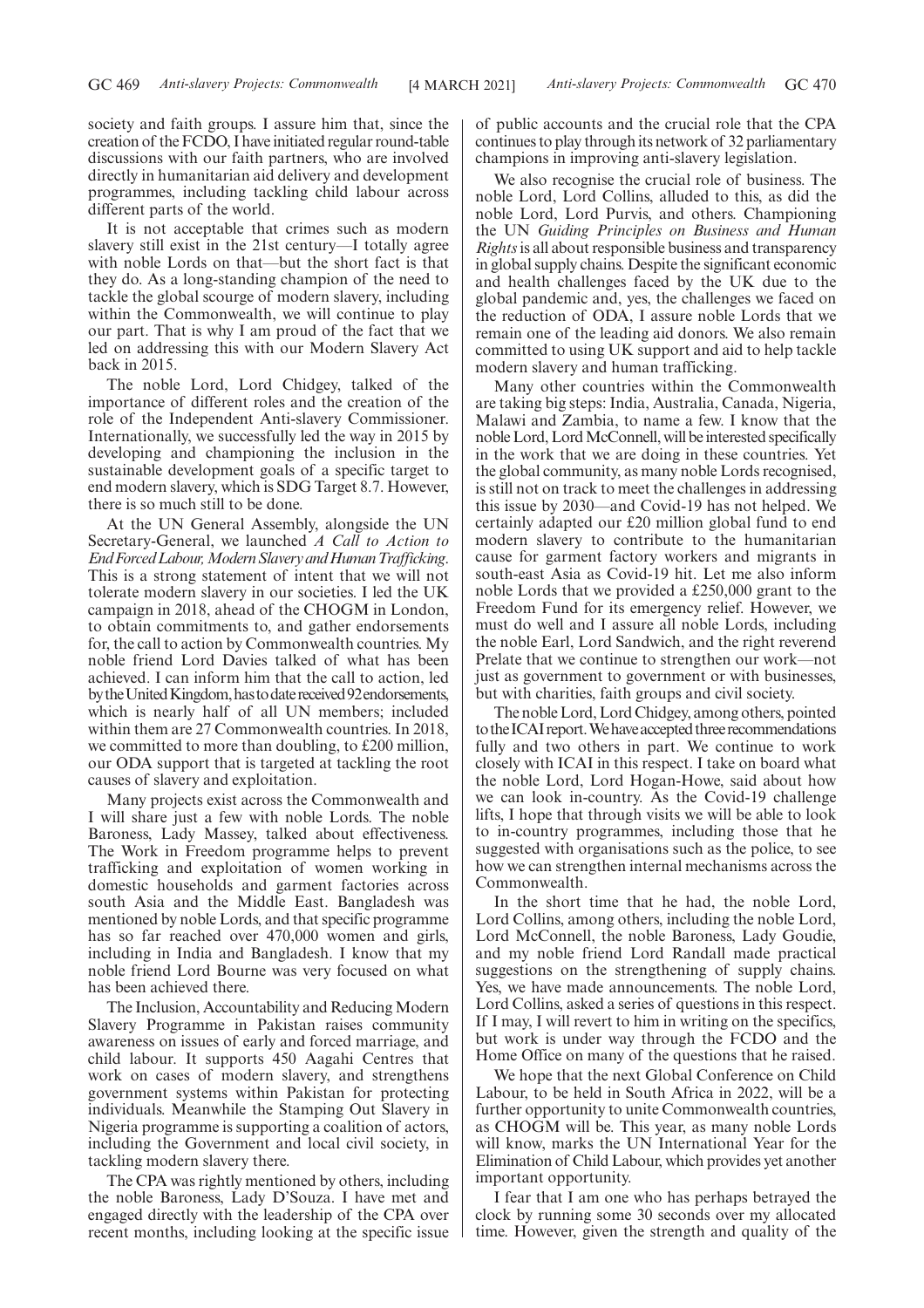[LORD AHMAD OF WIMBLEDON]

practical insights provided by noble Lords, this will continue to be a focus for the Government, and an area that we will return to in future. Only by joining forces and working together will we be able to eradicate these crimes. We have heard about Wilberforce, but it was Kipling who urged us to

"fill the unforgiving minute

With sixty seconds' worth of distance run".

I believe today's contributions have done that.

*3.21 pm*

*Sitting suspended.*

#### **NHS: Staff Numbers after Covid-19**

*Question for Short Debate*

*3.38 pm*

#### *Asked by Lord Clark of Windermere*

To ask Her Majesty's Government what plans they have for the number of National Health Service staff after the COVID-19 pandemic.

**TheDeputyChairmanof Committees(BaronessWatkins of Tavistock) (CB):** The time limit for this debate is one hour.

**Lord Clark of Windermere (Lab) [V]:** My Lords, I count myself very fortunate to be introducing this Question. This is an invaluable parliamentary means whereby questions can be asked in a more discursive manner than usual and the Minister will listen and, we hope, provide answers. I shall make a couple of obvious general points.

The people of Britain love the NHS, as has been seen during the Covid-19 pandemic, but there were problems prior to the pandemic. I shall make three basic points to set the scene. The NHS is the fifth-largest employer in the world, yet we spend less on health as a percentage of our GDP than almost every other developed country in the world. To compound the situation domestically, there was a shortage of hospital beds prior to the pandemic. Indeed, we are bottom of the Euro league for intensive care beds, with 7.3 beds per 100,000 of population, compared with the best, Germany, with 33.8 beds—what a difference. Thus, prior to the previous cuts we were ill-prepared, and there have been too many cuts under the austerity measures of the early 21st century.

I am certain in my own mind that it was due only to the dedication, brilliance and sacrifice of NHS staff that we got through—and I mean all staff, from the top consultant to the most junior worker. And it has been at tremendous cost to many of them in stress, burnout and mental health challenges. We owe them a tremendous amount and I hope that, in his summing up, the Minister will confirm that this will be recognised when we have won the battle with Covid-19.

I will begin with nurses. Over the years, the Minister must have become tired of me pursuing him on the issue of nurses. I remain concerned. Currently, we are at least 40,000 nurses short. Over the next seven years we will face a shortfall of 108,000 nurses. I must ask the Minister very bluntly: will HMG drastically increase the training of fully qualified nurses? What discussions has he had to ensure the provision of the educational means to do so?

The Royal College of Nursing has conducted surveys and expressed deep concern about the exodus of qualified staff following the pandemic. I share that concern. Will the Minister push ahead and prepare plans to deliver what is necessary to persuade staff that they are valued, and to retain them in the NHS? According to the RCN survey, 35% of nurses are contemplating leaving the profession within the year. Will HMG also provide the NHS with the means to fund occupational health and psychological support, and, if necessary, breaks beyond annual leave?

Nurses are due a pay rise. They are currently worse off than they were a decade ago. Will HMG ensure that the upcoming pay settlement is really meaningful and commensurate with the ever-rising skills of nurses?

I turn now to GPs. If we are to meet the demands and expectations of the general public, we will have to increase the number of doctors, especially GPs. Does the Minister accept that we are still suffering in the training of doctors from the austerity years, over which his party presided? In spite of the modest increases of late to close the gap, does he accept that we face a shortfall of 7,000 GPs in the next two years? As a starter, we need to double the number of medical school places from 7,500 to 15,000 by the end of the decade.

I will move on from numbers to talk about processes. I am concerned about the reluctance of younger practitioners to enter general practice in many parts of the country, leaving it often to only elderly GPs to carry on as single practitioners, supplemented by agencies and bank locums. Do the Government really feel that that is satisfactory and sustainable?

I have a personal problem with this in Windermere at the surgery I am registered with. It operates from a fine purpose-built building but has been without a permanent GP for a number of years. It functions largely due to the skill, experience, training and commitment of nurse practitioners and other staff with specialist skills. Their work is supplemented by local doctors—if they can be persuaded to come. Five years ago, the practice was leased to a private company, OneMedical Group, 80 miles away in Leeds. Last autumn it took advantage of a break clause in its lease and surrendered it, and we are back to square one; it is far from a satisfactory situation.

The key issue is that younger GPs do not wish to buy into practices which might involve hundreds of thousands of pounds. I know a number of practices in Cumbria have had to undertake severe reorganisation and mergers simply to survive. In a letter to the *Guardian* on 1 March, a GP who has worked in the NHS for over 30 years made the same point, that younger GPs will not buy in to practices. I ask the Minister the most critical question that I am asking today: is this model, requiring such large financial commitments by individuals, suitable to the 21st century? Would the department do a preliminary examination of this problem?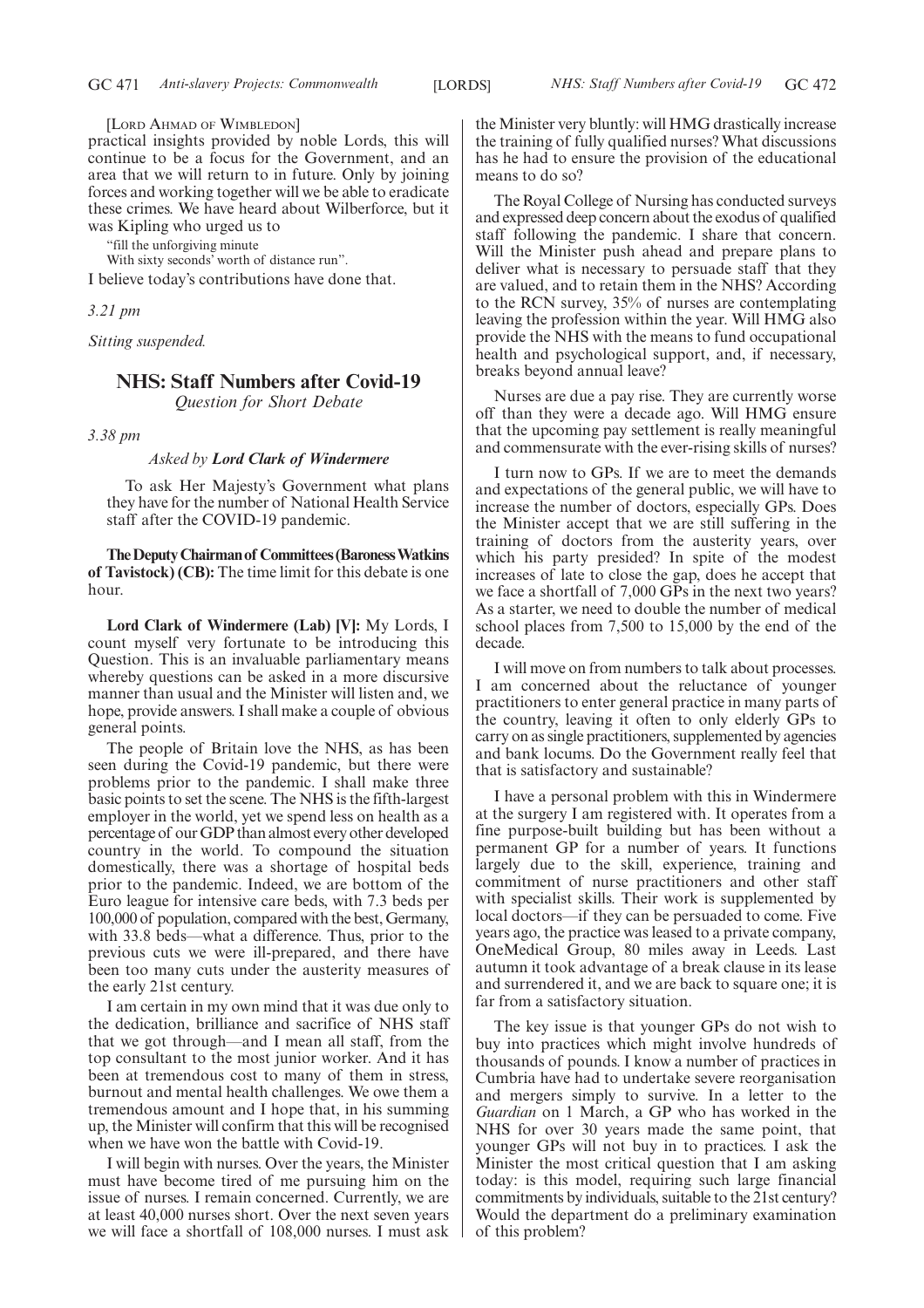The pandemic has changed so much, and we were found wanting. The years of austerity caused serious damage to our NHS. Only because of the beliefs of our NHS staff are we getting through it. One thing is clear: there is increased demand on our health service. There will have to be much change, including permanently increasing spending. The Government will have to recognise that what may have worked in the past may not do so in future. Models which have been sacrosanct may need to be examined and, if necessary, changed. All this is essential, with a radical White Paper bringing health and social care together. I ask the Minister: are the Government up to it?

#### *3.47 pm*

**Baroness Tyler of Enfield (LD) [V]:** My Lords, the NHS workforce has been working flat out for a year now. Their dedication, professionalism and personal sacrifices have inspired the whole nation. Vacancies stood at over 100,000 before the pandemic. The NHS now faces a huge backlog of operations with an exhausted workforce and increasing levels of sickness absence. Moving forward, a fully funded workforce plan is critical and must take priority over reforms to NHS structures.

I recently spoke to two very senior nurses working in London ICUs, who told me that what they need more than anything was time off for recovery and additional nurses to provide pre-pandemic levels of patient care.

The recent report of the Public Services Committee, looking at the lessons of Covid-19, received compelling evidence that other European countries have considerably more critical care beds per head of population than we do. Does the Minister agree that, if the pandemic has taught us one thing, it is the need to adopt the rainy day principle and build spare capacity in for future crises?

#### *3.48 pm*

**Lord Patel (CB) [V]:** My Lords, I recognise that the Government want to address the issue of the NHS clinical workforce. The problem is not the ambition, but in having a clear long-term strategy to achieve this. Does the Minister agree that previous attempts have failed? The intensity and stressful nature of the work related to Covid and other factors, such as the recently announced pension cap, may make retaining staff difficult?

Recent surveys by the Royal College of Nursing, the Royal College of Physicians, the British Medical Association and many others have shown a very high proportion of the workforce are unhappy about their work, with low morale and mental health issues particularly related to Covid. With advances in care, NHS England is likely to require a growth in workforce of 3.2% per year over the next 15 years. That is nearly 650,000 full-time equivalent staff over the next decade. There are also issues about managing the workforce. I hope that through the new NHS Bill we can explore a long-term solution through legislation. Maybe the Minister would welcome that.

#### *3.50 pm*

**The Lord Bishop of Carlisle [V]:** My Lords, I am most grateful to the noble Lord, Lord Clark of Windermere, for securing this short but important debate. It is always a pleasure and a privilege to follow the noble Lord, Lord Patel. I do not intend to repeat all the alarming statistics since it is abundantly clear that we are facing a crisis in the NHS workforce that is likely to get worse post Covid and which requires a co-ordinated long-term strategy. The numbers speak for themselves.

Our debate today is not just about the recruitment and retention of front-line NHS and social care staff. It also raises the issue of an ever-growing demand that drives the need for a larger workforce. There are, of course, many reasons for that, not least long lives and multiple morbidities, but alongside those go questions about lifestyle, behaviours and personal responsibility. The recent White Paper *Integration and Innovation* emphasises the importance of public health. What plans might Her Majesty's Government have for making prevention a key part of their strategy for workforce development?

#### *3.51 pm*

**Baroness Wyld (Con):** My Lords, with my minute I would like to highlight specifically those involved in treating perinatal mental illness. As many as one in five women experience mental health difficulties during pregnancy or after childbirth. The NHS long-term plan addressed that and workforce numbers are starting to move in the right direction, although we are playing catch-up in what has been a long neglected area.

The pandemic has resulted in women missing out on vital face-to-face interactions with health workers and support groups, so it is not surprising that during my research I found that many health professionals fear an epidemic of post-natal depression in particular. I would like my noble friend to ensure that his department reviews this, recognising that it is about not just workforce numbers but adequate training to spot early signs and to give women the personalised understanding that they need. Sadly, some women may not have felt able to speak up during the pandemic, so we do not know what the long-term effects will be on the demand for services, and I urge the Government to keep that at the forefront of their mind in their workforce planning.

#### *3.52 pm*

**Lord Hunt of Kings Heath (Lab) [V]:** My Lords, I declare my interest as a member of the GMC board. The NHS has responded magnificently to Covid but its underlying problems still exist. As the Health Foundation's Jennifer Dixon put it, the NHS is underresourced, under-doctored and under-nursed. The foundation forecasts that by 2033-4, vacancies will exceed 475,000 full-time equivalent, and even more will be needed to meet rising expectations and the impact of a growing older population. Yesterday's Budget revealed a cut in spending for the Minister's department of £30 billion from April and social care reform has once again been kicked into the long grass, so where is the long-term approach to the NHS and social care? Where is the long-term approach to workforce planning that is so desperately needed? Where is the innovation?

The GMC has used emergency powers to grant registration to over 25,000 doctors so that they can support the pandemic response, but most of them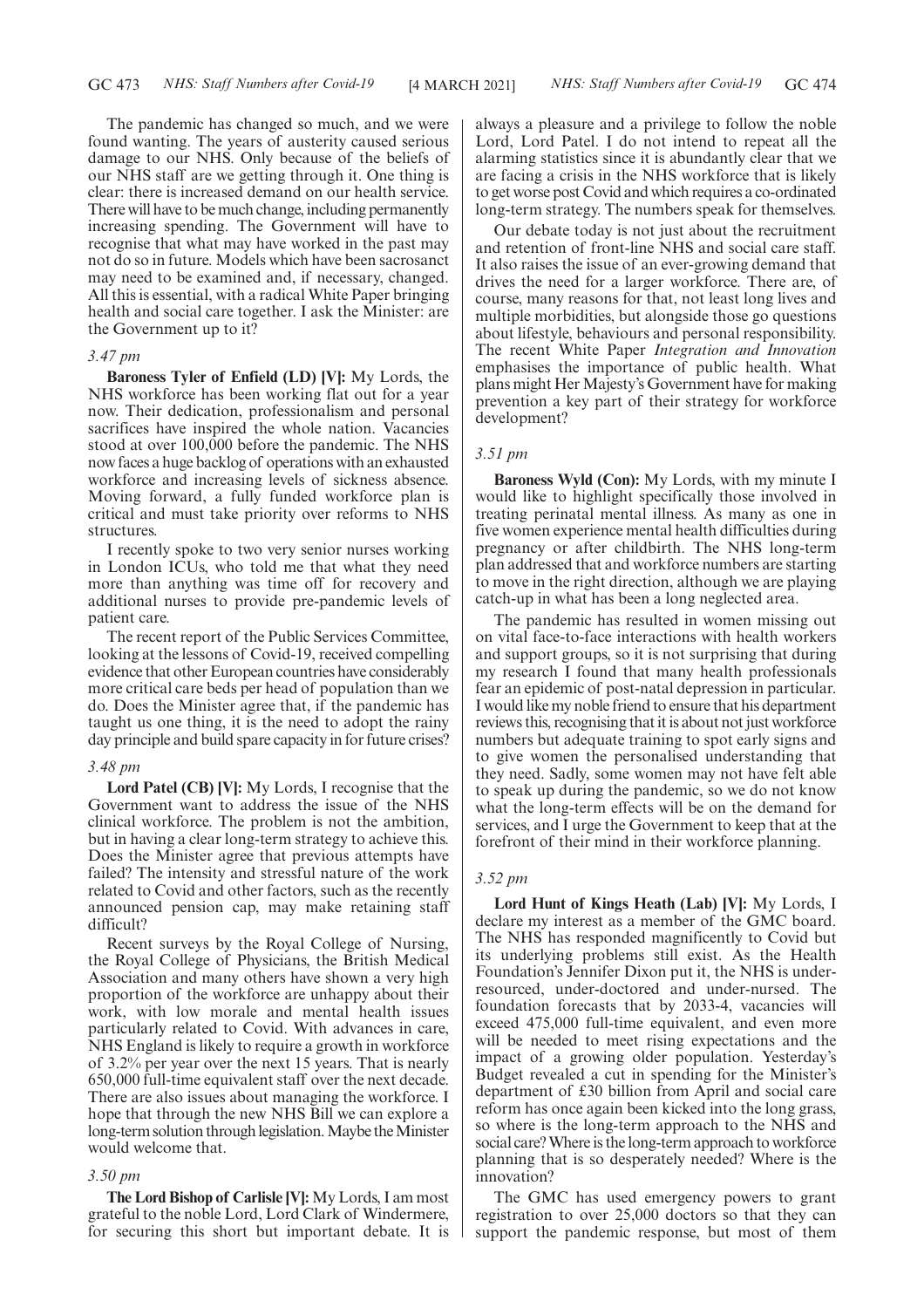#### [LORD HUNT OF KINGS HEATH]

have still not been deployed. What a missed opportunity to bring those doctors back permanently to alleviate our workforce shortages.

#### *3.54 pm*

**Baroness Jolly (LD) [V]:** My Lords, the NHS is critically short of staff so it is a credit to all that over the pandemic the amount of care given increased by one-third with the total workforce short by 84,000. The scale and complexity of care have risen considerably over the last few years, and I trust that the NHS pay review body will take all this into consideration.

Our Chief Nursing Officer has £28 million to recruit internationally nurses and midwives who are keen to join the NHS front line. The global market has widened for the ethical recruitment of health and care staff by aligning with the WHO code of practice. How many overseas nurses does the CNO hope to recruit? The forthcoming health and care Bill, which I hope is innovative, puts a duty on the Secretary of State to report on workforce planning responsibilities, which would be an ideal opportunity for parliamentary scrutiny. Maybe then we can revisit the issue.

#### *3.55 pm*

**Baroness Greengross (CB) [V]:**My Lords, the All-Party Group on Adult Social Care—[*Inaudible.*]

**TheDeputyChairmanof Committees(BaronessWatkins of Tavistock) (CB):** We are having difficulty hearing the noble Baroness. We will come back to her after the next speaker, the noble Lord, Lord Willis of Knaresborough.

#### *3.56 pm*

**Lord Willis of Knaresborough (LD) [V]:** My Lords, I will make a very brief reference to a group of NHS staff who have gone largely unnoticed during this pandemic and the debate but have been trailblazers and lifesavers in equal measure. I refer to the newest recruits in the registered healthcare workforce, nursing associates. The nursing associate register commenced two years ago, and today there are 4,036 registrants with a further 7,000 who commenced training at the height of the pandemic. Many plan to train on as registered nurses. These remarkable people, most of whom were dedicated care assistants, have risen to the greatest nursing challenge ever seen, saving patients and, indeed, the NHS. What steps are the Government taking to recognise the contribution of nursing associates and to redouble the investment in the recruitment and training of future cohorts?

**TheDeputyChairmanof Committees(BaronessWatkins of Tavistock) (CB):** I will move to the next speaker, the noble Baroness, Lady Altmann. We hope by the end of her speech to have resolved Baroness Greengross's communication issue.

#### *3.57 pm*

**Baroness Altmann (Con):** My Lords, I am pleased to see that the numbers applying for nursing have been increasing. I know that the Government have started on their task of recruiting 50,000 more nurses by the end of this Parliament. What progress has there been towards that target? More crucially, what is the plan for improving retention rates in the NHS, as well as recruitment? Is there any further plan for improving recruitment and retention in the social care sector, which has not been mentioned so far?

I know that there is also a potentially significant issue with GP shortages being caused by early retirement, which has been encouraged by pension rules. Is there a plan to look into that issue as well?

**TheDeputyChairmanof Committees(BaronessWatkins of Tavistock) (CB):** I call the noble Lord, Lord Green of Deddington.

#### *3.58 pm*

**Lord Green of Deddington (CB) [V]:** My Lords, as the noble Lord, Lord Clark, outlined, we have for years failed to train the medical staff we need. To take doctors, for example, the numbers are astonishing: over one-third of our doctors—35%—obtained their qualifications overseas, yet in both France and Germany the figure is below 10%. Meanwhile, some 8,000 British applicants are being turned away every year.

The figures for nursing are even worse. Until 2016, more than 30,000 UK applicants were turned away every year, while tens of thousands of nurses were recruited from abroad, often from countries that need them far more than we do.

Finally, the Covid crisis is an opportunity for a major reform of medical training. I certainly hope the Government will take it. The NHS's standing has never been higher and the number of volunteers has never been greater. We need some firm action. Our young people deserve these opportunities. I look forward to the Minister's response.

**TheDeputyChairmanof Committees(BaronessWatkins of Tavistock) (CB):** I now call the noble Baroness, Lady Greengross.

#### *4 pm*

**Baroness Greengross (CB) [V]:** My Lords, I am co-chair of the All-Party Group on Adult Social Care. Our recent report found that the government target of recruiting 20,000 additional social care workers was not enough—[*Inaudible.*]

**TheDeputyChairmanof Committees(BaronessWatkins of Tavistock) (CB):** I am sorry; I think the difficulty is that the noble Baroness is not close enough to her microphone. When she was tested, it was fine. If we cannot hear her again, perhaps she could write and the Minister will pick up the issues she would like to raise? I will give the noble Baroness one more try right now.

I am sorry; our connection is just too poor for us to hear the noble Baroness. If she could send an email in, the Minister will pick up the issues when he sums up. I thank her very much for her patience.

I call the noble Lord, Lord Winston. No, the noble Lord has withdrawn. I call the noble Lord, Lord Balfe. No, he has withdrawn too. I call the noble Baroness, Lady Bennett of Manor Castle.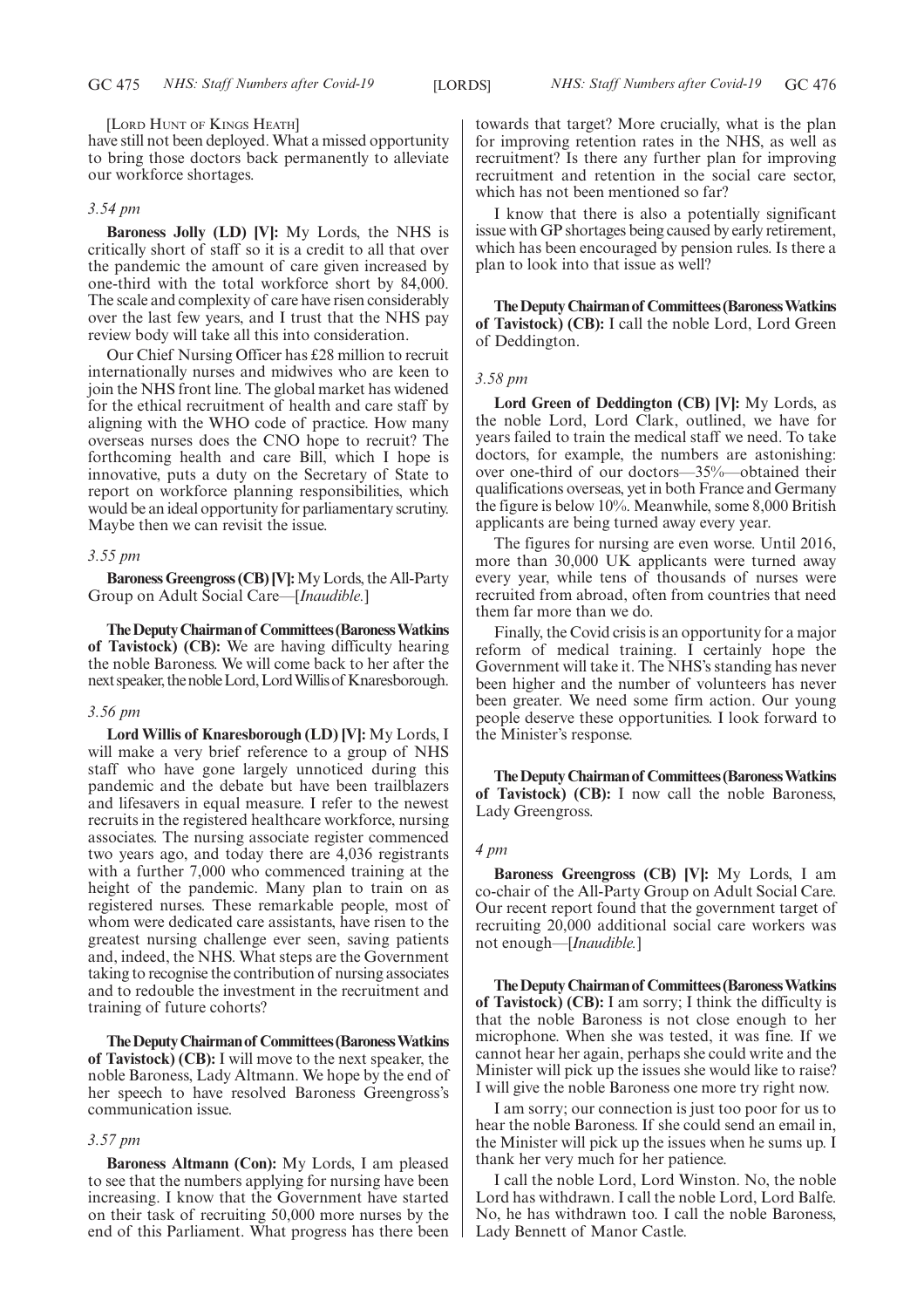#### *4.02 pm*

**Baroness Bennett of Manor Castle (GP) [V]:** My Lords, I am indeed here. I have one minute and two points. First, on recruitment and training, the World Health Organization reports that there are 28 million nurses worldwide but a 5.9 million global shortfall in the number of nurses needed. One in every eight nurses practises in a country other than the one where they were born or trained. The UK is a wealthy country and is traditionally a large importer of this scarce and valuable human resource, which other speakers have referred to. Surely we should be training sufficient numbers of nurses for our own needs and more. I note recent figures that UCAS has received 48,830 applications for nursing courses in England, up from 35,960 at the same point last year. In the continuing emergency situation, will the Government ensure that everyone who wants to study nursing gets a place, and will they agree to the Royal College of Physicians' request to double the number of medical school places?

Secondly, on retention, for which one requirement is surely decent pay, there are many reasons to give the NHS a pay rise that I hardly need to list. However, I note that research by independent analysts London Economics found that 81% of the cost of an NHS pay rise would be recouped by the Government through additional taxes paid by the employee and employer, taxes earned through the greater economic activity that the pay rise would generate, and higher loan repayments by recent graduates. So why not a pay rise?

#### *4.03 pm*

**Lord Jones (Lab) [V]:** I offer tribute to our local NHS staff, those hard-pressed, weary, dedicated, resourceful, very local nurses and GPs and ever-courteous volunteers aplenty. They, the nurses, have injected tens of thousands so very professionally. Daily, we queued in our hundreds at the Deeside Leisure Centre. We sought immunity and we got it—the heroic nurses gave it. The nurse and the gatekeeper GP are the backbone of the NHS. We need more of them, urgently, and let us reward the heroic nurses better.

#### *4.04 pm*

**Lord Horam (Con):** My Lords, I was appalled to read last week that the Government now say that recruiters for the NHS and care homes can actively target 105 countries that were previously blacklisted on ethical grounds. These countries include Zimbabwe, Jamaica, South Africa and India, all of which have an acute shortage of doctors and nurses. India, for example, has 0.8 doctors per 1,000 people—the UK has 2.8 per 1,000 people. It is therefore ludicrous for the Government to say that recruitment from these countries has suddenly become ethical. It has not.

We need a proper workforce strategy. As a result of Covid and the great work of existing NHS staff, wherever they come from, there is real enthusiasm among young British people to work for the NHS—applications for nursing courses, for example, were up by 35% last year —yet medical school places increased by a paltry 500 in the last year for which I have figures. There is a double betrayal here: of those in poorer countries whose doctors and nurses we are stealing, and of the unemployed in this country who we are failing to train. It is shameful.

#### *4.06 pm*

**Baroness Brinton (LD) [V]:**My Lords, the Government must tackle the long-term underlying problems of training clinical and associated healthcare staff in a sustained and future-proofed way. We had serious gaps in capacity long before the Covid pandemic.

During Covid, exhausted and stretched staff have doubled, or even tripled, ward capacity in a makeshift manner to save lives over the past year. We must be better prepared for the future. Will the Minister commit to increase funding for the workforce development budget and internal education? We need a flexible, nurtured, resilient workforce to face the health challenges of tomorrow and incentives to retain our excellent NHS heroes.

These issues were urgent prior to the pandemic, and this has been a contributing factor to the appalling death toll in this country. The Government must make fully funded workforce planning a central aspect of any upcoming reforms.

#### *4.07 pm*

**Baroness Thornton (Lab):** I congratulate my noble friend Lord Clark on this debate. He is such a great champion of nurses; they could not have a better one. I also echo the request by the noble Baroness, Lady Bennett. Why not have a pay rise for nurses, paramedics and other NHS staff? It is a bit of a slap in the face not to have one.

At least 230 NHS staff have died during the pandemic, while thousands have been on long-term sick leave as a result of working on the front line. The Government have often cited their success in recruiting new nurses, saying that record numbers are working in the profession. However, the number of unfilled nursing posts in the NHS has barely changed. Can the Minister explain why there is not a publicly available, fully funded, long-term workforce plan for the NHS and social care to boost the numbers of nurses and NHS staff? I am sure that he would agree that the workforce remains key to the next phase of dealing with the pandemic and its aftermath.

#### *4.08 pm*

**TheParliamentaryUnder-Secretaryof State,Department of Health and Social Care (Lord Bethell) (Con):** My Lords, I am hugely grateful to the noble Lord, Lord Clark of Windermere, for securing this very important debate and I pay tribute to his campaign on this subject. I also thank all noble Lords who have spoken so well in such a short amount of time. There is clearly widespread agreement that building a resilient NHS workforce to meet the future needs of this nation is essential, and I completely agree.

I also echo the thanks of the noble Lord, Lord Clark, for the extraordinary contributions of health and care workers across the UK during the pandemic. It is important that we recognise their extraordinary efforts. With the exceptional success in the UK of the rollout of the vaccines programme, we are at last approaching a time when the worst of the pandemic is over and the NHS can return to its business as usual caring for the nation and providing world-leading healthcare.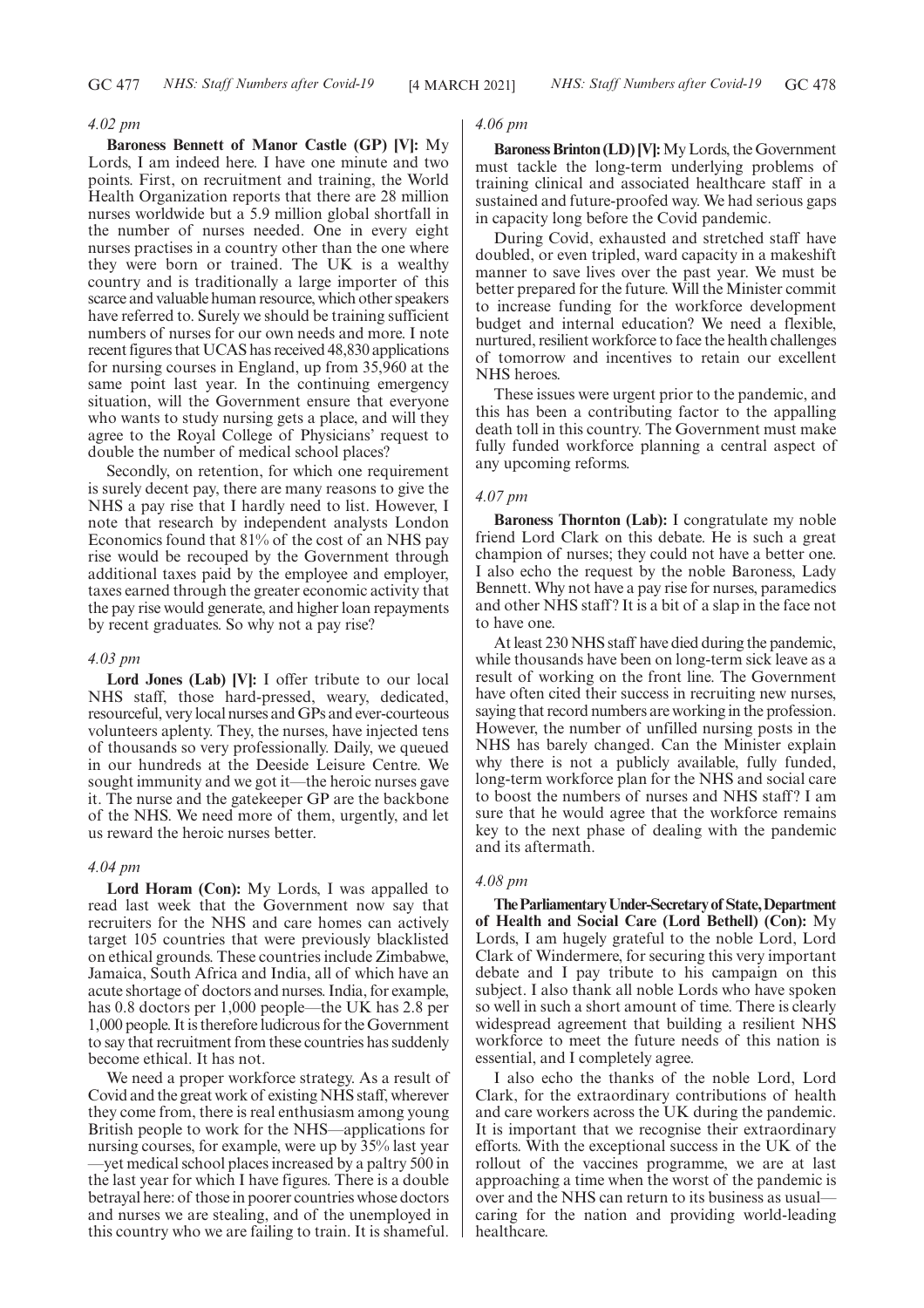[LORD BETHELL]

I will say a word about the long-term plan. A £3 billion, one-year package has been announced for 2021-22 as part of the spending review to support the NHS in tackling the impact of Covid-19. This will include £1 billion to address backlogs and tackle the long waiting lists raised by noble Lords, by facilitating up to a million extra checks, scans and additional operations.

As the NHS gets to grips with the backlog of care, it is essential that we continue to change the way we deliver healthcare over the next 10 years. All those who spoke about innovation are absolutely right in that regard. We have a road map to do just this in the NHS long-term plan, which clearly sets out a new service model for the 21st century: more care delivered in the community, digitally enabled primary and outpatient care, and a relentless focus on the health of the local population and reducing health inequalities. I reassure the right reverend Prelate the Bishop of Carlisle that the plan absolutely identifies how we can make better use of early diagnosis and technology potentially to improve preventive care, population health and patient care. This will be supported by new and integrated models of care, as laid out in the NHS Bill.

I shall say a few words about staff retention. To do these things, we need more staff, yes, but critically we need to hold on to those that we already have for longer, help them to recover from the herculean efforts of the pandemic, nurture their skills and enable them to provide the care to patients that drives their efforts. The commitment of staff and the wider impacts of the pandemic mean that the NHS continues to see much stronger retention rates.

Despite that, troubling issues need to be addressed to ensure that dedicated NHS staff have the best possible experience of work. The noble Baroness, Lady Tyler, made an absolutely fair point on the need for a holiday. Our black and minority ethnic staff, in particular, report some of the poorest workplace experiences. I remind the noble Baroness, Lady Thornton, that the NHS people plan sets out exactly the kind of programme that she called for to tackle these issues, and we will continue to strive every day to ensure improvement on that front.

I come to NHS workforce growth and planning. The workforce has increased by over 160,000 already since 2010, an increase of 16%. This growth continues to be a key focus to ensure that we meet the rise in demand for health and care services. The 2020 spending review provided £260 million to continue to grow the NHS workforce and support commitments made in the NHS long-term plan. Nursing is absolutely the most critical component in this vision. I am pleased to report to the noble Lord, Lord Clark, that we are on track to deliver 50,000 more nurses by the end of this Parliament and put the NHS on a trajectory to a sustainable long-term supply in future. The 50,000 commitment is underpinned by a robust delivery programme, which will be achieved through increased domestic and international recruitment, and improved retention. The latest NHS workforce statistics show that nurse numbers have increased by almost 10,600 from almost 289,200 to over 299,700 between December 2019 and December 2020.

To reassure the noble Lord, Lord Clark, and echo the noble Baroness, Lady Bennett, the future domestic pipeline is strong, with UCAS end-of-cycle data showing 25,000 student nurses enrolled on courses in 2020-21. This is a 27% increase. I must say to the noble Baroness, Lady Bennett, that we cannot give everyone a place. As I am sure she knows, the job is highly skilled; it is a very difficult vocation, and it is extremely hard work. Not everyone is suited to it. More recent UCAS data shows unique applicants to nursing and midwifery courses in 2021 have increased dramatically to 48,300, or by 34% compared with last year. I hope that that provides some reassurance to my noble friend Lady Wyld.

On primary care, we are equally committed to growing the workforce and expanding the number of appointments available to patients. This will mean improved access to GP services and bigger teams of staff. On the reservations expressed by the noble Lord, Lord Clark, on the GP model, we are completely open to change: we have already looked very carefully at the independent review partnership model, the GP fellowship scheme and other schemes for GPs. But, with record numbers of GPs being recruited at the moment, it is too early to call time on the successful existing model. We have committed at least an additional £1.5 billion in cash terms for general practice over the next four years for additional staff. We will grow the workforce by 6,000 more doctors and 26,000 more primary care professionals. As of December 2020, there were 438 more full-time equivalent doctors compared with a year before.

Education was raised by many noble Lords. The Government have funded an extra 1,500 undergraduate medical school places per year in England—a rise of 25%. I reassure the noble Lords, Lord Willis and Lord Green, that the number of medical school training places will rise to 7,500 each year. We have also delivered five brand-new medical schools: in Sunderland, Lancashire, Chelmsford, Lincoln and Canterbury.

My noble friend Lady Wyld made extremely good points on the importance of perinatal care—a subject in which we share a keen interest.

UCAS data shows that there has been a large increase in the number of applicants to study medicine this year, with almost 5,000 additional applicants compared with 2020.

International recruitment was raised by a number of noble Lords. There is excellent growth in our domestic workforce, but we do still value the workers from all over the world who are playing a leading role in the NHS's efforts to tackle coronavirus and save lives. We have made £80 million available for the recruitment of overseas nurses and the recruitment of healthcare support workers. Trusts are working hard to fill these nursing positions.

To the noble Lord, Lord Jones, I say that there is nothing ethical about blacklisting healthcare staff from certain countries.

In response to the noble Baroness, Lady Jolly, I say that I do not have the precise number to hand, and I suspect that it is not in the public realm, but I will try to find it and send a note to her. Perhaps I can reassure her that the supply of international nurses wanting to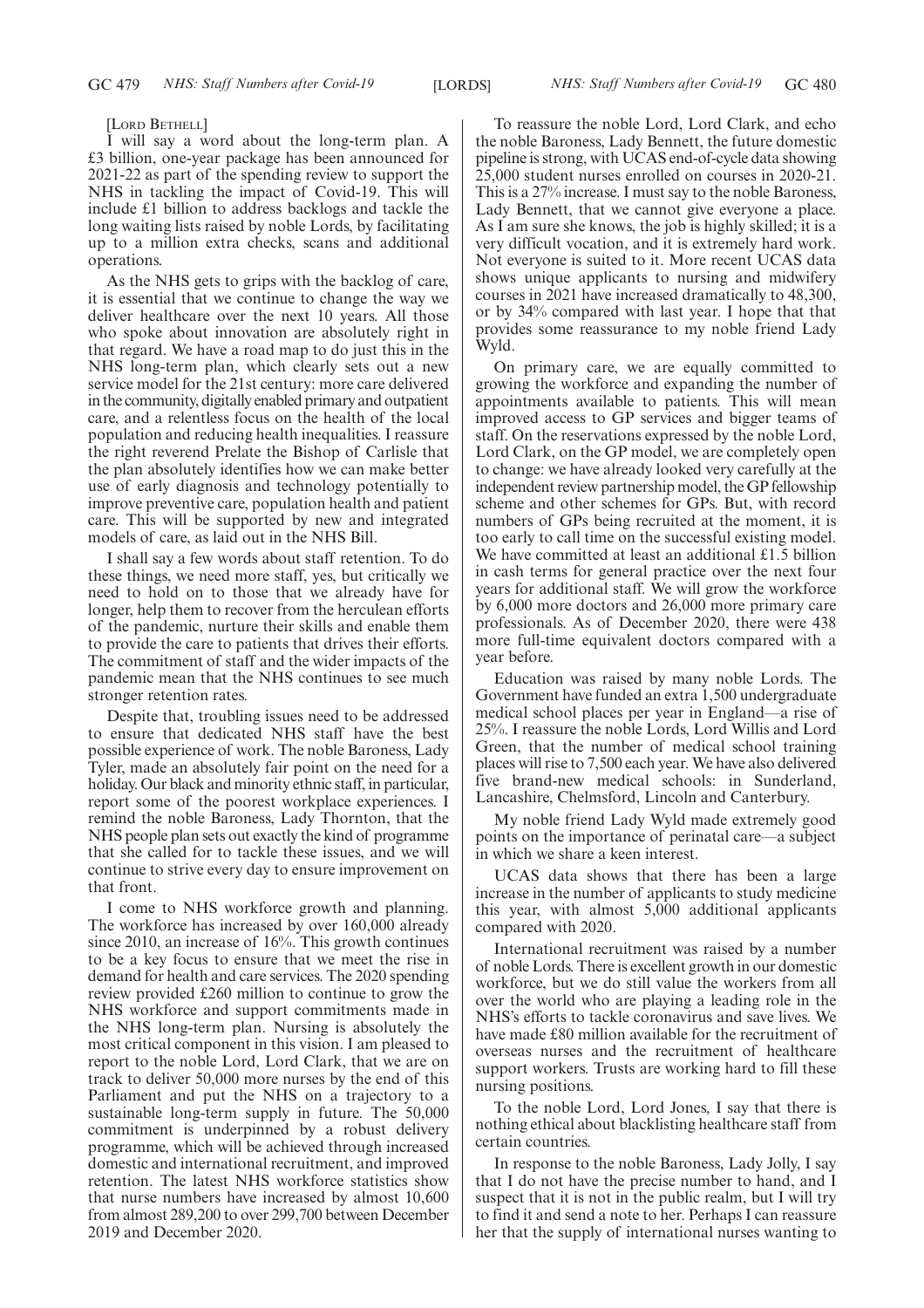work in the NHS remains strong and, in spite of travel bans in some places, we are seeing more nurses arrive all the time. We have recently published our code of practice for the international recruitment of healthcare professionals, which will ensure that the UK is a world leader in ethical international recruitment and will, I hope, go some way to reassure the noble Lord, Lord Jones.

I reassure my noble friend Lady Altmann that we are also doing more to attract people into social care. We ran a national recruitment campaign across broadcast, digital and social media. The latest phase in the campaign was launched in early February, highlighting the vital role that the social care workforce has played during the pandemic.

On pay, while most pay rises will be paused in the rest of the public sector for 2021-22, the Government recognise, as does the noble Baroness, Lady Thornton, the uniquely challenging impact of Covid-19 on the NHS, so we will continue to provide pay rises for NHS workers, including nurses. For recommendations on pay we are looking to the independent pay review body and will carefully consider its recommendations when we receive them.

A number of noble Lords touched on staff coming back from retirement, which has been raised in previous debates. The noble Lord, Lord Hunt, raised this point. I acknowledge that former healthcare professionals came forward in extraordinary numbers to support the NHS during Covid-19, and we are enormously grateful for their response. Due to the postponement of elective care, the skills and experience of many of these professionals were not deployed at the time—the noble Lord, Lord Hunt, was entirely right to make that point. We need to understand the reasons for that more clearly and to learn lessons for the future—I acknowledge that. In many areas, hospitals preferred to make more use of their existing staff rather than take on unfamiliar staff in a time of pressure, where teams were dependent on trusting relationships to manage the crisis. In future we need to ensure established ongoing relationships at local level, so that when the need comes again—as I am sure it will—this invaluable and public-spirited resource can be quickly deployed to ease pressures.

I am confident that there is the potential to build a permanent legacy through the development of a form of NHS and care reserve, which could help former healthcare professionals remain part of the NHS family, keep their skills up to date and provide additional support in times of pressure. NHS England has been piloting models for an NHS reserve across the regions of England. NHSEI has established seven pilots, one in each region of England. It is drawing on the learning from these pilot sites, the experience of the Bring Back Staff programme and five subject-specific national framework task and finish groups to investigate the best way forward to make additional flexible workforce resources available to the NHS.

I finish by reassuring noble Lords that growing and supporting the NHS workforce is a key priority for this Government. The breadth of our work, which I have only touched on today, should be a testament to the Government's focus on this essential mission.

*4.19 pm*

*Sitting suspended.*

#### **Arrangement of Business** *Announcement*

#### *4. 41 pm*

**The Deputy Chairman of Committees (Lord Lexden) (Con):** My Lords, the hybrid Grand Committee will now resume. The next business is a Question for Short Debate on the steps Her Majesty's Government are taking to support hauliers transporting goods internationally. The time limit is one hour. I call the noble Lord, Lord Taylor of Holbeach. I believe he is on the call, but perhaps he is having problems unmuting himself. We shall adjourn for five minutes so that the technical problem can be overcome.

*4.42 pm*

*Sitting suspended.*

#### **Hauliers**

*Question for Short Debate*

*4.47 pm*

#### *Asked by Lord Taylor of Holbeach*

To ask Her Majesty's Government what steps they are taking to support hauliers transporting goods internationally.

**The Deputy Chairman of Committees (Lord Lexden):** My Lords, let us endeavour to return to the start of the debate. I call the noble Lord, Lord Taylor of Holbeach, to ask his Question .

**Lord Taylor of Holbeach (Con) [V]:**I thank the noble Lord, the Deputy Chair of Committees, for calling me. I have been here, but we were out of contact.

I thank the Minister for taking this short debate. She is rightly highly regarded and respected in this House. Much of what I say will be the responsibility of other government departments; their inter-relationship with haulage and overseas trade is complex. I look forward to her response. She will know that I have been encouraged by the digital engagement team to participate in the pilot, using this debate to demonstrate the range of knowledge which is represented by Members of this House. They have asked those working in the industry likely to be interested of their take on the debate. I will refer to some of them later.

I begin by declaring my interests in the register. Noble Lords will understand that I will draw on my horticultural experience, as the business is very much involved with trade in the Netherlands and elsewhere and in both parts of Ireland. It could be said that the situation is much improved since 10 weeks ago, when the Kent variant of Covid-19 first appeared and France unilaterally denied access to road transport. Dover ferries and the tunnel were unable to function. This ended when the Government negotiated a resumption of traffic by a Covid-testing scheme for drivers which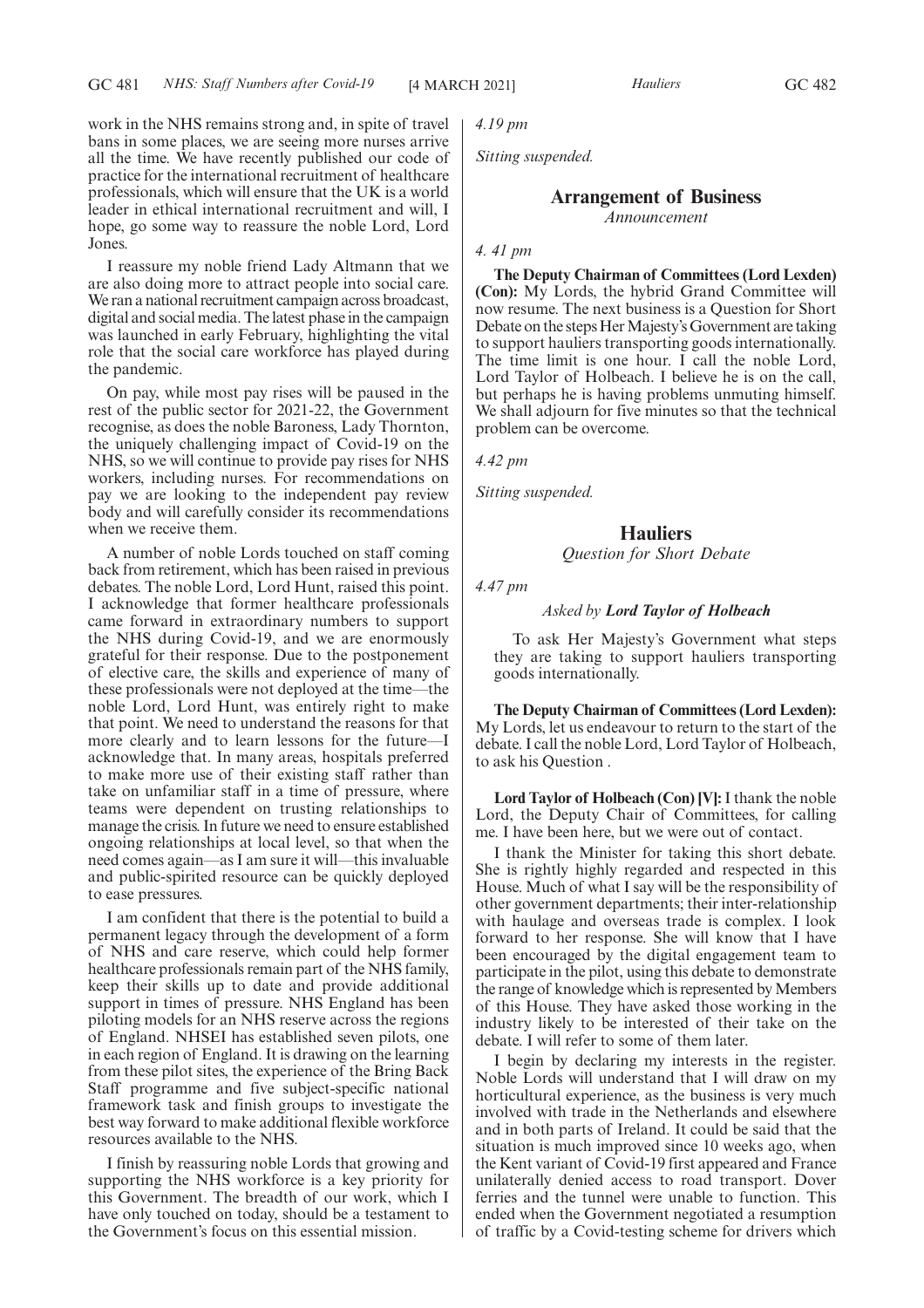#### [LORD TAYLOR OF HOLBEACH]

over the Christmas holiday relieved the stack. The dress rehearsals which had been held earlier in the year for a no-deal stalemate proved their worth, and the department is to be congratulated on the smooth running of what could have been a chaotic situation.

It was also demonstrated how our overseas trading links and full supermarket shelves depend on our road hauliers. I believe a remote customs and inspection facility has been constructed to relieve pressure on Dover. Will my noble friend tell me how well it is functioning and whether other such remote facilities likely to be constructed in connection with the newly announced freeports?

There are a number of remote border control posts. There is one at FreshLinc, Spalding, and we ourselves are a place of destination. Does my noble friend have some figures on how many of these are registered? Noble Lords may be surprised that they are considered necessary. However, although we have a trade and co-operation agreement with the European Union, negotiated so ably by my noble friend Lord Frost, who will be making his maiden speech in the next debate, we are now a third country and some elements of traffic are subject to not just customs declarations but product inspections. Frictionless this is not.

I can give noble Lords a personal example. Because of our new relationship, our business is subject to UK phytosanitary certification inspection regulations, as our biosecurity has been repatriated. I welcomed these regulations when they came before the Grand Committee in December. However, they are complex and introduce a great deal of friction into trade. Noble Lords will probably not be aware of the considerable paperwork in the export and import of plants and flowers, and, for that matter, meat products. New computer programs are being designed by Defra's Animal and Plant Health Agency. Meanwhile, we have had to use an old program. Although there is some easing of pressure, paperwork and inspections are still the order of the day.

One of the respondents to the digital team's survey, Mike from the West Midlands, called for "Less complex requirements for customs procedures, and make it all online—less paperwork". I agree. Can my noble friend the Minister update the Grand Committee as to when traders can expect the arrival of this updated platform, and what sort of transfer arrangements will be made for change? Is the Department for Transport in discussion with colleagues in government on the design of digital systems, with the intention of making trade as straightforward for hauliers and traders as possible? I know that two staff members at Taylor's have been invited to meetings. Perhaps I might say that I view traders and hauliers as having the same interest in this regard. Easing friction and limiting costs is very much in everyone's interests. The Government have done much to assist the push-pull of trade across borders with TSS—the trader support service. These are free to use but not without costs to the trader in collecting and inputting data. It is the sort of partnership which a Government supporting trade and commerce need to provide. In addition to encouraging trade support services, what other support can be put in place to support hauliers transporting goods internationally?

I mentioned previously the cost to traders of the regulating procedures involved. This becomes even more of a problem when groupage or part-loads only are involved. I was told of a nurseryman who had to pay additional costs of £250 for one trolley of plug plants from Belgium for growing on at his nursery. Parcels traffic, which used to keep retailers stocked, can be even more disproportionate; parcel companies can be excused for not providing this service for products subject to phytosanitary regulation. What efforts are the department making to reduce the friction on such businesses to markets which were freely accessible within the EU pre-Brexit, regrettably with Northern Ireland now included?

Easing friction is in everyone's interest. I am grateful to Logistics UK, formerly the FTA, for its briefing which reinforces this maxim. I hope all noble Lords participating in this debate have received it. I have sent a copy to my noble friend the Minister. It presents a number of ideas, particularly to address the difficulties for deliveries to Northern Ireland, which are less certain following the recent decision not to develop port inspection facilities.

The grace period ends on 1 April and noble Lords will be aware of today's news on this. Those of us in food and non-food agriculture and horticultural produce need a viable groupage provision for hauliers to offer traders. Our season top-up business to garden centres needs a parcel service. With the will, we can improve systems and structures. Logistics UK also made a similar request for advice on additional EU trade requirements from April that I endorse.

Haulage of all types has been impacted by the pandemic. How is traffic? I ask my noble friend the Minister what the latest figures are compared with the first two months of 2020? What are the Minister's views on this? What measures in particular will help the industry recover now we have a road map?

Several correspondents to the digital engagement team of the House commented on this. Noble Lords will not be surprised that I received a number of submissions from groups representing performing arts and music about the particular challenges of touring not only in the EU, but even ATA Carnets and CITES in Northern Ireland. The hauliers involved are anxious at what they see as unworkable cost trade and cabotage restrictions.

I hope I have been able in framing this QSD to indicate the importance of the link that international haulage provides for our arts, trade and commerce. I thank noble Lords for their interest in this QSD. I look forward to the speeches that follow and to the response of my noble friend.

#### *4.57 pm*

**Lord Whitty (Lab) [V]:** My Lords, the noble Lord, Lord Taylor, has spelled out the problems. The reason they have not been as apparent as they might is not just the Covid effect, but as the period of grace means that the regulations have not been fully implemented either across the channel or in Northern Ireland.

My main point is a different one. Once we return to something like pre-existing levels of exports and imports, there will be a serious problem of a lack of skilled HGV drivers. A disproportionate number of HGV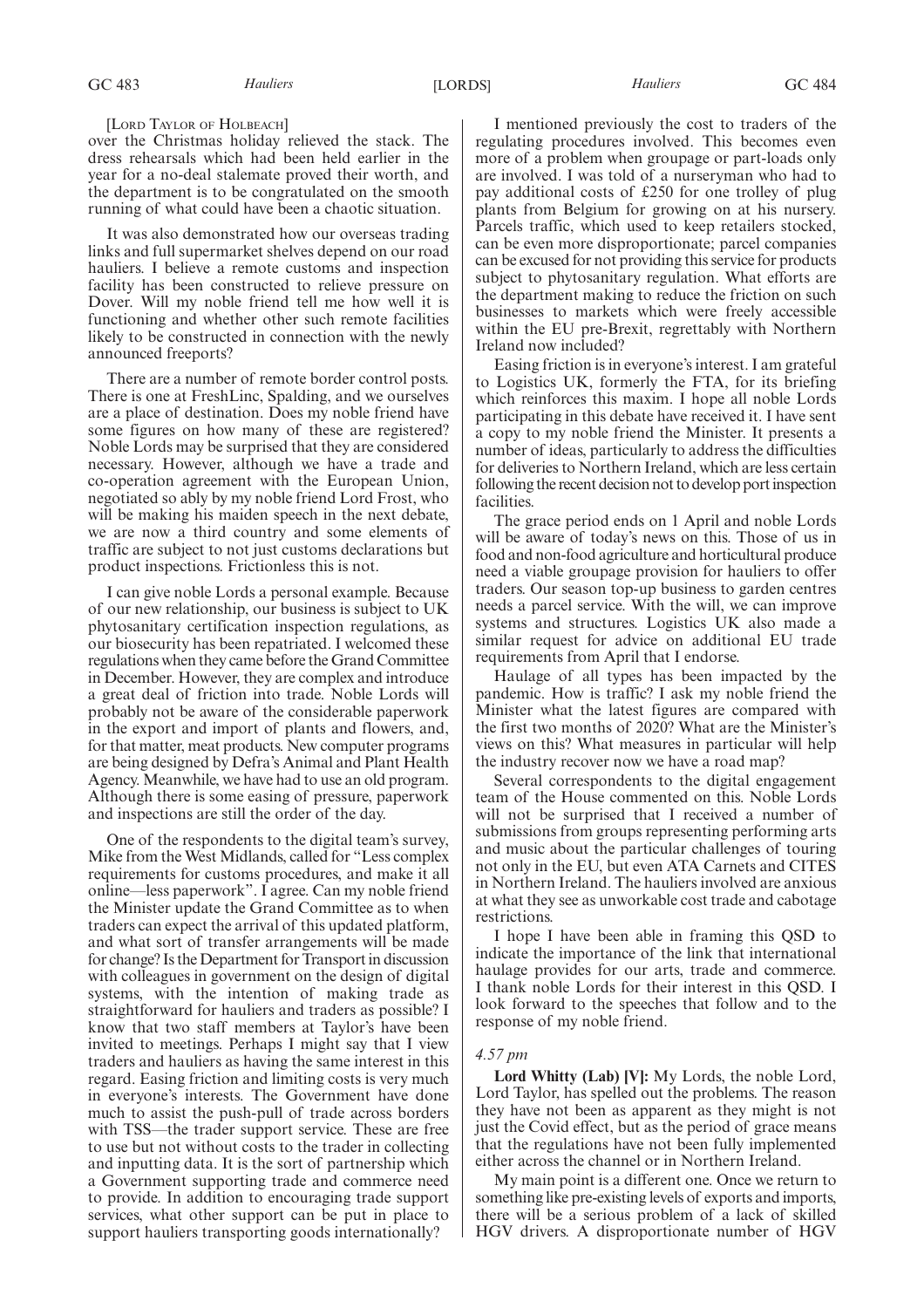GC 485 *Hauliers* [4 MARCH 2021] *Hauliers* GC 486

drivers from and to the UK, whether employed, subcontracted or owner-drivers, have been EU citizens, mainly from central and eastern Europe. A lot of small EU firms also operate over here. The British-based driving workforce is ageing.

Brexit has meant thousands of haulage drivers who are EU citizens leaving the UK and small EU-owned hauliers are also pulling out. Part of the post-Brexit plan for road haulage has to be an upgraded workforce. We need a systematic training and upskilling system and recruitment of a new generation of drivers. I see no plan for that, either by Government or by the industry. In her reply, can the Minister please enlighten the Committee on what is the strategy for upgrading the UK road haulage workforce?

#### *4.59 pm*

**Baroness Ludford (LD):** My Lords, the guidance to hauliers on the government website about the trade and co-operation agreement requirements amounts to 37 pages—some little light reading.

Ian Wright, CEO of the Food and Drink Federation, told the Commons Committee on the Future Relationship with the EU that

"we now have to treat every different bit of a consignment and every different product with the same approach that we might have previously done to whole lorryloads … we are going to see the re-engineering of almost all … supply chains over the next six to nine months."

The difficulties of Brexit red tape result from the choice made by this Government for a very hard Brexit. By prioritising sovereignty over market access, they were determined to leave the single market and customs union. The only real hope is to change that situation in the years ahead. Now there is a unilateral move by the Government to change the provisions of the Northern Ireland protocol. This foolish and regrettably confrontational move has surely prejudiced hopes for negotiated easements of the protocol or the TCA, unless the Minister can assure me that that is not the case.

#### *5 pm*

**Baroness Coussins (CB):** My Lords, reports last November said that one reason for incoming lorries being stuck at Dover was that drivers from Lithuania, Hungary, Romania and elsewhere could not understand the customs forms, as they were only in English. The Minister told me in a Written Answer that the DfT road haulage handbook was being translated into 13 other languages, starting with Welsh, Polish and Romanian. Are the other 10 translations now complete and available? Other DfT measures include the multilingual incident reporting line. Have all these initiatives had the intended effect and eased the logjam attributable to language barriers?

An answer I had from the Treasury sadly did not reveal the same foresight: customs declarations are available in only English and Welsh, with no plans for translated or bilingual versions. Will the Minister speak to Treasury colleagues to see whether best practice by her department might be copied there too?

#### *5.01 pm*

**Earl Attlee (Con) [V]:** My Lords, I am getting reports that the French roaming permits system for abnormal loads is not available to UK hauliers, which is causing obvious difficulties. Can the Minister give us an update, and perhaps take into account the possibility of amending the special types rules so that the special types general order is available only to operators with a UK operator's licence? On the point made by the noble Lord, Lord Whitty, perhaps it would help if we improved the conditions of employment and in particular rest facilities for lorry drivers.

#### *5.02 pm*

**Lord Dodds of Duncairn (DUP) [V]:** My Lords, today the department of agriculture in Northern Ireland said that the number of regulatory checks required by the bizarre and unnecessary Northern Ireland protocol equates to 20% of all similar checks across the entire European Union. That is more checks in Northern Ireland than are carried out by any single EU member state, even the biggest. Think about that; it is an absolutely horrendous situation, and that is with the grace periods still in force. If they end, as the EU and anti-Northern Ireland interests start demanding, then each of the 1,350 retail lorries arriving in Northern Ireland per week, which at present require a single declaration, will require 20,000 to 30,000 between them. That is absolutely unacceptable—it is nearly the same amount as for the entire EU, and it would be for the internal UK movements of lorries delivering from and to the UK. We need to get real here. I welcome the action by the Government yesterday, but it is not a permanent solution. Can the Government ensure that this scandalous situation is addressed very quickly for the long term?

#### *5.03 pm*

**Lord Snape (Lab):** My Lords, I am less concerned with the supposed delays to heavy goods vehicles crossing the channel and more concerned to see that the Government meet their carbon reduction targets in 2050. Some one-fifth of total carbon emissions in this country come from road vehicles, 21% of which come from heavy goods vehicles. Yet in 2019, the last year for which I have figures, no fewer than 1.6 million lorries were carried through the Channel Tunnel by Getlink, and 2.5 million lorries took the short sea crossing.

I have always been in favour of the Channel Tunnel. Back in the 1980s, I was chairman of the Channel Tunnel All-Party Group. I was at Canterbury when President Mitterrand and Mrs Thatcher signed the treaty of that name. We were told then that the opportunities for long-distance rail freight would be enormous, once the Channel Tunnel was opened. Yet, traffic by rail never exceeded more than 2,000 tonnes, and that number is falling. Given that the channel crossing is overdependent on road haulage, can the Minister tell us whether she is confident of meeting the government targets for carbon emissions?

#### *5.05 pm*

**Lord Bradshaw (LD) [V]:** My Lords, the international logistics industry is very complex, competitive and efficient. The trade and co-operation agreement between the European Union and the United Kingdom does not make provision for the industry's very time-sensitive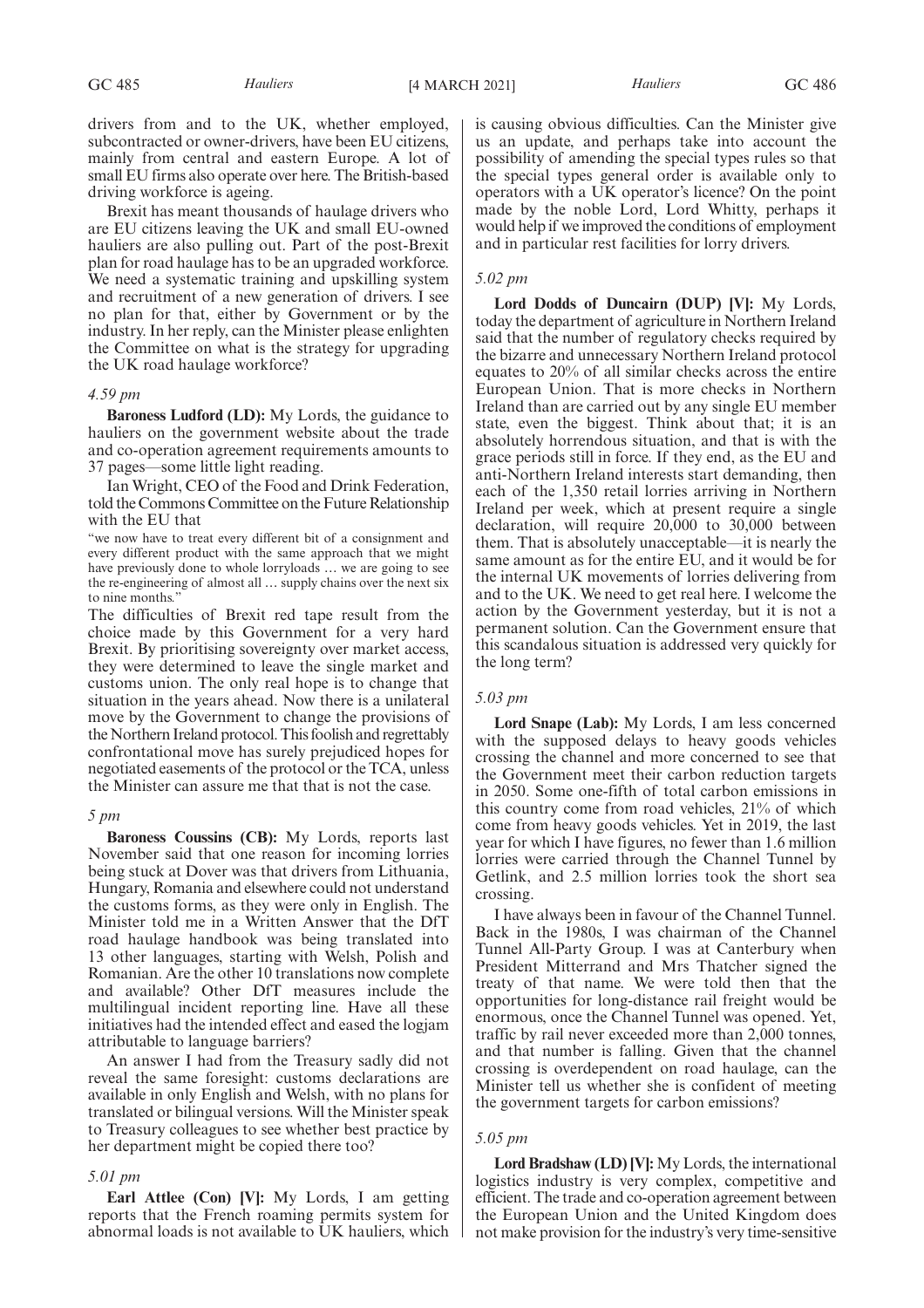#### [LORD BRADSHAW]

arrangements, which are expensive and, almost inevitably, take up time. Can the Minister tell the Committee whose advice was sought in drawing up the agreements? Did they have intimate knowledge of how the logistics industry works? It seems as if many issues were swept under the carpet with scant regard for the effects on commerce. Reference was made by the noble Lord, Lord Taylor, to an FTA circular. I certainly have not seen it and it has not been widely circulated because the FTA does not communicate with the general body of opinion.

#### *5.06 pm*

**Viscount Waverley (CB):** My Lords, I congratulate the noble Lord, Lord Taylor, on spotting the need for these critical issues to be aired and responded to by the Government. I wonder whether the Minister would be minded to bundle her responses to noble Lords' questions into a single note. It would be helpful if all the points raised could be addressed in a single place and distributed to all those taking part in this important debate.

I have three questions to add to those posed by others. Do the Government believe that serious problems exist? If so, what are the options for solving them, or does the Minister anticipate that they will continue?

#### *5.07 pm*

**Lord Empey (UUP) [V]:** My Lords, in opening this debate, the noble Lord, Lord Taylor, said that easing friction is in everybody's interests. I believe that everybody in this Committee would agree with that. However, as other speakers have said, we have exacerbated friction between Great Britain and Northern Ireland, almost to the point at which it is utterly ridiculous. A small piece of earth on the tyre of a vehicle can cause it to be prevented from entering Northern Ireland because it is contaminated with soil from Great Britain.

Groupage issues will be a nightmare for hauliers because, as everybody knows, people build up loads and try to ensure that they can be delivered in small parcels to different people. The paperwork for a pallet on a groupage lorry will be dramatic. Even the Irish Republic is suffering. It can send lorries directly to Europe without crossing Great Britain, but it costs between  $\epsilon$ 600 and  $\epsilon$ 800 extra per lorry. This results in hugely increased costs and empty lorries coming back. It is unacceptable.

#### *5.08 pm*

**Lord Holmes of Richmond (Con) [V]:** My Lords, this debate can best be described as delays caused for want of data. Does the Minister agree that this is a question of data not wagons? Where is the data? When can we reasonably expect it and how can it be effectively deployed to take out the delays in the system? Has she had a chance to look at the paper on reducing friction in international trade that I published last year and which is part of the *2025 UK Border Strategy* on page 40?

Does she agree that we in the United Kingdom have an excellent opportunity to create a utility trade platform that not only would reduce delayed costs but could be commercially beneficial? It could be sent right around the world for the benefit of every member of the United Kingdom.

Turning to musicians, this is a huge problem, but what is the solution? We need a solution, so we need to have those discussions with our European partners. Finally, I commend all the efforts of Elton John towards unblocking the problem with musicians. We all need to become "Rocket People".

#### *5.10 pm*

**Lord Berkeley (Lab) [V]:** My Lords, all the speakers in this excellent debate have identified real problems that I suggest could have been thought about four years ago when we had the first Brexit vote. They can all possibly be solved, but it will take time, and at the moment it is a complete disaster. What have the Government learned from these issues and how will they change the procedures, documentation et cetera? More importantly, how do they intend that these improvements will be communicated to the industry? How will they work when we have the extra lines of problems coming in on 1 April and 1 July? Lastly, what consultation has taken place with the equivalent people in the European Union—or is it just us working on our own?

#### *5.11 pm*

**Lord Foster of Bath (LD) [V]:** My Lords, much concern has been expressed about the post-Brexit problems faced by creative groups such as orchestras and theatre companies wishing to tour in Europe. In addition to the problems around work permits and other paperwork requirements, they also face, as the noble Lord, Lord Taylor, mentioned, transport problems. Prior to Brexit, such groups often visited several venues in multiple countries, with their own or rented specialist vehicles moving their instruments and equipment from venue to venue. But under the post-Brexit cabotage rules, this will no longer be possible unless UK creative groups stop using UK vehicles and rely on EU ones.

When, in January, I raised this with the Culture Minister, the noble Baroness, Lady Barran, assured me that colleagues in the Department for Transport were working hard to address these issues. So can the Minister tell us what has been achieved in the intervening time? Surely we should at least be able to get an exemption in cases such as this, where what leaves the UK in a lorry returns to the UK in the same lorry. Can she also tell us whether we should be additionally concerned now that the EU has shelved plans to ratify the trade deal with us because it no longer trusts us?

#### *5.13 pm*

**Lord Kerr of Kinlochard (CB) [V]:** For Irish Sea freight, extending the grace period makes sense—but not unilaterally; not by resiling from due process and the protocol. Breaking our word is not what Britain does—or used not to be.

On the wider problems hauliers face, I see no quick fix, because they stem directly from ditching 60 years of market-opening endeavour. At a stroke, we have gone back not just to before the Thatcher single market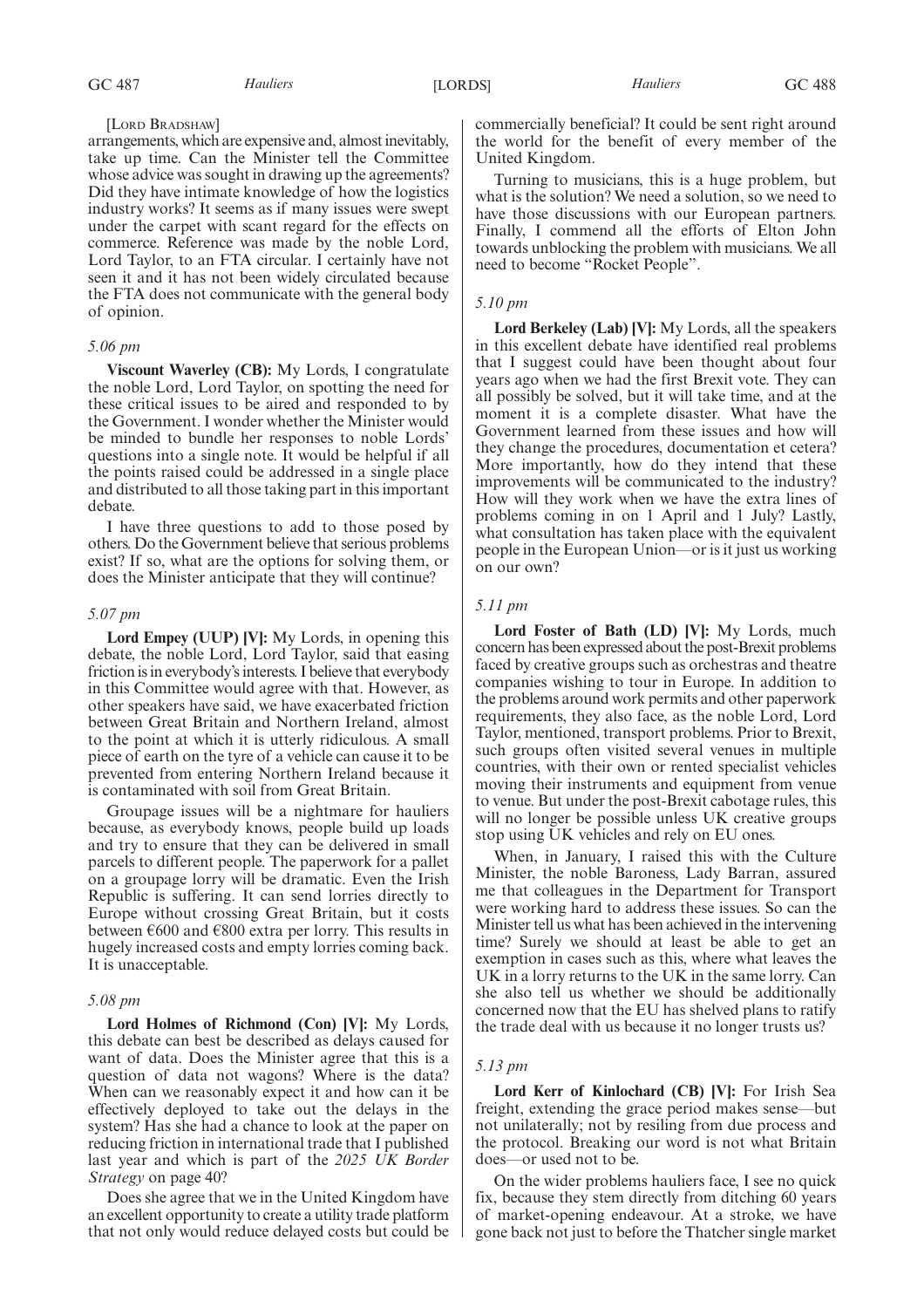success, or Mr Heath's customs union, but back before the Macmillan Government invented EFTA successfully. How astonished they would be to see their party now put autarchy over access and opt for frontiers over freedom. It has consequences. In the decade after rejecting the EEA, Switzerland grew more slowly than every EU member state. In yesterday's Budget Red Book, we saw that our exports are forecast still to be shrinking in 2025. I fear that the hauliers are only the harbingers.

#### *5.14 pm*

**Baroness Ritchie of Downpatrick (Non-Afl) [V]:** My Lords, traders and hauliers moving goods from GB to Northern Ireland urgently require certainty, stability and simplicity, which can be resolved or solved only through intergovernmental agreement and co-operation between the UK and the EU—not, as we witnessed last night, the unilateral actions of the Government, which simply fuel discontent. In this regard, I urge the Minister to provide an update to the House on the retail movement scheme, the groupage scheme, parcel delivery services and a bolted-on scheme for the trader support service for SPS food products as a matter of urgency. Also, will she indicate when discussions will resume between the UK and the EU, which are urgently required?

#### *5.15 pm*

**Baroness McIntosh of Pickering (Con):** My Lords, I entirely support the comments of my noble friend Lord Taylor of Holbeach and I refer to the fact that I am an honorary president of the United Kingdom Warehousing Association.

There remains great confusion in the paperwork required before a lorry leaves the UK for EU ports, and sometimes Northern Ireland too. The Government must give clearer advice. Can my noble friend the Minister say when digitalised forms will be available? As regards the issue that my noble friend Lord Taylor set out concerning groupage, it is unacceptable that even the smallest mistake involving only one item in the consignment means that the whole consignment will be lost. This must be addressed urgently.

I received a letter today from my noble friend Lady Scott of Bybrook. She says:

"We recognise the need to provide as much support for the haulage sector as possible."

I ask the Minister: what is that support?

#### *5.16 pm*

**Lord Strasburger (LD) [V]:** My Lords, a highly successful sector of the UK haulage industry specialises in transporting staging, instruments and equipment around the UK and Europe for touring musicians. There are about eight major companies in this sector and they also work for dance companies, theatre, fashion, museums, and big events businesses. These British companies are pre-eminent in their field and it is estimated that they transport 80% of British and American bands on European tours.

However, the Government's failure to secure a cultural exemption from cabotage rules in the EU trade negotiations means that it is all going to hell in a handcart. Their trucks must now return to the UK every two gigs in a tour of perhaps 25 venues, which is not remotely feasible. They are moving their businesses into the EU, at great cost to themselves and UK plc. How did the Government allow this catastrophe to happen and what are they going to do to save the industry?

**The Deputy Chairman of Committees (Lord Lexden) (Con):** I call the noble Lord, Lord Bhatia. No? Then I call the noble Baroness, Lady Bull.

#### *5.17 pm*

**Baroness Bull (CB):** My Lords, I want to expand on the impact on international performance touring and I am grateful to One Dance UK for its briefing.

Theatre and dance companies work closely with hauliers, designing touring shows to fit into specific trucks. Drivers remain with the tour throughout, effectively becoming part of the crew and ensuring safe packing and movement of specialised materials, sets and equipment. Under the new cabotage rules, companies will now have to implement either a cross load to an EU supplier during the tour or bring an EU supplier to the UK to establish the back-and-begin touring pattern—which means four ferry crossings instead of two, extra mileage and more costs. As few tours complete in seven days and only go to two stops, the new rules will force UK companies to use EU rather than UK hauliers.

The ideal solution would be, as we have heard, a cultural exemption from cabotage for the movement of goods, especially where subject to a carnet, on the basis that the goods will not be sold but transported for touring use and then returned to the UK. This solution would also benefit EEA performing companies coming to the UK. Can the Minister commit to finding a solution that does not lead to further costs for UK performing companies or reductions in business for UK hauliers?

#### *5.18 pm*

**Lord Clement-Jones (LD):** My Lords, I join with other noble Lords in pointing out that the issues on cabotage are part of a huge cloud now hanging over the creative sector, including the requirement for work permits or visa exemptions in many EU countries, CITES certificates for musical instruments, ATA carnets for all instruments and equipment, and proof of origin requirements for merchandise. Cabotage provisions in the EU-UK Trade and Co-operation Agreement will mean that performers' European tours will no longer be viable, because the agreement specifies that hauliers will be able to make only two journeys within a trip to the EU. Having to return to the UK between unloading sites in the EU will have a significant negative impact on the UK's cultural exports and associated jobs.

A successful UK transport industry dedicated to our creative industries is at risk of relocation to the EU, endangering British jobs and jeopardising the attractiveness of the UK as a culture hub, as support industries will follow the companies that relocate to the EU. What proposals do the Government have for a negotiated solution, such as they have heard about today, that will meet their needs?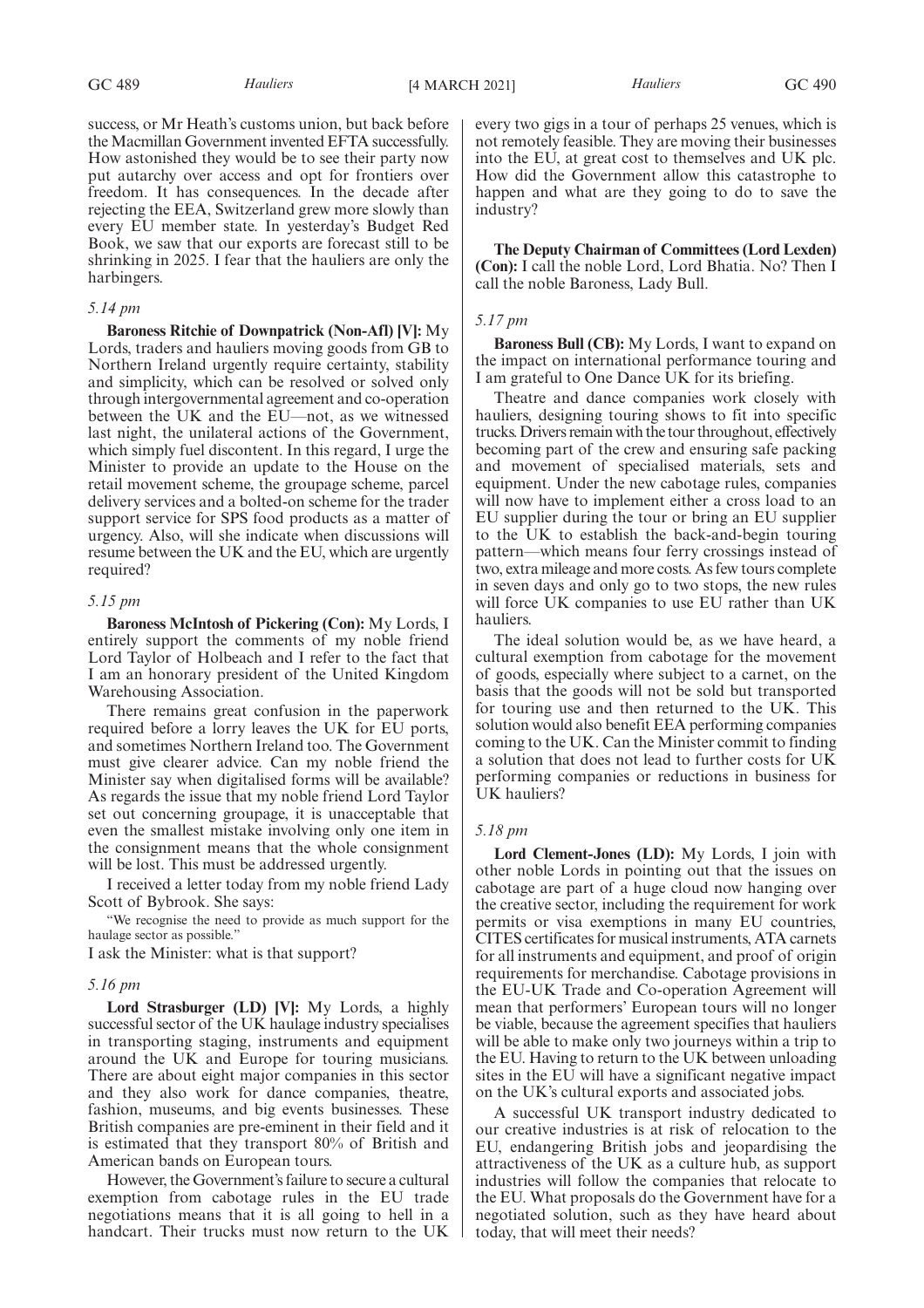#### *5.20 pm*

**Lord Inglewood (Non-Afl) [V]:** My Lords, my brief remarks are based on having spent 10 years in the European Parliament as a foot soldier in the creation of the single market. I was on the EU Goods Sub-Committee and am now chairman of the Cumbria Local Enterprise Partnership.

The point of the single market and the customs union is frictionless trade, which eases business and creates wealth. If you leave them, as we have done, it is an inevitable and direct consequence that grit gets in the engine, as we have already heard this afternoon from speaker after speaker. In reality, unlike almost all other sectors, the international road haulage industry cannot, for reasons of geography, exploit possible promised trading opportunities elsewhere around the globe. The sector is therefore inevitably collateral damage of Brexit. The Government have imposed that on the industry. What, if anything, do they propose to do both for the industry and, equally importantly, for its customers in the unhappy circumstances in which we currently find ourselves?

#### *5.21 pm*

**Lord Bilimoria (CB) [V]:** My Lords, UK international haulage and trade has faced the most significant and sudden changes in 20 years after the EU-UK Trade and Cooperation Agreement. Hauliers and traders are starting to see the difference between adjustment issues and the new commercial and structural changes. As president of the CBI, I can say that we are seeing at first hand that business managing disruption has become the immediate priority. The changes at the GB/EU and GB/Northern Ireland borders have been the top priority: new customs processes, delays at ports, groupage, as we have heard, and inconsistent approaches from member states are just some of the challenges.

Meanwhile, firms face a new set of challenges due to the end of the grace periods and bridging mechanism timeframes. Does the Minister agree that these grace periods are not enough? Some are saying that we need at least two years. Does she believe that we should negotiate in good faith with the European Union to extend the grace periods to up to two years? Trade is essential if we are to build a competitive, dynamic and moderneconomy. This year—2021—is a golden opportunity for the UK to redefine its place in the world, showcase leadership and promote our values with the chairing of the G7 and hosting the UN COP 26 summit.

#### *5.22 pm*

**Baroness Randerson (LD) [V]:** My Lords, the Minister will undoubtedly defend the Government's record but, as a haulier said to me this week, no amount of flannel really fools anyone. Post pandemic, the UK needs an economy firing on all cylinders, not a Government who have deliberately and knowingly created major additional hurdles. The number of empty lorries returning to the EU with no British goods on board is now around 45%. Hauliers say that this figure is usually far lower—around 15% to 20%. In April, additional checks will add problems.

Trade through Welsh ports, meanwhile, is being replaced by direct ferries from Ireland to continental Europe. A competent Government would have adapted to the circumstances and negotiated to extend the Brexit deadline until we start to recover from Covid. Instead, the Government are dangerously threatening unilaterally to abandon the Northern Ireland protocol.

#### *5.23 pm*

**Lord Rosser (Lab) [V]:** The issue is the extent to which the current difficulties faced by international hauliers are temporary ones that will be resolved in the next few months or either permanent or likely to be long-term. I am advised that the key issue is the value of exports being transported. Do the Government have any up-to-date figures on that aspect?

I am told that a higher percentage of traders than normal are having to head back to Calais empty due to Brexit difficulties; that there is a shortage of customs agents; that Northern Ireland haulage is down by half; and that while some sectors—mainly those with bigger businesses—are managing and masking the overall economic damage that is occurring, other sectors are being decimated, with agricultural rules in particular being very difficult for traders to overcome. No doubt the Minister will cover some of these points in her response.

#### *5.25 pm*

**TheParliamentaryUnder-Secretaryof State,Department for Transport (Baroness Vere of Norbiton) (Con):** My Lords, I am enormously grateful to my noble friend Lord Taylor of Holbeach for raising this important issue and, of course, for the contributions of all noble Lords. I am also grateful to the members of the public who shared their concerns digitally.

We have been working with the logistics industry over a number of years to understand and minimise the potential impacts on hauliers and the traders they serve at the end of the transition period. We want to increase understanding and reduce confusion across the system, and make the process as seamless as it can possibly be. Where improvements can be made, we make them as quickly as we can so that, in time, the system will adjust.

I believe that these processes will be part of normal business life, like filling in a VAT return: it is not pleasant, but you just do it. We are absolutely committed to reducing friction as much as we possibly can—to remove the grit from the engine, as the noble Lord, Lord Inglewood, said. I assure noble Lords that the latest available data shows that overall freight volumes between the UK and the EU are back to normal levels. I will write with further details about value and the number of empty containers—in fact, I will probably be writing on pretty much everything today, but that is a tribute to the quality of the debate.

I turn first to market access for hauliers, because the deal we reached with the EU allows 95% of journeys to continue as they previously did. That is one of the most important things that we were able to deliver for the haulage sector as a whole. I assure the Lord, Lord Bradshaw, that we received a substantial amount of advice, both commissioned and unsolicited, from a wide range of voices in the logistics sector.

As we have heard today from several noble Lords, specialist hauliers—those involved in cultural and sporting events—have significant concerns following the TCA,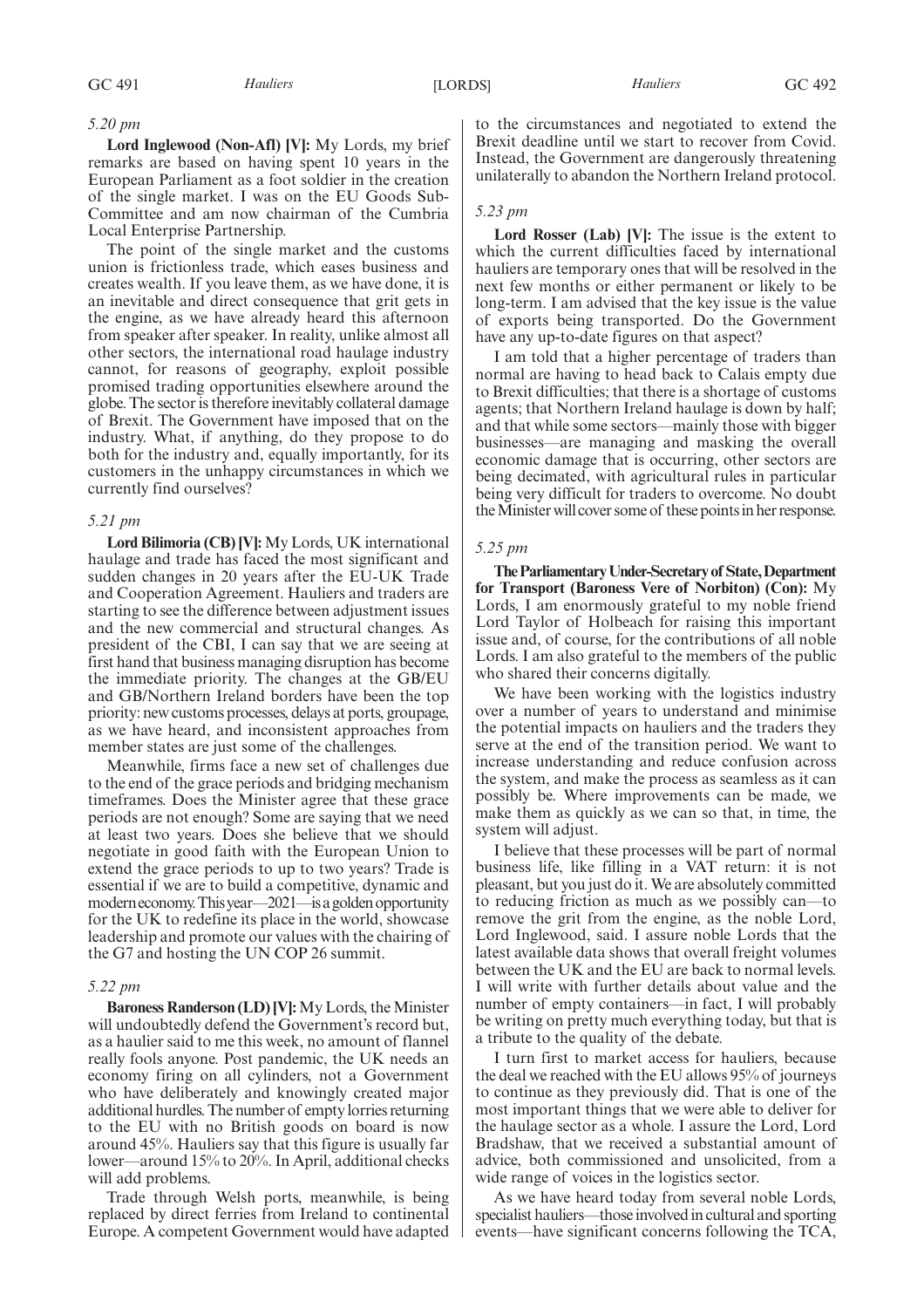and they have of course been impacted because of the number of internal EU movements on which they rely. Market access agreements for hauliers transporting equipment for cultural events was discussed regularly and in detail during the negotiations between the UK and the EU. The UK put forward specific proposals for liberalised access but the EU was unable to agree more flexible arrangements. Of course, the Department for Transport remains in contact with the industry, and we are also working in close collaboration with DCMS and BEIS to see what we can do to support the creative industries.

Turning to the wider changes—perhaps a little beyond transport—introduced by the end of the transition period, on exports, since the start of January, traders and hauliers have needed to comply with new requirements to export to the EU, including customs declarations and sanitary and phytosanitary checks. I am pleased to say that the number of turn-backs at the border is far lower than some forecasts and, indeed, than some noble Lords suggested in their remarks today. For example, the noble Lord, Lord Berkeley, who called it a complete disaster, might be interested to know fewer than 5% of trucks at the short straits have to be turned back, and some of those will be because they do not have a valid Covid certificate, not because they do not have the correct customs forms. We need to temper our messages. I am not saying that there is no room for improvement—we must strain every sinew to make sure that people are fully aware of their obligations—but I am saying that the system is not completely broken, as has been implied by some noble Lords.

On imports, we have assisted international hauliers by taking a phased approach to the introduction of various checks. Until 1 July, traders can import noncontrolled goods from the EU by using the existing customs processes or by making a declaration in their own records at the point the goods entered GB, followed by a supplementary declaration, which must be submitted to HMRC within 170 days of the date of import. That seems a reasonable and doable solution. The next milestone is 1 April and relates to some products of animal origin; we are of course communicating those changes. The more significant change happens from July 2021, when traders moving any goods will have to make full customs declarations at the point of importation and pay relevant tariffs.

Of course, we are taking many steps to make sure that we as a Government are ready and that traders are ready. We are making sure that HMRC can cope with the increased volumes by building on the successful delivery and upscaling of systems for the end of the transition period. I will write with more detail, particularly to my noble friend Lord Holmes, who I understand is a bit of an expert, so I will need some officials' help with that.

We are also delivering new compliance capabilities to improve HMRC's ability to spot and tackle noncompliance, including using data from when staged controls end. We are introducing a compliance approach to support traders to get ready and continuing to take robust action against those who choose not to comply. We are streamlining authorisation requirements, applications and processes to help meet the expected increase in demand and to improve effectiveness. We are also working with the intermediary sector to increase capacity and capability for traders to comply with the new declaration requirements.

Of course, all those changes need to be communicated, and the Government have done an enormous amount of outreach to hauliers and haulage managers. That started many months ago, and it continues. It is continually being improved. We are learning lessons and putting them in place. All information is provided on GOV.UK, and there is a haulier handbook, which is updated when needed. We engaged in the process of drafting the handbook with Logistics UK, the Road Haulage Association and many others to ensure that it was as clear as possible. It is published in English and 13 other EU languages. We will consider other languages if there is a demonstrated need, but we feel that we have enough at the moment. We also have 46 information and advice sites. When I first heard about them, I thought, "What use are they going to be?", but more than 137,000 hauliers have visited them since they opened in November. I think that is astonishing. More than 11,400 hauliers have received specific border readiness consultations at our sites, so it is not surprising that less than 5% of trucks arriving at the border are fully non-compliant. We are doing all right.

My noble friend Lord Taylor of Holbeach mentioned the inland border facilities. There are, and will be, a number of them. Information on all of them has been published on GOV.UK, with details of their logistics, their functions and their facilities. Hauliers are told what to expect at the site, what they need to prepare and any key documents that they need to bring.

The noble Lord, Lord Berkeley, was concerned about whether we have been talking to EU hauliers. I can reassure him that, of course, we have. We not only speak at their industry days, but we make speeches at their major conferences and events, and we have exhibition stands both physically and virtually. Much of that will continue.

The noble Baroness, Lady Coussins, asked whether we have digital interaction. We do. We have a dedicated haulier website with an embedded live chat function. This function has on average 35 in-depth conversations, lasting 20 minutes, each day, and around 700 hauliers a day ask advice. We have agents who speak English, Polish, Romanian and Bulgarian. We are particularly pleased that that is working well. However, we understand that there are lessons to learn, and we have learned them. We must put that into our communications as we go through April and then through the second change in July.

I now turn to Northern Ireland support and the specific situation in Northern Ireland. The Government remain committed to supporting hauliers in moving goods from Great Britain to Northern Ireland. For example, we established the Trader Support Service—the TSS—which is designed to support all businesses impacted by the Northern Ireland protocol. The service is free to use, and it can complete declarations on behalf of traders without traders needing to engage directly with new digital customs systems and processes. More than 34,000 traders are registered to use the service, and thousands of declarations are being processed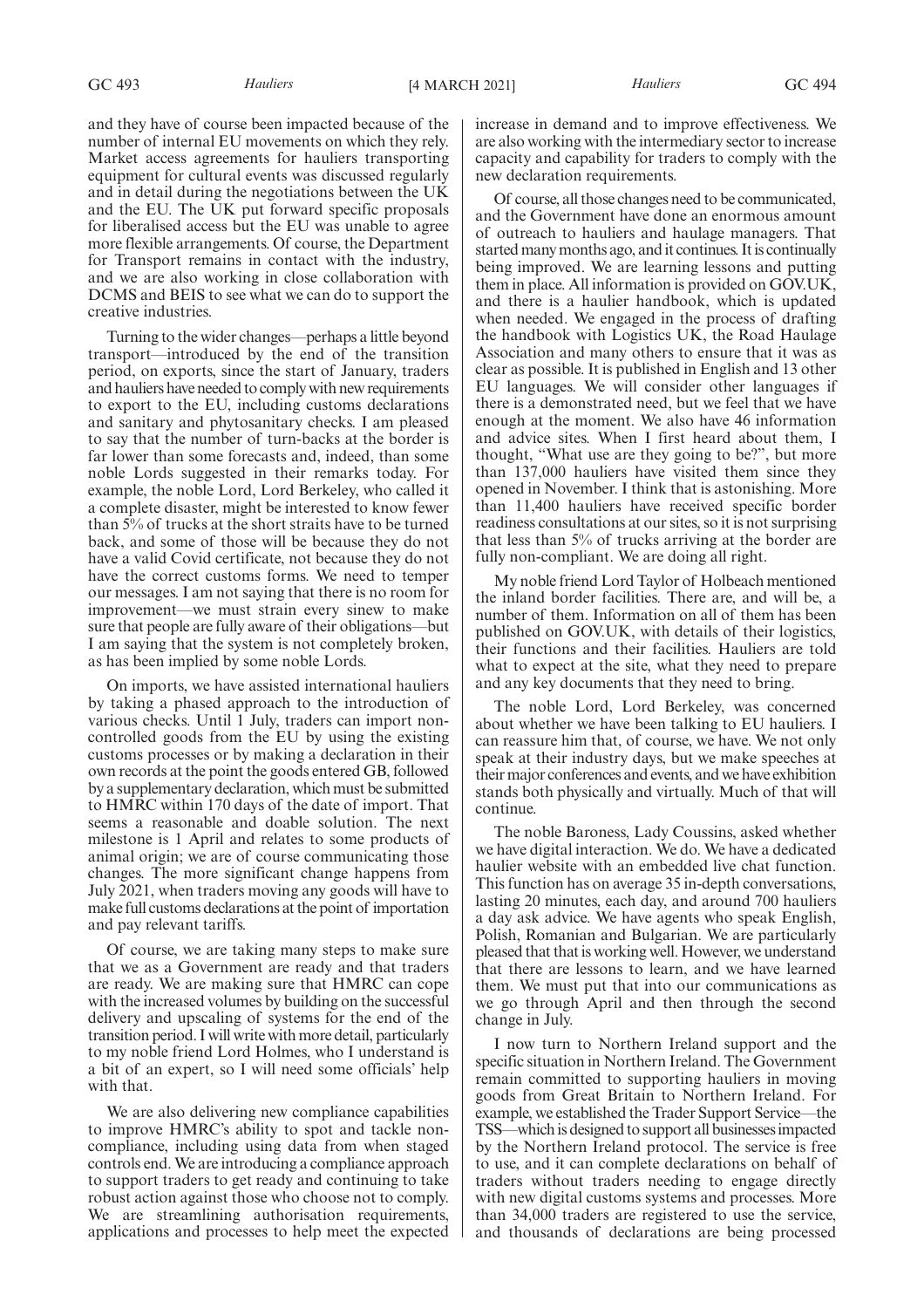[BARONESS VERE OF NORBITON]

each day. The contact centre is, of course, providing additional support. To date, the TSS has processed more than 68,000 goods movements, involving 200,000 consignments, since launching. The contact centre has more than 700 staff and answers more than 17,000 calls, with an average answering speed of six seconds.

Not only do we have the TSS but there is also the movement assistance scheme—MAS—which was announced to complement the existing TSS. It provides help to all those traders who move food or agricultural products for which specific sanitary and phytosanitary— SPS—controls apply. This means that a trader moving live animals or other animal or plant products does not need to pay to have them inspected. The MAS scheme also has a dedicated helpline for general enquiries for traders and, together these measures, it is making it easier to move agri-food goods from Great Britain to Northern Ireland.

A third intervention in Northern Ireland was Defra's digital assistance scheme—DAS—which supports the continued movement of agri-food goods from Great Britain to Northern Ireland. It also addresses the costs and burdens of compliance with a protocol for industry. It uses digitised certification and verification processes and was backed by a major amount of government funding.

A number of noble Lords have mentioned groupage, which is a concern that we are well aware of. We have developed two groupage models, and they have been agreed. The guidance for these models for Northern Ireland was published on 29 January, and we will be looking to see how these models work and whether further improvements can be made.

Noble Lords will know that yesterday the Government went further to support trade between GB and NI. My noble friend Lord Frost is clear that progress needs to be made to address the direct and often disproportionate impact that aspects of the protocol are having on the citizens of Northern Ireland, contrary to its intended purpose. So, yesterday, following officiallevel notification to the Commission earlier this week, we set out temporary technical steps that largely continue measures that are already in place. They provide more time for businesses, such as supermarkets and parcel operators, to adapt to and implement the new requirements of the protocol.

For my noble friend Lord Attlee, I will speak very briefly on abnormally large loads. I am aware of this issue, and we have taken it up with the French Government via the British embassy. I will write with further details, but we hope to have it resolved.

I have not covered haulage drivers, but I reassure the noble Lord, Lord Whitty, that they are towards the top of my list of things to do. It is a significant issue, and the Government are doing a significant amount on apprenticeships, but it is time for me to speak to the industry because I believe that it has to step up and start looking at ways to recruit its own drivers. It is critical.

To the noble Lord, Lord Snape, I say that of course we want to see a switch to rail freight where it is feasible. We had an Oral Question on this recently. It forms part of the Government's plans for the future.

All the measures I have mentioned today highlight the fact that my department and the Government are supporting hauliers to transport goods internationally on many fronts.

**TheDeputyChairmanof Committees(BaronessGarden** of Frognal) (LD): The Grand Committee stands adjourned. I remind Members to sanitise their chairs and desks before leaving the Room.

*5.37 pm*

*Sitting suspended.*

#### **Arrangement of Business**

*Announcement*

*5.45 pm*

**The Deputy Chairman of Committees (Baroness Garden of Frognal) (LD):** My Lords, I apologise to the maiden speakers that we cannot give them the normal indulgence of exceeding time, but they have been granted between one and a half and two minutes as a special concession. Everyone else is restricted to one minute, except the welcomers, who equally may indulge themselves into a minute and a half after the maiden speakers. The time limit for this debate is one hour.

### **Space Industry**

*Question for Short Debate*

*5.46 pm*

#### *Asked by Lord Willetts*

To ask Her Majesty's Government what steps they are taking to support the United Kingdom space industry.

**Lord Willetts (Con):**I am delighted that your Lordships are debating the UK space industry. It is key to building back better. It is rapidly growing—by 60% in the past decade—and is spread across the whole country, from Goonhilly in Cornwall to the north of Scotland, via Guildford, Leicester, Glasgow and elsewhere. I declare my interests, especially my roles with Surrey Satellite Technology, SatixFy and Skyrora and my position as chancellor of the University of Leicester, which has a long and distinguished history of space science and is now creating a space park, which it hopes will host a national centre for space manufacturing.

I also welcome the Minister, my right honourable and noble friend Lord Frost, to his maiden speech at the end of this debate. I believe there will be two other maiden speeches as well, to which I am greatly looking forward; I am only sorry that the time constraints in this debate are so intense.

I very much welcome the initiatives the Government are taking to promote the British space sector. The National Space Council should integrate governmental policy work on space, and the investment in OneWeb was a welcome and bold initiative. The Government have also led the UN initiative on responsible behaviour in space, an excellent example of soft power. Britain is also one of the key players in the European Space Agency, which is an intergovernmental body and not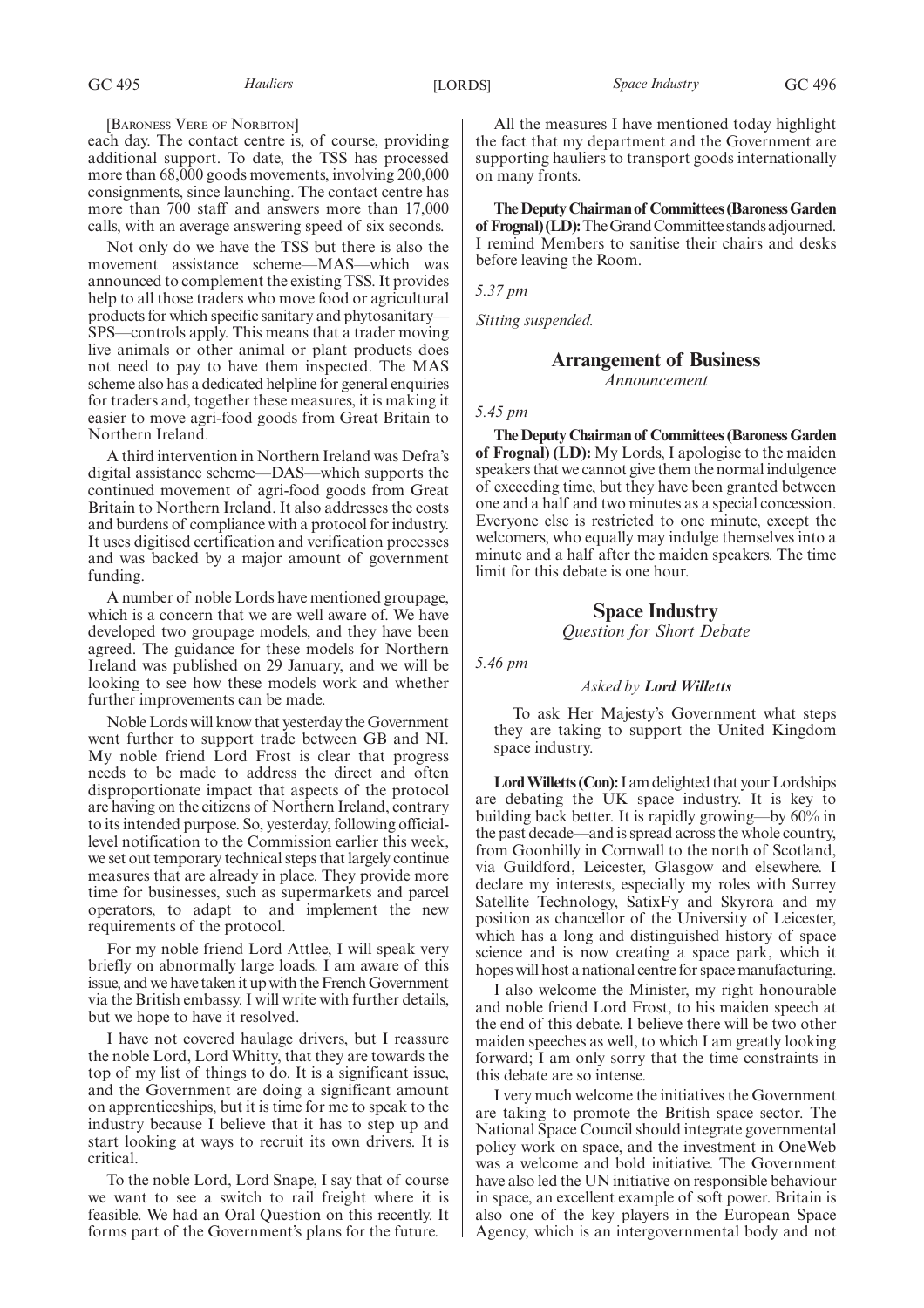GC 497 *Space Industry* [4 MARCH 2021] *Space Industry* GC 498

part of the European Union, which I am sure the Minister will welcome. Now the Government are committed to a comprehensive space strategy, to be published in the next six months, which is also very welcome. Meanwhile, I would like briefly to set out four challenges, which I hope the Minister will be able to address in his response at the end.

First, there is funding. Space is one of those classic areas where well-designed public spending crowds in private spending rather than driving it out, so we do need a well-funded national space programme. However, there are concerns about the future of some existing programmes; for example, the space international partnership programme, which has been part of the Government's ODA spend. There is a very tiresome media trope that developing countries should not have anything to do with space. The opposite is the case; many developing countries which do not have conventional infrastructure need space-based services even more. This programme provides for partnerships with them, and I very much hope it will be maintained. Also, a national space innovation programme was launched last year, which is an excellent initiative. Because of the lack of a long-term comprehensive spending settlement, there is a risk to that programme as well. It would be marvellous if it could be maintained.

The second challenge is regulation. The Space Industry Act 2018 sets out the framework, but it is important that the detailed regulation is correct and not too onerous. There are exciting prospects for space launch from Scotland. I pay tribute to the noble Lord, Lord Johnson, whose maiden speech we may hear shortly, who, when he was Minister, pushed the space launch initiative forward. We all want to see space launch from the north of Scotland soon.

This is a race and we must not be complacent. There is a real gap for a European space launch capability, because when you launch small satellites into low-earth orbit, equatorial launch is not what you are looking for, you want to launch north, over the poles, so there is competition between the north of Scotland, Sweden and Germany, which is investing a lot. If the regulations from the CAA are too onerous, we will lose out in this race, so it is important that they are proportionate.

There are also burdens of regulation on satellite operators who are not launching from the UK, but are legally based here. There are long-standing issues, which all of us who were Ministers in the past with responsibility will remember—the tricky issues around liabilities, the cost of insurance, the right balance between private insurance and ultimately the Government taking the risk. It is very important that we do not expect greater legal liabilities from UK-based entities than companies located elsewhere, particularly—I am looking again at the Minister—if EU regulation is less onerous than ours and launch companies move to the EU to escape onerous British regulation.

The Government have just launched an excellent new initiative on innovation and deregulation. Will the Minister give that team the opportunity to review the proposed space sector regulations with the industry to check that they are proportionate, promote innovation and do not put us at a disadvantage.

Thirdly, the Government's investment in OneWeb is already proving its worth. It will be crucial to Five Eyes capacities over the Arctic and it can do much more in the future when we move on to the second generation of OneWeb satellites. A lot of work was done on a British alternative to Galileo, but the original idea of a technology similar to the Galileo and GPS systems—the large satellites way out in distant orbit, further than 10,000 kilometres—would not have added resilience to the US or European system, because it would have been copying their technologies. It is far better for us to invest in a new LEO—low-earth orbit constellation, complementing what GPS or Galileo can do.

I put it to the Minister, with his geopolitical interests, that one may imagine a deal in which the EU were given some place at the table in OneWeb in return for our getting access to Galileo once more. But as a minimum, it is important that we look at using the next generation of OneWeb satellites to deliver position, navigation and timing services. I hope that the Minister will assure us that the MoD will commission research on those services for the second generation of OneWeb satellites.

Fourthly and finally on my list, there is the role of space in tackling the climate emergency, with the prospect of COP 26 being held in Glasgow later this year. Earth observation data, in particular, is very relevant to COP 26, There is one estimate that half the 50 essential climate variables that have to be monitored can be observed only from space. There is also the visual observation of marine conservation areas—one of the main ways, incidentally, in which space-based services help developing countries, by enabling them to police their own maritime areas—as well as mapping tropical rainforests and deforestation, and helping disaster response to extreme weather events.

There is a real prospect of space playing an important role in COP 26 and the monitoring of decisions taken there. I very much hope that, given our exciting position chairing COP 26, it will be possible for us to promote and identify a distinct space strand to that discussion.

The Government are strongly committed to space. All of us who have worked closely on space policy in whatever capacity will know the potential that exists there for the UK. I very much look forward to seeing the UK play a crucial role in new technologies, space surveillance and tracking, space debris removal and in-orbit servicing. The Government have already taken very useful initiatives in space, and I hope that the Minister will be able to address the challenges I have identified today and make further progress in the future.

#### *5.55 pm*

**Baroness Young of Old Scone (Lab) [V]:** My Lords, I welcome the maiden speakers, including the Minister. The noble Lord, Lord Willetts, has stolen my thunder a bit because he has focused very much on OneWeb, which is one element of government investment in the space industry. They co-invested half a billion pounds in OneWeb, which was a failed satellite communications company that had gone bankrupt and had to be raised from the dead. Although it is based in London, OneWeb's satellite manufacture is in Florida, and there is little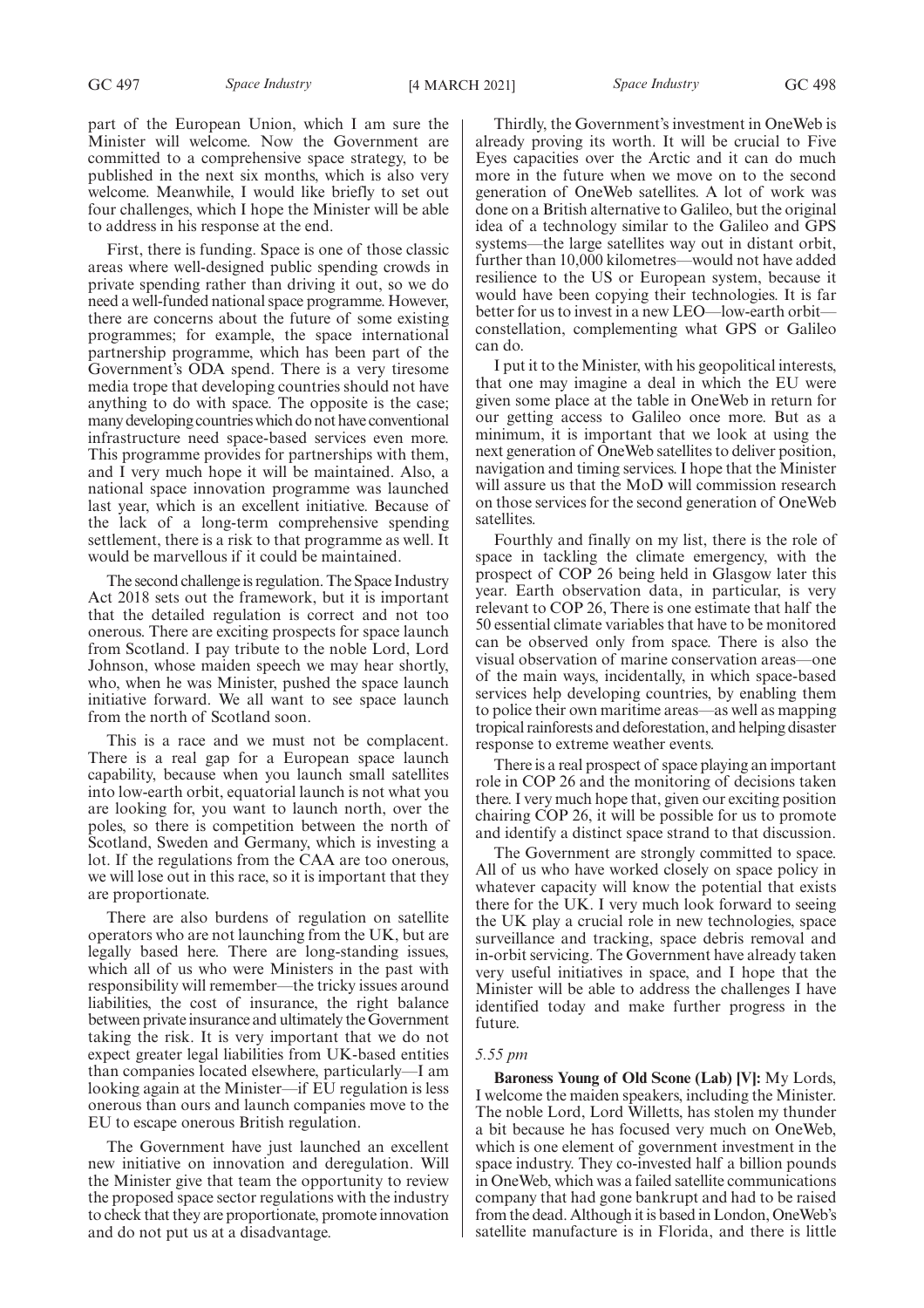[BARONESS YOUNG OF OLD SCONE]

evidence of benefit so far to UK taxpayers or jobs. The company's plan was to provide global broadband coverage from space in the hope that it could provide an alternative secure satellite navigation system now that the UK has been thrown out of Galileo.

It is proving difficult to get information on the Government's intentions on OneWeb—the UK Space Agency declines to comment. Can the Minister confirm whether OneWeb is to be the UK Galileo alternative, as the noble Lord, Lord Willetts, outlined? If not, what has the investment of half a billion pounds secured for the UK?

#### *5.57 pm*

**Baroness Randerson (LD) [V]:** My Lords, there cannot be any other industry where international links are more fundamental. Since 31 December, we have been excluded from important schemes such as Galileo and EGNOS, the European Geostationary Navigation Overlay Service. From 25 June, UK users will lose access to the EGNOS Safety of Life Service. Can the Minister clarify the impact of that and the alternatives that the Government plan to provide?

Despite losing so much we are still awaiting the Government's space strategy. The Government's rather random decision to invest in OneWeb does not fill us with confidence. Launch is not the be-all and end-all—it is just an enabler. The space industry and its highly skilled researchers need a strategy that amounts to much more than picking possible winners. It needs balanced investment.

#### *5.58 pm*

**Lord Parker of Minsmere (CB) (Maiden Speech) [V]:** My Lords, I am delighted to have this brief opportunity to make my maiden speech. It gives me a moment to put on record my great thanks for the generous kindness of the Convenor, Black Rod, the Clerk and the excellent House authorities. I want to make special mention of Kate Long, Daisy Christy, Ayeesha Bhutta and Gabby Longdin. I also thank my noble supporters—both colleagues and personal friends for many years—the noble Baroness, Lady Manningham-Buller, and the noble Lord, Lord Evans of Weardale.

I am honoured to join many very distinguished noble Lords and friends in this House whom I have valued over the years as teammates in this country's national security machinery, whether in the police service, the Armed Forces, the Civil Service or in political, judicial or scrutiny roles. There are too many to name today, but all are bound together in the single common endeavour of protecting this country. For my own part, I could not make this maiden speech without taking the opportunity to pay tribute—as I may now do from the outside—to the exceptional dedication and skill of all those who work so hard in MI5 and its partner organisations to keep this country safe through thick and thin. They do more than we know, and we owe them our wholehearted admiration and thanks.

I had been very much looking forward to contributing where I could to the legislative programme of this House and perhaps even serving on a Select Committee in due course. This House is tackling a slew of important Bills on national security matters of considerable interest to me, where I had hoped I might add some value. I would also have liked to engage on a range of other matters, including conservation, faith, social justice and science and technology, including this important question before us now.

However, as your Lordships will understand, this first speech must also be my last for some time. Since my recent appointment to this House, Her Majesty the Queen has graciously further appointed me as the next Lord Chamberlain of the Royal Household. I am absolutely delighted and humbled by such an extraordinary honour. It follows that the work that I had planned to do in this House as a participating Member will now properly be restricted to my prospective duties as Lord Chamberlain, following in the highly distinguished footsteps of the noble Earl, Lord Peel. I very much look forward to serving Her Majesty in every way that I can in this role.

**The Deputy Chairman of Committees (Baroness Garden of Frognal) (LD):** Congratulations, Lord Parker. I call the noble Viscount, Lord Waverley.

#### *6.01 pm*

**Viscount Waverley (CB):** My Lords, it is a great pleasure to warmly welcome the noble Lord, Lord Parker, into our midst. The noble Lord has served our country within the national security space during particularly testing times. In a career of public service spanning 37 years, he rose to the rank of MI5's directorgeneral. On behalf of the House, I confine myself to thanking him and his former colleagues in MI5, together with the other intelligence agencies and police, for making our country a safer place.

In the normal course of events, he would embody the contribution that your Lordships' House brings to the national debate. As he has just informed us, however, Her Majesty has other plans and has determined that she wishes him to head the Royal Household as Lord Chamberlain. He should know that, while his contribution to our deliberations is on hold, and we wish him well in his new post, we await his return and trust that, in the meantime, he can also find time to follow his passion of watching and photographing birds.

I offer just one brief point on space. The relationship with China is pivotal to the UK space programme, and vice versa. China has, as a national priority, the development of new, innovative approaches in space science applications and space skills development. The UK is a recognised world leader in these areas. Cool heads need to prevail generally in this relationship, taking account of course of all the recent, well-rehearsed challenges, but also to reflect carefully on the potential strategic nature of that relationship.

#### *6.03 pm*

**Lord Bates (Con):** My Lords, the UK space industry is made possible because it adheres to the laws of science but also to the laws of humans, upheld by the United Nations. Satellites orbit on agreed paths and transmit their information on agreed frequencies. Through these laws, we avoid chaos in the cosmos. There is a trust between nations evident above the earth that sometimes eludes us on it. When viewed from space,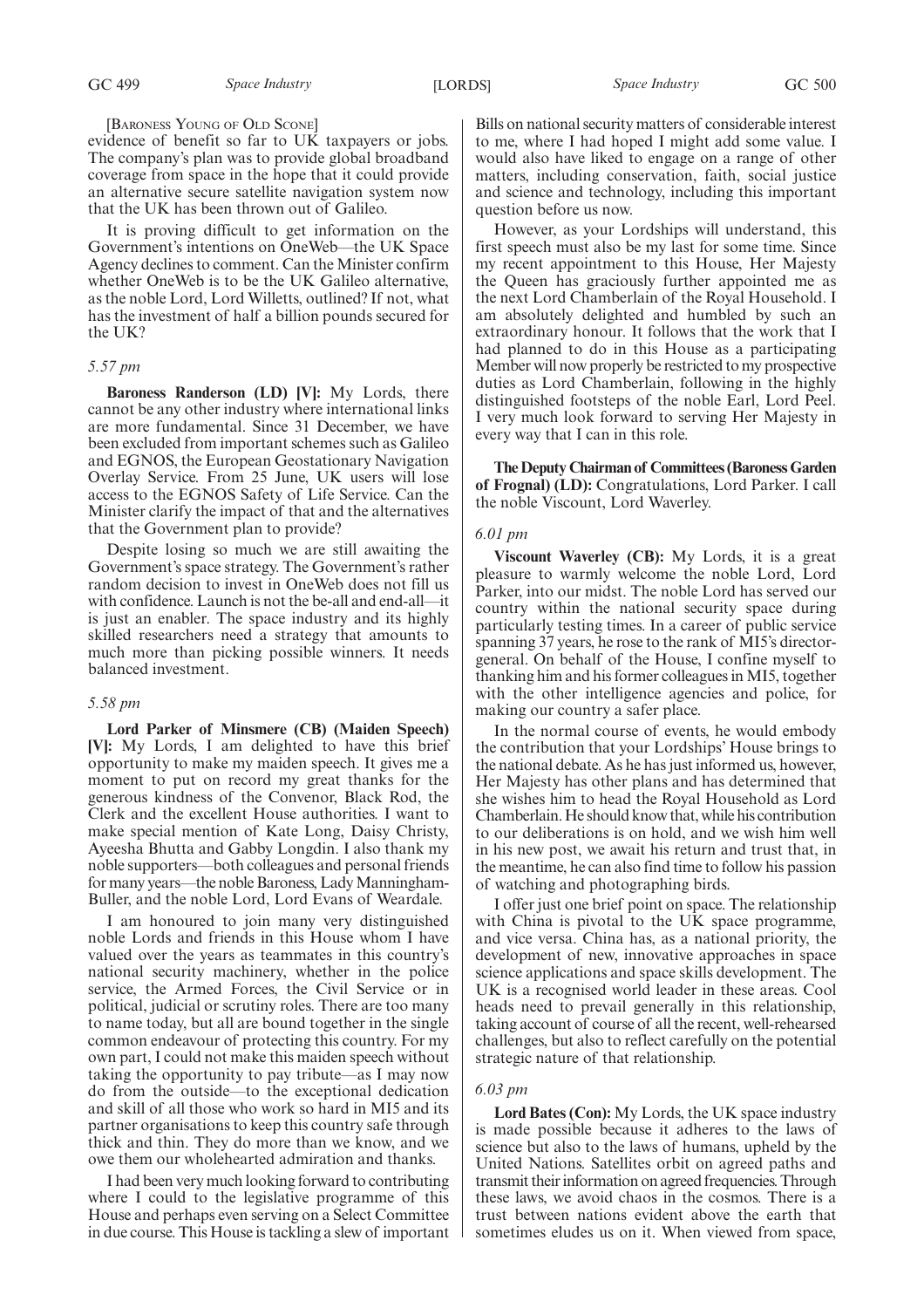we see the earth without borders; we see a beautiful planet of colour and contrast, home to all the life we are currently aware of in the universe. This should remind us of our solemn responsibility to care for our common home and for those we share it with. Space invites us to explore its wonders and unravel its mysteries, and we can do that if we remember the first law of human dynamics: we can accomplish immeasurably more if we work together and learn from each other.

#### *6.04 pm*

**Baroness Grey-Thompson (CB) [V]:** My Lords, I was delighted to see that the European Space Agency recently announce that it was intending to send a disabled person into space. There was much celebrating from non-disabled people, who saw it as a step towards inclusion, but personally, I would prefer it if it were possible for me to get onto the Northern line.

Asking the International Paralympic Committee to help highlights some of the challenges of not being able to go down the more traditional recruitment route. The sector employs 42,000 people but, as with other areas, it is hard to find data on representation, and we know that getting into STEM subjects is not easy for disabled people. It is not quite comparative data, but the British Medical Association stated that 77% of respondents were worried about being treated unfavourably if they disclosed a disability or a long-term health condition to their employer or place of study. I would be interested in the data for the sector and, as we are under a strict time limit today, I will just say that I would also be interested in the employment of disabled people and how it can be included in a future strategy—not just one person being sent into space, if the ESA finds someone.

#### *6.05 pm*

**Lord Adonis (Lab):** My Lords, it is good that we have the noble Lord, Lord Frost, with us to be accountable for Brexit, because he has a lot to be accountable for. His UK-EU Trade and Cooperation Agreement is the most damaging treaty negotiated by a British Government for more than 50 years. It reduces our trade and undermines our co-operation, and nowhere is the damage of Brexit greater than to our space industry. Some £1.2 billion has been needlessly squandered in our expulsion from the Galileo project, and £500 million has been speculatively invested in OneWeb. Dr Bleddyn Bowen, a space policy expert at Leicester University, says that the OneWeb investment is a "tech and business gamble", and OneWeb satellites have been described as unsuitable for navigational purposes by our own space agency. Space is turning into another Brexit catastrophe, and no one is being held accountable.

#### *6.06 pm*

**Lord Risby (Con) [V]:** My Lords, first, I welcome the maiden speakers. The Sutherland spaceport will be the first spaceport in the United Kingdom, with the first launch as early as next year. I would be grateful to hear from my noble friend—and does he agree—that the demand for commercial, vertical and horizontal launch facilities is enormous. If so, have other sites been identified, boosting employment and revenues not only in Scotland but in the whole of the United Kingdom?

#### *6.07 pm*

**Lord Johnson of Marylebone (Con) (Maiden Speech):** My Lords, humans can travel in space at 40,000 kilometres an hour, and I will have to speak as fast to deliver my maiden speech and refer to my relevant interests at Harvard, Kings and in Skyrora, in a minute. First, I thank Black Rod, the doorkeepers and my sponsors, my noble friend Lord Risby and the noble Lord, Lord Desai, for helping me acclimatise to an environment that is so similar and yet so different to the Commons, to which I was elected three times, and where I spent 10 increasingly tumultuous years in various roles, including as head of the Policy Unit and as Universities and Science Minister under three different Prime Ministers.

My noble friend Lord Willetts referred to the Space Industry Act, which I had the privilege of taking through the Commons as Space Minister. It received Royal Assent three years ago, yet we are still waiting for the regulatory framework to arrive. We need it fast and we need it to be proportionate, as my noble friend Lord Willetts rightly said. We also need much greater commitment. If we are serious about developing sovereign launch capability, which was one objective of that Act, we need a great much greater commitment to ensuring that it is UK industry that benefits from opportunities from the Act, including launch, not just the usual giant US aerospace companies. We messed this up once before as a country in 1971, when we abandoned our Black Arrow programme after being made promises of free rides for our satellites on US launches. Those offers disappeared and left us the only country to have launched a satellite successfully into orbit and then to have abandoned that independent capability. Let us make a reality of sovereign launch capability and not make those mistakes again.

#### *6.08 pm*

**Lord Vaizey of Didcot (Con):** It is a great honour to follow my noble friend Lord Johnson, to welcome him to the House and to praise him for an excellent maiden speech, which I know will be the first of many fantastic contributions he will make to this House. I have to say that I know all the Johnsons, but let me say in the privacy of this room, to go no further, that he is by far my favourite. As he alluded to in his remarks, he has had an extremely distinguished career, working for the *Financial Times* on the Lex column but also as its Delhi correspondent; he has written a seminal book on contemporary India. He was a distinguished Member of Parliament, the head of the Policy Unit and indeed a fantastic Science and Universities Minister, highly regarded by his sector. I have just realised that I am sitting between two former Science and Universities Ministers, both of whom I love. However, for the purposes of the maiden speech, my noble friend Lord Johnson is my favourite former Science Minister, at least for the next minute. He will make a wonderful contribution for the next 50 years, because he is also very young.

The International Trade Minister Graham Stuart announced the space sector Covid support plan this week, which is very welcome, but it will take time to deliver an impact. In the meantime we must find a way to bring forward the next phase of investment in the national space innovation programme, as mentioned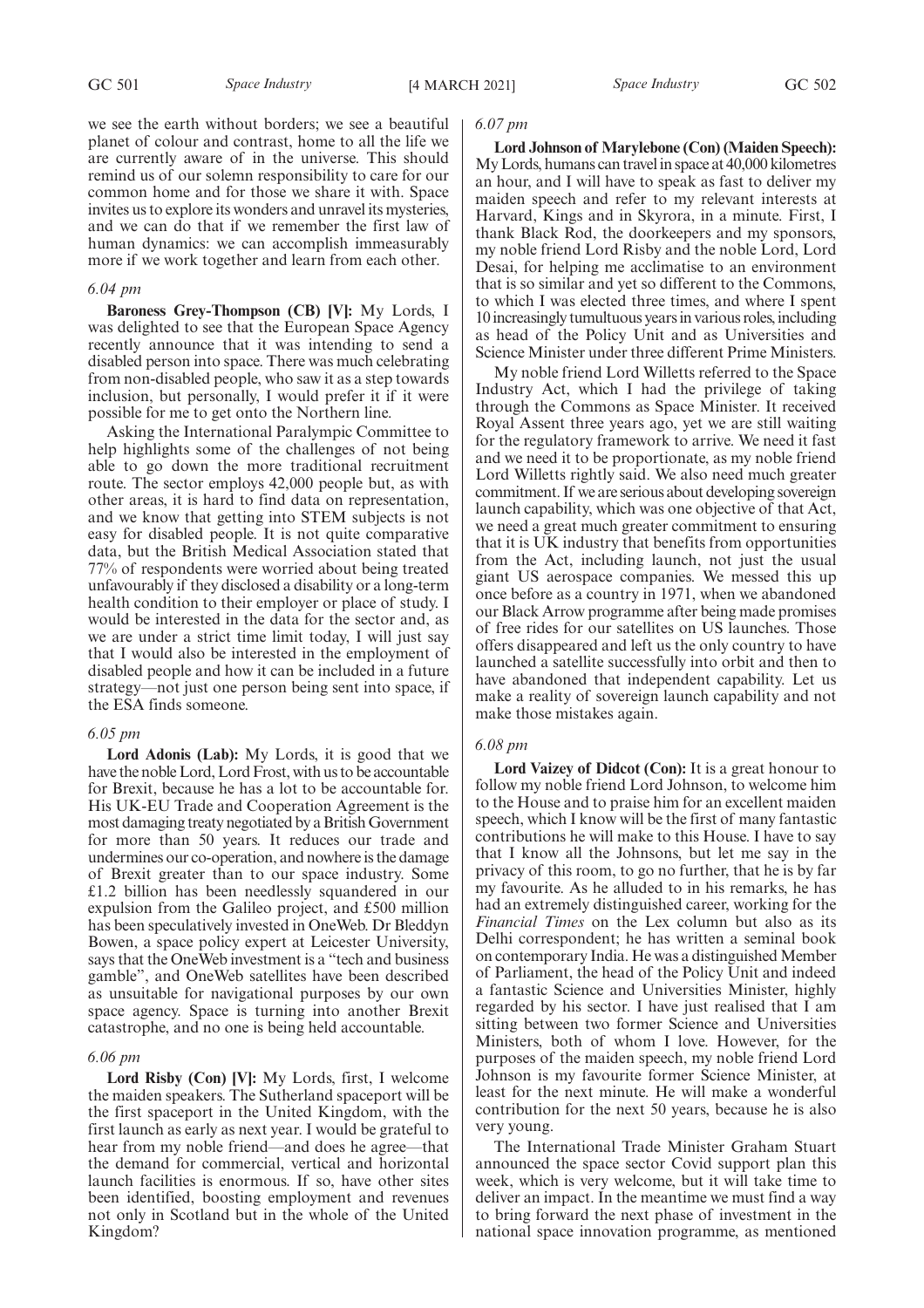GC 503 *Space Industry* [LORDS] *Space Industry* GC 504

#### [LORD VAIZEY OF DIDCOT]

by the noble Lord, Lord Willetts, which has been delayed by the postponement of the CSR. The current phase runs out at the end of this month. If that is allowed to happen, it will create another R&D gap, further compounding the impact of the lost EU contracts. We must also find ways of bringing forward other delayed capital investments—for example the disruptive innovation for space centre proposals at Westcott and Fawley, which will underpin future private sector R&D investments. I end my speech.

#### *6.10 pm*

**Baroness Wheatcroft (CB) [V]:** I welcome today's maiden speakers and thank the noble Lord, Lord Willetts, for the way in which he introduced this debate. I was interested to hear his positive comments on OneWeb, which were particularly striking in contrast to the remarks others have made on that issue. Following the latest fundraising for OneWeb, can the Minister tell us where the country's holding in that company now stands? It had been 42.2% and I wonder whether it has been significantly diluted. Could he also tell the Committee how much money was spent on trying to develop our own GPS system, a scheme that has now been abandoned?

More positively, astronauts such as Chris Hadfield are now talking about colonising the moon. NASA is setting up a lunar village, or has plans to. Can the Minister say whether the government's space strategy will be similarly forward looking? Can he also tell us how we are regulating commercial activity in space?

#### *6.11 pm*

**Lord West of Spithead (Lab):** My Lords, we have been involved in space for over 50 years. In 2000 I was recognised by the Americans for my work in the national security space missions of both our nations over the previous three years. In the one minute allowed, I intend to address that critical and crucial national security space mission.

The UK must harness existing UK and Five Eyes capabilities in geosynchronous satellites and medium earth orbit capabilities, particularly low earth orbit capabilities, for a sovereign space-based position, navigation and timing system. This is crucial militarily, for our nation's security and for the operation of many things. It should be interoperable with the Five Eyes nations and also provide secure satellite communications. This is forced on us not least by the outrageous behaviour of our European friends over the use of the Galileo system. We should also consider establishing a national space operation centre. Could the Minister let us know if this is the plan and by when it would happen?

#### *6.13 pm*

**Lord Lancaster of Kimbolton (Con) [V]:** My Lords, the Government's decision to create UK space command is a golden opportunity for greater co-operation between defence and industry. Its creation is a huge step forward because space is fundamental to our national security, vital to our economy and to our very way of life. As space becomes ever more congested and contested, it is critical that the UK is integrated in its approach. It is envisaged that space command will interact with the

UK Space Agency to deliver joint national space capability. It will be a joint command based at RAF High Wycombe and be staffed from all three services of the Armed Forces, the Civil Service, and key members of the commercial sector. At its heart, its success will be determined by our ability to network our capabilities and share skills between industry and defence through the enterprise approach. Central to the ability to share skills will be the greater use of reserves splitting their time between uniformed service in the military and civilian employment in the space industry.

#### *6.14 pm*

**Lord St John of Bletso (CB):** My Lords, I declare my interests as disclosed in the register. If the Government's ambition is for the UK to seize 10% of the global space economy by 2030, there needs to be much more joined-up thinking and a clear policy. I seriously question the likely success of the Government's deal to rescue OneWeb. While it is admirable and imperative that the UK creates and supports a launch capability, such a strategy must go hand in hand with supporting those designing and building satellites, and constellation of satellites, which will need launching. My simple question is whether the UK's funding of the space sector is effective at maximising growth. The UK needs to encourage innovation in the space industry and support space start-ups, which have the potential to deliver world-class and world-first technology.

#### *6.15 pm*

**Baroness Mobarik (Con):** My Lords, my noble friend Lord Willetts mentioned Scotland. A'Mhòine in Melness, Sutherland was announced as suitable for a vertical launch site and spaceport in 2018, promising increased economic activity in the area. But some two and a half years on, the community is divided, with some of the opinion that this would be destructive to the natural environment, as the site is within the largest area of peat and wetland anywhere in the world. It is at present under consideration for UNESCO world heritage site status. The project for the spaceport is currently halted and under judicial review. If the spaceport is located in Unst in the Shetland Isles, the alternative site mooted, will the Government make efforts to offer investments and incentives to other related space industries to locate in Melness in Sutherland? Economic resource and resilience are vital for the long-term future of the area and its youth, and space offers that opportunity.

#### *6.16 pm*

**Lord Birt (CB) [V]:** My Lords, I declare an interest as, until recently, vice-chair of Eutelsat. LEO—low earth orbit—satellites have high potential. Unlike geostationary satellites, they have low latency and universal reach, enabling instant broadband communication anywhere on the planet. But OneWeb, the LEO player in which the Government recently acquired a stake, has no track record, limited capability and went bust. How will OneWeb compete against other LEO players including Elon Musk, Amazon, China and the EU's flagship project? How will OneWeb finance the massive rollout needed and acquire the capability to enter markets and reach customers? I ask the Minister: when will the Government finally articulate a long-term vision and plan for OneWeb?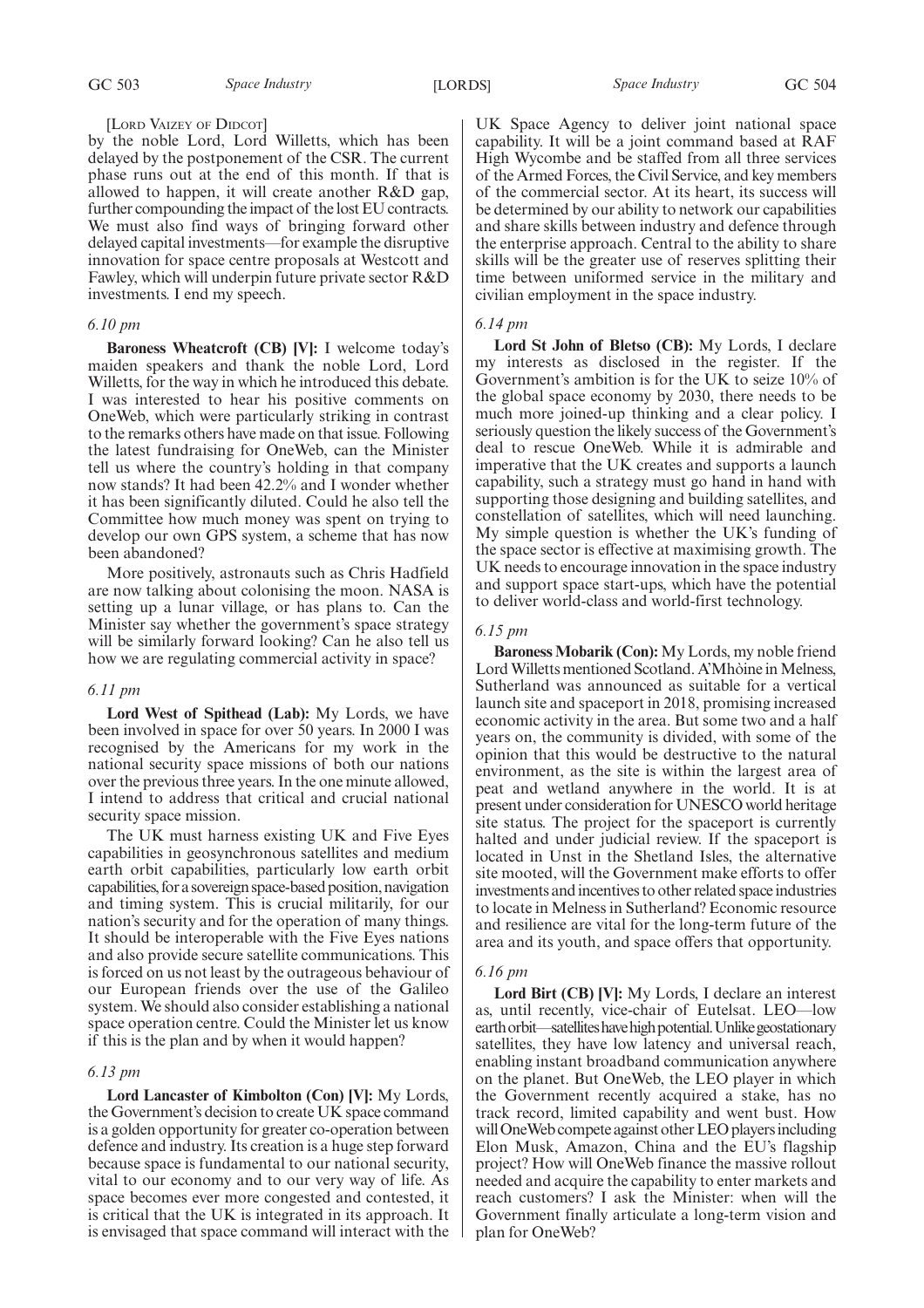#### *6.17 pm*

**Lord Sarfraz (Con) [V]:** My Lords, I too congratulate all the maiden speakers today and declare an interest as set out in the register. The United Kingdom can be the world leader in space technology. There are many spin-off technologies that originated from space research, including ear thermometers, artificial limbs, water purification and even enriched baby food, so this is not about space alone. Last year, we witnessed the SpaceX Crew Dragon transporting NASA astronauts to the international space station. This could never have happened without close co-operation between government and a young company; our success in space depends on that spirit of partnership.

While I congratulate the Government on their significant efforts, we need to think about strengthening our space situation awareness capability, developing financing for constellations and improving insurance for small satellites. Finally, we are currently in the middle of a recruitment drive for the next cohort of British astronauts. This is an opportunity for us to inspire kids in schools across the country by talking about space, letting them hear from British astronauts and helping them develop a love for the stars and the planets.

**The Deputy Chairman of Committees (Baroness Garden of Frognal) (LD):**I call the noble Lord, Lord Mountevans. We do not seem to have him. I will then go on to—oh, have we got you?

#### *6.19 pm*

**Lord Mountevans (CB) [V]:**My apologies. The essential satellite services that maritime operators, the Royal Navy and indeed all of us rely on are at risk from growing congestion, debris and threats from irresponsible or hostile actors in space. There is no international rulesbased order as such in space—indeed, no organisation to oversee properly the development of such an order. The International Maritime Organization, based here in London, has performed a wonderful role in establishing rules for maritime. Is it not time that we had an international space organisation to promote a safe and sustainable space, perhaps also run by the UN and based here in the UK?

#### *6.19 pm*

**Lord Moylan (Con):** My Lords, perhaps I may briefly, in advance of his maiden speech, welcome my noble friend the Minister to your Lordships' House. He brings with him a rare combination of diplomatic skills, commercial knowledge and political astuteness, having served as Her Majesty's ambassador in Copenhagen, as the chief executive of the Scotch Whisky Association and as a special adviser to the Prime Minister, both at the Foreign and Commonwealth Office and at No.10. He has also negotiated not one but two major agreements with a tough and aggressive counterparty, two more than many of the most distinguished diplomats of his or recent generations can claim. I am sure that we all welcome him.

I welcome this debate. As my noble friend Lord Willetts clearly explained, we have tremendous opportunities in LEO satellite technology, but to achieve our potential as a sovereign independent nation, we need a strategy and I look forward to hearing further from my noble friend on that.

#### *6.20 pm*

**Lord Bowness (Non-Afl) [V]:** My Lords, I welcome the Minister and look forward to his maiden speech. There are many questions about the £400 million purchase of OneWeb, a bankrupt UK company trading in the US that required a ministerial direction for the purchase to proceed. Have all the US court consents to the purchase now been obtained? Is the manufacturing capability to be transferred from the US to the UK and when will that happen? Will we ensure that satellite launches are not dependent on the Russian Roscosmos agency? How does the purchase of OneWeb fit with the work of the space-based navigation and timing programme, which is exploring new ways of delivering satellite navigation to the UK? What part in our space policy will be played by the international agreement between the UK and the US on technology safeguards associated with US participation in space launches from the UK? When will that be debated in the House? If we are to develop an alternative version of Galileo or GPS, what is the estimated cost and how long will it take?

#### *6.21 pm*

**Lord Holmes of Richmond (Con) [V]:** My Lords, the future is data and the future is now. Much of that data needs to, and can come from, space, not least EOD, as my noble friend Lord Willetts pointed out in his excellent introduction. We also have a phenomenal opportunity to bolster our cyber effort and I, like the noble Lord, Lord Parker, in his excellent maiden speech, pay tribute to all in our security services who work tirelessly and rightly in the shadows to keep us safe 24/7. We have a phenomenal opportunity with the new satellite industry. Does my noble friend the Minister agree that it is a great opportunity for Scotland as part of the United Kingdom? How does the space strategy fit within the overall industrial, digital and data strategies? Does he agree that space is not the final frontier but, if properly approached, is a universe of economic endeavour and possibility?

#### *6.23 pm*

**Lord Cromwell (CB) [V]:** My Lords, we rightly celebrate the UK's outstanding ability in the technical and scientific fields that are making science fiction into science fact, but we must also build on the UK's ability in creating international law. Our maritime history is relevant here. Space is a new frontier governed by, frankly, a few pretty generic treaties that lack key signatories. We have made progress but much more needs to be done if space is not to become, as frontiers tend to do, a mass of short-term competing commercial and military interests. That may well be more difficult to achieve than the technology for the exploration and exploitation of space, but if we fail to regulate it properly, if we simply give rein to the human instincts that have so damaged this planet and if we make the heavens a hell, as with climate change, those who come after us will curse our lack of foresight and self-control. Will the Minister commit to engaging with this?

#### *6.24 pm*

**Baroness Verma (Con) [V]:** My Lords, I thank my noble friend Lord Willetts for this debate, be it short. I also want to welcome my noble friend the Minister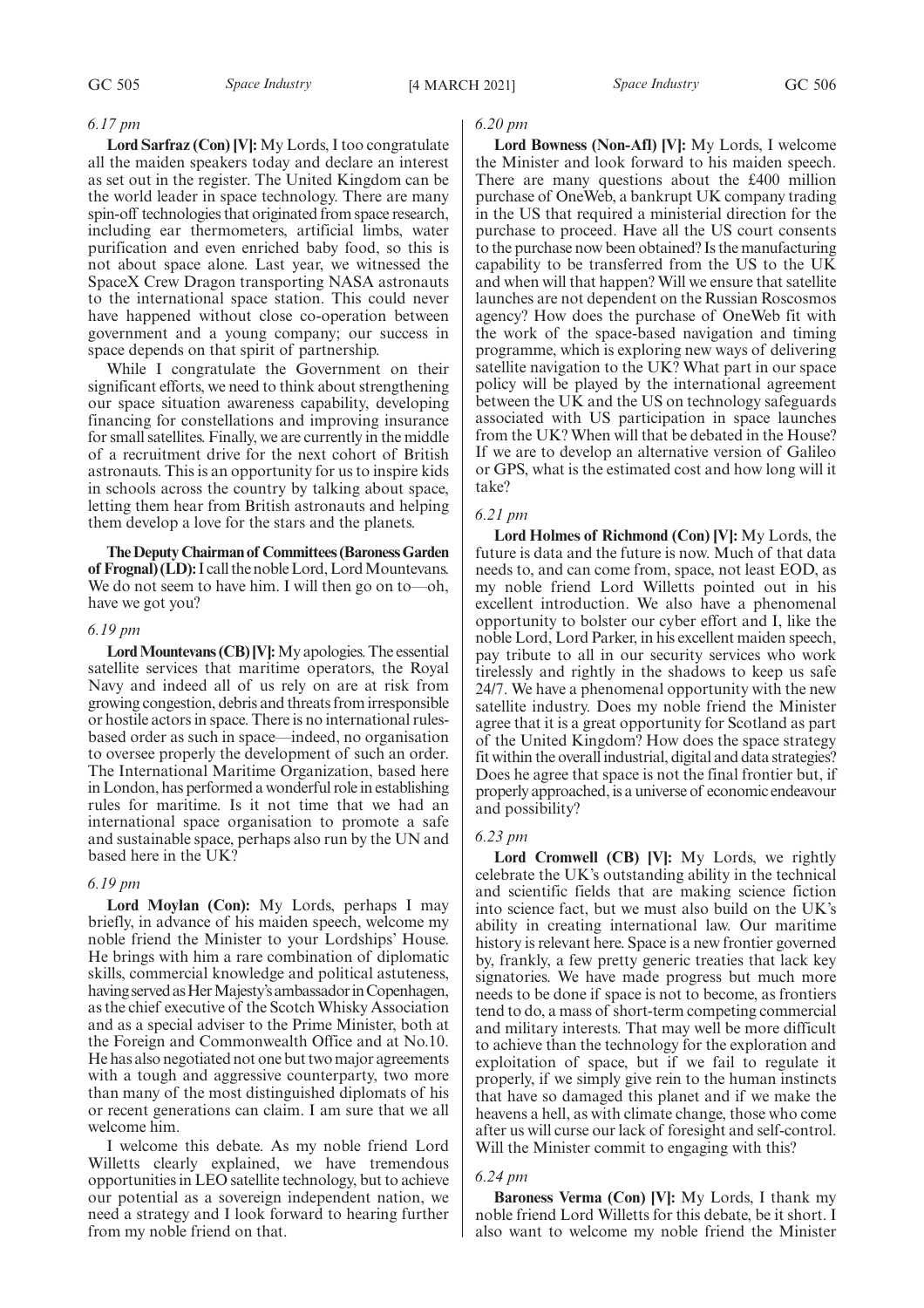#### [BARONESS VERMA]

and congratulate him on his maiden speech and new role. As a person from Leicester, where we have the National Space Centre and where the noble Lord, Lord Willetts, is the chancellor of the University of Leicester, I want to ask my noble friend where we can explore better collaboration programmes with the emerging markets in space development and high-tech knowledge exchange. Cities such as Leicester need to reinvent themselves post pandemic. We have brilliant universities and brilliant research collaborations going on across the world. We now need to maximise those partnerships globally. I agree with the noble Lord, Lord Sarfraz, that it is not just about space; it is about all the other side events that can come into fruition from better collaboration.

#### *6.25 pm*

**Lord McNally (LD) [V]:** My Lords, it is very clear from what the noble Lord, Lord Johnson, said, that we have been down this road before. Some of us are old enough to remember Blue Streak and Black Arrow. What is needed first from the Minister is a clear commitment to a long-term strategy for the space industry. In doing that, will he clarify for us what the role of the national space council will be and how it will act as a conduit between the private and public sectors? Will the Minister also tell us whether either academic or commercial space co-operation will be inhibited by the powers in the National Security and Investment Bill now before Parliament? As a last thought, will he consider using his diplomatic and negotiating skills to persuade the noble Lord, Lord Willetts, to return to government to give the sector the political vision and commitment that it needs?

#### *6.26 pm*

**Lord Lennie (Lab) [V]:** My Lords, from Labour's Front Bench I welcome the noble Lords, Lord Parker and Lord Johnson, who spoke earlier, and I welcome the noble Lord, Lord Frost, who we will hear from in about 45 seconds' time. There is a guy, Sanjeev Gupta, who currently rents a one-bedroom flat above a hairdresser's on Lewisham High Street so that he can work from home. Sanjeev is a geologist, and in his flat he has five computers and two other screens for Zoom meetings. He is helping to direct and control the movements of Perseverance to drill and collect samples to help determine whether there has ever been life on Mars. Compare his endeavour with the Government's investment in OneWeb, against the advice of experts and the concerns of the space agency. Is this OneWeb investment part of the UK's global navigation satellite system? If not, what is it? As we have heard, OneWeb continues to manufacture its satellites in Florida. The high-skilled, well-paid jobs will come only if we get our investment and industrial strategy in sync—or are we destined, like Sanjeev Gupta, to rent more flats in Lewisham from which to explore the final frontier?

#### *6.27 pm*

**The Minister of State, Cabinet Office (Lord Frost) (Con) (Maiden Speech):** My Lords, it is an honour to make my maiden speech in this debate and it is a privilege to do so here. I am grateful to the noble Lord, Lord Willetts, for initiating this debate. I know, not least because I was an official in his department when he was the Minister responsible for this issue, that he has a long-standing and most important interest in this subject. Under his leadership, he reinvigorated this country's work on the space sector, and where we are now is very much the product of his efforts. We intend to build on them to the benefit of the whole country. He made a number of very important points and, indeed, listed some challenges, as did many other noble Lords, and I will respond to them as I go.

First, however, I begin with thank yous. They may be traditional but they are no less heartfelt for that. I thank Black Rod and the Clerk of the Parliaments for their help and advice, and I thank the doorkeepers, who, in the short time since my introduction, have been unfailingly helpful and friendly. I am grateful to my two introducers: my noble friend Lord Shinkwin—a friend and colleague from our time supporting this country's great wine and spirits industries—and my noble friend Lord Ahmad of Wimbledon, a distinguished Minister in many capacities and currently in the Foreign, Commonwealth and Development Office. I also congratulate my noble friend Lord Johnson of Marylebone and the noble Lord, Lord Parker of Minsmere, on their incisive maiden speeches, the latter particularly on his distinguished future appointment.

As has been said, it is also my own maiden speech today. I have spent most of my life working on international relations in various capacitiesinternational trade, as the head of trade associations and, of course, as a diplomat—although I fear I seem to have acquired a rather undiplomatic reputation during the last year or two in negotiating with our European friends. It has been an honour to have been part, for 25 years, of the best diplomatic corps in the world. I am delighted to rejoin in this House many former colleagues from that world, all more distinguished than I in the depth of their knowledge and breadth of their experience. I look forward to debating with them, as I am sure I will, but more importantly to learning from their expertise.

I now turn to my subject. The UK has an extraordinary history of discovery and innovation. We remain a global innovation leader and we want to cement the UK's place as a science superpower. Our aim is to invest in science and research that will deliver economic growth and societal benefits for decades to come, and to build the foundations for the industries of tomorrow. Space technology is a clear example of what can be done. The global space market could be worth more than \$1 trillion by 2040. The past decade has, indeed, brought a global space revolution and the exploitation of space is vital to our economic future. As my noble friend Lord Holmes said, it is a frontier of possibilities.

In the UK, we are pioneering a new space age. On the back of the Space Industry Act 2018, we have established a new National Space Council to co-ordinate space policy. I reassure my noble friends Lord Willetts and Lord Moylan and the noble Lord, Lord McNally, that we will publish very soon—this summer—the new national space strategy to boost UK space innovation, and that it will be appropriately funded. Our space sector already employs 42,000 people across the country, from Cornwall's Goonhilly Earth Station to a future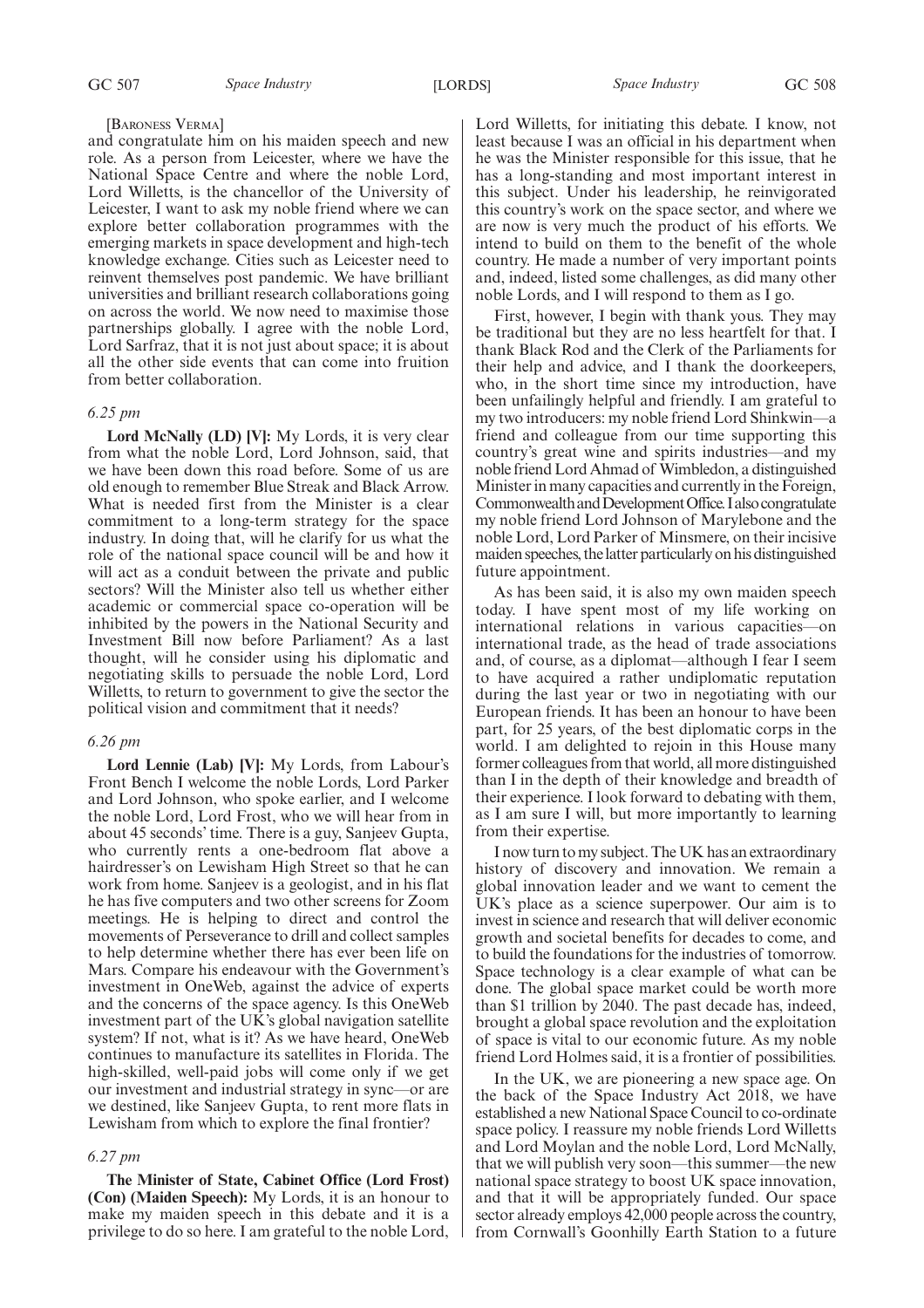Shetlands space centre. The Government are working to help every region to benefit. My noble friend Lady Verma underlined the importance of making sure that the whole country benefits. We are backing plans for a network of space hubs to attract commercial investment. It is very important that all this work, as the noble Lord, Lord St John, said, supports the aims of boosting maximum growth across the country.

From Guildford to Glasgow, the UK is already home to world-leading small satellite manufacturers. Now we want to be Europe's best destination for launching them into orbit too. I agree with many noble Lords who noted that there is competition for this facility. We are investing £40 million to ensure that we match up to that. My noble friend Lady Mobarik raised the potential spaceport in Scotland, and I can reassure her that we are considering appropriate plans for both the sites she mentioned. We are very conscious of the spin-off benefits for communities wherever facilities eventually settle.

We expect the first launches in 2022 and I reassure my noble friend Lord Johnson that of course we intend the regulatory framework to be in place by then. On that point, which my noble friend Lord Willetts also raised, our rules will be based on the world's most modern space legislation, building on industry consultation to ensure safety and drive innovation. Of course, outside the EU, as he said, we also have the ability to set these rules for ourselves and create the best possible context for innovation and growth. It is certainly not our policy to have more complicated legislation than the European Union in any area, and my own responsibilities as Minister for the opportunities of Brexit underline why we will take this seriously.

My noble friend also raised our aspirations for OneWeb and associated issues. I note the concerns raised by the noble Baroness, Lady Young of Old Scone, the noble Lord, Lord Birt, and many others, and the controversy that still surrounds this investment. We believe that it was a justified risk and will show benefits in the future. We are committed to making a success of our investment in OneWeb, and we anticipate that the satellite communications service will be live at the end of this year. The noble Baroness, Lady Wheatcroft, asked about our share in OneWeb. We have invested £500 million and we maintain a significant share in OneWeb. This will obviously dilute over time but we will retain a special share, giving us the final say over the company's future and the technology that it uses.

We are also working across government, including the Ministry of Defence of course, to ensure resilient delivery of positional navigation and timing. This is central to underpinning the UK's critical national infrastructure. The space-based positioning, navigation and timing programme is currently analysing a number of innovative options for capability in this area, including different satellites at different orbits. We will set out our requirements soon.

As my noble friend Lord Bates and many other noble Lords said, although we aspire to be a leading space power in our own right, we cannot achieve everything that we want to achieve without international collaboration. As has been said, the UK is a proud founding member of the European Space Agency.

Currently, we invest more than £370 million annually in the agency, ensuring that UK scientists and engineers take lead roles in ground-breaking missions. As many noble Lords mentioned, last month the European Space Agency made its first call for new astronauts since 2008. I very much hope that we shall see new British candidates to follow Tim Peake in reaching for the stars, inspired by the huge opportunities before us.

Our EU trade agreement, which I negotiated, has opened the door to our continued partnership in the world's largest earth observation programme, Copernicus. The noble Baroness, Lady Randerson, asked about other EU programmes. In those negotiations, we were not able to reach a satisfactory outcome that would have enabled participation in our interests.

We are also investing in new broader international partnerships. Only last week, the UK signed the world's first space bridge with Australia, deepening a space relationship that goes back to the test launch of the Black Arrow rocket from Woomera in South Australia, 51 years ago today. My noble friend Lord Willetts raised COP 26. We are committed to ensuring that it is used to showcase world-leading scientific expertise in this and many other areas. Also on international collaboration, my noble friend Lord Willetts raised the space international partnership programme. This is the biggest such programme and is world beating. We will take his points into account as we consider the future of this programme and its funding. We will also reflect on the suggestions from the noble Lords, Lord Mountevans and Lord Cromwell, regarding the governance of space—a new frontier, as has been said and an international space organisation. We will draw this to the attention of the responsible Minister.

UK space businesses need skills and technology to compete. That is why, last week, we announced new support for a space sector export academy to help build valuable trade skills. We are using space to support STEM education, notably by helping university students and apprentices to access placements in our thriving space enterprises.

I note, and will reflect on, the comments of the noble Baroness, Lady Grey-Thompson, about access for disabled communities and others in this whole area. I will draw this to the attention of the responsible Ministers.

Last year, the UK Space Agency launched its national space innovation programme—the UK's first dedicated fund for cutting-edge space technologies. Partnerships with the private sector are of course also critical. If I may be forgiven another personal allusion in a maiden speech, I come from the greatest city in the East Midlands, the city of Derby, where my parents spent their working lives at that great British company Rolls Royce. That is why I was personally pleased to see the Government's announcement in January of a partnership with Rolls Royce to investigate the possibility of nuclear power in space exploration. This will be a genuinely game-changing technology.

On space and defence, as my noble friend Lord Lancaster mentioned, last year we announced the new joint Space Command and have recently appointed its first commander, Air Commodore Paul Godfrey. I can reassure the noble Lord, Lord West, that we are committed to protecting national security in space, as we are